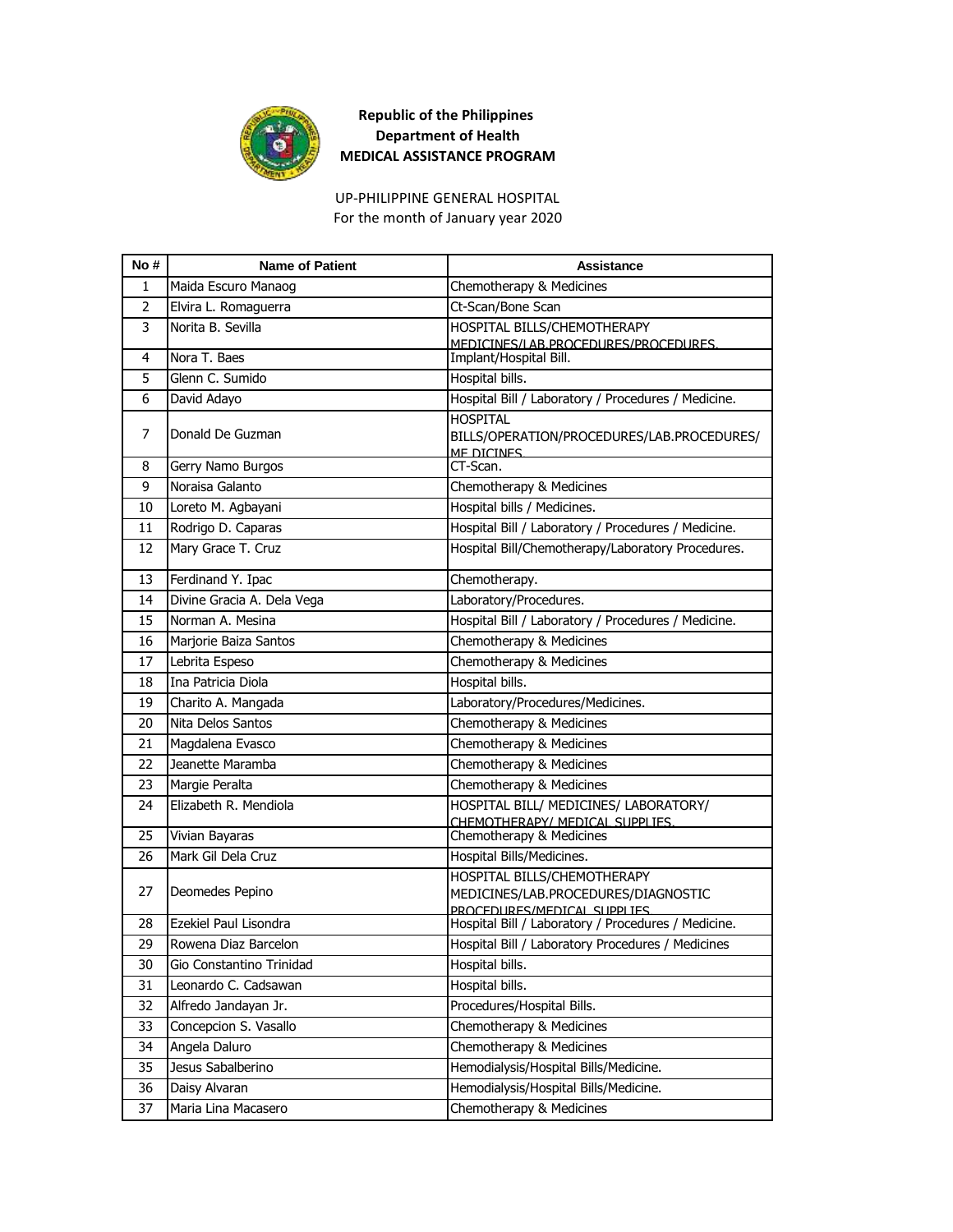| 38 | Nenita Vicente                  | Chemotherapy & Medicines                                        |
|----|---------------------------------|-----------------------------------------------------------------|
| 39 | Ma. Lourdes C. Galvan           | Chemotherapy & Medicines                                        |
| 40 | Romeo Zulueta                   | Chemotherapy & Medicines                                        |
| 41 | John Ramones                    | Chemotherapy & Medicines                                        |
| 42 | Mark Lester Mondragon Bacay     | Hemodialysis/Hospital Bills/Medicine.                           |
| 43 | Charizee Ann Tabernilla         | Hospital bills.                                                 |
| 44 | Leticia Mopera                  | Cranial MRI/Laboratory/ Medicines                               |
| 45 | Mademoiselle Kharisse Lumingkit | Hospital bills.                                                 |
| 46 | Celia M. Manalili               | Hospital bills.                                                 |
| 47 | Francisco N. Filler             | Laboratory/Procedures/Medicines.                                |
| 48 | Marilyn Ycaro                   | Hospital Bill / Laboratory / Procedures / Medicine.             |
| 49 | Esteban H. Maico                | Medicines                                                       |
| 50 | Terese Edward P. Nolasco        | Laboratory/Procedures/Medicines.                                |
| 51 | Melanie A. Morales              | Laboratory/Procedures.                                          |
| 52 | Apolinario S. Alinghawa         | IMPLANT/PROCEDURE.                                              |
| 53 | Grace M. Reyes                  | Laboratory/Procedures/Medicines.                                |
| 54 | Juna Nabo                       | Operation / Hospital Bill / Medicine / Laboratory               |
|    |                                 | Procedure.                                                      |
| 55 | Dante Gonzaga Perey,            | Laboratory/Procedures/Medicines.                                |
| 56 | Rhia O. Solangon                | Hospital bills.                                                 |
| 57 | Rebecca O. Vasquez              | Chemotherapy/Radiation/Laboratory<br>Procedures/Medicine.       |
| 58 | Rogelio Cayco                   | Hospital bills.                                                 |
| 59 | Nila Borbon                     | Chemotherapy & Medicines                                        |
| 60 | <b>Ireneo Retes</b>             | Chemotherapy & Medicines                                        |
| 61 | Kenneth Melvin Tapar            | Surgery/Implant/Hospital Bill                                   |
| 62 | <b>Estellita Panares</b>        | Chemotherapy & Medicines                                        |
| 63 | Eder Jose Barrios Balunso       | Laboratory/Procedures/Medicines.                                |
| 64 | Edna Lorena Contreras           | Chemotherapy & Medicines                                        |
| 65 | Ronaldo M. De Luna              | Hospital bills.                                                 |
| 66 | Richelle Ellize Benedicto       | Laboratory Procedures.                                          |
| 67 | Annaliza Lati                   | Medicines                                                       |
| 68 | Beatrez Mabubay                 | BREAST UTZ.                                                     |
| 69 | Celia M. Manalili               | Hospital bills.                                                 |
| 70 | Benjamin Nepales                | Hospital Bill / Laboratory Procedures / Medicines               |
| 71 | Mary Grace T. Cruz              | Hospital Bill / Laboratory / Procedures / Medicine.             |
| 72 | Arniel Lauron Bendita Jr.       | CRANIAL CT SCAN/CRANIAL MRI PLAIN/SKULL AP X-<br>RAY/PROCEDURE. |
| 73 | Irene Grace G. Cordero          | Hospital Bill / Laboratory / Procedures / Medicine.             |
| 74 | Fernando Mallari Jr.            | Hospital Bill / Laboratory / Procedures / Medicine.             |
| 75 | Ronnel Fronda                   | Hospital Bill / Laboratory / Procedures / Medicine.             |
| 76 | Roel De Ocampo Orillo           | Hospital Bill / Laboratory / Procedures / Medicine.             |
| 77 | Dan Cudo Baldago                | <b>Medicines</b>                                                |
| 78 | Evelyn C. Maloloy-on            | Chemotherapy & Medicines                                        |
| 79 | Bernice Gorospe Mangabat        | Chemotherapy & Medicines                                        |
| 80 | Jenesa Herrera Pacia            | Medicines                                                       |
| 81 | Vina T. Tabelona                | SURGERY/OPERATION/HOSPITAL BILL.                                |
| 82 | Imelda Y. Pedemonte             | Hospital bills.                                                 |
| 83 | Ricardo G. Hidalgo              | Laboratory/Procedures                                           |
| 84 | Cecilia Iglesias                | Laboratory/Procedures/Medicines.                                |
| 85 | Rebecca R. Robiso               | Radiation                                                       |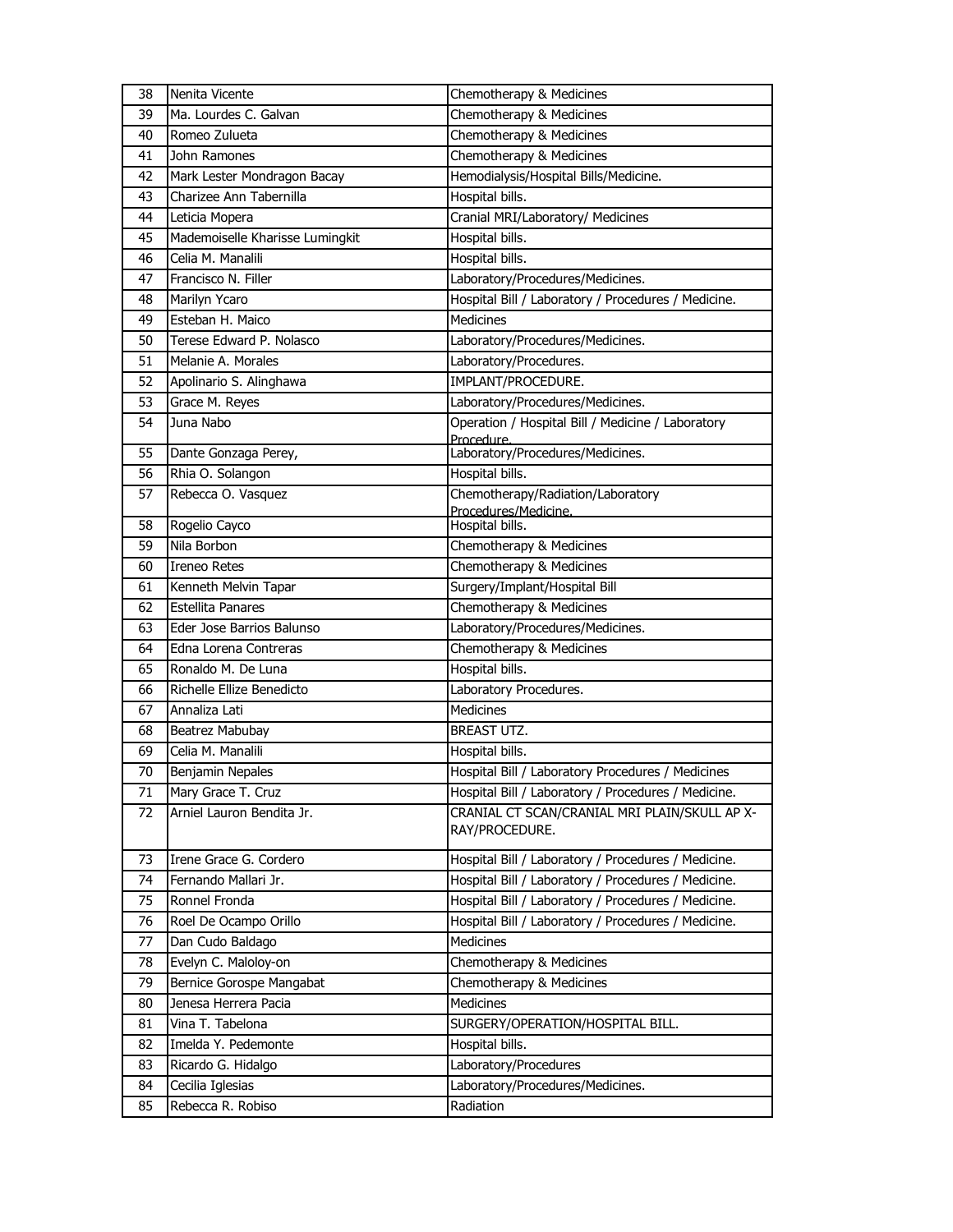| 86  | Ma. Janet Dimas Miranda     | <b>Medicines</b>                                                  |
|-----|-----------------------------|-------------------------------------------------------------------|
| 87  | Resureccion T. Toca         | Chemotherapy, Medicines, Procedures.                              |
| 88  | Ma. Elena De Vera           | Chemotherapy & Medicines                                          |
| 89  | Jesusa Go                   | Chemotherapy & Medicines                                          |
| 90  | Geraldine Quilet            | Chemotherapy & Medicines                                          |
| 91  | Editha Hojas                | Chemotherapy & Medicines                                          |
| 92  | Edgardo Masangkay           | Chemotherapy & Medicines                                          |
| 93  | Josie Discaya               | Chemotherapy & Medicines                                          |
| 94  | Donald De Guzman            | <b>HOSPITAL</b><br>BILLS/LAB.PROCEDURES/OPERATION/MEDICINES.      |
| 95  | Lyra Fe De Guzman           | LAB.PROCEDURES/HOSPITAL BILLS/MEDICINES                           |
| 96  | Joseph B. Barcelon          | <b>Medicines</b>                                                  |
| 97  | Nicholas. M. Cruz           | ECG.                                                              |
| 98  | <b>Edna Mesolis</b>         | <b>Medicines</b>                                                  |
| 99  | Ronaldo M. De Luna          | Hospital bills.                                                   |
| 100 | Alfredo Villanueva          | Chemotherapy & Medicines                                          |
| 101 | Engracia Tejada             | Chemotherapy & Medicines                                          |
| 102 | Lenette T. Aguirre          | Chemotherapy & Medicines                                          |
| 103 | Cean Andrei Babia           | CRANIAL CT SCAN WITH<br>COTNRAST/VENOGRAM/LAB.PROCEDURES/MEDICINE |
| 104 | Clarinda Mascardo           | LAB.PROCEDURES/HOSPITAL BILLS/MEDICINES                           |
| 105 | Edgar Torrecampo Raytos     | MEDICINES/HOSPITAL<br>BILLS/OPERATION/LAB.PROCEDURES.             |
| 106 | Eufrosinia Surio            | Laboratory/Procedures/Medicines.                                  |
| 107 | Maureen S. Ramos            | <b>Medicines</b>                                                  |
| 108 | Maria Arellano,             | Laboratory/Procedures/Medicines.                                  |
| 109 | Rosalia C. Banting          | <b>Medicines</b>                                                  |
| 110 | Rose Marie Camangeg         | CT-SCAN/Medicines.                                                |
| 111 | Ryan E. Gala.               | CT-Scan                                                           |
|     |                             | <b>Medicines</b>                                                  |
| 112 | Perla Ferrer Raga           | <b>Medicines</b>                                                  |
| 113 | Pricilla Santos             | <b>Medicines</b>                                                  |
| 114 | Alyanna Ghia De Guia        | <b>Medicines</b>                                                  |
| 115 | Restituto Almodal Raga      | Laboratory/Procedures/Medicines.                                  |
| 116 | Marivic Joy C. Franco       | Medicines                                                         |
| 117 | Jenny Rose Febrer           | chemotherapy/laboratory/medicines.                                |
| 118 | Cyrus Gloria                | Hospital Bill / Laboratory / Procedures / Medicine.               |
| 119 | Felisa Gamban Samar         | Hospital Bill / Laboratory / Procedures / Medicine.               |
| 120 | Early G. Dioso              | Hospital bills.                                                   |
| 121 | Conchita Andra              | ORAL CHEMOTHERAPY MEDICINES/UTZ/BONESCAN.                         |
| 122 | Rosa Obamos                 | Medicines                                                         |
| 123 | Mary Grace T. Cruz          | Hospital bills / Medicines.                                       |
| 124 | Rodante D. Sayo             | <b>Medicines</b>                                                  |
| 125 | Carmencita S. Constantino   | Chemotherapy & Medicines                                          |
| 126 | Livie Edward M. Bello       | Chemotherapy & Medicines                                          |
| 127 | Evangeline Hernandez        | Hospital Bill / Laboratory / Procedures / Medicine.               |
| 128 | Vicenta Alvarez             | Laboratory/Procedures/Medicines.                                  |
| 129 | Chance Gabrielle S. Galleon | Hospital bills.                                                   |
| 130 | Mateo Victa Diaz.           | Medicines                                                         |
| 131 | Magdalena De Roxas.         | ABDOMINOPELVIC CT SCAN WITH CONTRAST.                             |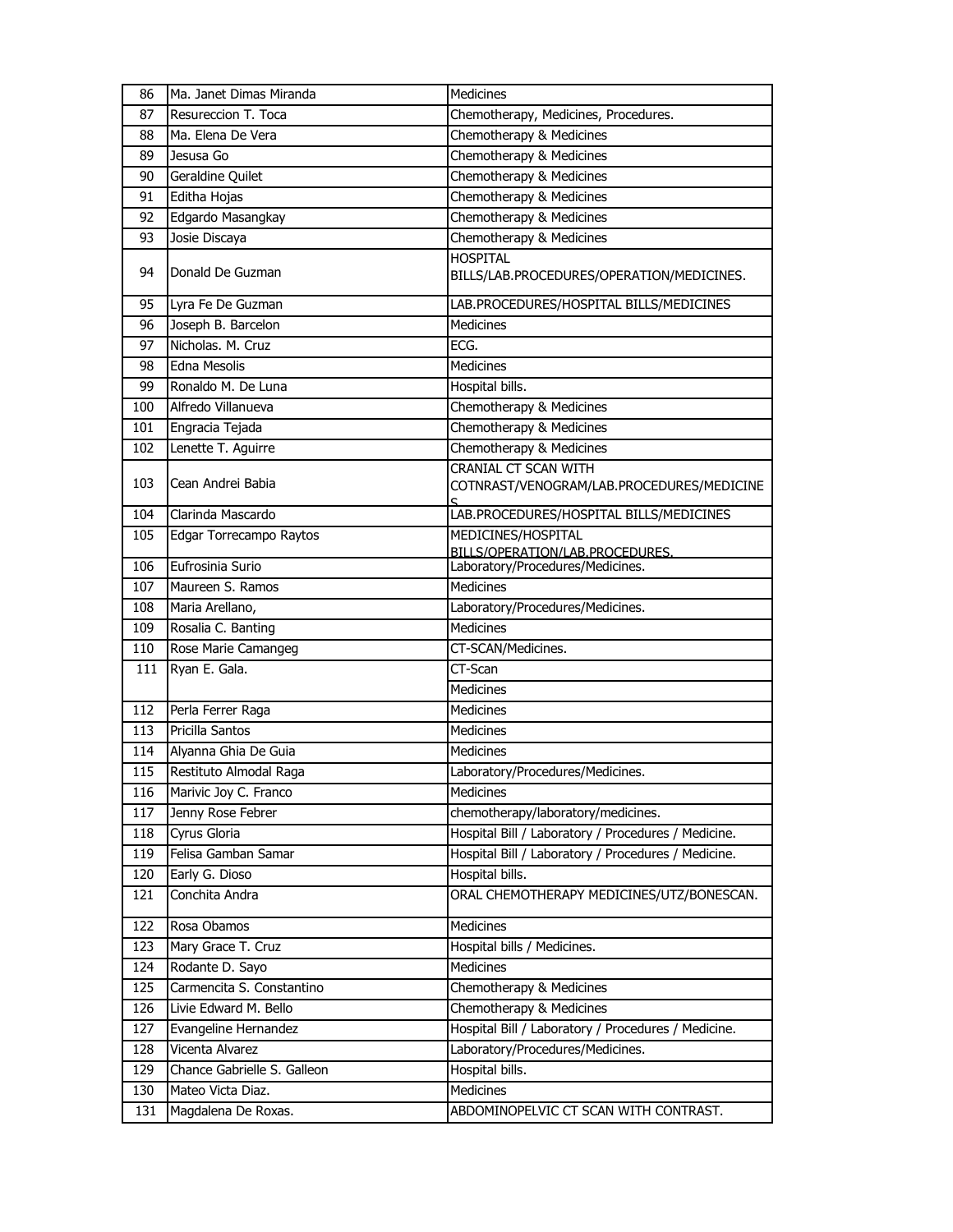| 132        | Jodi P. Obay                          | LAB.PROCEDURES/THERAPY/MEDICINES.                                                                  |
|------------|---------------------------------------|----------------------------------------------------------------------------------------------------|
| 133        | Ma. Jose Sandoval Paras               | <b>Hospital Bills</b>                                                                              |
| 134        | Rogelio F. Fedelin                    | <b>Hospital Bills</b>                                                                              |
| 135        | Marjun Colambot Arriesgado            | Implant.                                                                                           |
| 136        | Cresauro Gongora Dela Cruz            | Hospital Bill / Laboratory / Procedures / Medicine.                                                |
| 137        | Renaliza Rosa Batica                  | Hospital bills / Medicines.                                                                        |
| 138        | Teresita Cleofe Baria                 | <b>Medicines</b>                                                                                   |
| 139        | Kimberly E. Lahoy-lahoy               | MRI.                                                                                               |
| 140        | Ana Marie Bayona                      | Laboratory/Procedures/Medicines.                                                                   |
| 141        | Evelyn Mirabete                       | <b>Medicines</b>                                                                                   |
| 142        | Karmela M. Lorenzo                    | Hospital bills.                                                                                    |
| 143        | Melba L. Llanes                       | ORAL CHEMOTHERAPY MEDICINE/RAI THERAPY.                                                            |
| 144        | Imelda Y. Pedemonte                   | Hospital bills.                                                                                    |
| 145        | Crispina Hornales                     | CT-Scan.                                                                                           |
| 146        | Mario Regie Tiana Garsilva            | Hospital Bill / Laboratory / Procedures / Medicine.                                                |
| 147        | Maria Arellano,                       | Chemotherapy & Medicines                                                                           |
| 148        | Restituto Almodal Raga                | Laboratory/Procedures/Medicines.                                                                   |
| 149        | Perla Ferrer Raga                     | Laboratory/Procedures/Medicines.                                                                   |
| 150        | Josephine A. Partosa                  | Chemotherapy & Medicines                                                                           |
| 151        | Shiela L. Balmadrid                   | Hospital Bills Medicines Diagnostic Procedures Lab<br><b>Tests</b>                                 |
|            |                                       | Procedures Chemotherany                                                                            |
| 152        | Marcos Pantua.                        | Laboratory Procedures/Hospital Bills.                                                              |
| 153        | Lorelei Gervacio Celestino            | Chemotherapy & Medicines                                                                           |
| 154        | Josefina Paulino Avila                | Chemotherapy & Medicines                                                                           |
| 155        | Milandro S. Canoy<br>Choan Oxales Neo | Hospital Bill / Laboratory / Procedures / Medicine.<br>Radiation.                                  |
| 156<br>157 | Mary Frances F. Sarampote             |                                                                                                    |
|            |                                       | Hospital Bills/Laboratory Procedures/Medicines.                                                    |
| 158        | Salvcion S. Salcedo                   | Body Scan                                                                                          |
|            |                                       | <b>Hearing Test</b><br>Laboratory Procedures                                                       |
| 159        | Jaylo Banaag Jalimao                  | Medicines                                                                                          |
|            |                                       | 2D ECHO.                                                                                           |
| 160        | Evella Merillo Juagpao                | CT Scan.                                                                                           |
|            |                                       | Medicines                                                                                          |
| 161        | Francisca Figueroa Vergabera          | CHEST cT scan With Contrast.                                                                       |
|            |                                       | Laboratory Procedures                                                                              |
| 162        | Loida Vergara Furog                   | Chemotherapy & Medicines                                                                           |
| 163        | Ma. Jose Sandoval Paras               | Hospital bills.                                                                                    |
| 164        | Ana Kristina C. Balaoro               | Chemotherapy & Medicines                                                                           |
| 165        | Andres Santiago Jr.                   | Chemotherapy & Medicines                                                                           |
| 166        | Emerson Bobier                        | Ct Scan/Laboratories.                                                                              |
| 167        | Lance Baron                           | Laboratory/Procedures/Medicines.                                                                   |
| 168        | Mario Regie Tiana Garsilva            | Medicines / laboratory procedures / Diagnostic / 2D-                                               |
|            |                                       | Echo<br>/ Hosnital Rill                                                                            |
| 169        | Evelyn Tio Tiu.                       | Hospital bills.                                                                                    |
| 170        | Zaida Mendoza Castillo                | Chemotherapy & Medicines                                                                           |
| 171        | Deomedes Pepino                       | HOSPITAL BILLS/CHEMOTHERAPY/MEDICAL<br>SUPPLIES/MEDICINES/LAB.PROCEDURES/DIAGNOSTI<br>C PROCEDURES |
| 172        | Zairiel Bombarda Robel                | Endoscopy/Medicines.                                                                               |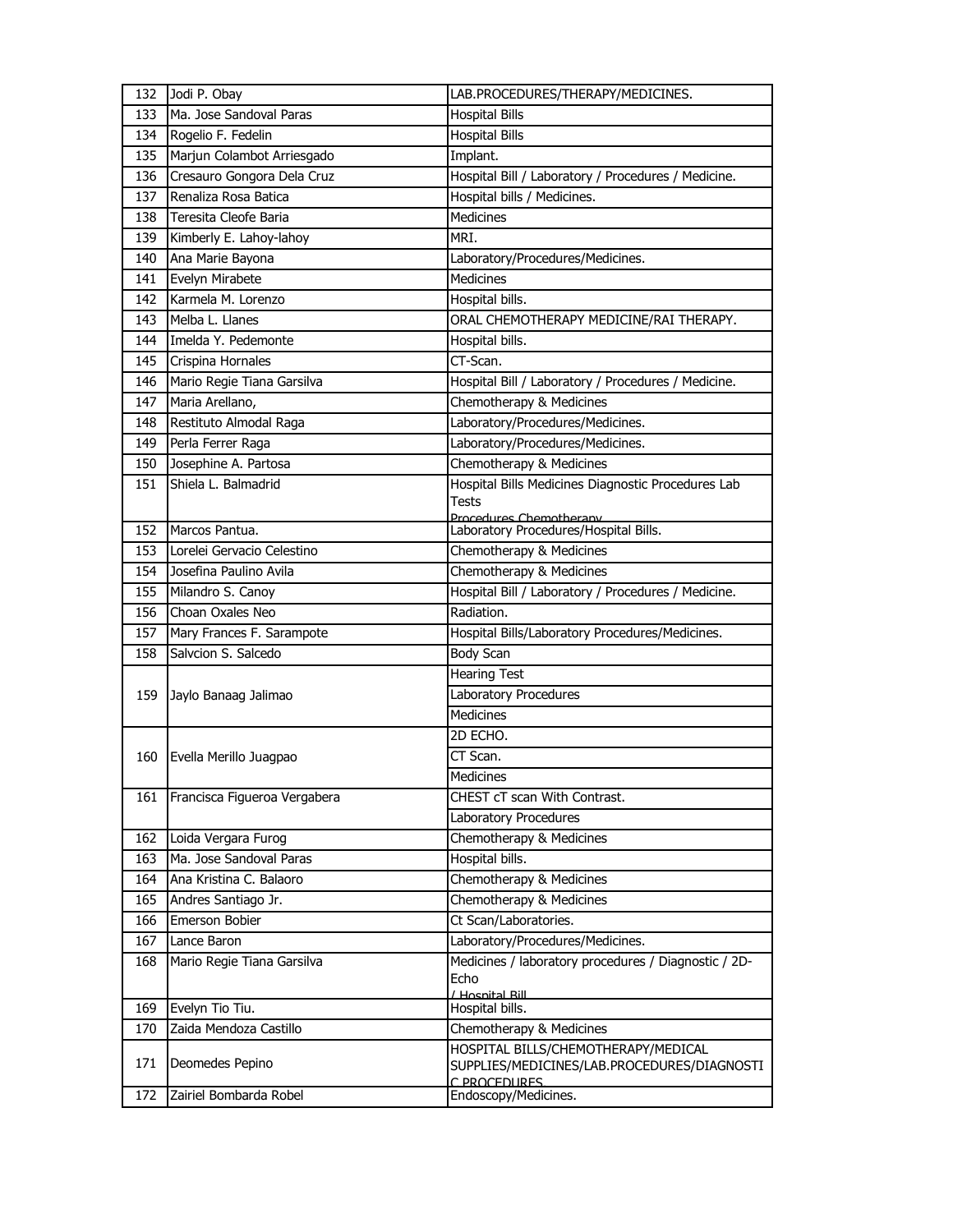|            |                                       | RADIO-IODINE                                                                                |
|------------|---------------------------------------|---------------------------------------------------------------------------------------------|
| 173        | Pacita Gonzales                       | THERAPY/LAB.PROCEDURES/MEDICINES/HOSPITAL                                                   |
| 174        | Anne Realeth A. Fajardo               | RILLS/DIAGNOSTIC PROCEDURES/SUPPLIES<br>Hospital Bill / Laboratory / Procedures / Medicine. |
| 175        | Catherine L. Almarez                  | Hospital bills.                                                                             |
| 176        | Bobby E. Balagasay                    | Hospital Bill/Laboratory.                                                                   |
| 177        | Leilanie L. Bilog                     | Medicines/Injection                                                                         |
| 178        | Jonathan Lipura Fajardo.              | Medicines                                                                                   |
| 179        | Wilfredo Morillo                      | <b>Medicines</b>                                                                            |
| 180        | Cesar Pancho                          | <b>Medicines</b>                                                                            |
| 181        | Imelda Hussey                         | Hospital Bill / Laboratory / Procedures / Medicine.                                         |
| 182        | Veronica Varquez                      | Medicines                                                                                   |
| 183        | Luz R. Ramirat                        | <b>Medicines</b>                                                                            |
| 184        | Maria Arellano,                       | Laboratory/Procedures/Medicines.                                                            |
| 185        | Delia Salarda                         | <b>Chemotherapy Medicines</b>                                                               |
| 186        | Andrea Julie Oleja Gracia             | Laboratory/Procedures/Medicines.                                                            |
| 187        | Paul Dar Juan                         | MRI/MEDICINES/LABORATORY/PROCEDURES                                                         |
| 188        | Kyla Patalinghog                      | Dialysis, Dialyzer, PD Solution, Procedures, Medicines                                      |
|            |                                       | &                                                                                           |
| 189        | Perla Ferrer Raga                     | Laboratory<br>Laboratory/Procedures/Medicines.                                              |
| 190        | Jb Dayle Arrogante.                   | Procedure.                                                                                  |
| 191        | Angelita Patio                        | CT Scan.                                                                                    |
| 192        | Restituto Raga                        | Laboratory/Procedures/Medicines.                                                            |
| 193        | Ana Marie Bayona                      | Laboratory/Procedures/Medicines.                                                            |
| 194        | Rebecca O. Vasquez                    | Chemotherapy / Medicines / Laboratory / Hospital Bills.                                     |
|            |                                       |                                                                                             |
|            |                                       |                                                                                             |
| 195        | Nora P. Gardose                       | <b>Medicines</b>                                                                            |
| 196        | Dexter Jone Turaray                   | <b>Medicines</b>                                                                            |
| 197        | Bituin T. Pantaleon                   | Medicines                                                                                   |
| 198        | Christine Joy B. Castillo             | chemotherapy/laboratory/medicines.                                                          |
| 199        | Eden Cano Solis                       | Oral Chemotherapy / Medicines.                                                              |
| 200        | Diana V. Valle                        | Hospital Bill / Laboratory / Procedures / Medicine.                                         |
| 201        | Catherine M. Adato                    | Hospital bills.                                                                             |
| 202        | Al-julie S. Sabdani                   | Medicines                                                                                   |
| 203        | Melissa S. Laysico                    | Hospital bills.                                                                             |
| 204        | Mildred C. De Torres                  | Chemotherapy Medicines                                                                      |
| 205        | Jerson Regundola Queto                | Procedure.                                                                                  |
| 206        | Ella Joy B. Umpoc                     | Immunohistochemistry/Laboratory/Procedures                                                  |
| 207        | Marites C. Metica                     | Chemotherapy Medicines                                                                      |
| 208        | Gian Alexis Antonio                   | Medicines                                                                                   |
| 209        | Elizabeth Norma Baldovino             | Chemotherapy Medicines                                                                      |
| 210        | Dolores A. Buenaventura               | Hospital Bill / Laboratory / Procedures / Medicine.                                         |
| 211        | Hanna Mae M. Reglos                   | Hospital bills.                                                                             |
| 212        | Irma Dolera                           | Hospital bills / Medicines.                                                                 |
| 213        | Gregorio Yabut Castillo               | Hospital bills.                                                                             |
| 214        | Jennelita Masinas Dollisen            | PROCEDURE/LABORATORY PROCEDURE.                                                             |
| 215        | Imelda Y. Pedemonte                   | Hospital bills.                                                                             |
| 216        | Alex Caille Manalad                   | Hospital Bill / Laboratory / Procedures / Medicine.                                         |
| 217        | Jocelyn Mutya                         | Chemotherapy & Medicines                                                                    |
| 218<br>219 | Cecilia Pagayon<br>Erlinda Gito Perez | Chemotherapy & Medicines<br>Chemotherapy & Medicines                                        |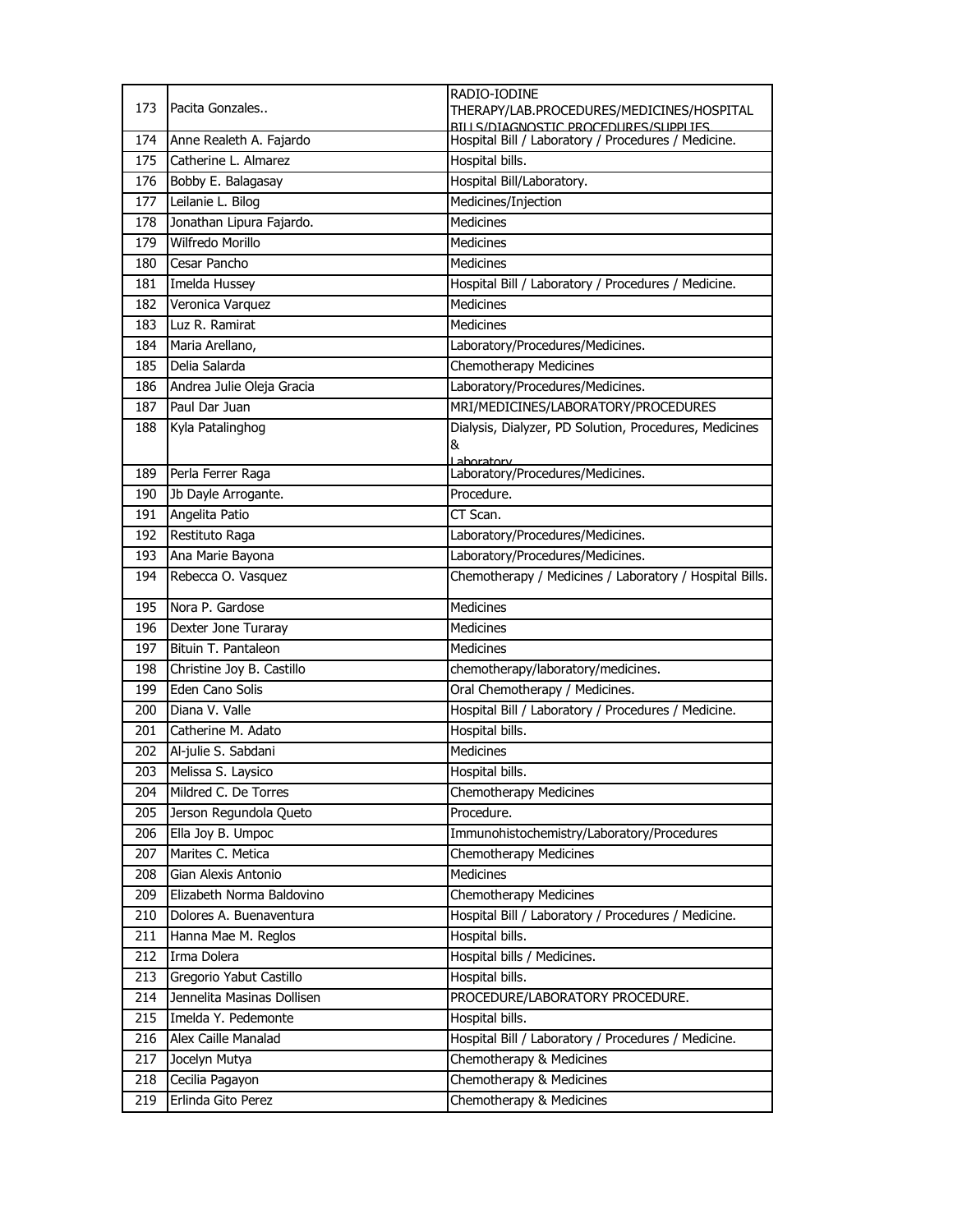| 220 | Lealyn Dela Cruz Pajarillo | <b>Medicines</b>                                                       |
|-----|----------------------------|------------------------------------------------------------------------|
| 221 | Namnama Luz A. Dularte     | Laboratory Procedures/Hospital Bills.                                  |
| 222 | Jb Dayle Pahanel Arrogante | Hospital Bill/Medicine/Laboratory Procedures.                          |
| 223 | Gilbert Frisco             | hospital bill/laboratory/medicines.                                    |
| 224 | Leonila Lafuente Balones   | Chemotherapy & Medicines                                               |
| 225 | Anita Timon Bantoy         | Chemotherapy & Medicines                                               |
| 226 | Florante Lazo              | Hospital bills.                                                        |
| 227 | Loida Vergara Furog        | Chemotherapy & Medicines                                               |
| 228 | Jonaliza D. Calimlim       | Hospital Bill / Laboratory / Procedures / Medicine.                    |
| 229 | Melissa S. Laysico         | Hospital bills.                                                        |
| 230 | Elsa Gravador              | Chemotherapy & Medicines                                               |
| 231 | Josephin G. Estopado,      | CHEMOTHERAPY/RADIATION.                                                |
| 232 | Richard Negrido Ranille    | Laboratory/Procedures.                                                 |
| 233 | Xia Abdul Decatoria        | Laboratory/Procedures.                                                 |
| 234 | Zhianna Erza Trestre.      | Hospital bills.                                                        |
| 235 | Aurora Pascua              | Oral Chemotherapy / Medicines.                                         |
| 236 | James Michael T. Alipala   | Hospital Bill / Laboratory / Procedures / Medicine.                    |
| 237 | Zhianna Erza Trestre.      | Hospital bills.                                                        |
| 238 | Kathleen Buban             | Hospital Bill / Laboratory Procedures / Medicines                      |
| 239 | Ruel Valida Ubaldo         | <b>Medicines</b>                                                       |
| 240 | Nancy Villa                | Chemotherapy & Medicines                                               |
| 241 | Roberto Juliano Angeles.   | BONE MARROW BIOPSY.                                                    |
| 242 | Renaliza Rosa Batica       | Chemotheraphy/Hospital Bills/Medicines/Laboratory                      |
|     |                            | Procedures                                                             |
|     |                            | CT SCAN/MRI/UTZ/HOSPITAL                                               |
| 243 | Josephine G. Estopado      | BILLS/RADIOTHERAPY/CHEMOTHERAPY MEDICINES                              |
|     |                            |                                                                        |
| 244 | Leonila Bulahan            | Hospital bills.                                                        |
| 245 | Mario Salamagos Dela Cruz  | <b>Medicines</b>                                                       |
| 246 | Rassel Ramos               | PROCEDURES/LAB.PROCEDURES/MEDICAL<br>SUPPLIES/HOSPITAL BILLS/MEDICINES |
| 247 | Ma. Janet Dimas Miranda    | <b>Medicines</b>                                                       |
| 248 | Imelda Laurente Hussey     | Chemotherapy & Medicines                                               |
| 249 | Arsenio Cariaga Collado    | Hospital bills.                                                        |
| 250 | Concepcion M. Manalo,      | RAI Therapy.                                                           |
| 251 | Irma Alamada Alonzo        | CT SCAN with triple contrast.                                          |
| 252 | Maria Aileen Cruz          | chemotherapy/laboratory/medicines.                                     |
| 253 | Daniel A. Acosta           | Chemotherapy & Medicines                                               |
| 254 | Luz G. Abenoja             | Laboratory/Procedures.                                                 |
| 255 | Jevan Ed Paltiguera        | Operation / Hospital Bill / Medicine / Laboratory                      |
|     |                            | Procedure.                                                             |
| 256 | Lannievil Lim Rodriguez    | CHEMOTHERAPY MEDICINES/RADIATION THERAPY                               |
| 257 | Anita Timon Bantoy         | Chemotherapy & Medicines                                               |
| 258 | Estella Marie F. Fajilan   | lab.procedures/medicines/xray/procedures/prosthesis.                   |
|     |                            |                                                                        |
| 259 | Rebecca Bravo Ramos .,     | Laboratory/Procedures/Medicines.                                       |
| 260 | Marla Mae B. Bermas        | LAB.PROCEDURES/DIAGNOSTIC PROCEDURES                                   |
| 261 | Marivic Relanes            | Laboratory Procedures/Hospital Bills.                                  |
| 262 | Maria Salve Valdesco Muhi  | Oral Chemotherapy / Medicines.                                         |
| 263 | Ruby Bartolome Rayray      | Chemotherapy & Medicines                                               |
| 264 | Recto Basa                 | Chemotherapy & Medicines                                               |
| 265 | Maureen Donaire Lonzaga    | Hospital bills.                                                        |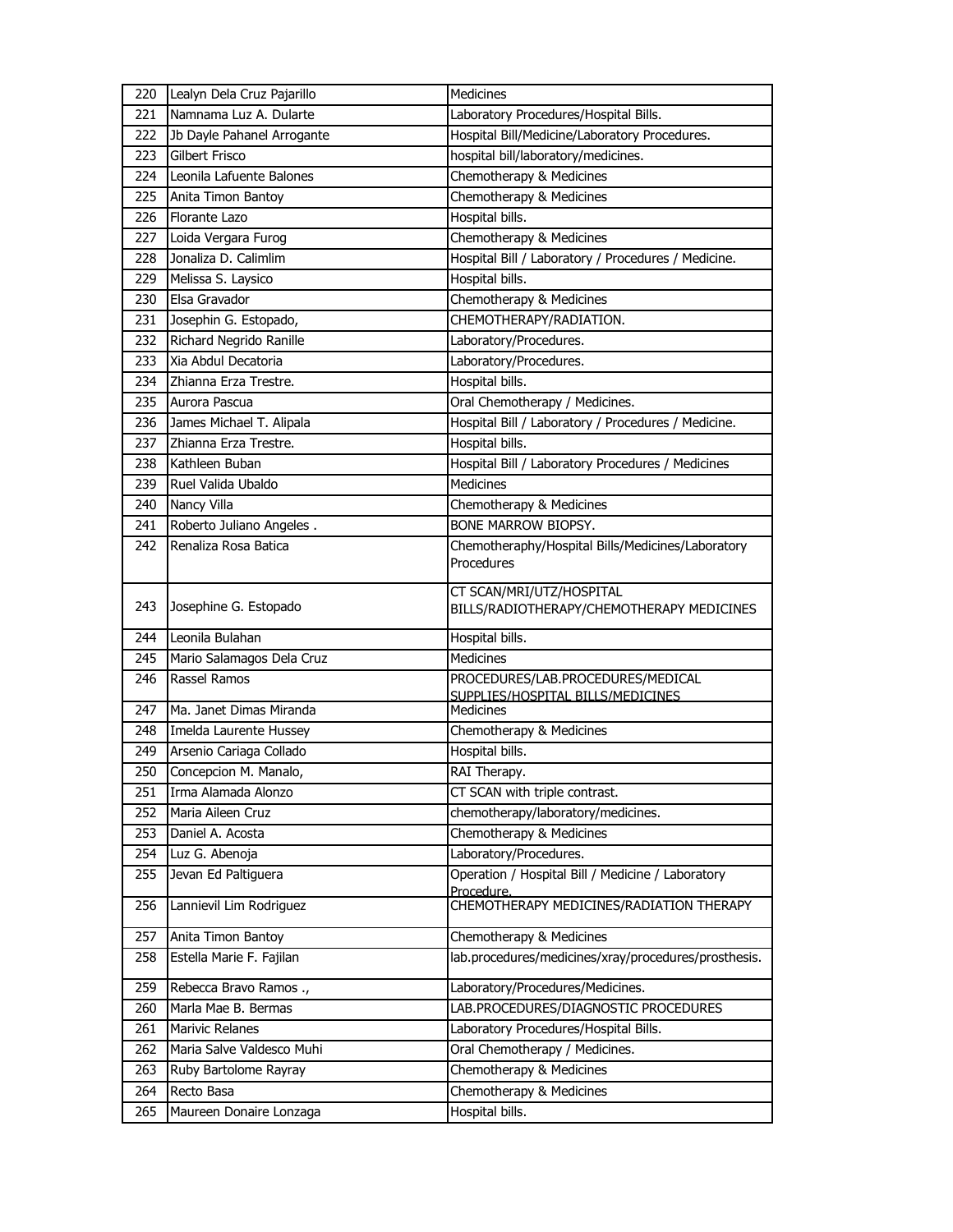| 266 | Eva Paras Inojales                | <b>Chemotherapy Medicines</b>                                   |
|-----|-----------------------------------|-----------------------------------------------------------------|
| 267 | Carolina D. Maniquiz              | Endoscopy.                                                      |
| 268 | Imelda P. Garcia                  | <b>Medicines</b>                                                |
| 269 | Amefe M. Gabiola                  | Laboratory/Procedures/Medicines.                                |
| 270 | Bernice Gorospe Mangabat          | Chemotherapy / Medicines.                                       |
| 271 | Jayjay Jacinto                    | Hospital bills.                                                 |
| 272 | Elmar B. Canelas                  | MRI/EEG.                                                        |
| 273 | Godofredo Dela Cruz               | Chemotherapy & Medicines                                        |
| 274 | Monica Bondad                     | <b>Hospital Bills</b>                                           |
| 275 | Ludgen U. Permison                | Hospital bills / Medicines.                                     |
| 276 | Avelino Capiral                   | Chemotherapy & Medicines                                        |
| 277 | Maria Alenjadra Felice Margate    | Laboratory/Procedures/Medicines.                                |
| 278 | Jevan Ed Paltiguera               | Operation / Hospital Bill / Medicine / Laboratory               |
|     |                                   | Procedure.                                                      |
| 279 | Penny Abaigar Negrido             | Laboratory/Procedures.                                          |
| 280 | Lusanta Ranielle Cervantes        | Laboratory/Procedures.                                          |
| 281 | Primetivo Osida Luna              | Hospital bills.                                                 |
| 282 | Manuel Arrogancia Ocampo Jr.      | Hearing Aid.                                                    |
| 283 | Lenie Bangayan Gordola            | Laboratory/Procedures/Medicines.                                |
| 284 | Romulo Magno De Jesus             | <b>Medicines</b>                                                |
| 285 | Roque Cortez Napoco               | Chemotherapy & Medicines                                        |
| 286 | Ruben V. Rubia                    | Laboratory/Procedures/Medicines.                                |
| 287 | Marcelino Francisco Santos.       | CT Scan.                                                        |
| 288 | Eliza Rivera,.                    | Chemotherapy & Medicines                                        |
| 289 | Ma. Teresa Beltran Frago          | Chemotherapy Medicines                                          |
| 290 | Lydia Galicia Samson              | Laboratory/Procedures.                                          |
| 291 | Eiren Justinne Delos Reyes Aloria | <b>Hospital Bills</b>                                           |
| 292 | Kristine Joy Orgesvik Balte       | Operation / Hospital Bill / Medicine / Laboratory<br>Procedure. |
| 293 | Gemma Espinosa                    | MRI.                                                            |
|     |                                   | Diagnostic Procedure/Hospital                                   |
| 294 | Jesusa A. Ricafort                | Bill/Laboratory/Medicines/Chemotherapy/Pet Scan.                |
| 295 | Ria May Raymundo Cabezas          | <b>Medicines</b>                                                |
| 296 | Wynne Dylan Banzali               | Hospital bills.                                                 |
| 297 | Josephine R. Mungcal              | Chemotherapy & Medicines                                        |
| 298 | Anita Lope                        | INJECTION/MEDICINES                                             |
| 299 | Veronica Francisco Abarquez       | Hemodialysis/Medicines/Lab. Procedures.                         |
| 300 | Zhianna Erza Trestre              | Hospital bills.                                                 |
| 301 | Jaime Baylon Advincula Sr.        | Hospital bills.                                                 |
| 302 | Larry Lina Aurelio Jr.            | Hospital bills.                                                 |
| 303 | Crestita D. De Villa              | <b>Hospital Bills</b>                                           |
| 304 | Perla Ferrer Raga                 | MRI.                                                            |
| 305 | Josefina Avila.                   | Chemotherapy & Medicines                                        |
| 306 | Restituto Raga                    | Laboratory/Procedures/Medicines.                                |
| 307 | Renaliza Rosa Batica              | Diagnostic & Lab. Procedures, Dialysis, Medicines &             |
|     |                                   | Hospital Bills.                                                 |
| 308 | Nenita G. Tantay                  | Chemotherapy Medicines/ER/PR/HER2.                              |
| 309 | Ma. Elena Reyes Galendez          | Oral Chemotherapy Medicines.                                    |
| 310 | Rebecca Ruiz Vargas.              | Medicines                                                       |
| 311 | Evangeline Calinisan              | Laboratory/Procedures/Medicines.                                |
| 312 | Jhoanna Mary V. Relador           | Radiation Therapy.                                              |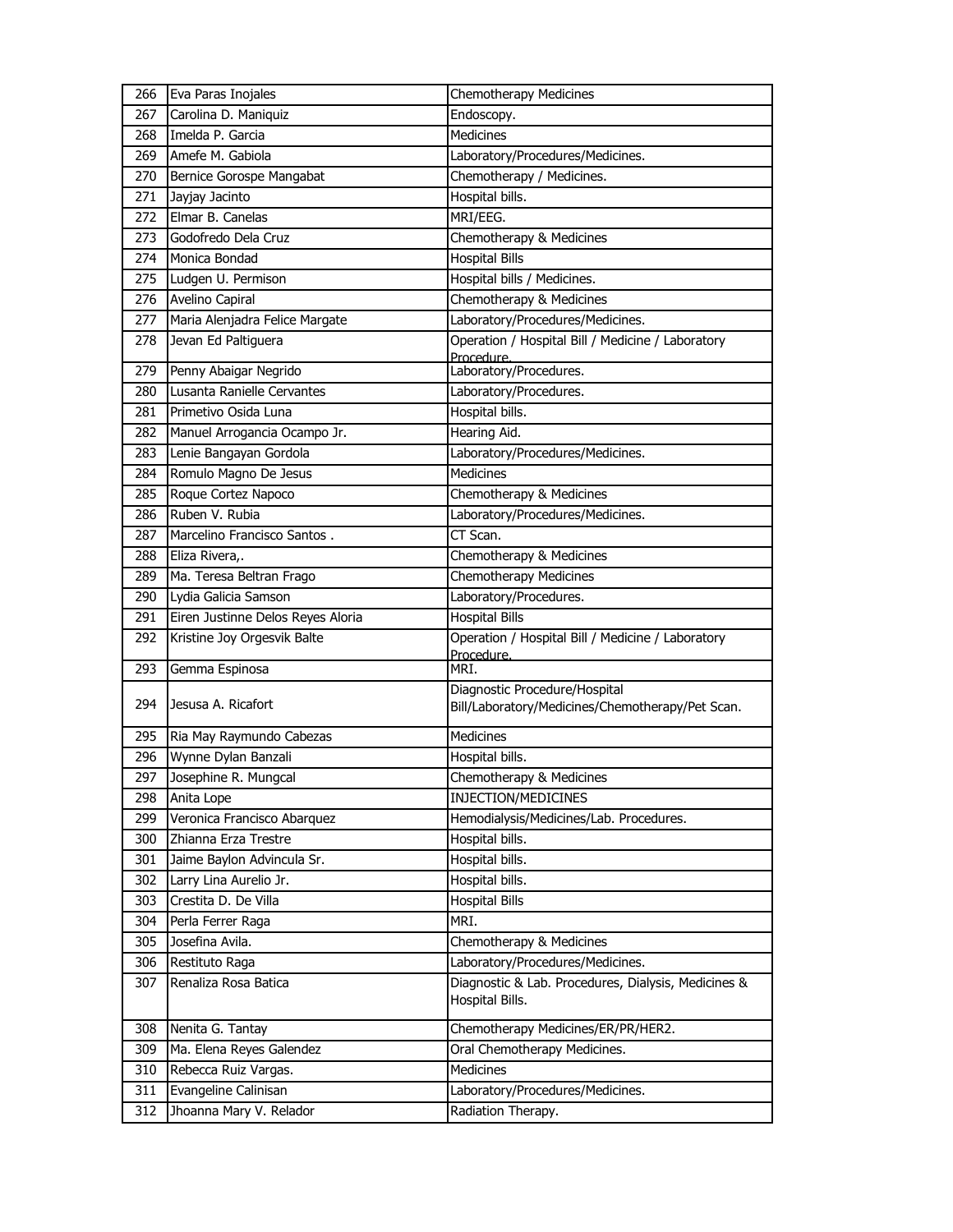| 313 | Irma Dolera                   | Hospital bills / Medicines.                                                          |
|-----|-------------------------------|--------------------------------------------------------------------------------------|
|     |                               | LAB.PROCEDURES/HOSPITAL                                                              |
| 314 | Guia Rose Madera              | BILLS/MEDICINES/CHEMOTHERAPY/PROCEDURES/ME                                           |
| 315 | Florita Delos Reyes Bocito    | <u>DI CAL SUPPLIFS</u><br>Hospital bills.                                            |
| 316 | Nerissa G. Barnes             | Chemotherapy & Medicines                                                             |
| 317 | Eva Inojales.                 | Chemotherapy & Medicines                                                             |
| 318 | Ronald Divinagracia           | Implant/Hospital Bill.                                                               |
| 319 | Erlinda Cuazon Rodil          | CT-SCAN/LABORATORY.                                                                  |
| 320 | Domingo Alvarez Ador Dionisio | Hospital Bill / Laboratory / Procedures / Medicine.                                  |
| 321 | Lilibeth H. Larga             | RADIO IODINE THERAPY.                                                                |
| 322 | Lolita D. Sarmiento           | Chemotherapy & Medicines                                                             |
| 323 | Leonida Fajarda Bautista      | Medicines/Injection                                                                  |
| 324 | John Christian E. Bongkay     | HOSPITAL BILLS/MEDICINES/LAB.PROCEDURES                                              |
| 325 | Marina Almonte Sara           | HOSPITAL BILLS/MEDICINES/LAB.PROCEDURES                                              |
| 326 | Maria Isabel S. Cejero        | HOSPITAL BILLS/MEDICINES/LAB.PROCEDURES                                              |
| 327 | Aira Sj Arcillana             | OPERATION/HOSPITAL                                                                   |
|     |                               | BILLS/LAB.PROCEDURES/MEDICINES                                                       |
| 328 | Pompio Mortel                 | Hospital Bill / Laboratory / Procedures / Medicine.                                  |
| 329 | Romulo Maala Mea              | Hospital bills.                                                                      |
| 330 | Amalia Arganda Taganas        | Oral Chemotherapy Medicines.                                                         |
| 331 | Maria Antonia B. Jose         | Chest CT-Scan And Whole Abdominal with                                               |
| 332 | Bernice Gorospe Mangabat      | Contrast/Laboratory Procedures.<br>Chemotheraphy/Hospital Bills/Medicines/Laboratory |
|     |                               | Procedures.                                                                          |
|     |                               |                                                                                      |
| 333 | Jaime Wite Legaspi Jr.        | CRANIAL MRI                                                                          |
| 334 | Valentino Francisco Calitisin | Chemotherapy Medicines                                                               |
| 335 | Antonio Suarez Jr             | HOSPITAL BILLS/MEDICINES/LAB.PROCEDURES                                              |
| 336 | Jason N. Vinson               | <b>Medicines</b>                                                                     |
| 337 | Ma. Teresa Datu Albarracin    | Hospital bills.                                                                      |
| 338 | Dianne May T. Paywan          | Operation/Hospital Bills.                                                            |
| 339 | Celia Cabahug Fabella         | Hospital bills.                                                                      |
| 340 | Irma Dolera                   | Hospital bills.                                                                      |
| 341 | Perla Gabilo                  | Chemotherapy & Medicines                                                             |
| 342 | Nancy Villa                   | Chemotherapy & Medicines                                                             |
| 343 | Luzviminda C. Dy              | Hospital bills.                                                                      |
| 344 | Rowena Guinguing Gerona       | Chemotherapy & Medicines                                                             |
| 345 | Carrolyn Tuyor                | Laboratory/Procedures/Medicines.                                                     |
| 346 | Hammisa T. Marujie            | Laboratory/Procedures/Medicines.                                                     |
| 347 | Ma. Lisette F. Acosta         | Laboratory/Procedures/Medicines.                                                     |
| 348 | Mellanie C. Palec             | Laboratory/Procedures/Medicines.                                                     |
| 349 | Vicenta Eguia                 | Laboratory/Procedures/Medicines.                                                     |
| 350 | Restituto R. Almodal          | Laboratory/Procedures/Medicines.                                                     |
| 351 | Perla R. Ferrer               | Laboratory/Procedures/Medicines.                                                     |
| 352 | Jonathan G. Alajar            | CHEMOTHERAPHY/PROCEDURE/LABOARATORY                                                  |
| 353 | Josefina L. Bue               | CHEMOTHERAPHY/PROCEDURE/LABOARATORY                                                  |
| 354 | Zedrick Rovel Monton          | Hospital bills.                                                                      |
| 355 | Luzviminda C. Dy              | Hospital bills.                                                                      |
| 356 | Evangeline Calinisan          | Medicines                                                                            |
| 357 | Karol Felisce Nerona Cosme    | Hospital bills.                                                                      |
| 358 | Roberto Bio                   | Hospital Bill / Laboratory / Procedures / Medicine.                                  |
| 359 | Sheila Fernandez Montevirgen  | Hospital bills.                                                                      |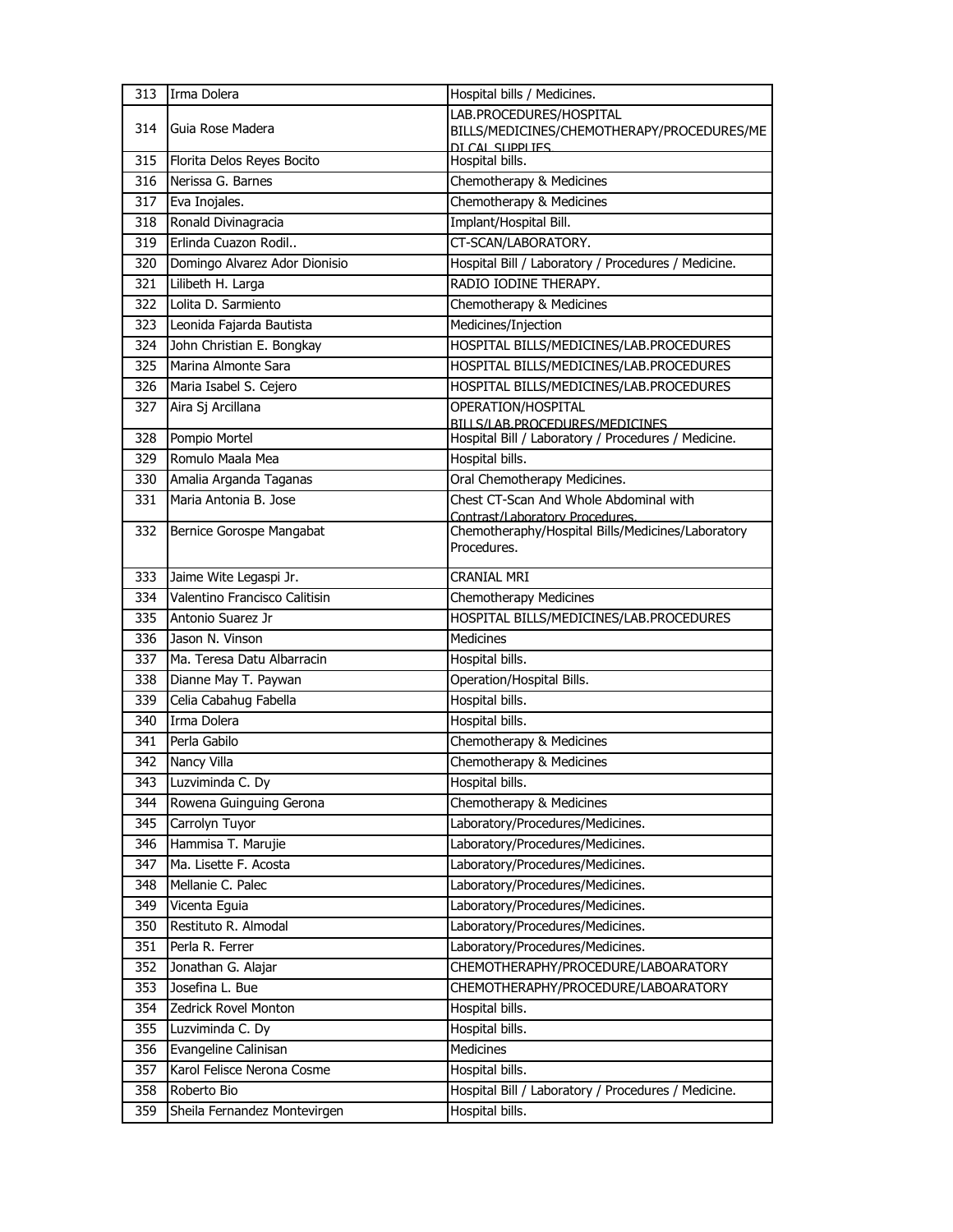| 360 | Angelita Nicolas Nolasco  | MRI/LABORATORY/PROCEDURE/MEDICINE              |
|-----|---------------------------|------------------------------------------------|
| 361 | Mac Ziamon D. Rico        | Laboratory/Procedures.                         |
| 362 | Corazon Santos Esteban    | 2D Echo/Laboratory/Procedures.                 |
| 363 | Klay Liam Balawang Castro | <b>Medicines</b>                               |
| 364 | Genelyn B. Farquirabao    | <b>Medicines</b>                               |
| 365 | Maribeth Verdida Portes   | <b>Medicines</b>                               |
| 366 | Teresita S. Alcantara     | <b>Medicines</b>                               |
| 367 | Nenita Gloria Cabreza     | Laboratory/Procedures/Medicines.               |
| 368 | Ferdinand C. Gatbonton    | Eye Procedures/Operation                       |
| 369 | Arnel P. An               | Hospital bills.                                |
| 370 | Wilfredo Terminio         | <b>Medicines</b>                               |
| 371 | Tommy Abano               | Hospital bills.                                |
| 372 | Kenneth Anga-angan        | RAI Therapy.                                   |
| 373 | Leticia E. Tagana         | <b>Medicines</b>                               |
| 374 | Edwin Tagana              | <b>Medicines</b>                               |
| 375 | Yolanda V. Fontanilla     | Special ICH Staining for Biopsy CK7 & CAM 5.2. |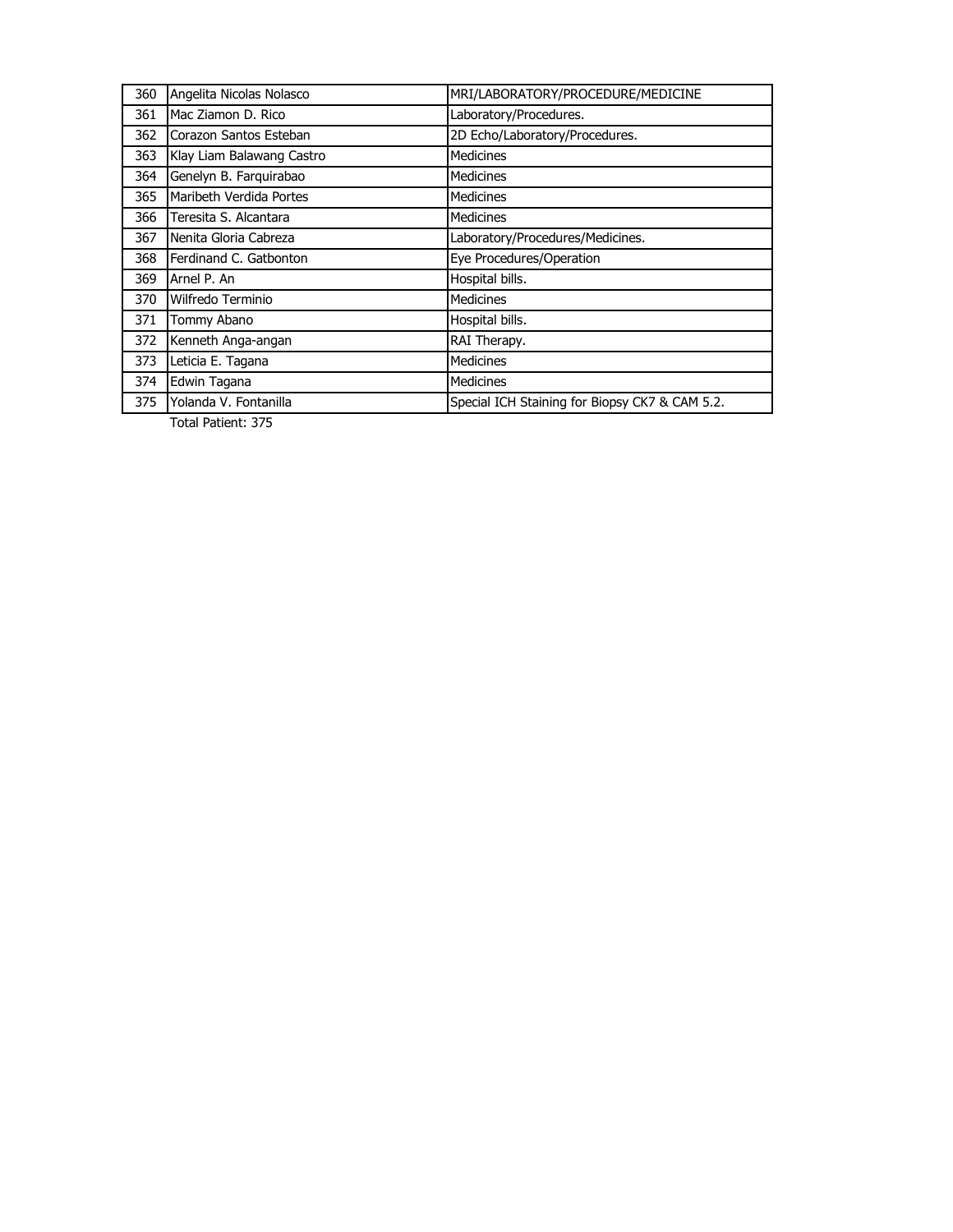

For the month of February year 2020 UP-PHILIPPINE GENERAL HOSPITAL

| No# | <b>Name of Patient</b>       | <b>Assistance</b>                                        |
|-----|------------------------------|----------------------------------------------------------|
| 1   | Blandina B. Pena             | RADIATION/CHEST XRAY/2DA ECHO/UTZ/WAB BODY               |
|     |                              | <b>BONE SCAN</b>                                         |
| 2   | Francisco Luarez Honrada     | Hospital bills.                                          |
| 3   | Judith Bendijo Villa         | <b>Medicines</b>                                         |
| 4   | Guia Rose Madera             | Medicines                                                |
| 5   | Jose Sanchez Gaerlan Jr.     | Hospital Bill / Laboratory / Procedures / Medicine.      |
| 6   | Mercedita Fontilea De Castro | Chemotherapy & Medicines                                 |
| 7   | Armin Lorenzana Bernal       | Hospital bills.                                          |
| 8   | Blanca Diaz                  | Hospital Bill / Laboratory / Procedures / Medicine.      |
| 9   | Pablo Mangahas Jr.           | Hospital Bill / Laboratory / Procedures / Medicine.      |
| 10  | Angelina Z. Anonuevo         | Chemotherapy & Medicines                                 |
| 11  | Eduardo Tuico                | CT Scan.                                                 |
| 12  | Elpidio Rabinetas            | Hospital Bill/Radio Therapy/Medicines/Laboratory.        |
| 13  | Catherine M. Adato           | Hospital bills.                                          |
| 14  | Anibeth Abdon                | Chemotherapy & Medicines                                 |
| 15  | Ferdinand C. Gatbonton       | Hospital bills.                                          |
| 16  | Betty Soledad R. Dinoso      | CT Scan / Laboratory                                     |
| 17  | Jessica Guyo                 | Laboratory/Procedures.                                   |
| 18  | Marvin C. Concepcion,        | Hospital bills.                                          |
| 19  | Oscarito Padilla             | Laboratory/Procedures/Medicines.                         |
| 20  | Lorna Dela Torre             | Chemotherapy & Medicines                                 |
| 21  | William Lubo                 | Chemotherapy & Medicines                                 |
| 22  | Nerissa G. Barnes            | Chemotherapy & Medicines                                 |
| 23  | Myrna D. Esmail              | medicines/laboratory procedures                          |
| 24  | Monica Bondad                | <b>Hospital Bills</b>                                    |
| 25  | Pepito Tabios                | <b>HOSPITAL</b>                                          |
|     |                              | BILLS/LABORATORY/MEDICINES/PROCEDURES                    |
| 26  | Sergio G. Legaspi Jr.        | <b>HOSPITAL</b><br>BILLS/LABORATORY/MEDICINES/PROCEDURES |
| 27  | Rochie Cortez                | Chemotherapy & Medicines                                 |
| 28  | Marilyn Serrano              | Hospital Bill / Laboratory / Procedures / Medicine.      |
| 29  | Elisa R. Mendoza             | Hospital Bill / Laboratory / Procedures / Medicine.      |
| 30  | Marilyn Pioy                 | Chemotherapy & Medicines                                 |
| 31  | Raynald A. Carmen Jr.        | <b>Hospital Bills</b>                                    |
| 32  | Juliet Alawigan Jose.        | LABORATORY/PROCEDURES/MEDICINES/DIAGNOSTIC               |
|     |                              | PROCEDURES.                                              |
| 33  | Alvin Steffan Bautista       | Colonoscopy                                              |
| 34  | Carolina Bengal              | CT Scan with tripe Contrast                              |
| 35  | Evangeline Lorgonio          | Chemotherapy & Medicines                                 |
| 36  | Penny Abaigar Negrido        | Chemotherapy & Medicines                                 |
| 37  | Jessie M. Mesana             | Chemotherapy & Medicines                                 |
| 38  | Monica Bondad                | Hospital bills.                                          |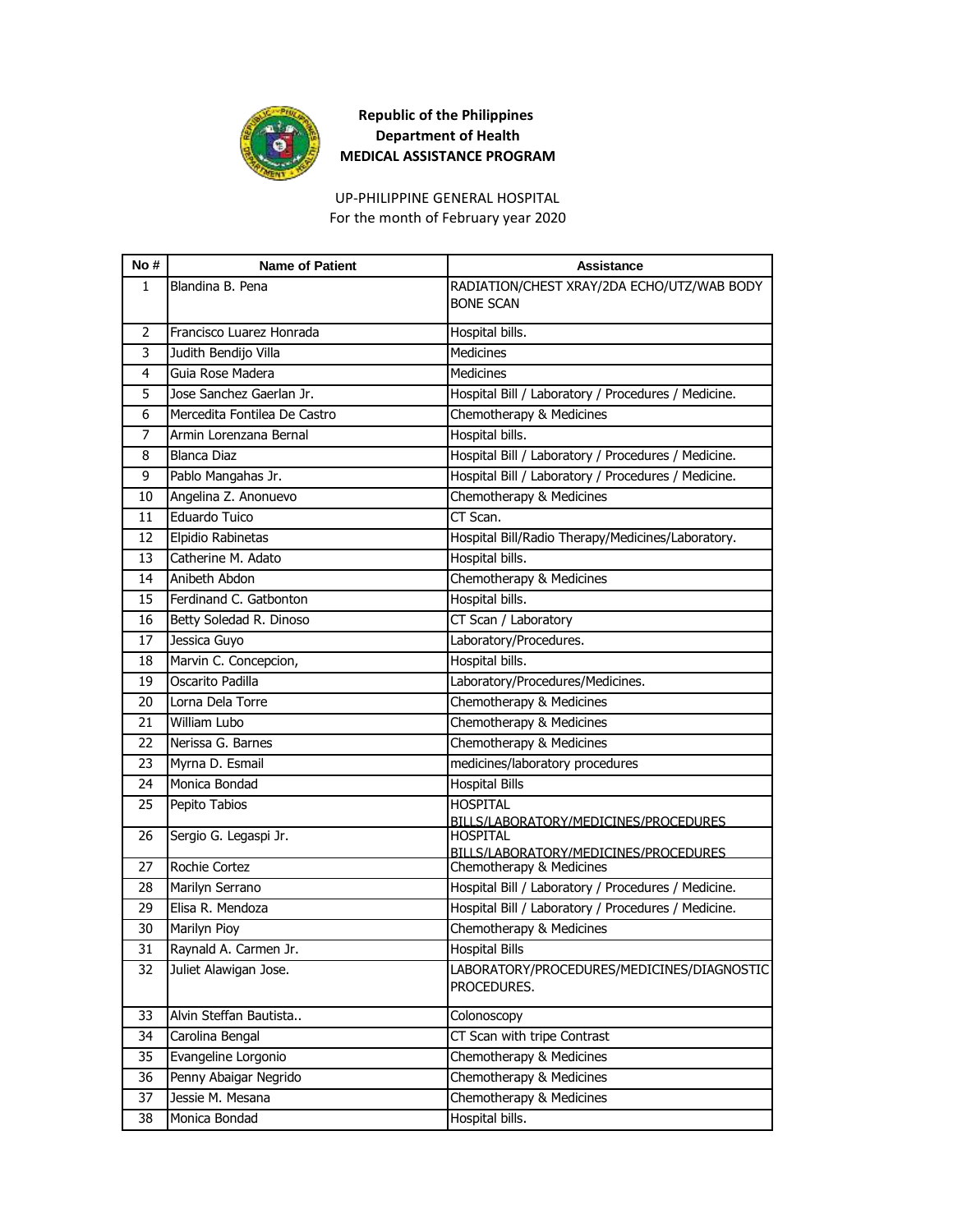| 39 | Maria Dolores M. Tolentino   | Chemotheraphy/Hospital Bills/Medicines/Laboratory<br>Procedures.         |
|----|------------------------------|--------------------------------------------------------------------------|
| 40 | Juvan Ancheta                | Chemotherapy & Medicines                                                 |
| 41 | Bernalene Potoy              | Hospital Bill / Laboratory / Procedures / Medicine.                      |
| 42 | Nilda T. Pamplina            | Endoscopy.                                                               |
| 43 | Mercedita Fontilea De Castro | chemotherapy, hospital bills and medicines                               |
| 44 | Mark Regie Avila             | 2D ECHO/MRI                                                              |
| 45 | Ma. Lynn Socorro Quanico     | Hospital bills.                                                          |
| 46 | Jb Dayle P. Arrogante        | HOSPITAL BILLS/MEDICINES/IMPLANT                                         |
| 47 | Nieva Dela Cruz Agustino     | Laboratory/Procedures.                                                   |
| 48 | Luzciel Sublay               | Hospital bills.                                                          |
| 49 | Romulo Magno De Jesus        | Medicines                                                                |
| 50 | Korina R. Bernardino         | Laboratory/Procedures/Medicines.                                         |
| 51 | Fe Parumog Aviso             | Laboratory/Procedures/Medicines.                                         |
| 52 | Gian Alexis A. Gestiada      | Medicines                                                                |
| 53 | <b>Melanie Robles</b>        | Laboratory/Procedures/Medicines.                                         |
| 54 | Bernice Gorospe Mangabat     | Laboratory/Procedures/Medicines.                                         |
| 55 | Isidro A. Sta. Maria Jr.     | Hospital Bill / Laboratory / Procedures / Medicine.                      |
| 56 | Joana Galayugo               | Chemotheraphy/Hospital Bills/Medicines/Laboratory<br>Procedures.         |
| 57 | Mamerto A. Gucilatar         | Chemotheraphy/Hospital Bills/Medicines/Laboratory<br>Procedures.         |
| 58 | Camille Anne Emeterio        | Hospital bills.                                                          |
| 59 | Kleio Hestia Tungol          | Hospital bills.                                                          |
| 60 | Ma. Concepcion J. Aranas     | Chemotherapy/Laboratory.                                                 |
| 61 | Jovy Gonzales Subingsubing   | Chemotherapy & Medicines                                                 |
| 62 | Jessica Guyo                 | EEG/MRI.                                                                 |
| 63 | Jingky Rose Leytte Recana    | EEG/ECG/LABORATORY/PROCEDURES/MEDICINES.                                 |
| 64 | Janet T. Alvaro              | Hospital Bill / Laboratory Procedures / Medicines                        |
| 65 | Angeles Guillermo            | Hospital Bill / Laboratory / Procedures / Medicine.                      |
| 66 | Lydia L. Legaspi             | Hospital Bill / Laboratory Procedures / Medicines                        |
| 67 | Ruby Yumul                   | Laboratory Procedures                                                    |
| 68 | Elnie Tacadao                | Medicines                                                                |
| 69 | Jason T. Mijares             | Laboratory/Procedures/Medicines.                                         |
| 70 | Rosalie Dela Cruz.           | Hospital Bill / Laboratory / Procedures / Medicine.                      |
| 71 | Herson Dequilla.             | <b>Medicines</b>                                                         |
| 72 | Stevenson Tambiloc Retumban  | BONE MARROW BIOPSY/LAB.PROCEDURES                                        |
| 73 | Anita Lope                   | Laboratory/Procedures/Medicines.                                         |
| 74 | Jupiter S. Bulatao           | Hospital Bill / Laboratory / Procedures / Medicine.                      |
| 75 | Salve Luna                   | Hospital Bill / Laboratory / Procedures / Medicine.                      |
| 76 | Myra Pearl Gabon             | Hospital bills.                                                          |
| 77 | Domingo Lactaotao Iglesia    | Dialysis / Diagnostic Procedures / Laboratory / Hospital<br>bills / Meds |
| 78 | Natividad Correos            | Chemotherapy & Medicines                                                 |
| 79 | Wynne Dylan Banzali          | Hospital bills.                                                          |
| 80 | <b>Tiffany Viterbo</b>       | MRI.                                                                     |
| 81 | Onate Ofelia                 | Chemotherapy & Medicines                                                 |
| 82 | Caridad T. Hilario           | Chemotherapy & Medicines                                                 |
| 83 | Marichu P. Eligio            | Chemotherapy & Medicines                                                 |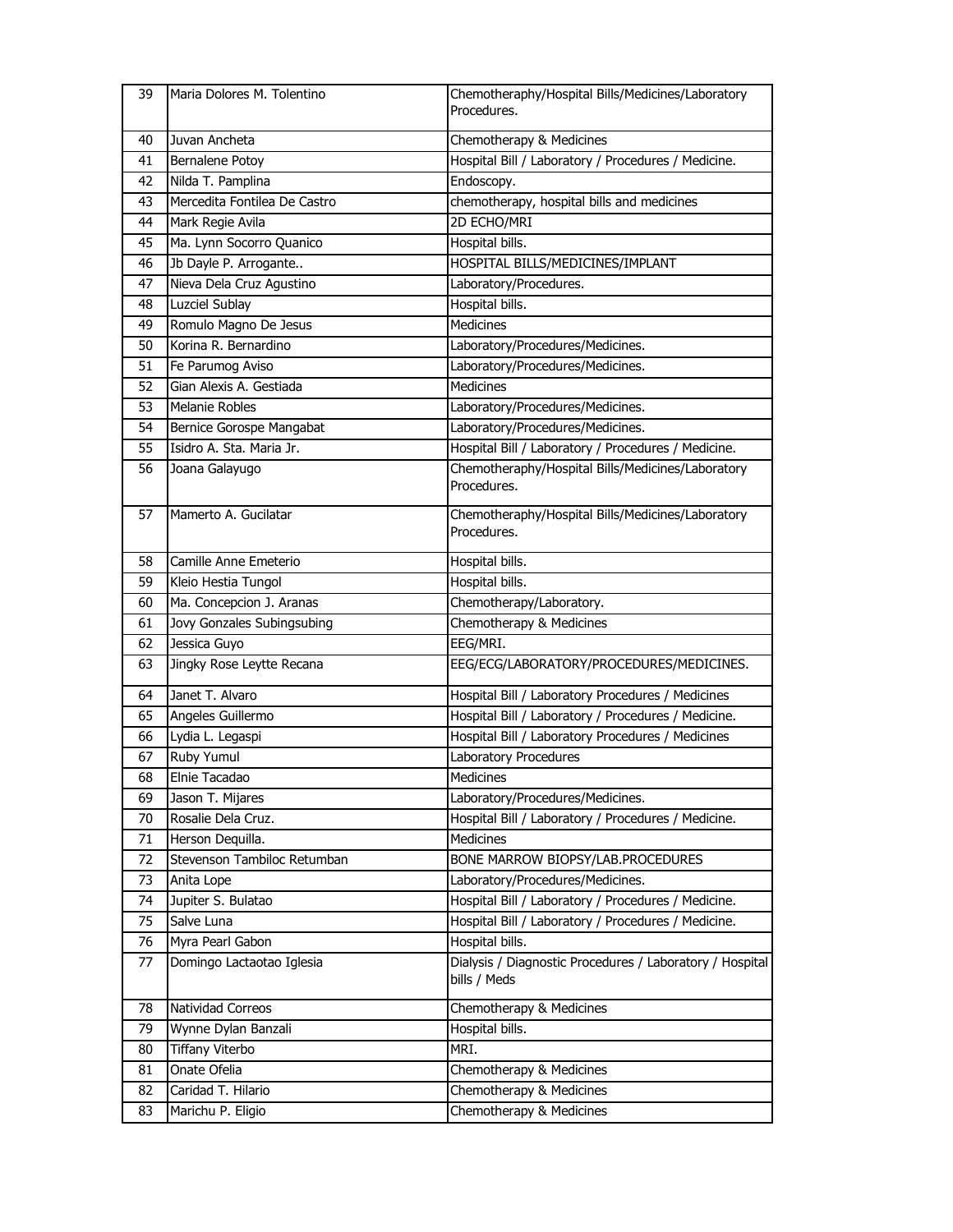| 84         | Acela Macapagong                   | Chemotherapy & Medicines                                         |
|------------|------------------------------------|------------------------------------------------------------------|
| 85         | Rodito Habohab                     | Chemotherapy & Medicines                                         |
| 86         | Andrea Lopez                       | Chemotherapy & Medicines                                         |
| 87         | Nenita A. Mamites                  | Chemotherapy & Medicines                                         |
| 88         | Leila Tobias                       | Chemotherapy & Medicines                                         |
| 89         | May Anabeza                        | Hospital bills.                                                  |
| 90         | Ma. Lourdes S. Agustin.            | Hospital bills.                                                  |
| 91         | Ma. Lisette F. Acosta              | Laboratory/Procedures/Medicines.                                 |
| 92         | Adam Bulaon                        | Hospital bills.                                                  |
| 93         | Marilyn Eugenio                    | Hospital bills / Medicines.                                      |
| 94         | Edwin Serano                       | Hospital Bill / Laboratory / Procedures / Medicine.              |
| 95         | Xia Callie S. Abad                 | <b>Hospital Bills</b>                                            |
| 96         | Luzelle Eleazar Pangco             | OPERATIONS / HOSPITAL BILL / LABORATORY /                        |
|            |                                    | MEDICINES / DIALYSIS.                                            |
| 97         | Kyle Domingo Sison                 | Hospital bills.                                                  |
| 98         | Generosa O. Rayray                 | Laboratory/Procedures.                                           |
| 99         | Rea Ann Fajilan                    | <b>Hospital Bills</b>                                            |
| 100        | Marissa Novelo                     | Chemotherapy & Medicines                                         |
| 101        | Dominga Salazar                    | Hospital bills.                                                  |
| 102        | Cristina Andrade                   | Chemotherapy & Medicines                                         |
| 103        | Xia Callie S. Abad                 | Hospital bills / Medicines.                                      |
| 104        | Andrea Julie De Gracia             | Medicines                                                        |
| 105        | Joselda A. Dela Cruz               | Hospital bills.                                                  |
| 106        | Jonathan T. Reyes,                 | MRI.                                                             |
| 107        | Celeste H. Villarin                | Hospital bills / Medicines.                                      |
| 108        | Cristina Hernandez Andrade.        | Chemotherapy & Medicines                                         |
| 109        | Nelia A. Alcazar                   | <b>Medicines</b>                                                 |
| 110        | Michael Nasion Nasalleta           | Blood Transfusion/Dialysis/Medicine/Laboratory.                  |
| 111        | Joey A. Dula                       | Hospital Bill / Laboratory / Procedures / Medicine.              |
| 112        | Bernice Gorospe Mangabat           | Chemotherapy & Medicines                                         |
| 113        | Manilyn Surbano                    | Radiation/Hospital bills/Medicines.                              |
| 114        | Loreta Abamo Bolos                 | Hospital bills.                                                  |
| 115        | <b>Manuel Manalili</b>             | Hospital bills.                                                  |
| 116        | Violeta Saem                       | Chemotherapy & Medicines                                         |
| 117        | Charles Darwin A. Velasco          | Laboratory/Procedures/Medicines.                                 |
| 118        | Zion Marco Q. Florendo Ii          | Hospital Bill / Laboratory / Procedures / Medicine.              |
| 119        | Yolanda M. Bactol                  | Chemotheraphy/Hospital Bills/Medicines/Laboratory<br>Procedures. |
| 120        | Evangeline Rimando Ninalga         | Hospital bills.                                                  |
| 121        | Ramjen Paul Viojan Borondia        | Medicines                                                        |
| 122        | Jovy Aristan                       | Hospital bills.                                                  |
| 123        | Amalia A. Valenzuela               | Hospital Bill / Laboratory / Procedures / Medicine.              |
| 124        | Gloria Lomeda Orante               | Medicines                                                        |
| 125        | Catalina Malapitan Castillo.       | Hospital bills.                                                  |
| 126        |                                    |                                                                  |
|            |                                    |                                                                  |
|            | Joselda A. Dela Cruz               | Hospital bills.                                                  |
| 127        | Ernesto Gabion Buenaobra           | <b>Hospital Bills</b>                                            |
| 128        | Guia Rose Madera                   | HOSPITAL BILLS/CHEMOTHERAPY/DIAGNOSTIC                           |
|            |                                    | PROCEDURES/MEDICAL<br>SLIPPLIES/LAR PROCEDURES/MEDICINES         |
| 129<br>130 | Esan Macario<br>Benita T. Dicdican | Bonescan<br>Medicines                                            |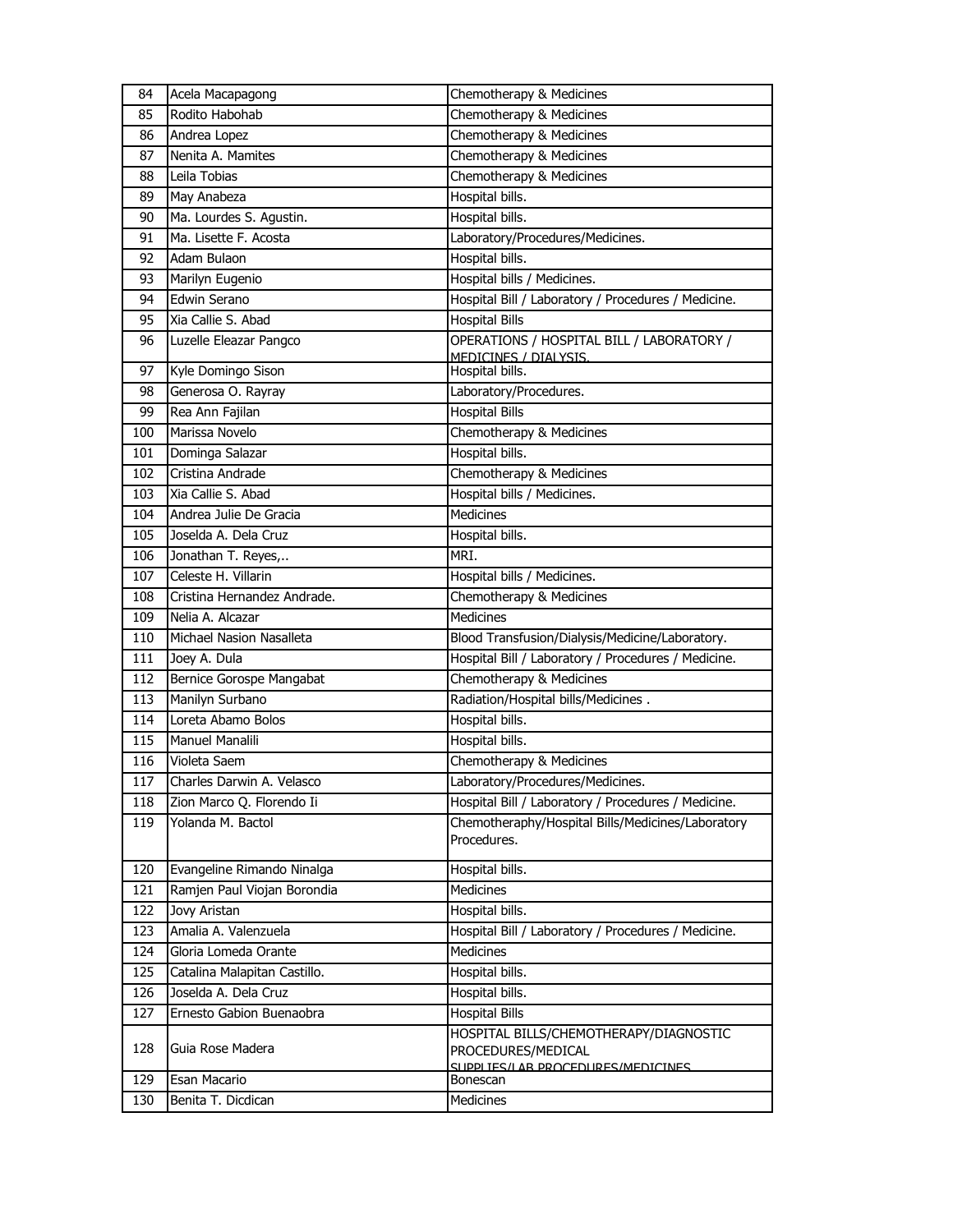| 131 | Loreta Abamo Bolos                | Hospital bills.                                                        |
|-----|-----------------------------------|------------------------------------------------------------------------|
| 132 | Salve Luna                        | Radiotheraphy/Medicines.                                               |
| 133 | Francisco Luarez Honrada          | Hospital Bill / Laboratory / Procedures / Medicine.                    |
| 134 | Jerome F. Garlitos                | Operation.                                                             |
| 135 | Edwin Serrano.                    | Hospital Bill / Laboratory / Procedures / Medicine.                    |
| 136 | Romeo V. Villon                   | Laboratory/Procedures/Medicines.                                       |
| 137 | Lea Fernandez                     | Laboratory/Procedures/Medicines.                                       |
| 138 | Carmelita Olaes.                  | Laboratory/Procedures/Medicines.                                       |
| 139 | Gloria Grande                     | Laboratory/Procedures/Medicines.                                       |
| 140 | Rabia Nicole B. Mercado           | Diagnostic & Lab. Procedures, Dialysis, Medicines &<br>Hospital Bills. |
| 141 | Reynaldo Valdez.                  | Chemotherapy & Medicines                                               |
| 142 | Loreta Abamo Bolos                | Diagnostic & Lab. Procedures, Dialysis, Medicines &<br>Hospital Bills. |
| 143 | Miraflor L. Flores                | Diagnostic & Lab. Procedures, Dialysis, Medicines &<br>Hospital Bills. |
| 144 | Artemio Arevalo Jr.               | Diagnostic & Lab. Procedures, Dialysis, Medicines &<br>Hospital Bills. |
| 145 | Conrado Macapagal                 | Laboratory/Procedures/Medicines.                                       |
| 146 | Lorna Delfin Prestosa             | Diagnostic & Lab. Procedures, Dialysis, Medicines &<br>Hospital Bills. |
| 147 | Celito Sabtal                     | Chemotherpy/Hospital Bill/Lab/Meds                                     |
| 148 | Frances Theresa Banalo            | Chemotherapy & Medicines                                               |
| 149 | Danilo B. Besenio                 | Hospital bills.                                                        |
| 150 | Rosisa M. Castro                  | Laboratory/Procedures/Medicines.                                       |
| 151 | Maria Cristina Soriano            | Chemotherapy & Medicines                                               |
| 152 | Archimedes Gatmen                 | Hospital Bill / Laboratory / Procedures / Medicine.                    |
| 153 | Alicia Bringas                    | <b>Medicines</b>                                                       |
| 154 | Mario Tumbaga                     | Hospital bill/Operation/Laboratory/Medicines/.                         |
| 155 | Ronette L. Dela Cruz              | EEG.                                                                   |
| 156 | <b>Cassey Gonzales Dalumpines</b> | Hospital Bill / Laboratory / Procedures / Medicine.                    |
| 157 | Loreta Abamo Bolos                | Hospital bills.                                                        |
| 158 | Analie Inguito                    | Laboratory/Procedures/Medicines.                                       |
| 159 | Ma. Gretchen Reyes                | Chemotherapy & Medicines                                               |
| 160 | Leonora Ruiz                      | dietary/hospital bill/meds/lab.                                        |
| 161 | Tommy Abano                       | Hospital Bill / Laboratory / Procedures / Medicine.                    |
| 162 | Jecelle Sumait                    | Laboratory Procedures                                                  |
| 163 | Bj Bautista Junio                 | Laboratory Procedures                                                  |
| 164 | Nanette Borja Del Mundo           | Medicines                                                              |
| 165 | Arnold Fernandez                  | Chemotherapy & Medicines                                               |
| 166 | Teresita C. Perez,                | Medicines                                                              |
| 167 | Ronald Manongsong                 | Hospital bills.                                                        |
| 168 | Raquel A. Cebreiros               | Chemotherapy & Medicines                                               |
| 169 | Caroline P. Caballero             | Chemotherapy & Medicines                                               |
| 170 | Josefina L. Bue                   | Hospital Bill / Laboratory / Procedures / Medicine.                    |
| 171 | Nerielyn Eguilos                  | Chemotherapy & Medicines                                               |
| 172 | Rolando Cellona                   | Laboratory/Procedures/Medicines.                                       |
| 173 | Baby Marilou A. Alamzan           | Chemotherapy & Medicines                                               |
| 174 | Manuel C. Andaya.                 | Medicines                                                              |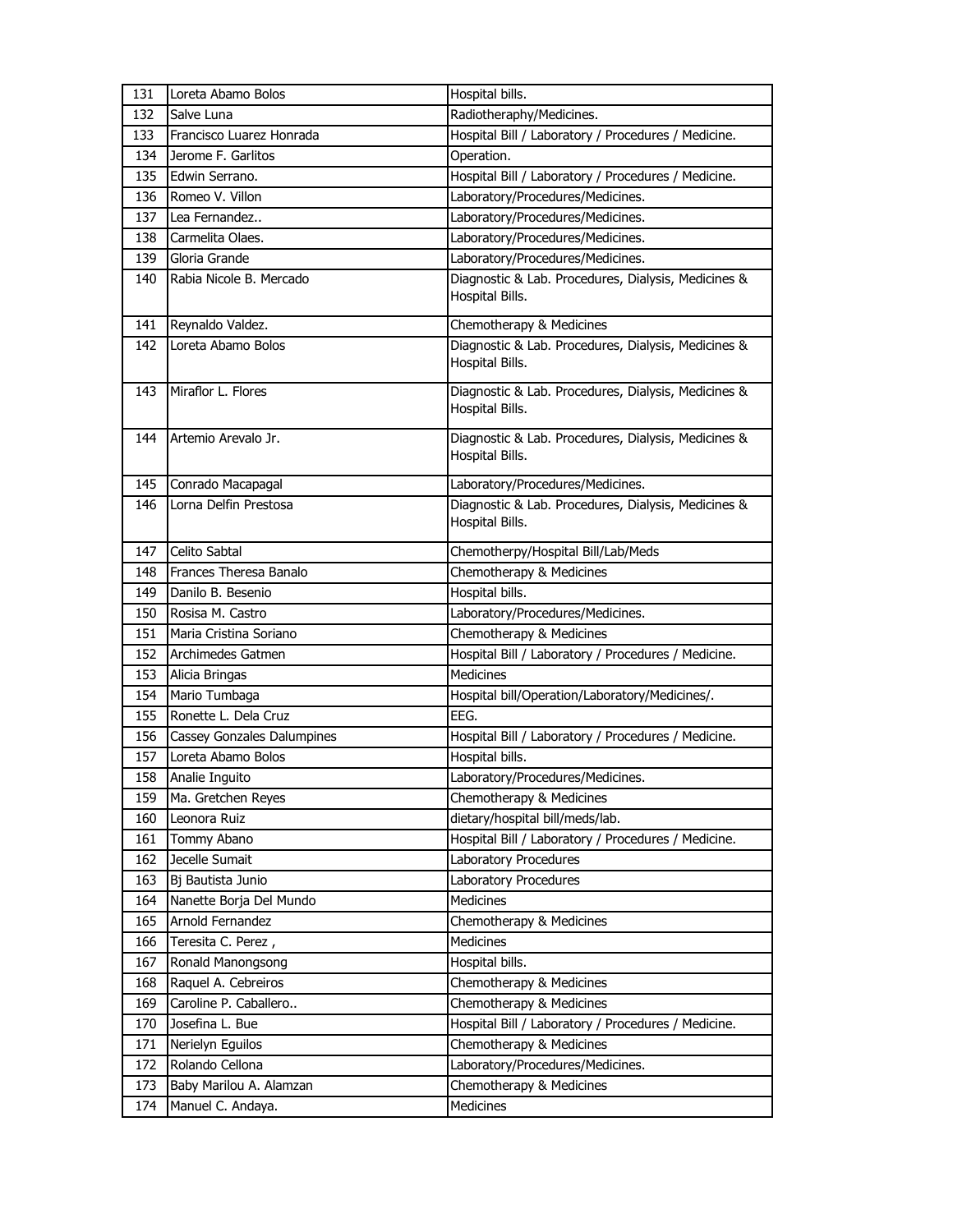| 175 | Restituto Raga               | Laboratory/Procedures/Medicines.                       |
|-----|------------------------------|--------------------------------------------------------|
| 176 | Perla Ferrer Raga            | Laboratory/Procedures/Medicines.                       |
| 177 | Evangeline Calinisan         | Medicines                                              |
| 178 | Josefina L. Bue              | Radiotheraphy/Linac Treatment/Chemotheraphy.           |
| 179 | Veronica Francisco Abarquez  | Dialysis, Dialyzer, PD Solution, Procedures, Medicines |
|     |                              | &                                                      |
| 180 | Maria Ruby Delos Reyes       | Laboratory<br>Chemotherapy & Medicines                 |
| 181 | Joanna L. Dychauco           | Medicines                                              |
| 182 | Raquel A. Cebreiros          | Chemotherapy & Medicines                               |
| 183 | Gloria M. Golla              | <b>Medicines</b>                                       |
| 184 | Estela B. Molina             | Laboratory/Procedures/Medicines.                       |
| 185 | Gaerlan Jose Sanchez Jr.     | Hospital Bill / Laboratory / Procedures / Medicine.    |
| 186 | Josefina L. Bue              | Chemotherapy & Medicines                               |
| 187 | Evangeline Calinisan         | Laboratory/Procedures/Medicines.                       |
| 188 | Veronica Francisco Abarquez  | Laboratory/Procedures/Medicines.                       |
| 189 | Gloria Lomeda Orante         | <b>Medicines</b>                                       |
| 190 | Manuel C. Andaya.            | <b>Medicines</b>                                       |
| 191 | Maria Ruby Delos Reyes       | Chemotheraphy/Hospital Bills/Medicines/Laboratory      |
|     |                              | Procedures.                                            |
| 192 | Loreto Bolos                 | Hospital bills.                                        |
| 193 | Raquel A. Cebreiros          | Chemotheraphy/Hospital                                 |
|     |                              | Bills/Medicines/Laboratory/Procedures/Pet Scan.        |
| 194 | Rose A. Ang-oay              | Chemotheraphy/Hospital Bills/Medicines/Laboratory      |
|     |                              | Procedures.                                            |
| 195 | Irma Dolera                  | Hospital bills / Medicines.                            |
| 196 | Feliciano Santarin           | Hospital bills.                                        |
| 197 | Ronald Divinagracia          | Operation/Hospital Bills.                              |
| 198 | Korina R. Bernardino         | Laboratory/Procedures/Medicines.                       |
| 199 | Amelia Valenzuela            | Hospital Bill / Laboratory / Procedures / Medicine.    |
| 200 | Francis Polo Jacob C. Ramos  | dietary/hospital bill/meds/lab.                        |
| 201 | Bernice Gorospe Mangabat     | Hospital Bill / Laboratory / Procedures / Medicine.    |
| 202 | Fermin Joseph Macazo         | dietary/hospital bill/meds/lab.                        |
| 203 | Jhunniore S. Regondique      | Hospital bills.                                        |
| 204 | Levi Jardin Bueta            | Hospital Bills/Laboratory/Procedures.                  |
| 205 | Ma. Lyn Socorro M. Quanico   | Hospital bills.                                        |
| 206 | Mary Jacquiline Herrera Luna | Hospital Bills/Laboratory/Procedures.                  |
| 207 | Fermin Joseph Macazo         | Laboratory/Procedures/Medicines.                       |
| 208 | Rheina Mirabel               | Chemotherapy & Medicines                               |
| 209 | Larry Lina Aurelio Jr.       | Hospital bills.                                        |
| 210 | Dwayne Zion Haddad           | Surgery / Operation.                                   |
| 211 | Evelyn Guarin                | Chemotherapy & Medicines                               |
| 212 | Maria Ruby Delos Reyes       | Chemotherapy & Medicines                               |
| 213 | Lucinda Guinto               | Chemotherapy & Medicines                               |
| 214 | Hilda Salonga                | Medicines                                              |
| 215 | Eduardo Sabalbaro Jr.        | Hospital bills.                                        |
| 216 | Angelo Joshua Pangilinan     | CT-Scan.                                               |
| 217 | Gerry Dela Cruz Fajardo      | Hospital Bill / Laboratory Procedures / Medicines      |
| 218 | Elmer B. Saragosala          | Hospital Bill / Laboratory / Procedures / Medicine.    |
| 219 | Marjorie Baiza Santos        | Medicines                                              |
| 220 | Edgar P. Olaivar             | Chemotherapy & Medicines                               |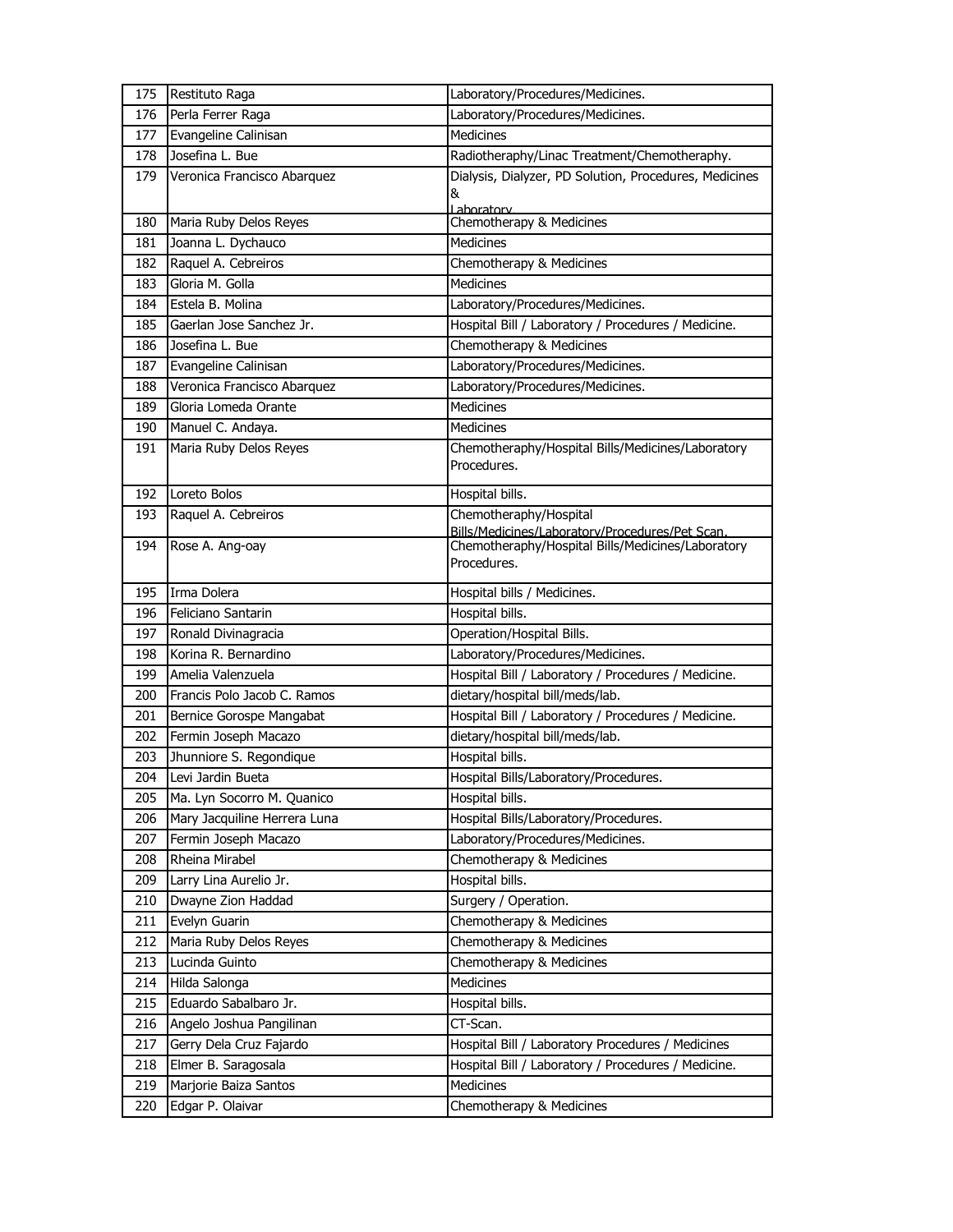| 221 | Maureen Donaire Lonzaga       | Hospital bills.                                                                      |
|-----|-------------------------------|--------------------------------------------------------------------------------------|
| 222 | Florencia Caraan              | Medicines                                                                            |
| 223 | Dina Benosa                   | Chemotherapy & Medicines                                                             |
| 224 | Estela Pingol                 | <b>Medicines</b>                                                                     |
| 225 | Tommy Abano                   | Hospital bills.                                                                      |
| 226 | Edita Junio                   | Chemotherapy & Medicines                                                             |
| 227 | Melba Garcia                  | Chemotherapy & Medicines                                                             |
| 228 | Evangeline Tecson Benjamin    | Laboratory/Procedures/Medicines.                                                     |
| 229 | Catalino Ullayan              | Implant/Hospital Bill.                                                               |
| 230 | Kyle Domingo Sison            | OPERATION/DIETARY/ MEDICINES                                                         |
| 231 | Maria Lourdes Daitol Alvarez  | Chemotherapy & Medicines                                                             |
| 232 | Vedasto Timotheo Marmol       | OPERATION/DIETARY/ MEDICINES                                                         |
| 233 | Maridhell D. Marasigan        | <b>Hospital Bills</b>                                                                |
| 234 | Carrolyn Tuyor                | Laboratory/Procedures/Medicines.                                                     |
| 235 | Jonathan G. Alajar            | Chemotherapy / Medicines.                                                            |
| 236 | Danilo Valencia,              | <b>Medicines</b>                                                                     |
| 237 | Mellanie C. Palec             | Laboratory/Procedures/Medicines.                                                     |
| 238 | Angel Jerome Victoriano Rogas | CT-Scan/Laboratory Procedure/Medicine                                                |
| 239 | Rowena Morales Tindugan       | chemotherapy/laboratory/medicines.                                                   |
| 240 | Imelda Hussay                 | CHEMOTHERAPY And HOSPITAL BILL.                                                      |
| 241 | Feliciano Santarin            | Hospital bills.                                                                      |
| 242 | Josefina L. Bue               | Chemotherapy / Medicines.                                                            |
| 243 | Cristina Tayum Orias          | Hospital Bill / Laboratory / Procedures / Medicine.                                  |
| 244 | Veronica Francisco Abarquez   | Laboratory/Procedures/Medicines.                                                     |
| 245 | Rogelio A. Pamularco Sr.      | <b>Medicines</b>                                                                     |
| 246 | Ma. Lisette F. Acosta         | Laboratory/Procedures/Medicines.                                                     |
| 247 | Yolanda G. Miranda            | CHEMOTHERAPY MEDICINES/LABORATORY<br><b>PROCEDURES</b>                               |
| 248 | Guillermo E. Cara.            | Laboratory/Procedures/Medicines.                                                     |
| 249 | Donna May Laureano            | Laboratory/Procedures/Medicines.                                                     |
| 250 | John Erick Viluan             | <b>Medicines</b>                                                                     |
| 251 | Ernesto Gabion Buenaobra      | Hospital bills.                                                                      |
| 252 | Amalia A. Valenzuela          | Hospital Bill / Laboratory / Procedures / Medicine.                                  |
| 253 | Erick Elamparo Espanol        | Hospital Bill / Laboratory / Procedures / Medicine.                                  |
| 254 | Princess Cloe Zamora          | CHEST XRAY/UTZ KUB.                                                                  |
| 255 | Jerick G. Alaman              | Hospital Bill / Laboratory / Procedures / Medicine.                                  |
| 256 | Dianne Forto                  | Chest CT Scan w/ Contrast, Laboratories & Medicines.                                 |
| 257 | Gloria Nabua Morella          | CHEMOTHERAPY/MEDICINES/PROCEDURES                                                    |
| 258 | Andrea Lopez                  | Chemotherapy & Medicines                                                             |
| 259 | Mhanz Chleo Del Monte         | Medicines                                                                            |
| 260 | Gloria Nabua Morella          | Chemotherapy & Medicines                                                             |
| 261 | Pamela M. Aquino              | Chemotherapy & Medicines                                                             |
| 262 | Norberta M. Malobago          | <b>Medicines</b>                                                                     |
| 263 | Romeo Abante Muaje            | Laboratory/Procedures/Medicines.                                                     |
| 264 | Natividad Munoz               | Chemotherapy & Medicines                                                             |
| 265 | Christopher C. Adorna         | Chemotherapy & Medicines                                                             |
| 266 | Andrea Agudo                  | <b>HEMODYNAMIC TEST/HOSPITAL</b><br>BILLS/ANGIOGRAPHY/PROCEDURES/LAB.PROCEDURE<br>C. |
| 267 | Eder Jose Barrios Balunso     | Laboratory/Procedures/Medicines.                                                     |
| 268 | Marvin B. Macapagal           | Medicines                                                                            |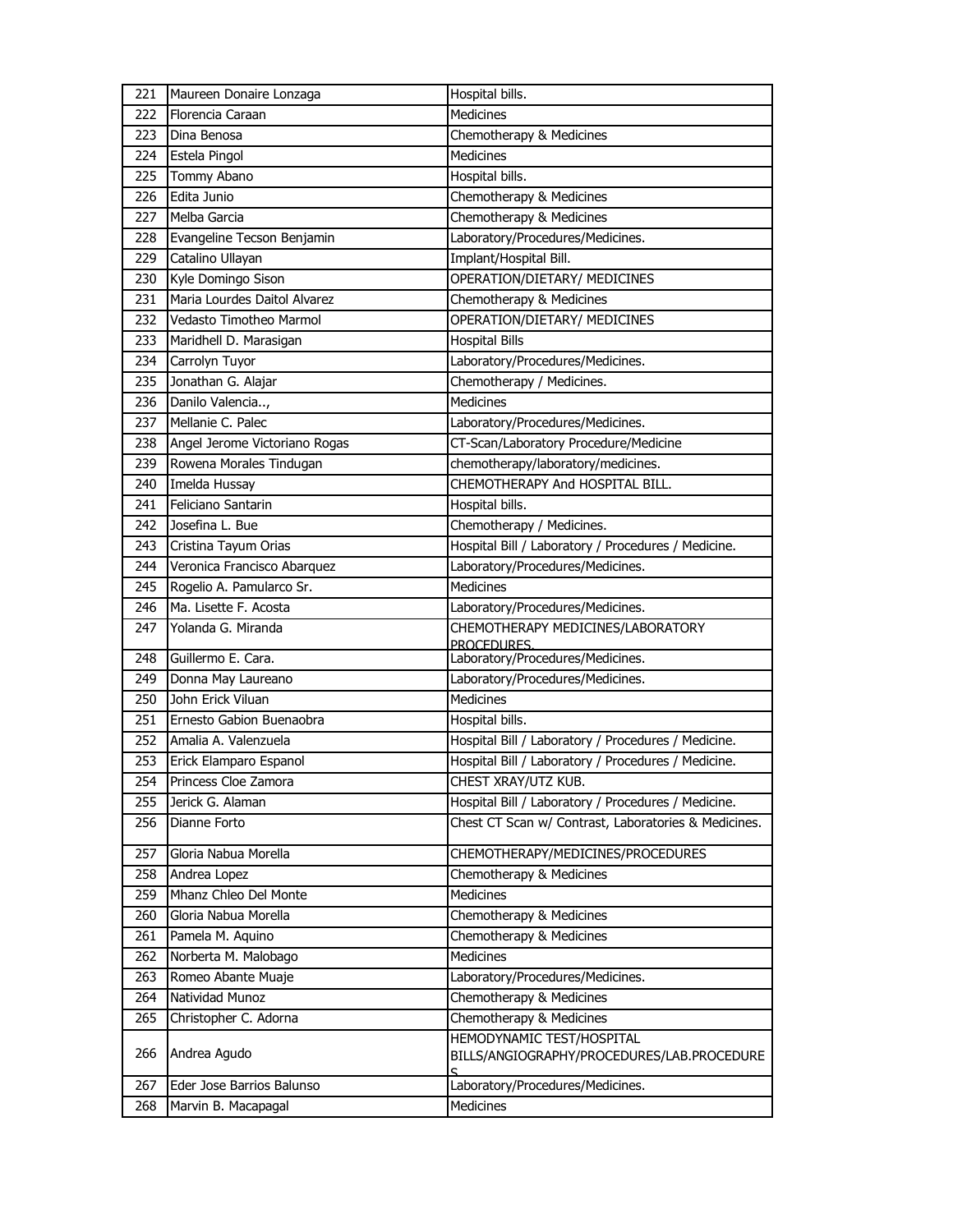| 269 | Alberto Pabio               | Chemotherapy & Medicines                                               |
|-----|-----------------------------|------------------------------------------------------------------------|
| 270 | <b>Zedrick Rovel Monton</b> | Implant / Surgery / Hospital Bills.                                    |
| 271 | Manilyn Surbano             | RADIATION/THERAPY/MEDICAL                                              |
|     |                             | PROCEDURE/LABORATORY PROCEDURE.                                        |
| 272 | Lorenzo Emmanuel Pangan     | Hospital bills.                                                        |
| 273 | Daisy Selda Rodriguez       | Chemotherapy & Medicines                                               |
| 274 | Jimuel B. Aspa              | Hospital Bill / Laboratory / Procedures / Medicine.                    |
| 275 | Romeo Tan Concepcion        | Laboratory/Procedures/Medicines.                                       |
| 276 | Amelita G. Caubang          | Hospital Bill / Laboratory / Procedures / Medicine.                    |
| 277 | Rheina Shiera J. Mirabel    | Hospital Bill / Laboratory / Procedures / Medicine.                    |
| 278 | Lydia O. Sarmiento          | Hospital Bill / Laboratory / Procedures / Medicine.                    |
| 279 | Davion Klaude Cabulay       | Hospital Bill / Laboratory / Procedures / Medicine.                    |
| 280 | Aljun Cuenca Arcangel       | 2D Echo/Laboratory Procedure/Diagnostic Procedure<br>Medicines.        |
| 281 | Fernando Labantao Dagami    | Laboratory/Procedures/Medicines.                                       |
| 282 | Roberto Espiritu Gimpes,    | Laboratory/Procedures/Medicines.                                       |
| 283 | Josephine A. Vidal          | Procedure/Proctoscopy/Rubber Band Ligation.                            |
| 284 | Joselda A. Dela Cruz        | Hospital bills.                                                        |
| 285 | Mateo Victa Diaz.           | Laboratory/Procedures/Medicines.                                       |
| 286 | Beverly E. Almozara         | Hospital Bill / Laboratory / Procedures / Medicine.                    |
| 287 | Francine Chloe Apsay        | Diagnostic & Lab. Procedures, Dialysis, Medicines &<br>Hospital Bills. |
| 288 | Evelyn A. Pasillos          | Diagnostic & Lab. Procedures, Dialysis, Medicines &<br>Hospital Bills. |
| 289 | Ramjen Paul Viojan Borondia | <b>Medicines</b>                                                       |
| 290 | Edgardo Lim Botter          | Laboratory/Procedures/Medicines.                                       |
| 291 | Arnaldo Alejandro Laurente  | Medicines / Dialysis.                                                  |
| 292 | Anita Rabi Laurente         | Laboratory/Procedures/Medicines.                                       |
| 293 | Maria Dolores M. Tolentino  | Chemotheraphy/Hospital Bills/Medicines/Laboratory<br>Procedures.       |
| 294 | Loreta Abamo Bolos          | Hospital bills.                                                        |
| 295 | Ernesto Gabion Buenaobra    | Hospital bills.                                                        |
| 296 | Rose A. Ang-oay             | Laboratory/Procedures/Medicines.                                       |
| 297 | Melba L. Llanes             | Radiotherapy / Hospital bill.                                          |
| 298 | Herbert Bacierto Asonto     | Laboratory/Procedures/Medicines.                                       |
| 299 | Ronald Manongsong           | Hospital bills.                                                        |
| 300 | Myrna Llagas                | Hospital bills.                                                        |
| 301 | Jo-mark Belarmino           | Hospital bills.                                                        |
| 302 | Sofia M. Gozon              | Chemotherapy & Medicines                                               |
| 303 | Romeo Abante Muaje          | CHEMOTHERAPY MEDICINES/CT SCAN                                         |
| 304 | Rosalinda P. Lucerna        | Hospital Bill / Laboratory / Procedures / Medicine.                    |
| 305 | Axle Cliffrod Aclo          | THERAPY/HOSPITAL BILLS/MEDICINES.                                      |
| 306 | Salve Luna                  | CHEMOTHRAPY/MEDICINE/LABORATORY.                                       |
| 307 | Benita T. Dicdican          | Laboratory/Procedures/Medicines.                                       |
| 308 | Romulo L. Leona.            | Hospital bills.                                                        |
| 309 | Arnaldo Alejandro Laurente  | Laboratory/Procedures/Medicines.                                       |
| 310 | Anita Rabi Laurente         | Laboratory/Procedures/Medicines.                                       |
| 311 | Rebecca Ronquillo Lizardo   | Laboratory/Procedures/Medicines.                                       |
| 312 | Herbert Bacierto Asonto     | Laboratory/Procedures/Medicines.                                       |
| 313 | Joanna L. Dychauco          | Laboratory/Procedures/Medicines.                                       |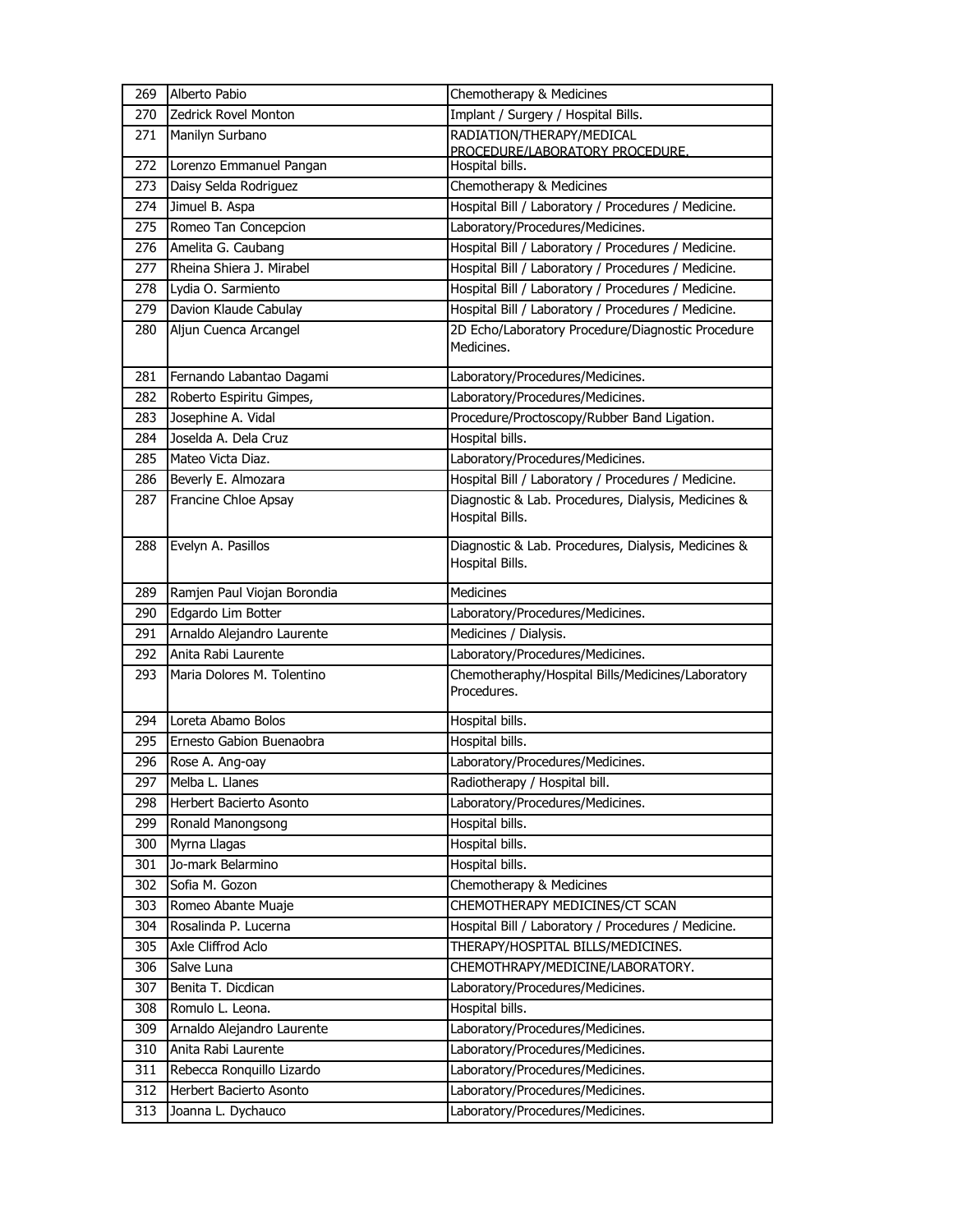| 314   | Amelita G. Caubang             | Laboratory/Procedures/Medicines.                                                                |
|-------|--------------------------------|-------------------------------------------------------------------------------------------------|
| 315   | Romeo Tan Concepcion           | Laboratory/Procedures/Medicines.                                                                |
| 316   | Elmer Damian                   | Hospital bills / Medicines.                                                                     |
| 317   | Ernesto Gabion Buenaobra       | Hospital bills / Medicines.                                                                     |
| 318   | Marcela Nohay Ducabo           | CHEMOTHERAPY/MEDICINES/DIAGNOSTIC<br>PROCEDURES.                                                |
| 319   | Kyle Domingo B. Sison          | Hospital Bill / Laboratory / Procedures / Medicine.                                             |
| 320   | Susan Rata                     | Chemotherapy & Medicines                                                                        |
| 321   | Ernesto Gabion Buenaobra       | Hospital bills / Medicines.                                                                     |
| 322   | Evangeline Saet.               | Chemotherapy & Medicines                                                                        |
| 323.  | Marife Guardiano Rodriguez     | Hospital Bill/Diagnostic Procedure/Medicine/Laboratory<br>Procedure.                            |
| 324   | Guia Rose Madera               | HOSPITAL<br>BILLS/MEDICINES/LAB.PROCEDURES/CHEMOTHERAP<br>V/ PROCEDURES/MEDICAL SUPPLIES        |
| 325   | Myrna Capre                    | <b>HOSPITAL</b><br>BILLS/MEDICINES/LAB.PROCEDURES/CHEMOTHERAP<br>Y/ PROCEDURES/MEDICAL SUPPLIES |
| 326   | James Miguel Villanueva Dungca | Hospital Bill / Laboratory / Procedures / Medicine.                                             |
| 327   | Raquel A. Cebreiros            | Chemotherapy/Laboratory.                                                                        |
| 328   | James Miguel Villanueva Dungca | Hospital Bill / Laboratory / Procedures / Medicine.                                             |
| 329   | Vilma Navales                  | Hospital bills.                                                                                 |
| 330   | Freddie Bautista               | Hospital Bill / Laboratory / Procedures / Medicine.                                             |
| 331   | Rogelio Andrei Dandan Genega   | CT-Scan / Laboratory / Procedures / Medicines /<br>Diagnostic                                   |
| 332   | Shara Mai Barillo Danao        | Operation/Laboratory/Procedure/Therapy                                                          |
| 333   | Raquel A. Cebreiros            | Radiation Therapy/Hospital Bill                                                                 |
| 334   | Romeo Abante Muaje             | CT-Scan                                                                                         |
| 335   | Regina P. Quinosa              | Hospital bills.                                                                                 |
| 336   | Ricky Martinez Lim             | Hospital Bill, Laboratories, Diagnostic Procedures,<br>Supplies. Medicines.                     |
| 337   | Antonnette A. Elisma           | Chemotherapy & Medicines                                                                        |
| 338   | Anita Rabi Laurente            | Laboratory/Procedures/Medicines.                                                                |
| 339   | Arnaldo Alejandro Laurente     | Dialysis, Dialyzer, PD Solution, Procedures, Medicines<br>&<br>Lahoratory                       |
| 340 . | Leon Calalo                    | Laboratory/Procedures/Medicines.                                                                |
|       | 341 Iluminado De Leon Jr.      | Epoetin Injections/Medicines.                                                                   |
| 342   | Ma. Fe F. Bertudaso            | Laboratory/Procedures/Medicines.                                                                |
| 343   | Edwin Serrano.                 | Hospital Bill / Laboratory / Procedures / Medicine.                                             |
| 344   | Princess Nina T. Cuizon        | Hospital bills.                                                                                 |
| 345   | Jian Rey Moratalla Solera      | Hospital Bill / Laboratory / Procedures / Medicine.                                             |
| 346   | Irma R. Esponga                | Hospital Bill / Laboratory / Procedures / Medicine.                                             |
| 347   | Victoria O. Castillio          | Hospital Bill / Laboratory / Procedures / Medicine.                                             |
| 348   | Aurora A. Delgado              | Hospital Bill / Laboratory / Procedures / Medicine.                                             |
| 349   | Angeles E. Maala               | Hospital Bill / Laboratory / Procedures / Medicine.                                             |
| 350   | Anna Maria Diocares            | Hospital Bill / Laboratory / Procedures / Medicine.                                             |
| 351   | Ashley Love Remetir            | Laboratory Procedures/Hospital Bills.                                                           |
| 352   | Wilmor D. Tisoy                | Laboratory/Procedures/Medicines.                                                                |
| 353   | Gelly Ann Dizon                | MRI/PROCEDURE.                                                                                  |
| 354   | Rendell Salvoza                | Laboratory/Procedures/Medicines.                                                                |
| 355   | Glorina S. Austria             | Hospital bills.                                                                                 |
| 356   | John Carlo Arnista             | Laboratory/Procedures.                                                                          |
| 357   | Ederlinda Lomat Nierras        | Hospital Bill / Laboratory / Procedures / Medicine.                                             |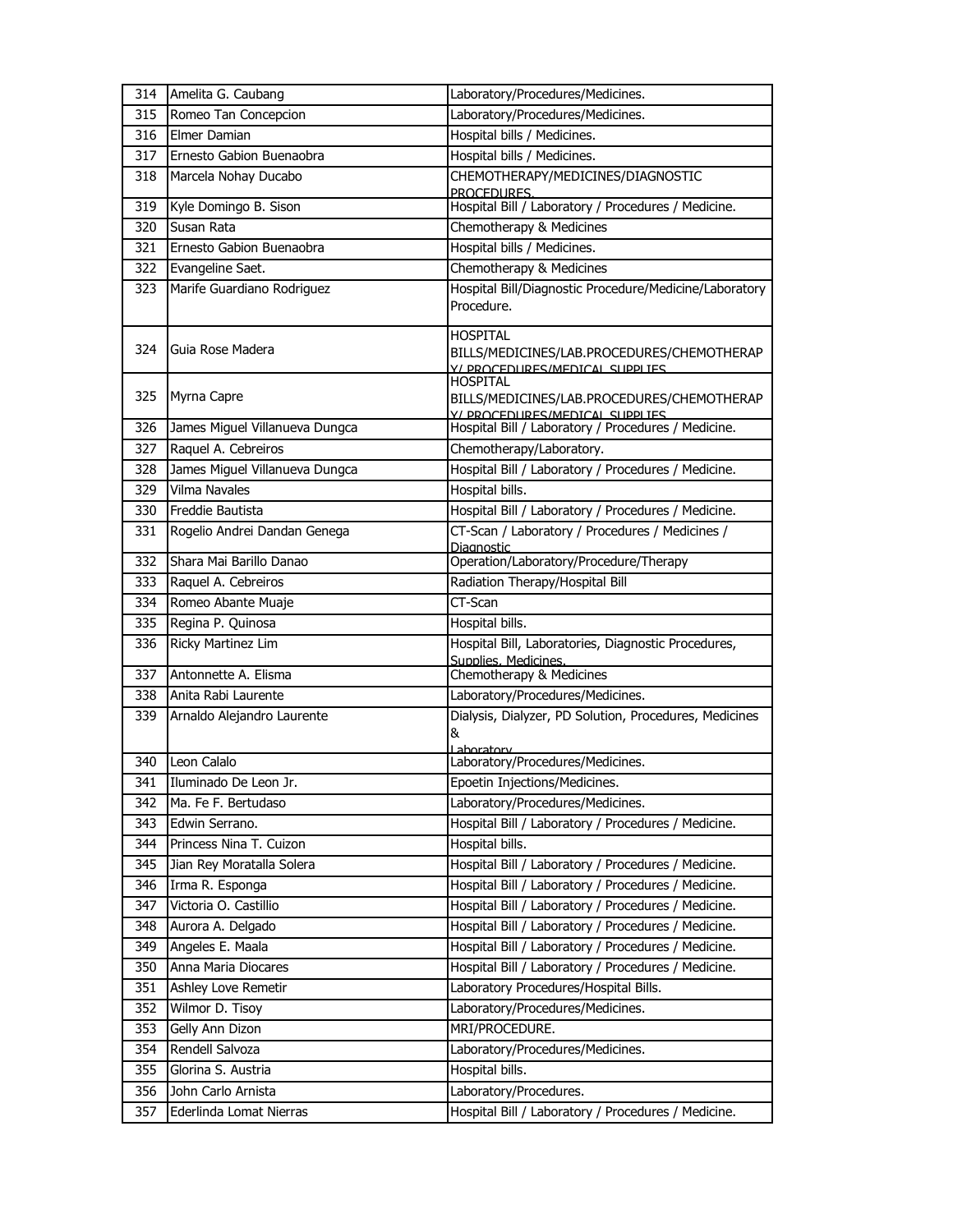| 358 | Alex Caille Manalad                 | Hospital Bill / Laboratory Procedures / Medicines                              |
|-----|-------------------------------------|--------------------------------------------------------------------------------|
| 359 | Emilia V. Roque                     | ORAL CHEMOTHERAPY/MEDICINES/HOSPITAL                                           |
| 360 | Herbert Bacierto Asonto             | BILLS/LAB.PROCEDURES.<br><b>Medicines</b>                                      |
|     |                                     |                                                                                |
| 361 | Dina Benosa                         | Laboratory/Procedures/Medicines.                                               |
| 362 | Ronald E. Capote                    | Medicines                                                                      |
| 363 | Roque Cortez Napoco<br>Elmer Damian | Laboratory/Procedures/Medicines.                                               |
| 364 |                                     | Hospital bills.                                                                |
| 365 | Elsa Mendoza Robregado              | Laboratory/Procedures/Medicines.                                               |
| 366 | Patria Adorada M. Madeja            | Hospital Bill / Laboratory / Procedures / Medicine.                            |
| 367 | Erlinda Labonete                    | Laboratory/Procedures/Medicines.                                               |
| 368 | Maria Ruby Delos Reyes              | Laboratory/Procedures/Medicines.                                               |
| 369 | Jennelyn Aurena                     | Chemotherapy Medicines/ Laboratory                                             |
| 370 | Romeo Muaje                         | Laboratory/Procedures/Medicines.                                               |
| 371 | Ernesto Gabion Buenaobra            | Hospital bills.                                                                |
| 372 | Ernesto Palacio Arao,               | Ct-scan/Laboratory/Medicines/Procedures                                        |
| 373 | Daniel Joseph Daluz                 | Hospital bills.                                                                |
| 374 | Loreta Borlos                       | Hospital Bill / Laboratory Procedures / Medicines                              |
| 375 | Renan R. Rarugal                    | Hospital bills.                                                                |
| 376 | Luzviminda Mendoza                  | Laboratory/Procedures/Medicines.                                               |
| 377 | Emerita H. Escura                   | Chemotherapy.                                                                  |
| 378 | Alexandra Coleen C. Cuya            | <b>Medicines</b>                                                               |
| 379 | Emerita Baldivia Ascura             | Chemotherapy & Medicines                                                       |
| 380 | Bernice Gorospe Mangabat            | CHEMOTHERAPY/ LABORATORY PROCEDURES.                                           |
| 381 | Henry Glinoga                       | Hospital Bill / Laboratory / Procedures / Medicine.                            |
| 382 | Lolita Mangundayao                  | Laboratory/Procedures.                                                         |
|     |                                     |                                                                                |
| 383 | Leilanie L. Bilog                   | Dialysis, Dialyzer, PD Solution, Procedures, Medicines<br>&                    |
| 384 | Criselle Sotalbo Agbuis             | Lahoratory<br>Hospital bills / Medicines.                                      |
| 385 | Josefina L. Bue                     | Chemotherapy & Medicines                                                       |
| 386 | Maria Ruby Delos Reyes              | Chemotherapy & Medicines                                                       |
| 387 | Maria Leoniza Javier Geronimo       | CHEMOTHERAPY/MEDICINES/2D                                                      |
|     |                                     | <b>FCHO/LAB.PROCEDURES.</b>                                                    |
| 388 | Andrea Agudo                        | Hospital Bill / Laboratory / Procedures / Medicine.                            |
| 389 | Ma. Elena Reyes Galendez            | Chemotherapy & Medicines                                                       |
| 390 | Elizabeth Norma Baldovino           | Chemotherapy & Medicines                                                       |
| 391 | Ofelia Mallari                      | Laboratory/Procedures/Medicines.                                               |
| 392 | Salve Luna                          | Radiotheraphy/Medicines/Hospital bills.                                        |
| 393 | Leslie Anne De Vera                 | Chemotherapy & Medicines                                                       |
| 394 | Aurelia S. Olfato                   | Laboratory/Procedures/Medicines.                                               |
| 395 | Corsina D. Lomoloy                  | Chemotherapy / Laboratory / Medicines / Procedures /<br>Diagnostic PROCEDURES. |
| 396 | Kristinellie Ramos                  | Chemotherapy & Medicines                                                       |
| 397 | Maria Dolores L. Caspistrano        | Laboratories TR Ab, TPO Ab, FT4.                                               |
| 398 | Aljon Bajala Mamayson               | MRI / Procedures / Medicines.                                                  |
| 399 | Christopher Leongson                | Chemotherapy & Medicines                                                       |
| 400 | Elsa Olatorio                       | Medicines                                                                      |
| 401 | Adelwisa S. Tumalad                 | Chemotherapy & Medicines                                                       |
| 402 | Erlyn Mendoza                       | Chemotherapy & Medicines                                                       |
| 403 | Hijastro Lynn                       | Chemotherapy & Medicines                                                       |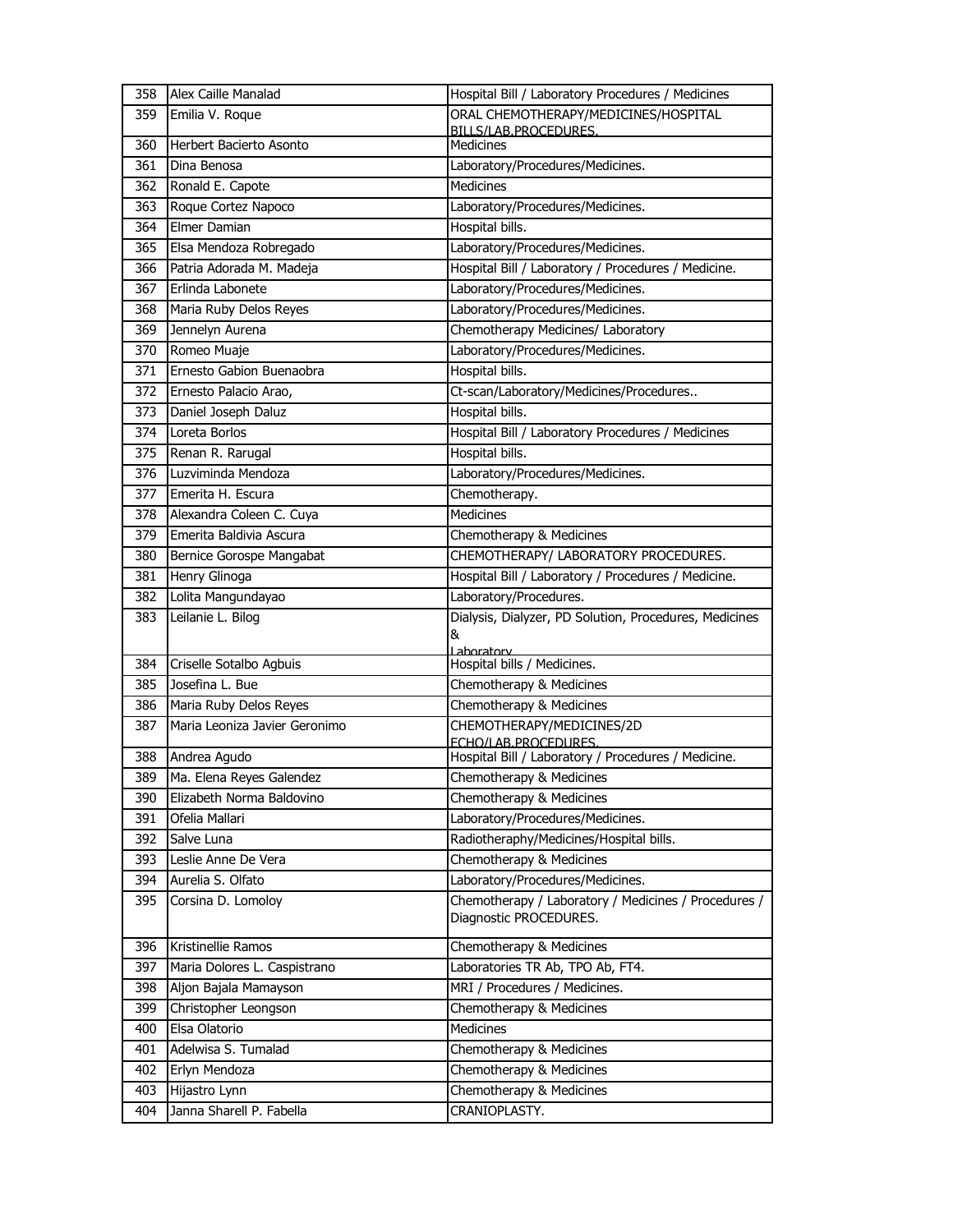| 405 | Edna Sarte Timbang             | Chemotherapy & Medicines                                                |
|-----|--------------------------------|-------------------------------------------------------------------------|
| 406 | Pamela M. Aquino               | Chemotherapy & Medicines                                                |
| 407 | Arnold Fernandez               | Chemotherapy & Medicines                                                |
| 408 | Regina Quinosa                 | Hospital bills.                                                         |
| 409 | Myra Fajardo Copones           | Chemotherapy & Medicines                                                |
| 410 | Luzviminda A. Nicdao           | <b>Medicines</b>                                                        |
| 411 | Nory Camua Palconit            | 2D Echo with Doppler.                                                   |
| 412 | Virgilio Pineda Taborda        | Laboratory/Procedures.                                                  |
| 413 | Janna Sharell P. Fabella       | <b>Hospital Bills</b>                                                   |
| 414 | Edmar Padernos Natividad       | Bronchoscopy / Biopsy / Procedures / Laboratory /<br>Medicines.         |
| 415 | Juanita Calingacion            | CHEMOTHRAPY/MEDICINE/LABORATORY.                                        |
| 416 | Juanita Calingacion            | CHEMOTHRAPY/MEDICINE/LABORATORY.                                        |
| 417 | Mary Christe Monares Jacosalem | Hospital Bill / Laboratory / Procedures / Medicine.                     |
| 418 | Rocelyn Mantilla               | Hospital Bill / Laboratory / Procedures / Medicine.                     |
| 419 | Analiza S. De Chavez           | Implant Procedures/Medicines/Hospital Bills,                            |
| 420 | Jo-mark Belarmino              | Chemotherapy/hospital bill/diagnostic<br>procedure/medicines.           |
| 421 | Janna Sharell P. Fabella       | Hospital Bill / Laboratory / Procedures / Medicine.                     |
| 422 | Ernesto De Leon                | Hospital Bill / Laboratory / Procedures / Medicine.                     |
| 423 | Jennifer Silongan              | Dietary Supplement                                                      |
|     |                                | Hospital Bill / Laboratory / Procedures / Medicine.                     |
| 424 | Nelson Nobe                    | Laboratory/Procedures/Medicines.                                        |
| 425 | Rose A. Ang-oay                | <b>Medicines</b>                                                        |
| 426 | Grace Pura                     | RADIATION/LAB/PROCEDURE                                                 |
| 427 | Julianne Keith M. Garcia       | Hospital Bill / Laboratory / Procedures / Medicine.                     |
| 428 | Erwin P. Almazar.              | Hospital Bill / Laboratory / Procedures / Medicine.                     |
| 429 | Alexander Vargas Oquina        | Laboratory/Procedures/Medicines.                                        |
| 430 | Gerry Malate Asaytono          | Laboratory/Procedures/Medicines.                                        |
| 431 | Jun Mata Valdez                | Laboratory/Procedures/Medicines.                                        |
| 432 | Joana Liza B. Galabo           | Laboratory/Procedures/Medicines.                                        |
| 433 | Angelo Jhey Carillo            | Hospital Bill / Laboratory / Procedures / Medicine.                     |
| 434 | Ma. Lisette F. Acosta          | Medicines                                                               |
| 435 | Ferdinand C. Gatbonton         | <b>Medicines</b>                                                        |
| 436 | Racquel Lingat                 | Medicines                                                               |
| 437 | Rubylyn Glodo Mallorca         | Laboratory/Procedures.                                                  |
| 438 | Feliza P. Lopez                | Diagnostic & Lab. Procedures, Dialysis, Medicines &<br>Hospital Bills.  |
| 439 | Amelita G. Caubang             | Laboratory/Procedures/Medicines.                                        |
| 440 | Josefina L. Bue                | Chemotherapy and Medicine                                               |
| 441 | Herbert Bacierto Asonto        | Medicines                                                               |
| 442 | Elmer Damian                   | Hospital Bill / Laboratory / Procedures / Medicine.                     |
| 443 | Joanna L. Dychauco             | Laboratory/Procedures/Medicines.                                        |
| 444 | Kyle Domingo B. Sison          | Hospital bills/ Laboratories/Operation/ Medicines.                      |
| 445 | Mira Samson.                   | LABORATORIES/ DIAGNOSTIC PROCEDURES/ WHOLE<br>BODY IODINE 131 SCAN.     |
| 446 | Wilfred E. Medilo              | ENDOSCOPY, DIALYSIS, HOSPITAL BILL,<br>LABORATORY,<br><b>PROCEDURES</b> |
| 447 | Jeneffer Silongan              | <b>Hospital Bills</b>                                                   |
| 448 | Rebecca Ronquillo Lizardo      | Laboratory/Procedures/Medicines.                                        |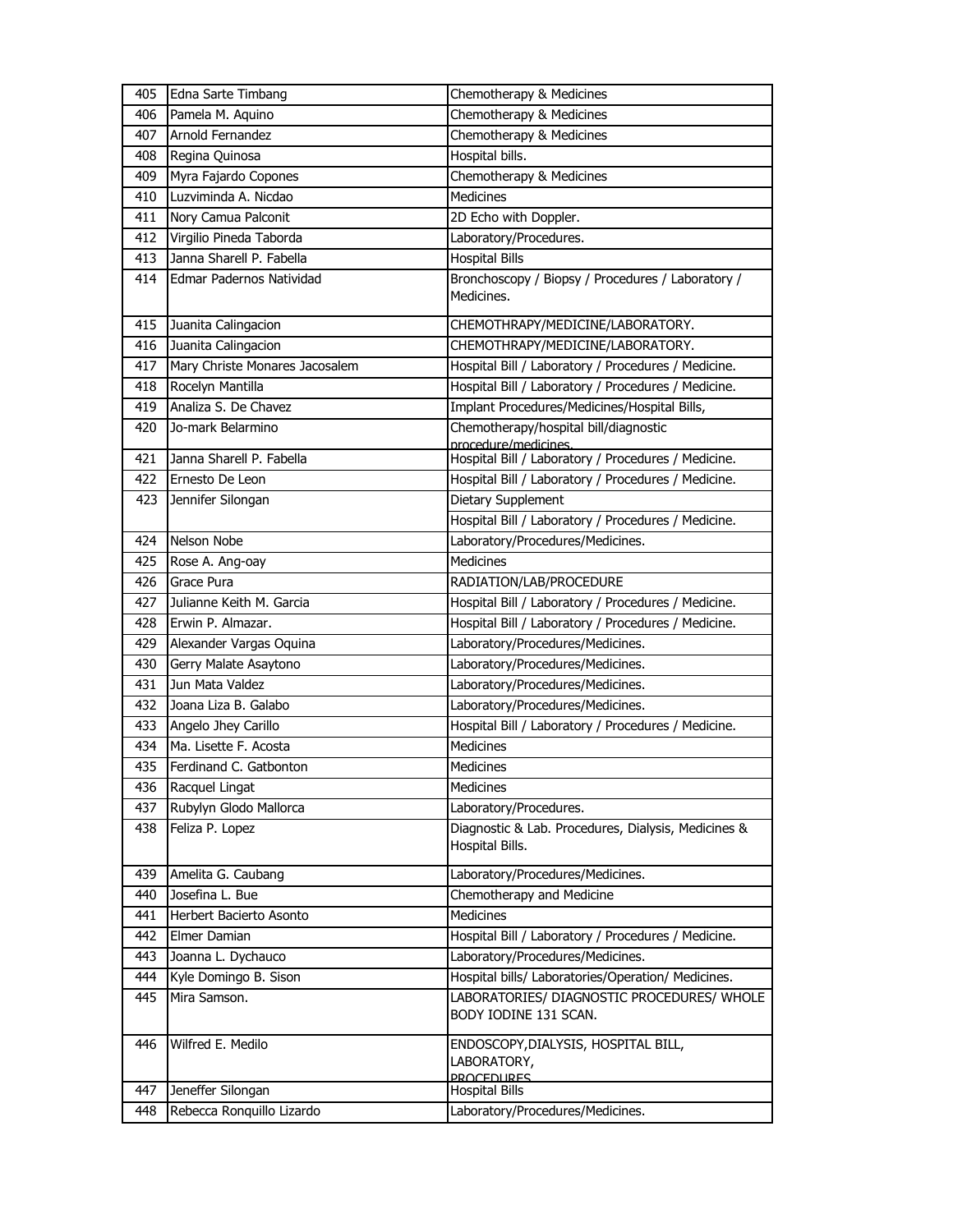| 449 | Ma. Leticia Lapuz                 | Hospital Bill / Laboratory / Procedures / Medicine.                         |
|-----|-----------------------------------|-----------------------------------------------------------------------------|
|     |                                   | Dietary Supplement                                                          |
| 450 | Kyle Domingo B. Sison             | Diagnostic & Lab. Procedures, Dialysis, Medicines &<br>Hospital Bills.      |
| 451 | Josefina L. Bue                   | Chemotherapy / Medicines / Laboratory / Hospital Bills.                     |
| 452 | Divina Gracia A. Dela Vega        | Hospital bills.                                                             |
| 453 | Angelo Jhey Carillo               | Hospital Bill / Laboratory / Procedures / Medicine.                         |
| 454 | Leonora B. Pingol                 | Hospital Bill / Laboratory / Procedures / Medicine.                         |
| 455 | Loreta Abamo Bolos                | <b>Hospital Bills</b>                                                       |
| 456 | Glorina S. Austria                | Hospital bills.                                                             |
| 457 | Renalyn C. Delmendo               | Angiogram                                                                   |
| 458 | Juanita Calingacion               | Chemotherapy & Medicines                                                    |
| 459 | Felisa Millan Lopez               | <b>Medicines</b>                                                            |
| 460 | Catalino B. Fabon Jr.             | Hemodialysis/Medicines/Lab. Procedures.                                     |
| 461 | Lorenzo Emmanuel Pangan           | Hospital bills.                                                             |
| 462 | <b>Edward Sibug</b>               | Hospital Bill / Laboratory / Procedures / Medicine.                         |
| 463 | Leva B. Geollegue                 | <b>Medicines</b>                                                            |
| 464 | Monica A. Fernando                | Hospital Bill / Laboratory / Procedures / Medicine.                         |
| 465 | Adelaida R. Suiza                 | Diagnostic & Lab. Procedures, Dialysis, Medicines &                         |
|     |                                   | Hospital Bills.                                                             |
| 466 | Josefina L. Bue                   | Diagnostic & Lab. Procedures, Dialysis, Medicines &<br>Hospital Bills.      |
| 467 | Janna Sharell P. Fabella          | Hospital bills.                                                             |
| 468 | Evanswinda A. Demate              | Hospital bills.                                                             |
| 469 | Dindo Laureano Ganalon            | Laboratory/Procedures/Medicines.                                            |
| 470 | Eduardo Dasilao                   | Operation/Hospital Bills/Medicines/Lab.Procedures.                          |
| 471 | Ma. Letizia Z. Lapuz              | Hospital bills.                                                             |
| 472 | Josefina L. Bue                   | Chemotherapy & Medicines                                                    |
| 473 | Zion Marco Q. Florendo Ii         | Hospital bills.                                                             |
| 474 | Marion Vladimir Miciano           | Chemotehraphy/Hospital Bills/Medicines/Lab.<br>Procedures.                  |
| 475 | Renalyn C. Delmendo               | Angiogram/Laboratory Procedure.                                             |
| 476 | Maria Anthonette Dela Pena Belino | Hospital Bill/Lab Test/Diagnostic Procedure/Medicines.                      |
| 477 | Josefina L. Bue                   | CHEMOTHERAPY/CHEMODRUGS/MEDICINES.                                          |
| 478 | Marion Vladimir Miciano           | Chemotherapy & Medicines                                                    |
| 479 | Renalyn C. Delmendo               | Hospital Bill, Angiogram w/ Coiling Procedure,<br>Laboratory<br>& Medicines |
| 480 | Maria Anthonette Dela Pena Belino | Diagnostic & Lab. Procedures, Dialysis, Medicines &<br>Hospital Bills.      |
| 481 | Vedasto Timotheo Marmol           | HOSPITAL BILL, LABORATORY DIAGNOSTIC<br>PROCEDURES.                         |
| 482 | Vedasto Timotheo Marmol           | Diagnostic & Lab. Procedures, Dialysis, Medicines &<br>Hospital Bills.      |
| 483 | Arsenio Cariaga Collado           | Hospital bills.                                                             |
| 484 | Zaldy Inciong Macasaet            | Hospital bills.                                                             |
| 485 | Reginald Quinosa                  | Hospital bills.                                                             |
| 486 | John Jerwin P. Robelo             | Laboratory Procedures/Hospital Bills.                                       |
| 487 | Rosalie A. Reyes                  | Chemotherapy/Hospital bill/Medicines.                                       |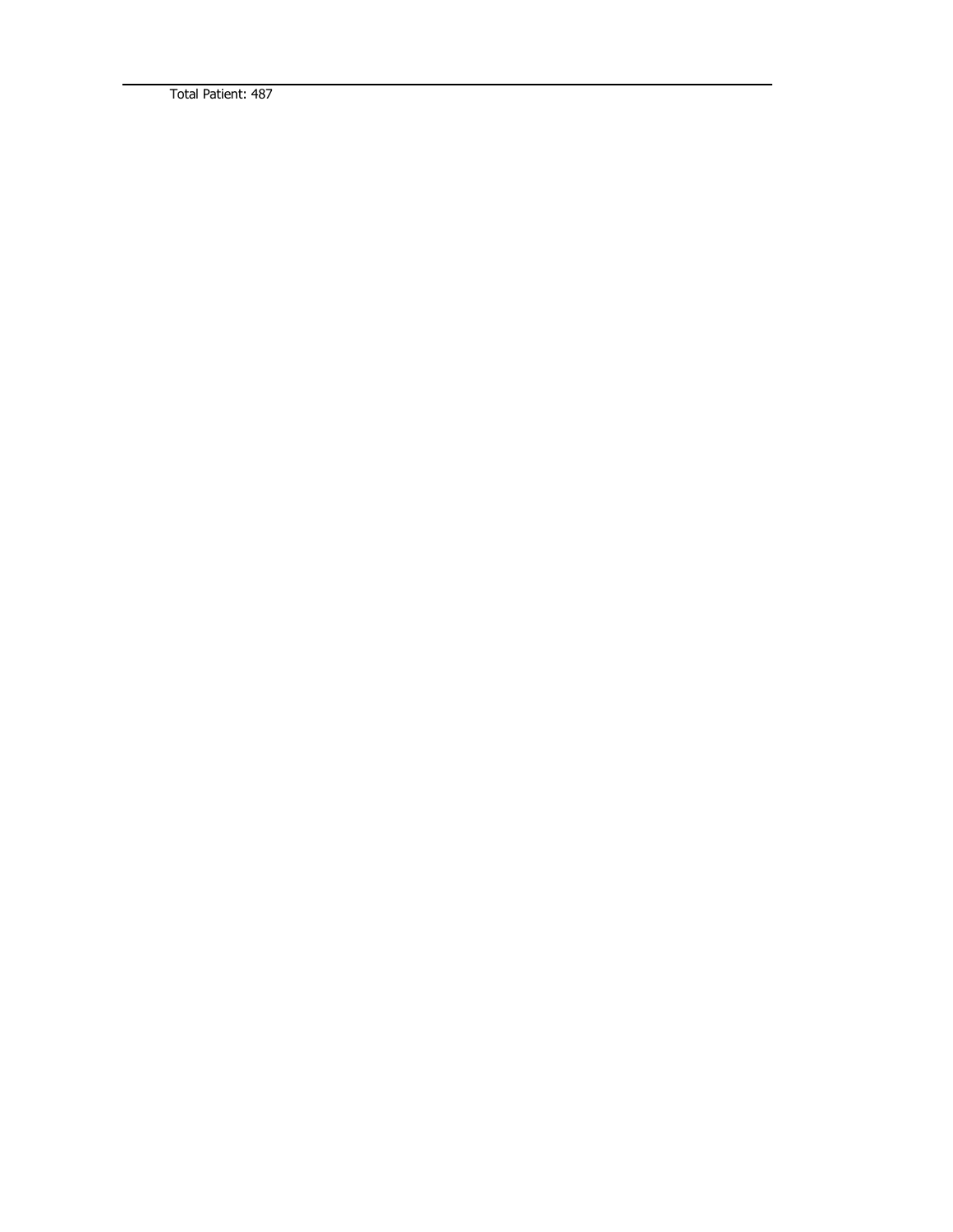

For the month of March year 2020 UP-PHILIPPINE GENERAL HOSPITAL

| No#            | <b>Name of Patient</b>   | <b>Assistance</b>                                      |
|----------------|--------------------------|--------------------------------------------------------|
| 1              | Mark Ivan Calma          | Catheter/Medical Supply/Procedures/Medicines.          |
| $\overline{2}$ | Gabriel Frias Miculob    | Laboratory/Procedures/Medicines.                       |
| 3              | Nancy Amparo             | Chemotherapy & Medicines                               |
| 4              | Catherine Carlon         | <b>Medicines</b>                                       |
| 5              | Irish Hannah Delos Reyes | <b>Medicines</b>                                       |
| 6              | Vedasto Timotheo Marmol  | Hospital Bill / Laboratory / Procedures / Medicine.    |
| 7              | Elvira Montalla          | Laboratory/Procedures/Medicines.                       |
| 8              | Glorina S. Austria       | <b>Hospital Bills</b>                                  |
| 9              | Jaime Wite Legaspi Jr.   | CT Scan/Procedures.                                    |
| 10             | Freddie Bautista         | HOSPITAL BILLS/PROCEDURES/SUPPLIES.                    |
| 11             | <b>Vilma Navales</b>     | Chemotherapy & Medicines                               |
| 12             | Glenda Joyce Gocolay     | Bone Scan.                                             |
| 13             | Mark Ivan Calma          | Hospital bills / Medicines.                            |
| 14             | Editha F. Portodo        | CHEMOTHRAPY/MEDICINE/LABORATORY.                       |
| 15             | Joel Casalla             | Hospital bills.                                        |
| 16             | Laura C. Buenconsejo     | Hospital bills.                                        |
| 17             | Jelson Penada            | Laboratory/Procedures/Medicines.                       |
| 18             | Jennifer Avelino         | Chemotherapy & Medicines                               |
| 19             | <b>Tomas Tolosa</b>      | Laboratory/Procedures/Medicines.                       |
| 20             | <b>Marites Alcaraz</b>   | Laboratory/Procedures/Medicines.                       |
| 21             | George Javana            | Laboratory/Procedures/Medicines.                       |
| 22             | Lauro Ancog              | Laboratory/Procedures/Medicines.                       |
| 23             | Ronald Divinagracia      | <b>Medicines</b>                                       |
| 24             | Elma Mission Ostera      | Laboratory/Procedures.                                 |
| 25             | Clarinda Mascardo        | HOSPITAL BILL / LABORATORY / MEDICINES /<br>OPERATION. |
| 26             | Lolita Ting.             | Laboratory/Procedures/Medicines.                       |
| 27             | Veronida Custodio        | HOSPITAL BILL / LABORATORY / MEDICINES /<br>OPFRATION. |
| 28             | Argel Gonzales.          | HOSPITAL BILL / LABORATORY / MEDICINES /<br>OPFRATION. |
| 29             | Lorna Lianes             | <b>Injection and Medicines</b>                         |
| 30             | Ma. Cecilia Catindig     | CT Scan / Laboratory / Medicines.                      |
| 31             | Reginald Quinosa         | Hospital bills.                                        |
| 32             | Crisha Nicole Silva      | Laboratory/Procedures/Medicines.                       |
| 33             | Wilson C. Cayacay        | Hospital Bill / Laboratory / Procedures / Medicine.    |
| 34             | Alejandro Villarico      | <b>Chemotherapy Medicines</b>                          |
| 35             | Marites B. Tayoto        | Medicines                                              |
| 36             | Ferdinand Y. Ipac        | Chemotherapy & Medicines                               |
| 37             | Oscar Alcantara          | Hospital Bill / Laboratory / Procedures / Medicine.    |
| 38             | Felisa Lopez             | Laboratory/Procedures/Medicines.                       |
| 39             | Ernesto Gabion Buenaobra | Hospital bills / Medicines.                            |
| 40             | Elmer Damian             | Hospital bills / Medicines.                            |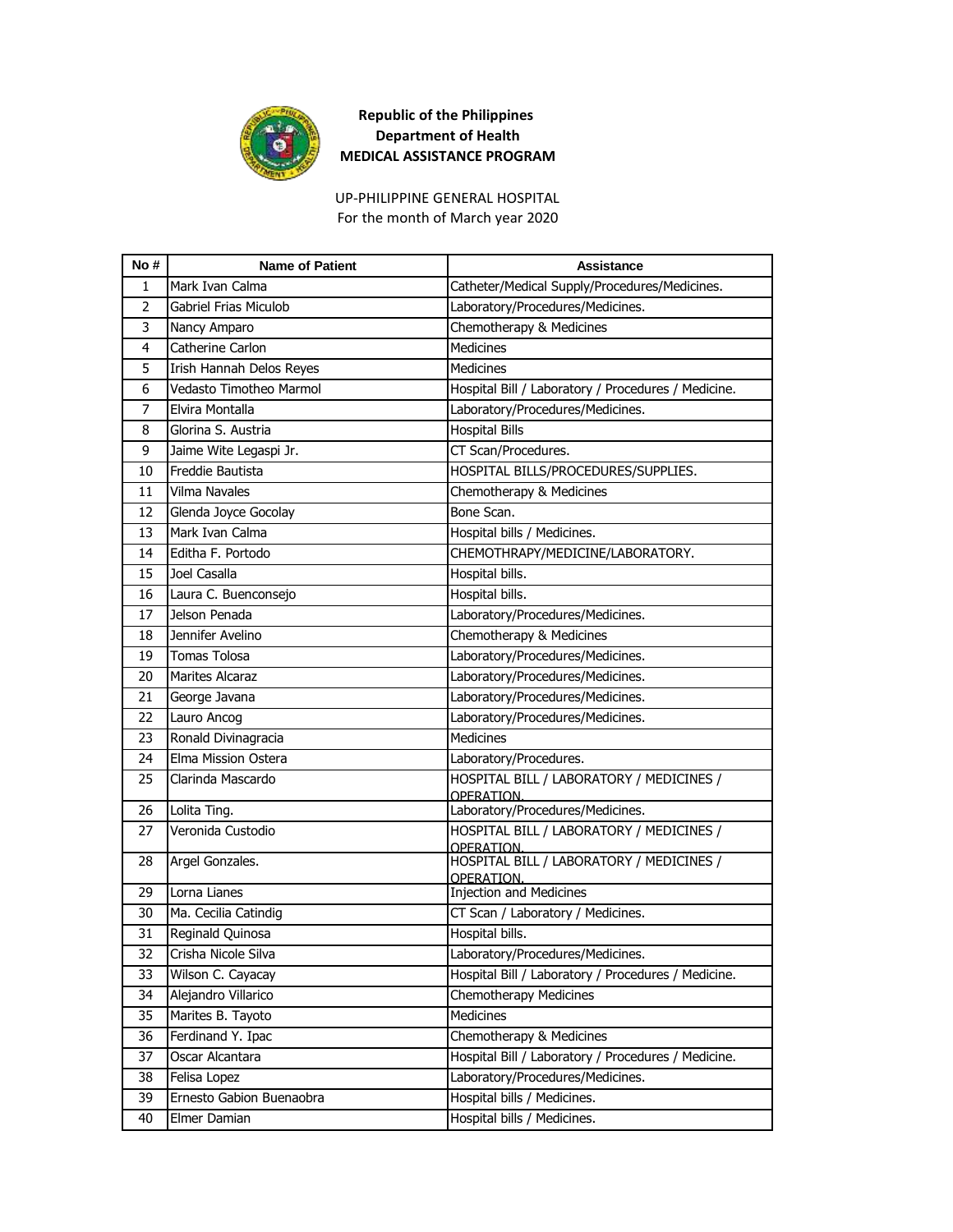| 41 | Van Amelio Fudalan             | Medicines                                                          |
|----|--------------------------------|--------------------------------------------------------------------|
| 42 | Denisse Kate Antrajenda Enraca | Implant/Hospital Bill.                                             |
| 43 | Mary Grace T. Cruz             | Dialysis, Dialyzer, PD Solution, Procedures, Medicines             |
|    |                                | &                                                                  |
| 44 | Ma. Lisette F. Acosta          | Laboratory<br><b>Medicines</b>                                     |
| 45 | Irene A. Padilla               | Hospital bills / Medicines.                                        |
| 46 | Josefina Bordeos               | Hospital Bill / Laboratory / Procedures / Medicine.                |
| 47 | Arnulfo Cuello                 | Hospital bills.                                                    |
| 48 | Luisito V. Manalo              | Hospital Bill / Laboratory / Procedures / Medicine.                |
| 49 | Violeta Pico Saem              | <b>Medicines</b>                                                   |
| 50 | Jenelyn Carillo                | Laboratory/Procedures/Medicines.                                   |
| 51 | Loreta Abamo Bolos             | Hospital Bills                                                     |
| 52 | Catherine L. Carlon            | <b>Injection and Medicines</b>                                     |
| 53 | Elvira Montalla                | Laboratory/Procedures/Medicines.                                   |
| 54 | Vedasto Timotheo Marmol        | <b>OPERATION/HOSPITAL BILLS</b>                                    |
| 55 | Estelita Tayao Timbang         | Hospital Bill / Laboratory / Procedures / Medicine.                |
| 56 | Lorna Ramos                    | <b>Medicines</b>                                                   |
| 57 | Glorina S. Austria             | Hospital bills.                                                    |
| 58 | Lorna Llanes                   | Medicines                                                          |
| 59 | John Louise Espinosa Riban     | Laboratory/Procedures/Medicines.                                   |
| 60 | Reynaldo Gutierrez Sayco       | <b>Medicines</b>                                                   |
| 61 | Catherine L. Carlon            | Chemotherapy & Medicines                                           |
| 62 | Vedasto Timotheo Marmol        | Hospital Bill / Laboratory / Procedures / Medicine.                |
| 63 | Rosanna Simeon                 | Diagnostic Procedures/Medicines/Laboratory                         |
|    |                                | Procedures.                                                        |
|    |                                | MEDICINES/ LABORATORIES/ MEDICAL SUPPLIES/                         |
| 64 | Nora Evangelista               | CHEMOTHERAPY/ DIAGNOSTIC PROCEDURES.                               |
| 65 | Ma. Jessica Nina Fernandez     | Hospital Bill / Laboratory Procedures / Medicines                  |
| 66 | Asher R. Rubia                 | <b>Hospital Bills</b>                                              |
|    |                                | <b>HOSPITAL</b>                                                    |
| 67 | Ramond Ang                     | BILL/MEDICINES/CHEMOTHERAPY/PROCEDURES/SUP                         |
| 68 | <b>Helen Ballesteros</b>       | <b>PI TES</b><br>Hospital Bill / Laboratory Procedures / Medicines |
| 69 | Michaela Gepiga                | Chemo/radioactive Hospital bill.                                   |
| 70 | Jane Eran Solis                | Operation / Hospital Bill / Medicine / Laboratory                  |
|    |                                | Procedure.                                                         |
| 71 | Jennifer Avelino               | Chemotherapy, Laboratory, Medicines.                               |
| 72 | Ernesto Gabion Buenaobra       | Hospital bills.                                                    |
| 73 | Daniel Joseph Daluz            | Hospital bills.                                                    |
| 74 | Julie Ann Llamado              | Medicines                                                          |
| 75 | Jamie Ann R. Llanes            | chemotherapy, hospital bills and medicines                         |
| 76 | Andrea Balicat                 | Chemotherapy & Medicines                                           |
| 77 | Myrna Aboguin Bru              | chemotherapy/laboratory/medicines.                                 |
| 78 | Andrea Balicat                 | Chemotherapy & Medicines                                           |
| 79 | Andrea Balicat                 | Chemotherapy & Medicines                                           |
| 80 | Andrea Balicat                 | Chemotherapy & Medicines                                           |
| 81 | Liza Moramion Grajo            | Bone Scan/Laboratory/Procedures.                                   |
| 82 | Manuel Tamayo Balisacan        | Intravitreal Injection.                                            |
| 83 | Marilyn Amorado                | Hospital Bill / Laboratory / Procedures / Medicine.                |
| 84 | Daniel Joseph Daluz            | Hospital Bill / Laboratory / Procedures / Medicine.                |
| 85 | Irma Dolera                    | Hospital bills / Medicines.                                        |
| 86 | Josefina L. Bue                | Chemotherpy/Hospital Bill/Lab/Meds                                 |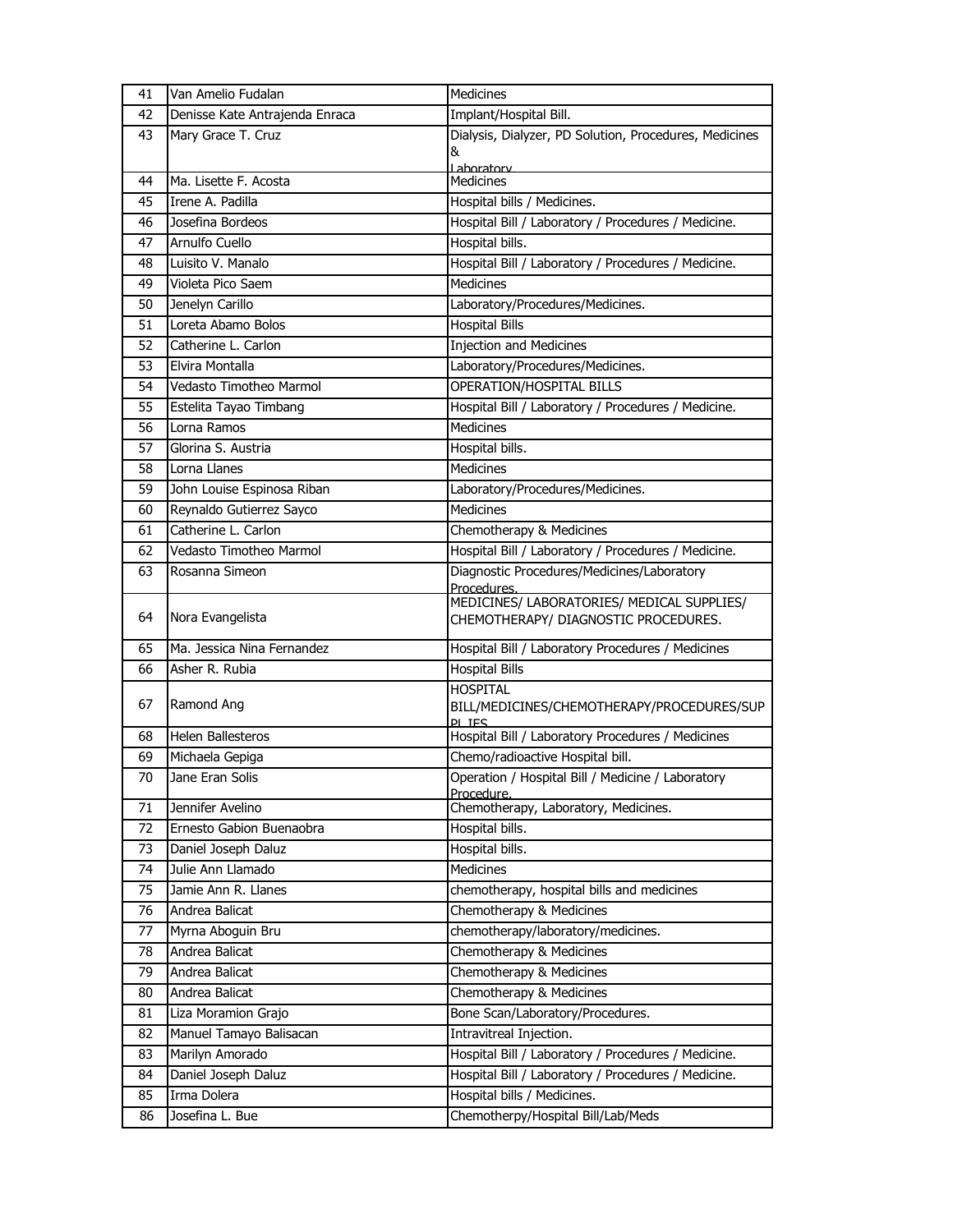| 87  | Martina Gutierrez             | Chemotherpy/Hospital Bill/Lab/Meds                                                    |
|-----|-------------------------------|---------------------------------------------------------------------------------------|
| 88  | Bernice Gorospe Mangabat      | CHEMOTHRAPY/MEDICINE/LABORATORY.                                                      |
| 89  | Erwin Lanuzo                  | MRI/Ctscan                                                                            |
| 90  | Elsa Mendoza Robregado        | Chemotherapy & Medicines                                                              |
| 91  | Rosita P. Dellosa             | Chemotherapy & Medicines                                                              |
| 92  | Herminigildo Duyan Sawal      | <b>Medicines</b>                                                                      |
| 93  | Rosemarie La Chica            | Hospital Bill / Laboratory / Procedures / Medicine.                                   |
| 94  | Serafin Lopez Garcia          | Hospital Bill / Laboratory / Procedures / Medicine.                                   |
| 95  | Jennifer Avelino              | 1) Chemotheraphy/Diagnostic Procedures/Hospital<br>Bills/Laboratory/Medicines         |
| 96  | Vedasto Timotheo Marmol       | Diagnostic & Lab. Procedures, Dialysis, Medicines &<br>Hospital Bills.                |
| 97  | Cassey Nichole G. Doromal     | Diagnostic & Lab. Procedures, Dialysis, Medicines &<br>Hospital Bills.                |
| 98  | Fritz Laurence Angeles        | Diagnostic & Lab. Procedures, Dialysis, Medicines &<br>Hospital Bills.                |
| 99  | Shania Jin P. Torres          | Diagnostic & Lab. Procedures, Dialysis, Medicines &<br>Hospital Bills.                |
| 100 | Erlinda Escarez               | Hospital Bill / Laboratory / Procedures / Medicine.                                   |
| 101 | Maria Ruby Delos Reyes        | Laboratory/Procedures/Medicines.                                                      |
| 102 | Gloria Lomeda Orante          | Laboratory/Procedures/Medicines.                                                      |
| 103 | Charmie Ann L. Gutierrez      | Implant/Hospital Bill.                                                                |
| 104 | Rebecca Ronquillo Lizardo     | <b>Medicines</b>                                                                      |
| 105 | <b>Reyniel Reyes</b>          | Hospital Bill / Laboratory / Procedures / Medicine.                                   |
| 106 | Milagros Olivar Efondo        | <b>Medicines</b>                                                                      |
| 107 | Aura Aleli S. Sogueco         | Chemotherapy & Medicines                                                              |
| 108 | Herminia Maniquiz Chua        | CHEMOTHRAPY/MEDICINE/LABORATORY.                                                      |
| 109 | Kristan Encardo               | <b>Medicines</b>                                                                      |
| 110 | Willy Mangi Malloria          | Hospital Bill / Laboratory / Procedures / Medicine.                                   |
| 111 | Genalyn Ancero                | Laboratory/Procedures/Medicines.                                                      |
| 112 | Kristine Taduran Laririt      | Dialysis, Dialyzer, PD Solution, Procedures, Medicines<br>&<br><u>  aboratory</u>     |
| 113 | Raniell June Manangan Gonzaga | Hospital bills.                                                                       |
| 114 | Glorina S. Austria            | Hospital bills.                                                                       |
| 115 | Eloisa M. Santos              | Hospital bill / Medicines / Laboratory / Chemotherapy                                 |
| 116 | Mildred Bulan                 | Bonescan                                                                              |
| 117 | Shania Jin P. Torres          | Hospital bills.                                                                       |
| 118 | Ma. Ellen Y. Ocampo,          | WAB CT SCAN WITH TRIPLE<br>CONTRAST/LAB.PROCEDURES/DIAGNOSTIC<br>PROCEDURES/MEDICINES |
| 119 | Aljon Bajala Mamayson         | MEDICINES/MRI.                                                                        |
| 120 | Robert Sanchez Bazarte        | Dialysis, Dialyzer, PD Solution, Procedures, Medicines<br>&<br>Laboratory             |
| 121 | Korina Rafael Bernardino      | Dialysis, Dialyzer, PD Solution, Procedures, Medicines<br>&<br>Laboratory             |
| 122 | Ernesto Gabion Buenaobra      | Hospital bills / Medicines.                                                           |
| 123 | Reynaldo Gutierrez Sayco      | Laboratory/Procedures/Medicines.                                                      |
| 124 | Nelson Nobe                   | Operation/Hospital Bills/Medicines.                                                   |
| 125 | Salvador T. Juban             | Hospital bills.                                                                       |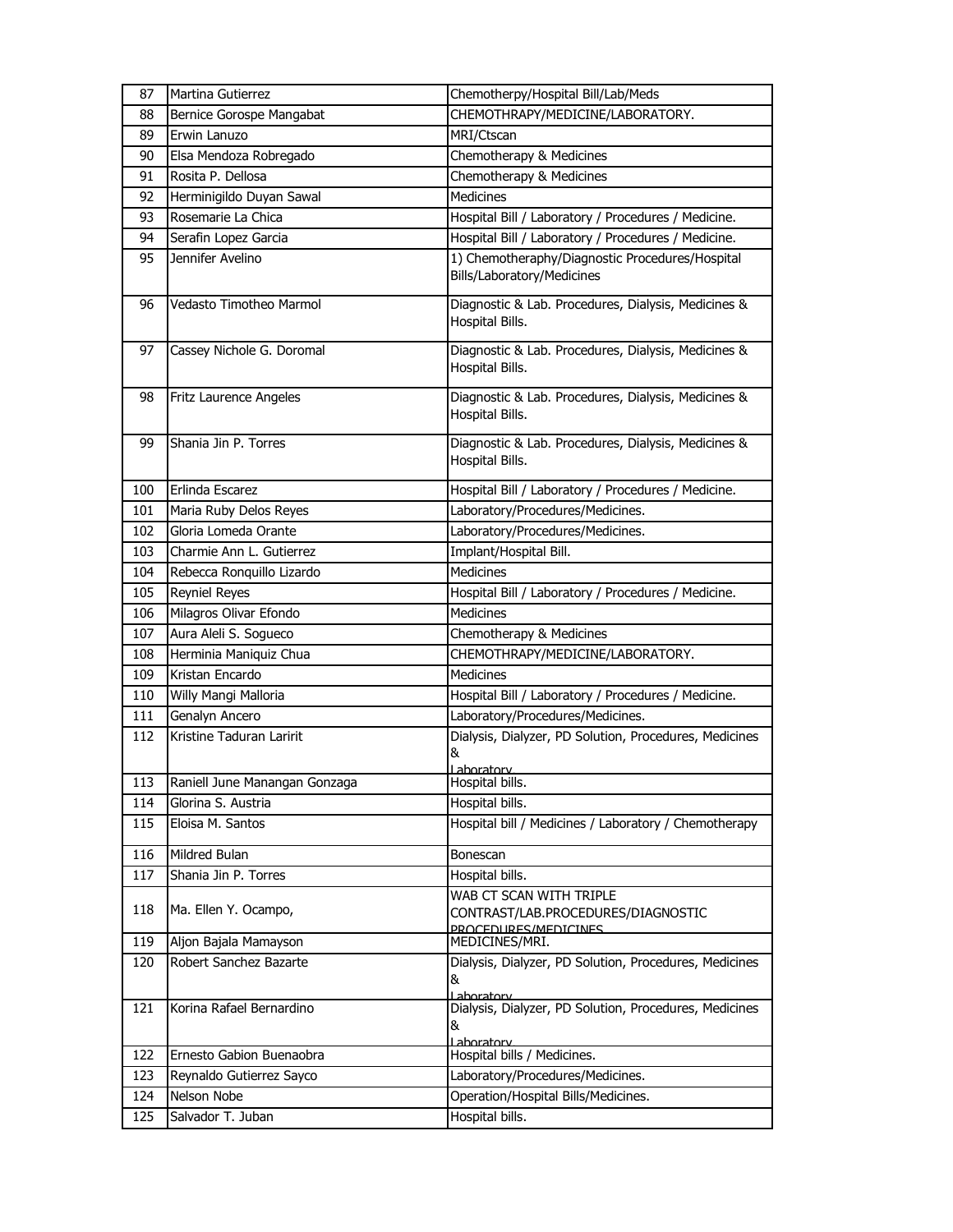| 126 | Maribel I. Mejos            | Hospital Bill / Laboratory / Procedures / Medicine.                           |
|-----|-----------------------------|-------------------------------------------------------------------------------|
| 127 | Rica Mae Labro              | Hospital bills.                                                               |
| 128 | Prudencio Borsong           | Medicines                                                                     |
| 129 | Elyne Closa                 | CTSCAN AND MEDICINE.                                                          |
| 130 | <b>Efraim Manato</b>        | Laboratory/Procedures/Medicines.                                              |
| 131 | Guia Rose Madera            | HOSPITAL BILL/ MEDICINES/ LABORATORIES/<br>CHEMOTHERAPY/ PROCEDURES/ SUPPLIES |
| 132 | Ernesto Gabion Buenaobra    | Hospital Bill / Laboratory / Procedures / Medicine.                           |
| 133 | Renan R. Rarugal            | Hospital bills.                                                               |
| 134 | Vivian Bayaras              | 1) Chemotheraphy/Diagnostic Procedures/Hospital<br>Bills/Laboratory/Medicines |
| 135 | Rodolfo B. De Leon          | Hospital bills / Medicines.                                                   |
| 136 | Jaime D. Feliciano          | Hospital bills / Medicines.                                                   |
| 137 | Arlene D. Bawan             | Hospital bills / Medicines.                                                   |
| 138 | Ramilo V. Torres            | Hospital Bill / Laboratory / Procedures / Medicine.                           |
| 139 | Rizalina A. Flores          | CT SCAN/BONE SCAN/ECG/LABORATORY<br>PROCEDURE.                                |
| 140 | Felisa Lopez                | Medicines                                                                     |
| 141 | Renalyn C. Delmendo         | Hospital Bill / Laboratory / Procedures / Medicine.                           |
| 142 | Zaldy Inciong Macasaet      | Hospital bills.                                                               |
| 143 | Marikit Tolentino           | 2D ECHO/UTZ/LABORATORY.                                                       |
| 144 | Maria Dolores A. Villanueva | <b>Hospital Bills</b>                                                         |
| 145 | Regina P. Quinosa           | <b>Hospital Bills</b>                                                         |
| 146 | Reginald Quinosa            | <b>Hospital Bills</b>                                                         |
| 147 | Keishamae B. Gorion         | MRI with cellar cuts                                                          |
| 148 | Lorenzo Emmanuel Pangan     | Hospital bills.                                                               |
| 149 | Mercedita De Castro         | Hospital Bill / Laboratory / Procedures / Medicine.                           |
| 150 | Mercedes Quiambao           | Hospital Bill / Laboratory / Procedures / Medicine.                           |
| 151 | Eufrocino Clarete           | CT Scan/Laboratory/Medicines.                                                 |
| 152 | Maria Cassandra Abela       | Hospital bills.                                                               |
| 153 | Jennifer Avelino            | Chemotherapy / Medicines.                                                     |
| 154 | Mila Sunit                  | Hospital Bill / Laboratory / Procedures / Medicine.                           |
| 155 | Vergilio Vedar              | Hospital Bill / Laboratory / Procedures / Medicine.                           |
| 156 | Reno Bescaser               | Hospital Bill / Laboratory / Procedures / Medicine.                           |
| 157 | Joselita Perez Mamaril      | Hospital bills.                                                               |
| 158 | Irene A. Padilla            | Laboratory/Procedures/Medicines.                                              |
| 159 | Rafael Chuate               | Hospital bills.                                                               |
| 160 | Carrolyn Tuyor              | <b>Medicines</b>                                                              |
| 161 | Leonisa Bagalacsan          | Implant/Hospital Bill.                                                        |
| 162 | Jenny Tecson Cristobal      | Implant/Hospital Bill.                                                        |
| 163 | Renalyn C. Delmendo         | Laboratory/Procedures/Medicines.                                              |
| 164 | Alex Peoaredondo Laad       | Hospital Bill / Laboratory / Procedures / Medicine.                           |
| 165 | Rosh Jainani                | Hospital Bill / Laboratory / Procedures / Medicine.                           |
| 166 | Malona Cerillo              | CHEMOTHERAPY MEDICINES/LABORATORY<br>PROCEDURES/HOSPITAL BILLS.               |
| 167 | Porferio Orolfo             | Operation/Laboratory/Medicines.                                               |
| 168 | Herminia Maniquiz Chua      | 1) Chemotheraphy/Diagnostic Procedures/Hospital                               |
|     |                             | Bills/Laboratory/Medicines                                                    |
| 169 | Claire Ann A. Melecio       | Hospital Bill / Laboratory / Procedures / Medicine.                           |
| 170 | Catherine L. Carlon         | Chemotherapy & Medicines                                                      |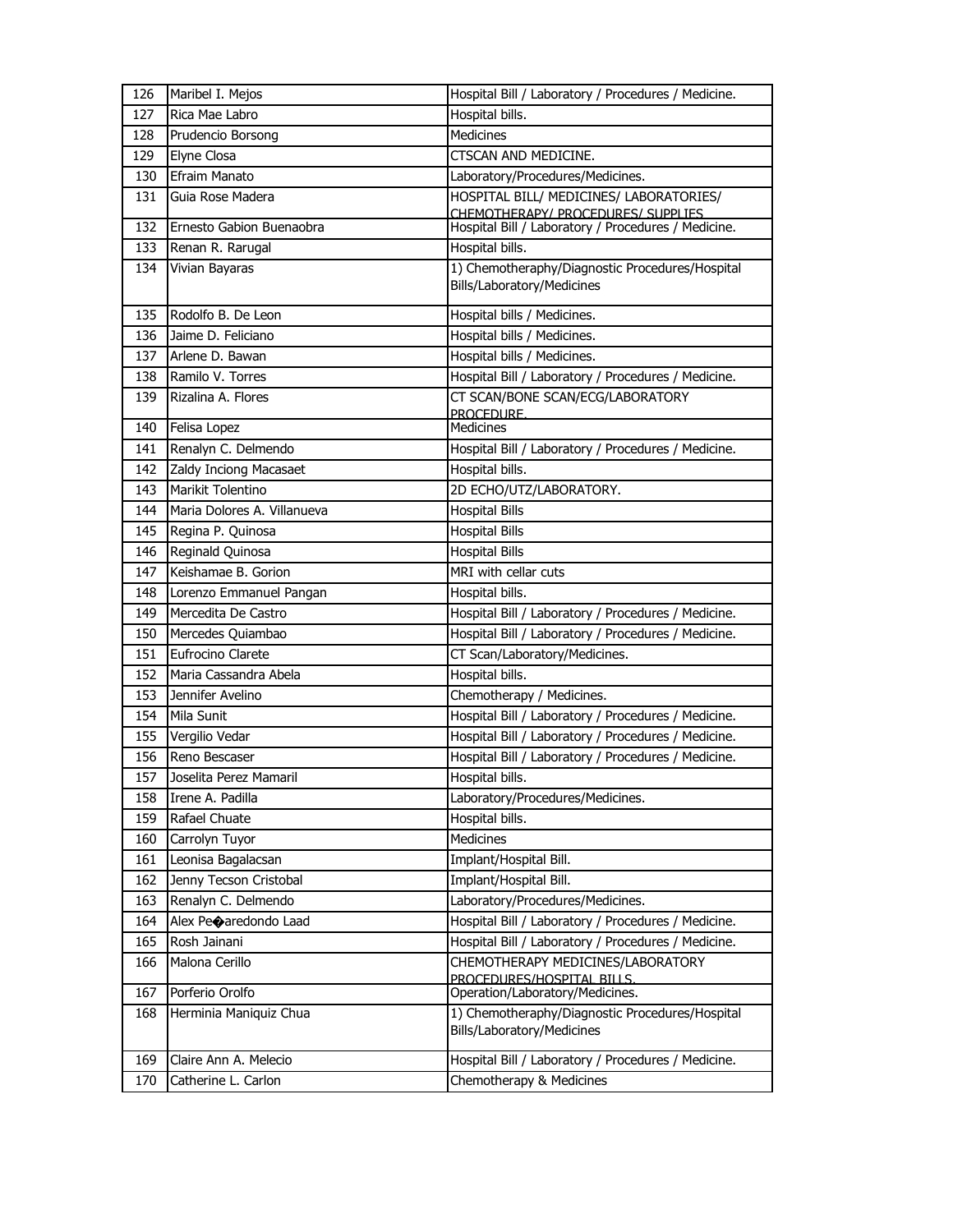| 171 | Elvira Montalla               | Diagnostic & Lab. Procedures, Dialysis, Medicines &<br>Hospital Bills. |
|-----|-------------------------------|------------------------------------------------------------------------|
| 172 | Nelson Nobe                   | Implant / Hospital Bill / Laboratory / Procedure /<br>Medicines.       |
| 173 | Martyn Daniels Bulan Salazar  | Diagnostic & Lab. Procedures, Dialysis, Medicines &<br>Hospital Bills. |
| 174 | Grace Dejucos                 | <b>Medicines</b>                                                       |
|     |                               | RENAL ULTRASOUND/MEDICINES.                                            |
| 175 | Rose Ann Deonila              | Laboratory Procedures<br>CT-Scan                                       |
| 176 | Rica Mae Labro                | Hospital bills.                                                        |
| 177 | Belen Del Mundo               | Hospital bills.                                                        |
| 178 | Ramonalyn Garcia              | Diagnostic & Lab. Procedures, Dialysis, Medicines &                    |
|     |                               | Hospital Bills.                                                        |
| 179 | Maureen C. Pagaduan           | CHEMOTHERAPY/HOSPITAL<br>BILL/LABORATORY/MEDICINES.                    |
| 180 | Bernardo Listana              | Chemotherapy & Medicines                                               |
| 181 | Agnes Evangelista             | Hospital Bill / Laboratory / Procedures / Medicine.                    |
| 182 | Adelaida C. Bautista          | Chemotherapy & Medicines                                               |
| 183 | Resureccion T. Toca           | Chemotherapy & Medicines                                               |
| 184 | Rose Ronquillo                | Chemotherapy & Medicines                                               |
| 185 | Rolando S. Alberto            | ANGIOPLASTY/PROCEDURES.                                                |
| 186 | Ernesto Gabion Buenaobra      | Hospital bills / Medicines.                                            |
| 187 | Hilda Salonga                 | Chemotherapy & Medicines                                               |
| 188 | Maria Corazon Soberano Rapada | Chemotherapy & Medicines                                               |
| 189 | Alberto Canela                | Hospital Bill / Laboratory / Procedures / Medicine.                    |
| 190 | Kyle Domingo B. Sison         | Hospital Bill / Laboratory / Procedures / Medicine.                    |
| 191 | Cassey Nichole G. Doromal     | Diagnostic & Lab. Procedures, Dialysis, Medicines &<br>Hospital Bills. |
| 192 | Herbert Bacierto Asonto       | Medicines                                                              |
| 193 | Kristan Josh T. Encarnado     | Laboratory/Medicines/diagnostic Procedures                             |
| 194 | Harvey Dwayne Sadoro          | Hospital Bill / Laboratory / Procedures / Medicine.                    |
| 195 | Norayda Camilon               | Chemotherapy & Medicines                                               |
| 196 | <b>Renate Trance</b>          | Hospital bills.                                                        |
| 197 | Daisy Mahmud                  | Laboratory/Procedures/Medicines.                                       |
| 198 | Felina Dungo                  | Chemotherapy & Medicines                                               |
| 199 | Jennifer Avelino              | Laboratory/Procedures/Medicines.                                       |
| 200 | Maricar Ricamara Calantas     | Chemotherapy & Medicines                                               |
| 201 | Rowena Fernandez              | Chemotherapy & Medicines                                               |
| 202 | Myrna Corpe                   | Chemotherapy & Medicines                                               |
| 203 | Virgilio Glemao               | Hemodialysis/Medicines/Lab. Procedures.                                |
| 204 | Leny Mandita                  | Hospital Bill / Laboratory / Procedures / Medicine.                    |
| 205 | Arsenia Espena                | Chemotherapy & Medicines                                               |
| 206 | Felisa Yu                     | Chemotherapy & Medicines                                               |
| 207 | Saddam P. Datumanong          | Hospital bills.                                                        |
| 208 | Annika Ashley Estrella        | Hospital Bill / Laboratory / Procedures / Medicine.                    |
| 209 | Edita Angot                   | MRI/CT SCAN/MEDICINES.                                                 |
| 210 | Grace M. Reyes                | Hospital Bill / Laboratory / Procedures / Medicine.                    |
| 211 | Maria Grace P. Esmenos        | Hospital Bill / Laboratory / Procedures / Medicine.                    |
| 212 | Natividad P. Patron           | Hospital Bill / Laboratory / Procedures / Medicine.                    |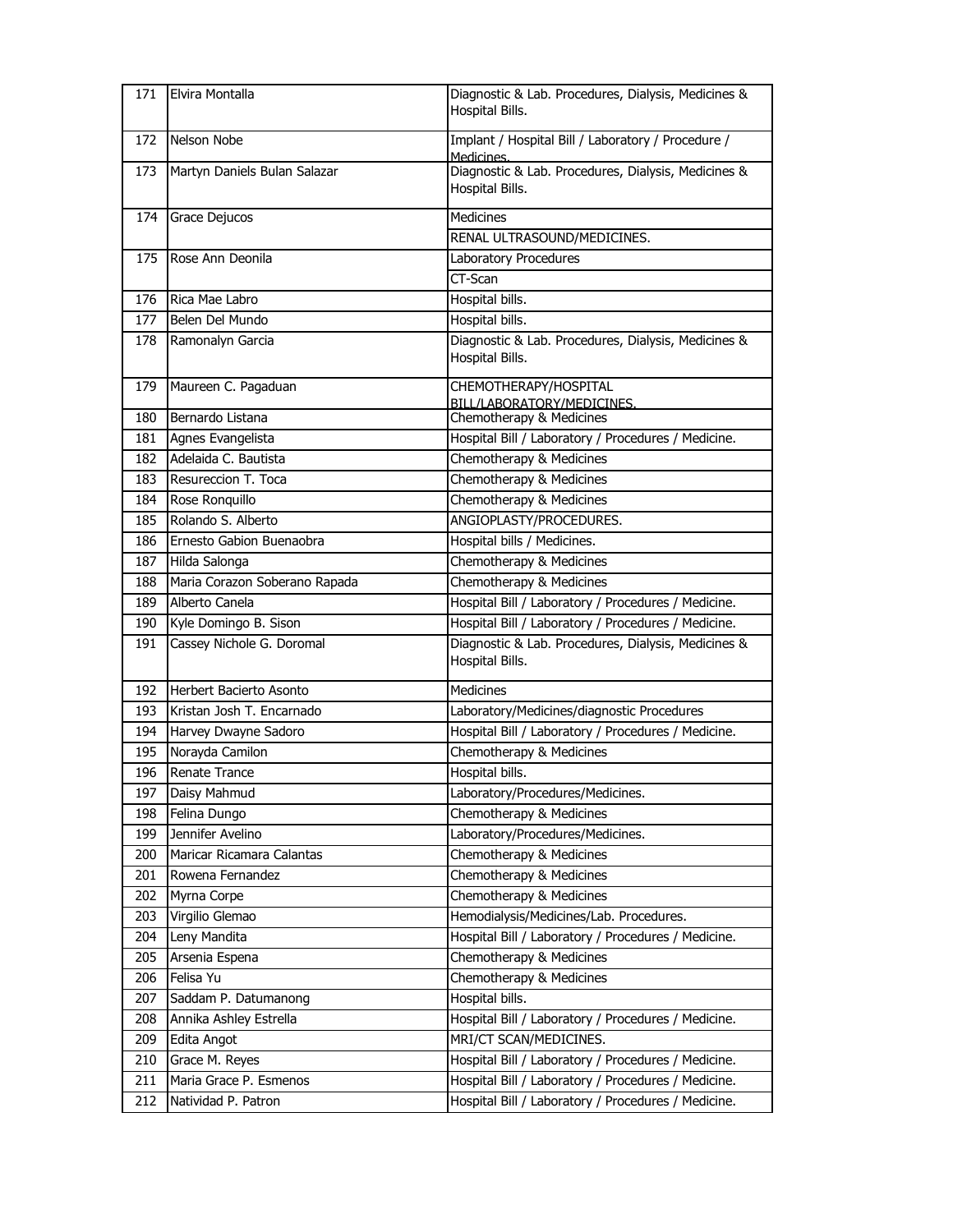| 213  | Gemma Escalante               | Hospital Bill / Laboratory / Procedures / Medicine.                         |
|------|-------------------------------|-----------------------------------------------------------------------------|
| 214  | Oscar Alcantara               | Hospital Bill / Laboratory / Procedures / Medicine.                         |
| 215  | Joana Galayugo                | Chemotherapy                                                                |
| 216  | Nemelyn Abad                  | Operation/Chemotherapy/Hospital Bills/ Laboratory<br>Procedures/Medicines   |
| 217  | Antonietta Amorin             | Operation/Hospital Bills/Laboratory<br>Procedures/Medicines.                |
| 218  | Dean Jefferson Pareja         | OPEN HEART SURGERY/HOSPITAL<br>BILLS/MEDICINES/LAB.PROCEDURES.              |
| 219  | April Valentin C. Montes      | Hospital bills.                                                             |
| 220  | Renan R. Rarugal              | Hospital bills / Medicines.                                                 |
| 221  | Nelson Nobe                   | Implant/Hospital Bill.                                                      |
| 222  | Vincent O. Guzman             | INJECTION/MEDICINES                                                         |
| 223  | Yohan Ron P. Ignacio          | Hospital Bill / Laboratory / Procedures / Medicine.                         |
| 224  | Annaliza S. Zuilan            | Laboratory/Procedures/Medicines.                                            |
| 225  | Ronald Divinagracia           | Operation/Hospital Bills.                                                   |
| 226  | Mary Cley G. Crebillo         | Hospital Bill / Laboratory / Procedures / Medicine.                         |
| 227  | Manuelito Villas Montilla     | Optha / Dental / Hospital Bills / Laboratory /<br>Medicines.                |
| 228  | Dione Charmagne A. Marual     | Hospital Bill / Laboratory / Procedures / Medicine.                         |
| 229  | Shaina Jin Torres             | Hospital Bill / Laboratory / Procedures / Medicine.                         |
| 230  | Lorna Llanes                  | <b>Medicines</b>                                                            |
| 231  | Glenda Cobero                 | Laboratory/Procedures/Medicines.                                            |
| 232  | Teresita A. Cantoria          | Chemotherapy & Medicines                                                    |
| 233  | Erlinda A. Almario            | Chemotherapy & Medicines                                                    |
| 234  | Anna-lissa Beato              | Chemotherapy & Medicines                                                    |
| 235  | Jesusa Vailoces               | Hospital Bill/Chemotherapy.                                                 |
| 236  | Martyn Daniels Bulan Salazar  | Hospital Bill / Laboratory / Procedures / Medicine.                         |
| 237  | Salve Luna                    | Radiation/Laboratory                                                        |
| 238  | Rebecca Vergara               | 3. Chemotherapy / Hospital Bill / Laboratory /<br>Procedures<br>/ Medicines |
| 239  | Jose Gaerlan                  | Hospital Bill / Laboratory / Procedures / Medicine.                         |
| 240  | Celia Abdon                   | Chemotherapy Medicines/Hospital Bills.                                      |
| 241  | Jennifer Avelino              | MEDICINES/ CHEMO DRUGS/ CHEMOTHERAPY/<br><b>HOSPITAL BILLS</b>              |
|      | 242 Daisy Selda Rodriguez     | Chemotherapy                                                                |
| 243. | Rodolfo L. Romano             | Diagnostic Procedures/ Laboratory<br>Procedures/Medicines.                  |
| 244  | Jennifer Avelino              | <b>Chemotherapy Medicines</b>                                               |
| 245  | Sandrine Anne Gempes          | Hospital Bill / Laboratory Procedures / Medicines                           |
| 246  | Willy Mangi Mallorca          | SURGERY/HOSPITAL BILLS/MEDICINES.                                           |
| 247  | Raniell June Manangan Gonzaga | Hospital bills / Medicines.                                                 |
| 248  | Catherine L. Carlon           | Chemotherapy & Medicines                                                    |
| 249  | Editha F. Portodo             | Chemotherapy & Medicines                                                    |
| 250  | Mary Grace T. Cruz            | Dialysis, Dialyzer, PD Solution, Procedures, Medicines<br>&                 |
| 251  | Oscar Alcantara               | Laboratory<br>Hospital Bill / Laboratory / Procedures / Medicine.           |
| 252  | Arianna Mae S. Lebantino      | Diagnostic & Lab. Procedures, Dialysis, Medicines &<br>Hospital Bills.      |
| 253  | Edna Mesolis                  | Medicines                                                                   |
| 254  | Adelaida C. Bautista          | 4. Diagnostic Procedure / Chemotheraphy / Laboratory                        |
|      |                               | Medicines                                                                   |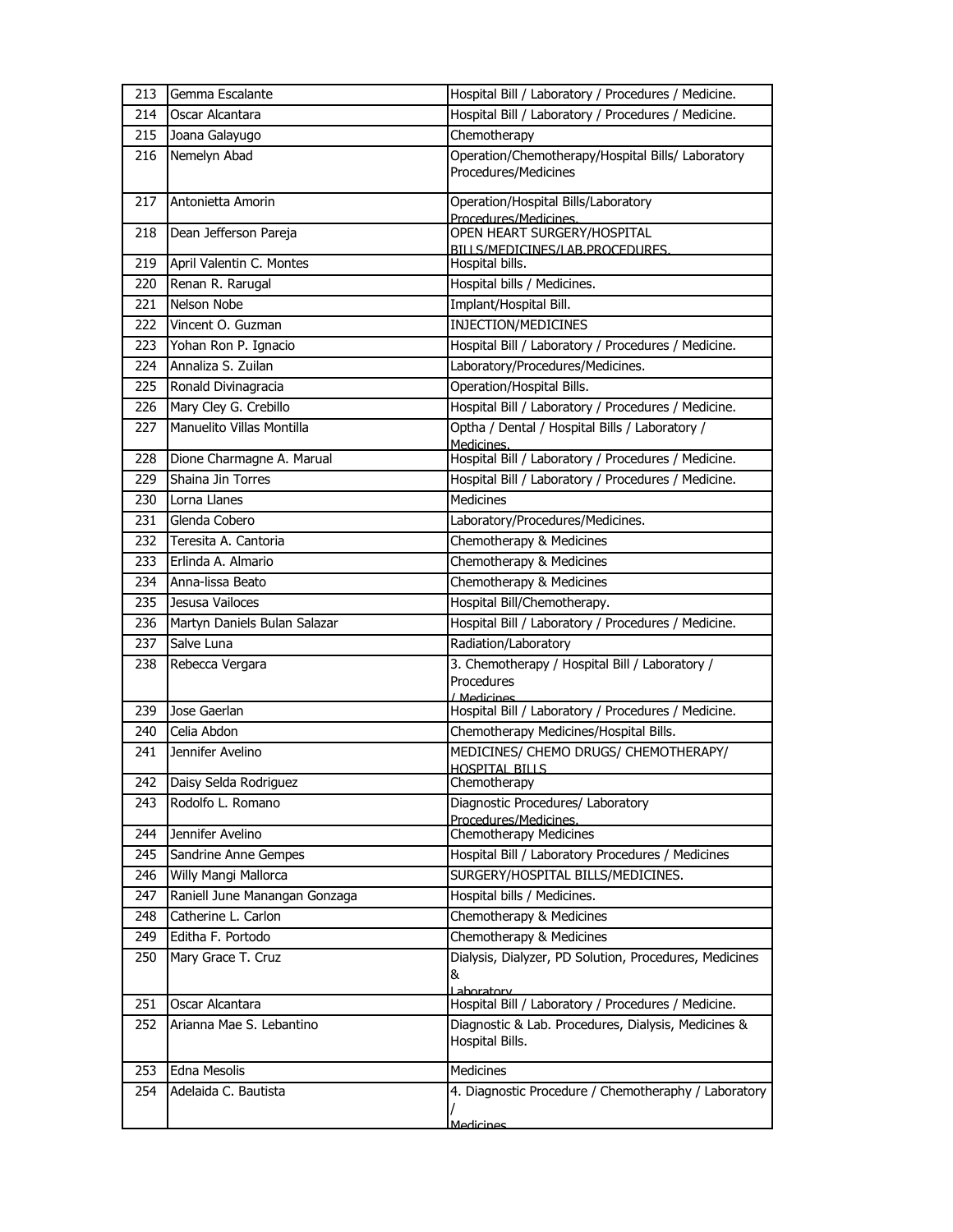| 255        | Edna Santona                   | ECG/LABORATORY/MEDICINES/HOSPITAL BILL.                                |
|------------|--------------------------------|------------------------------------------------------------------------|
| 256        | Adelaida C. Bautista           | Chemotherapy & Medicines                                               |
| 257        | Janet Zonio Yabut              | Chemotherapy                                                           |
| 258        | Rosh Jainani                   | Hospital bills / Medicines.                                            |
| 259        | Rosh Jashan Espartero Jainani  | Diagnostic & Lab. Procedures, Dialysis, Medicines &<br>Hospital Bills. |
| 260        | Marissa L. Sarsuela            | Hospital Bill / Laboratory / Procedures / Medicine.                    |
| 261        | Adelaida C. Bautista           | 3) Diagnostic/Radiology/Hospital                                       |
|            | Perla Gabilo                   | bills/Lab/Procedure/Meds<br>Chemotherapy & Medicines                   |
| 262<br>263 | Jennifer Avelino               | 3. Chemotherapy / Hospital Bill / Laboratory /                         |
|            |                                | Procedures                                                             |
|            |                                | / Medicines                                                            |
| 264        | Oscar Alcantara                | Hospital bills / Medicines.                                            |
| 265        | Jovy Agua Aristan              | Hospital bills / Medicines.                                            |
| 266        | Frandie T. Ables               | 2D-Echo/Diagnostic<br>Procedures/EEG/Laboratory/Medicines.             |
| 267        | Adelaida C. Bautista           | MEDICINES/ CHEMO DRUGS/ CHEMOTHERAPY/                                  |
|            |                                | <b>HOSPITAL BILLS</b>                                                  |
| 268        | Luisito Sagcal                 | Hospital Bill / Laboratory / Procedures / Medicine.                    |
| 269        | Catherine L. Carlon            | Chemotherapy & Medicines                                               |
| 270        | Jose Sanchez Gaerlan Jr.       | Diagnostic & Lab. Procedures, Dialysis, Medicines &<br>Hospital Bills. |
| 271        | Jennifer Avelino               | Chemotherapy & Medicines                                               |
| 272        | Aeliahs Luke Magundayao Damulo | Laboratory/Procedures/Medicines.                                       |
| 273        | Maria Fe Virtudazo             | Diagnostic & Lab. Procedures, Dialysis, Medicines &<br>Hospital Bills. |
| 274        | Rebecca Vergara                | Chemotherapy & Medicines                                               |
| 275        | Glorina S. Austria             | Hospital bills / Medicines.                                            |
| 276        | Ronald Divinagracia            | Hospital Bill / Laboratory / Procedures / Medicine.                    |
| 277        | Gloria Bautista Dizon          | <b>Medicines</b>                                                       |
| 278        | Lorna Ramos                    | Chemotherapy & Medicines                                               |
| 279        | Rosel Lovingco                 | Laboratory/Procedures/Medicines.                                       |
| 280        | Jose Calubayan Mamaril         | Hospital Bill / Laboratory Procedures / Medicines                      |
| 281        | Carrolyn Tuyor                 | <b>Medicines</b>                                                       |
| 282        | Rodolfo L. Romano              | Laboratory Procedures/Medicines/Diagnostic                             |
| 283        | Aurelia Olfato                 | Procedures.<br>Dialysis and Medicines.                                 |
| 284        | Denisse Kate A. Enraca         | Operation / Hospital Bill / Medicine / Laboratory                      |
|            |                                | Procedure.                                                             |
| 285        | Renalyn C. Delmendo            | Operation / Medicines / Laboratory / Hospital bill.                    |
| 286        | Rebecca Ronquillo Lizardo      | Laboratory/Procedures/Medicines.                                       |
| 287        | Andrea Plopinio Calleja        | Hospital Bill / Laboratory / Procedures / Medicine.                    |
| 288        | Estelita Tayao Timbang         | Laboratory/Procedures/Medicines.                                       |
| 289        | Leonisa Bagalacsan             | IMPLANT/HOSPITAL BILLS/MEDICINES/LABORATORY<br>PROCEDURES.             |
| 290        | Rhona Malicsi                  | CT-Scan.                                                               |
| 291        | Rafael M. Chuate               | Hospital Bills / Medicines                                             |
| 292        | Jazmine Dianne C. Bescaser     | Therapy and Medicines                                                  |
| 293        | Bobby. Vallesfino Castillo     | <b>Hospital Bills</b>                                                  |
| 294        | Reno Bescaser                  | Operation / Hospital Bill / Medicine / Laboratory<br>Procedure.        |
| 295        | Erlinda Marcos                 | Mammogram/laboratory/medicines                                         |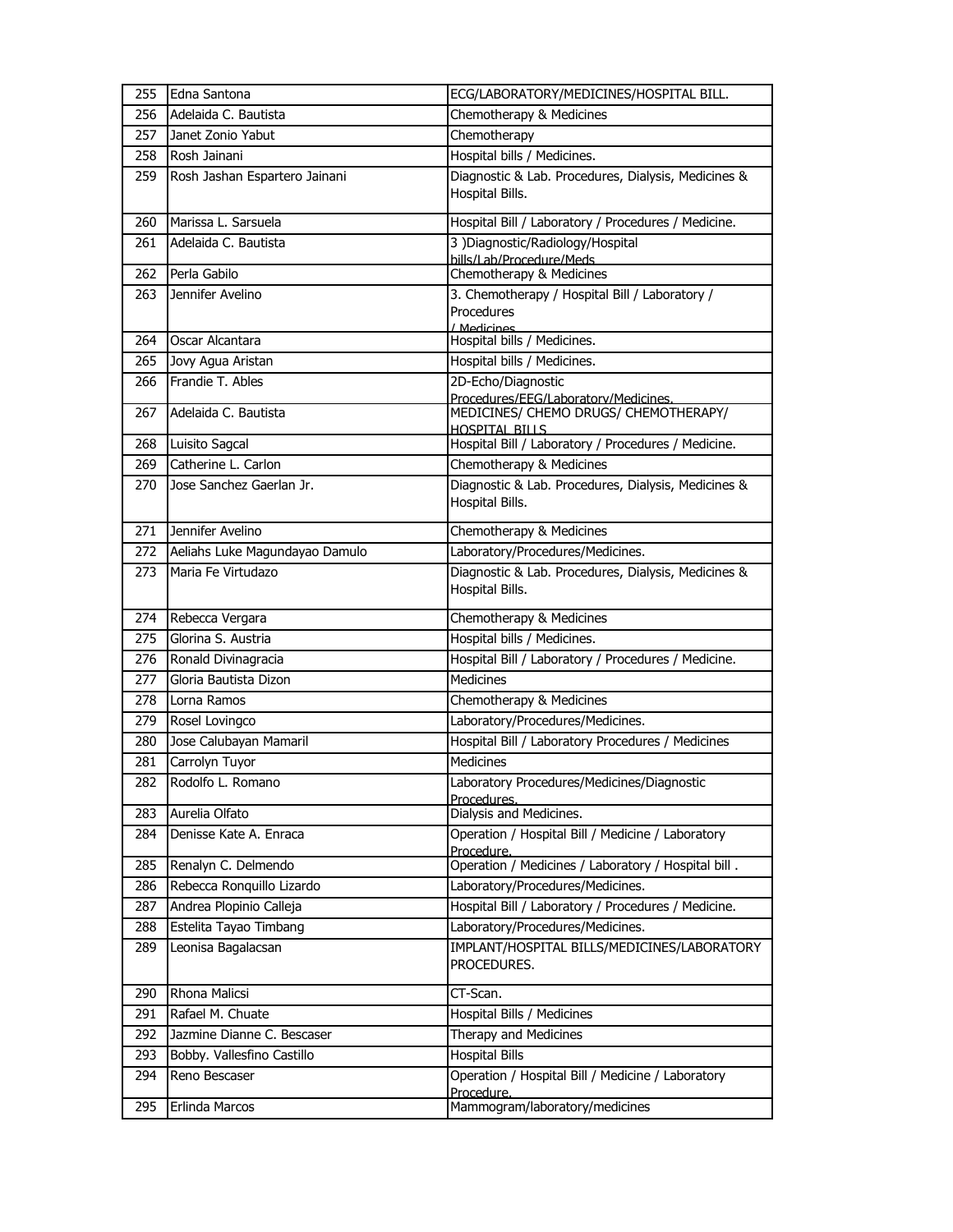| 296 | Ronalie Cruz                     | Chemotherapy & Medicines                                               |
|-----|----------------------------------|------------------------------------------------------------------------|
| 297 | Chichi B. Ronquilio              | Hospital Bill / Laboratory / Procedures / Medicine.                    |
| 298 | Polheanna Peret                  | Laboratory/Procedures.                                                 |
| 299 | Deric Gabriel Romasanta          | MRI/Procedures.                                                        |
| 300 | Janna Sharell P. Fabella         | Hospital Bill / Laboratory / Procedures / Medicine.                    |
| 301 | Catherine Jane Caluag            | Hospital bills / Medicines.                                            |
| 302 | Vivian Bayaras                   | CHEMOTHRAPY/MEDICINE/LABORATORY.                                       |
| 303 | Jennifer Avelino                 | CHEMOTHRAPY/MEDICINE/LABORATORY.                                       |
| 304 | Narcisa Lota                     | Diagnostic & Lab. Procedures, Dialysis, Medicines &<br>Hospital Bills. |
| 305 | Mark Joseph C. Fabula            | Hospital Bill / Laboratory / Procedures / Medicine.                    |
| 306 | Gabino Ganado                    | <b>Medicines</b>                                                       |
| 307 | Normando J. Dela Cruz            | Hospital Bill / Laboratory / Procedures / Medicine.                    |
| 308 | Neonita Villanueva David         | Laboratory/Procedures/Medicines.                                       |
| 309 | <b>Mila Sunit</b>                | Hospital Bill / Laboratory / Procedures / Medicine.                    |
| 310 | Jose Sanchez Gaerlan Jr.         | Hospital bills / Medicines.                                            |
| 311 | Lolita Bautista,.                | Whole Body Scan.                                                       |
| 312 | Amado Mulle                      | Ultrasound.                                                            |
| 313 | Reynaldo Jimenez                 | Hospital Bills / Medicines                                             |
| 314 | Grace Caravana                   | Chemotherapy & Medicines                                               |
| 315 | Brenda Lumawag                   | Chemotherapy / Medicines.                                              |
| 316 | Michael A. Orbasayan             | Hospital Bill / Laboratory / Procedures / Medicine.                    |
| 317 | Joanna Macabutas                 | Chemotherapy & Medicines                                               |
| 318 | Gemmalyn Bautista                | <b>Medicines</b>                                                       |
| 319 | <b>Ariel Tolosa</b>              | Chemotherapy & Medicines                                               |
| 320 | Johnny Callueng                  | Medicines                                                              |
| 321 | Loreto M. Agbayani               | Hospital bills / Medicines.                                            |
| 322 | Ernesto Gabion Buenaobra         | Hospital bills / Medicines.                                            |
| 323 | Ofelia E. Perado                 | <b>Medicines</b>                                                       |
| 324 | Nema Palomar                     | Chemotherapy & Medicines                                               |
| 325 | Gloria Lomeda Orante             | Medicines                                                              |
| 326 | Norma Gatmaitan                  | Laboratory/Procedures/Medicines.                                       |
| 327 | Marilyn Ramelo                   | Hospital bills / Medicines.                                            |
| 328 | Nelson Codilla                   | Implant/Hospital Bills.                                                |
| 329 | John Kenny Duhaylungsod          | Implant / Surgery.                                                     |
| 330 | Pricilla Ocular                  | Diagnostic/Laboratory/Procedure/Hospital Bill.                         |
| 331 | Jose Sanchez Gaerlan Jr.         | Hospital bills.                                                        |
| 332 | Loreto M. Agbayani               | Hospital bills.                                                        |
| 333 | Elisa Rose Abia                  | Laboratory / Hospital Bills.                                           |
| 334 | Romualdo Villaflores Diestro Jr. | Laboratory / Hospital Bills.                                           |
| 335 | Rovelyn Perez Ramirez            | Laboratory / Hospital Bills.                                           |
| 336 | Archie B. Calvarido              | Laboratory / Hospital Bills.                                           |
| 337 | Axel Kyle Beronque               | Operation/Hospital Bills.                                              |
| 338 | Aurelia Sacayanan                | Hospital bills.                                                        |
| 339 | Suzara Tayad                     | Medicines                                                              |
| 340 | Jocelyn P. Andren                | Chemotherapy & Medicines                                               |
| 341 | Dolores Destura                  | Chemotherapy & Medicines                                               |
| 342 | Liza Cayas,                      | Laboratory/Procedures/Medicines.                                       |
| 343 | Alex Caille Manalad              | Hospital bills.                                                        |
| 344 | Fulgencio Hidalgo Jr.            | Chemotherapy & Medicines                                               |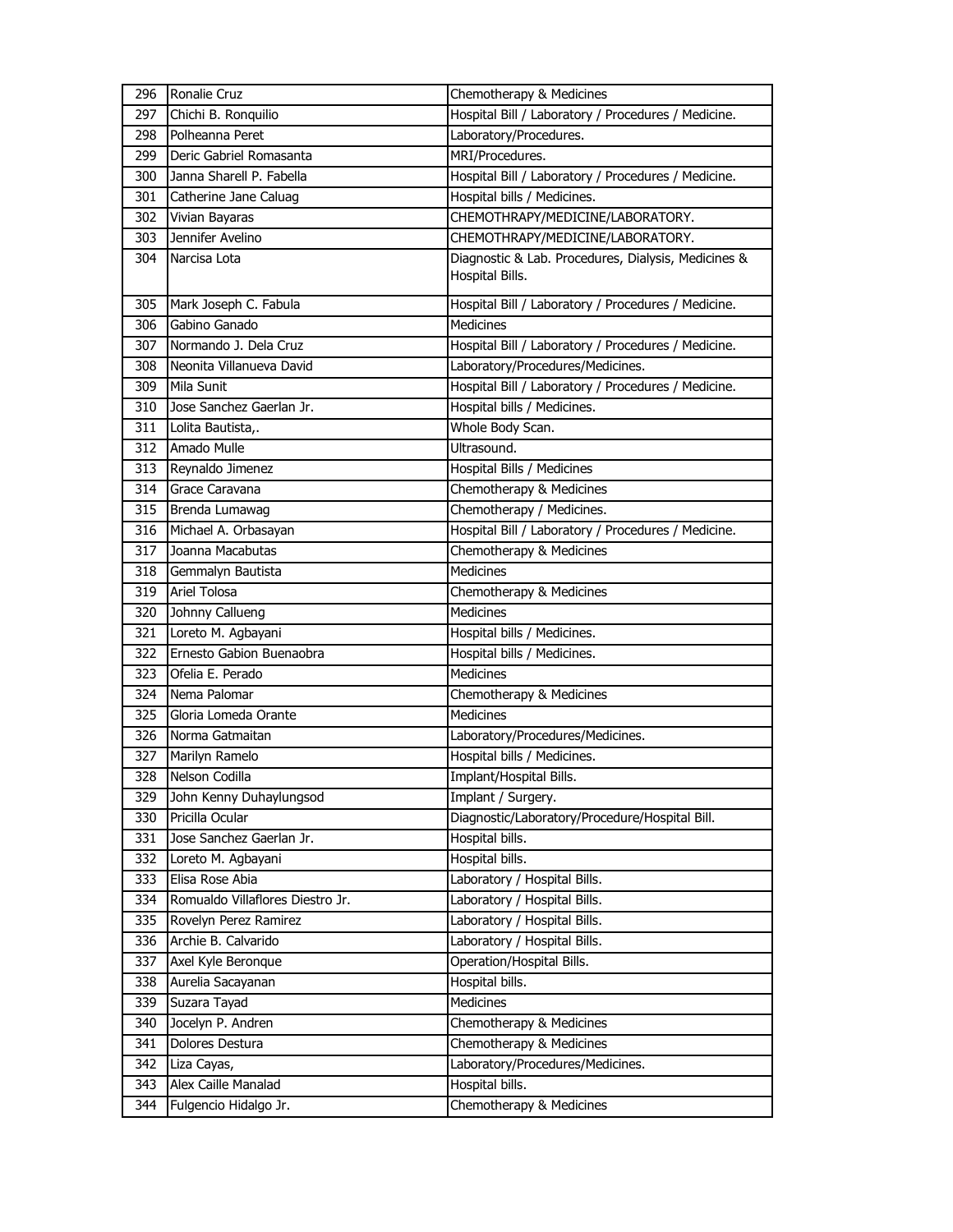| 345 | Kyle Sison,                | Operation/Hospital Bills.                                                 |
|-----|----------------------------|---------------------------------------------------------------------------|
| 346 | Joanna Macabutas           | Chemotherapy & Medicines                                                  |
| 347 | Gemmalyn Bautista          | <b>Medicines</b>                                                          |
| 348 | <b>Ariel Tolosa</b>        | Chemotherapy & Medicines                                                  |
| 349 | Johnny Callueng            | <b>Medicines</b>                                                          |
| 350 | Loreto M. Agbayani         | Hospital bills / Medicines.                                               |
| 351 | Ernesto Gabion Buenaobra   | Hospital bills / Medicines.                                               |
| 352 | Ofelia E. Perado           | Medicines                                                                 |
| 353 | Nema Palomar               | Chemotherapy & Medicines                                                  |
| 354 | Gloria Lomeda Orante       | Medicines                                                                 |
| 355 | Norma Gatmaitan            | Laboratory/Procedures/Medicines.                                          |
| 356 | Dwayne Zion Haddad         | Diagnostic & Lab. Procedures, Dialysis, Medicines &<br>Hospital Bills.    |
| 357 | Marilyn Ramelo             | Hospital bills / Medicines.                                               |
| 358 | Ana Marie Bayona           | Medicines                                                                 |
| 359 | Elmer Damian               | Hospital bills / Medicines.                                               |
| 360 | Marites C. Tinam-isan      | Medicines                                                                 |
| 361 | Jigger Engay               | Hospital bills / Medicines.                                               |
| 362 | Rowena Morales Tindugan    | Chemotherapy & Medicines                                                  |
| 363 | Melody Lascuna             | Hospital bills.                                                           |
| 364 | Gloria F. Bergado          | Implant / Hospital Bill / Laboratory / Procedure /                        |
| 365 | <b>Emilio Mesde</b>        | Medicines.<br>Hospital bills.                                             |
| 366 | Renaliza Rosa Batica       | Hospital bills / Medicines.                                               |
| 367 | Marcos Lugtu               | Chemotherapy & Medicines                                                  |
| 368 | Eufrosino Corpuz Cali      | Medicines                                                                 |
| 369 | Solita Lorenzo Cotas       | Hospital Bill / Laboratory / Procedures / Medicine.                       |
| 370 | Zenaida M. Molina          | Hospital Bill / Laboratory / Procedures / Medicine.                       |
| 371 | Zenaida Salang             | Hospital bills.                                                           |
| 372 | Ronnie Calibuso Borbon     | Surgery/Implant/Hospital Bill                                             |
| 373 | Larry Lina Aurelio Jr.     | Hospital bills.                                                           |
| 374 | Zaida Icasiano             | Chemotherapy & Medicines                                                  |
| 375 | Marcos Bituin              | Chemotherapy & Medicines                                                  |
| 376 | Maria Antonette Belino     | Hospital Bill / Laboratory / Procedures / Medicine.                       |
| 377 | Maria Luisa Malate         | 2D Echo / Laboratory.                                                     |
| 378 | Chona Torres               | Chemotherapy & Medicines                                                  |
| 379 | Analy Fortuna              | Chemotherapy & Medicines                                                  |
| 380 | Augusto Araniego           | Laboratory/Procedures/Medicines.                                          |
| 381 | Lucia A. Gerpacio          | Chemotherapy & Medicines                                                  |
| 382 | Maximo Toledo              | Medicines                                                                 |
| 383 | Rafael Jayobo Gonzales     | Laboratory/Procedures/Medicines.                                          |
| 384 | Perlita T. Carandang       | <b>Medicines</b>                                                          |
| 385 | Renato Solero Atun         | Dialysis, Dialyzer, PD Solution, Procedures, Medicines<br>&<br>Laboratory |
| 386 | Anita Rabi Laurente        | Laboratory/Procedures/Medicines.                                          |
| 387 | Arnaldo Alejandro Laurente | Laboratory/Procedures/Medicines.                                          |
| 388 | Mark Angelo Aguila         | Laboratory/Procedures/Medicines.                                          |
| 389 | Kristine Caico             | Medicines                                                                 |
| 390 | Ana Marie Bayona           | Chemotherapy & Medicines                                                  |
| 391 | Eduardo Dasilao            | Hospital Bill / Laboratory / Procedures / Medicine.                       |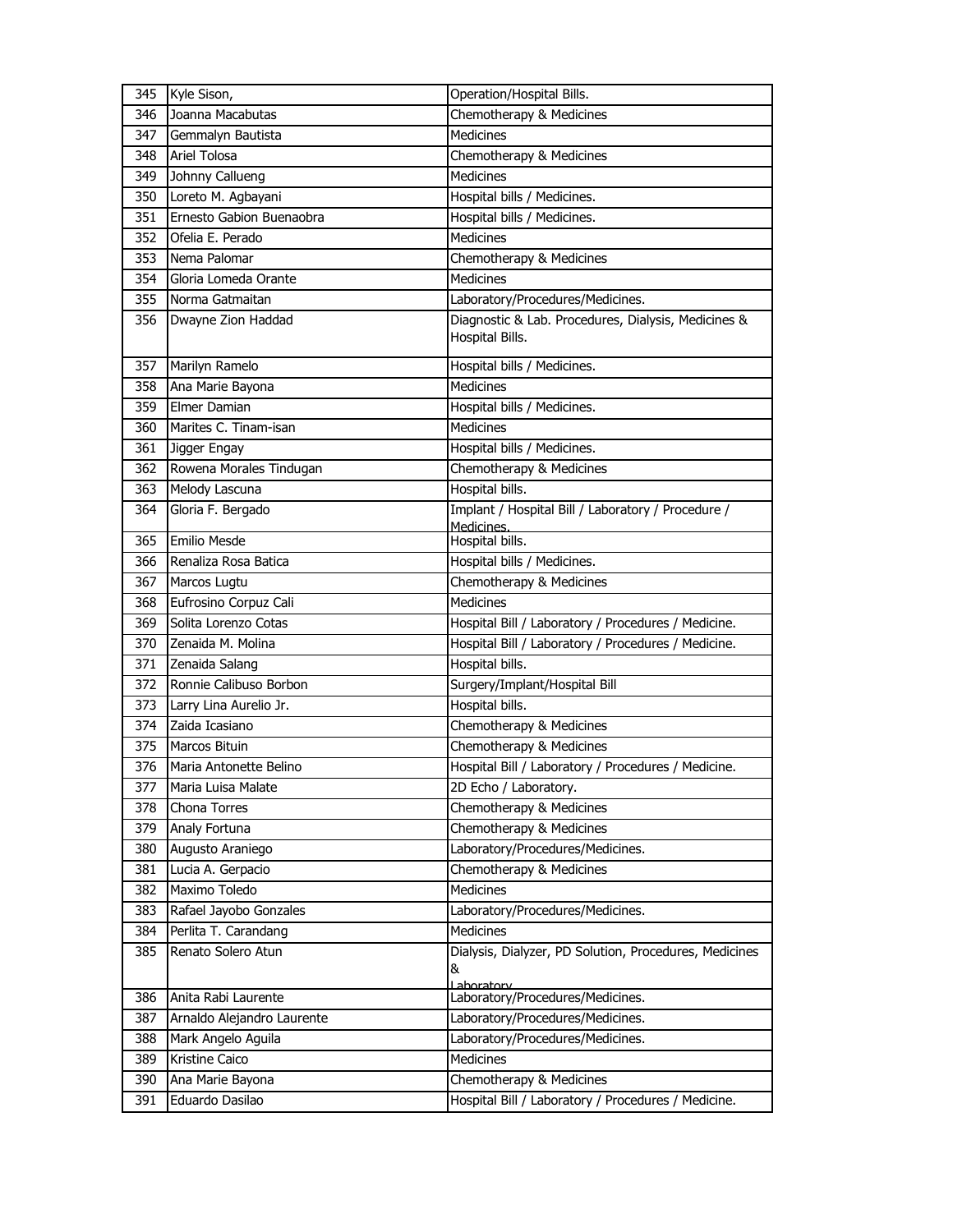| 392 Jose Nathaniel Jonell Rodejo Mota | 3. Chemotherapy / Hospital Bill / Laboratory / |
|---------------------------------------|------------------------------------------------|
|                                       | <b>Procedures</b>                              |
|                                       | ' Madicinae                                    |
| _                                     |                                                |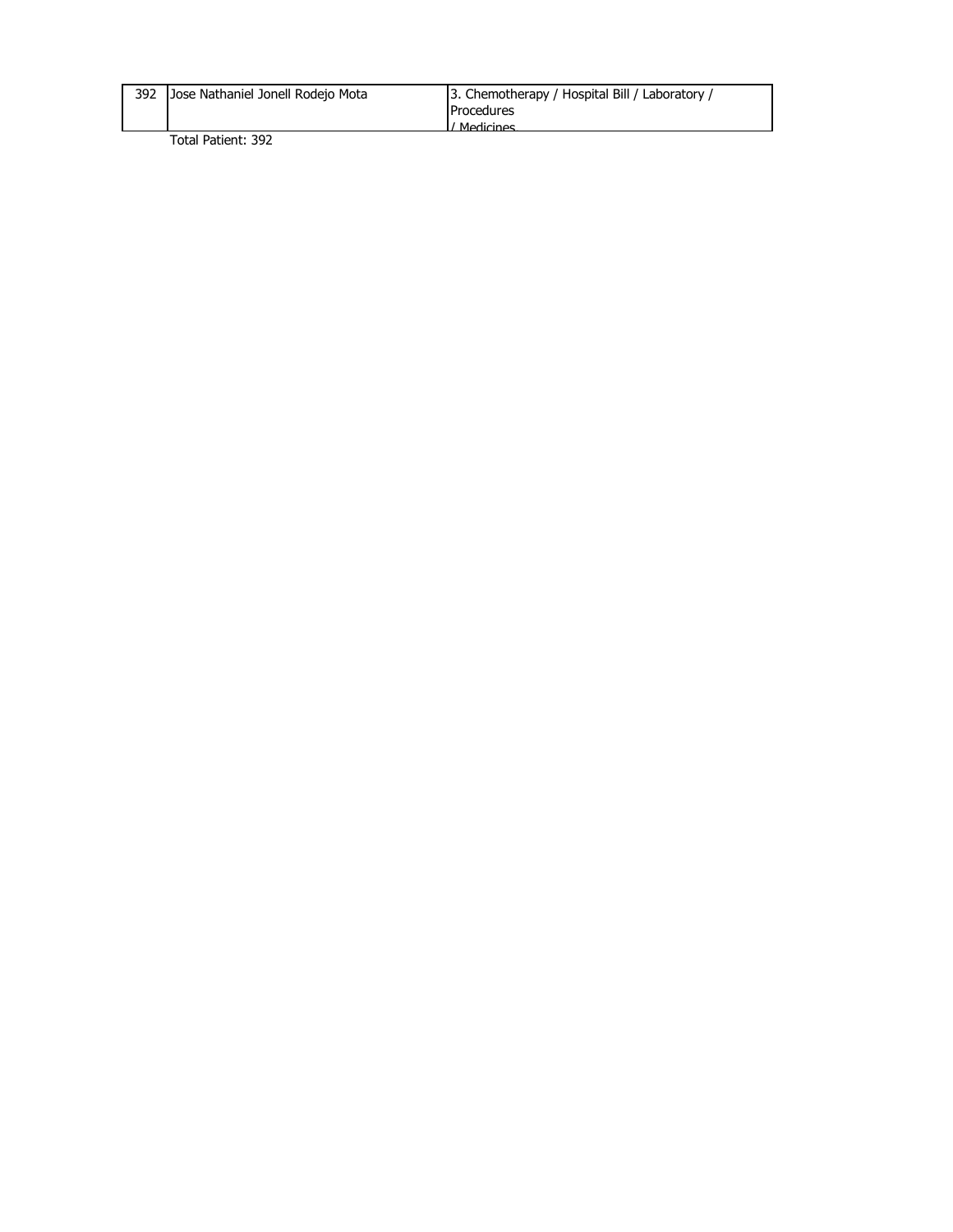

For the month of April year 2020 UP-PHILIPPINE GENERAL HOSPITAL

| No# | <b>Name of Patient</b>    | <b>Assistance</b>                                               |
|-----|---------------------------|-----------------------------------------------------------------|
| 1   | Marlyn Baro Galvarido     | CT-<br>SCAN/OPERATION/MEDICINE/LABORATORY/HOSPITA<br>$L$ RI $L$ |
| 2   | Avianna Valyn S. Pornel   | Hospital Bill / Laboratory / Procedures / Medicine.             |
| 3   | Perla Ferrer Raga         | <b>Medicines</b>                                                |
| 4   | Restituto Raga            | Medicines                                                       |
| 5   | Glycelle Marie C. Tan     | OPEN HEART SURGERY/HOSPITAL                                     |
| 6   | Arnel B. Abejar           | BILLS/MEDICINES/LAB.PROCEDURES.<br>HOSPITAL BILL.               |
| 7   | Jelori Cotoner Lineses    | Implant/Hospital Bill.                                          |
| 8   | Ernesto Gabion Buenaobra  | HOSPITAL BILL.                                                  |
| 9   | Kyle Domingo B. Sison     | HOSPITAL BILL.                                                  |
| 10  | Concepcion Lipata         | Chemo Drugs/Medicines.                                          |
| 11  | Alexander D. Baguna       | Laboratory & Diagnostic Procedures, Medicine/Dialysis           |
|     |                           |                                                                 |
| 12  | Kian Lawrence R. Pera     | Hospital Bill / Laboratory / Procedures / Medicine.             |
| 13  | Rebecca Ronquillo Lizardo | Medicines And Laboratory Procedures                             |
| 14  | Kyle Domingo B. Sison     | HOSPITAL BILL / OPERATION /LABORATORIES.                        |
| 15  | Jo Mark Belarmino         | HOSPITAL BILL.                                                  |
| 16  | Dexter Valdez             | HOSPITAL BILL.                                                  |
| 17  | <b>Buenaflor De Lara</b>  | <b>Medicines</b>                                                |
| 18  | Concepcion Lapata         | CHEMOTHERAPY/CHEMO DRUGS                                        |
| 19  | Domingo Gacer             | CHEMOTHERAPY/CHEMO DRUGS                                        |
| 20  | Marta Panganiban          | HOSPITAL BILL.                                                  |
| 21  | Adam Bulaon               | HOSPITAL BILL.                                                  |
| 22  | Celia Abdon               | Chemotheraphy.                                                  |
| 23  | Phil Jesze Pacion         | HOSPITAL BILL.                                                  |
| 24  | Catherine Carlon          | CHEMOTHERAPY/CHEMO DRUGS                                        |
| 25  | Rebecca Romero            | TREATMENT/MEDICINES/CHEMOTHERAPY                                |
| 26  | Edgardo Lim Botter        | TREATMENT/MEDICINES/CHEMOTHERAPY                                |
| 27  | Glorina S. Austria        | HOSPITAL BILL.                                                  |
| 28  | Camila Macalalad          | Diagnostic & Lab. Procedures, Medicines & Hospital<br>Bills.    |
| 29  | Chona Torres              | Medicines                                                       |
| 30  | Maribel Cabonyag          | <b>Medicines</b>                                                |
| 31  | Ma. Gretchen Reyes        | HOSPITAL BILL.                                                  |
| 32  | Sofia M. Gozon            | Chemotherapy/Hospital bill/Medicines.                           |
| 33  | Teresita Arzadon          | CHEMOTHERAPY/CHEMO DRUGS                                        |
| 34  | Maria Delos Reyes         | CHEMOTHERAPY/CHEMO DRUGS                                        |
| 35  | Ma. Diana Layosa          | CHEMOTHERAPY/CHEMO DRUGS                                        |
| 36  | Vedasto Timotheo Marmol   | OPERATIONS/HOSPITAL<br>BILLS/LABORATORY/MEDICINES.              |
| 37  | Camila Macalalad          | Hospital Bill / Laboratory / Procedures / Medicine.             |
| 38  | Andrei Ivan Arevalo       | CHEMOTHERAPY/CHEMO DRUGS                                        |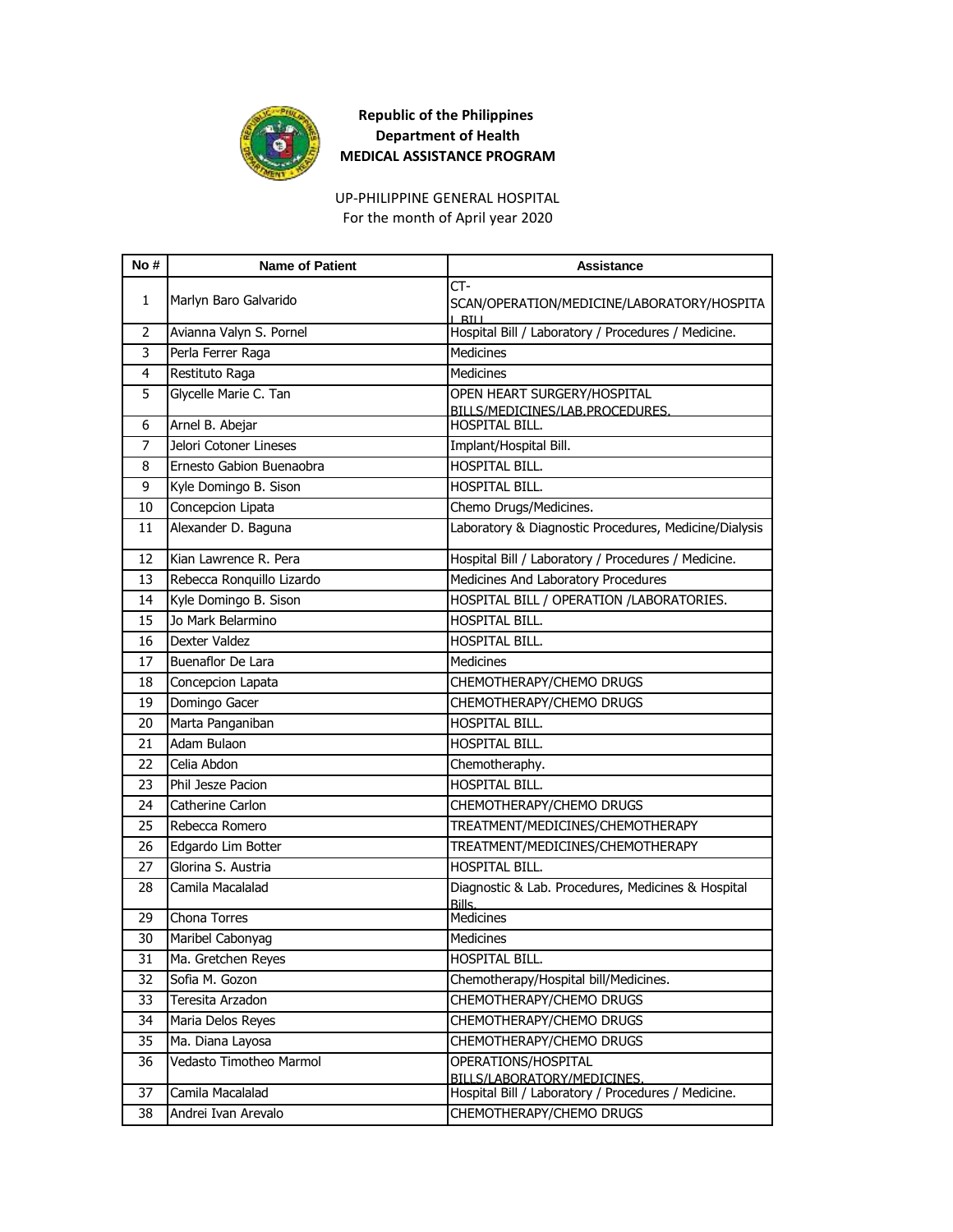| 39 | Sophia G. Ibita              | Laboratory/Procedures/Medicines.                    |
|----|------------------------------|-----------------------------------------------------|
| 40 | Roberto Macapagal            | <b>Medicines</b>                                    |
| 41 | Raymond Portillo             | Laboratory/Procedures/Medicines.                    |
| 42 | Lucille Portillo             | Laboratory/Procedures/Medicines.                    |
| 43 | Mercedita Fontilea De Castro | <b>CHEMOTHERAPY/CHEMO DRUGS</b>                     |
| 44 | Maria Jeanna Mier            | CHEMOTHERAPY/CHEMO DRUGS                            |
| 45 | Felicita Manalo              | <b>CHEMOTHERAPY/CHEMO DRUGS</b>                     |
| 46 | April Valentin C. Montes     | Hospital Bill / Laboratory / Procedures / Medicine. |
| 47 | April Valentin C. Montes     | <b>HOSPITAL BILL.</b>                               |
| 48 | Jesusa A. Ricafort           | Chemotheraphy/Medicines/Hospital Bills.             |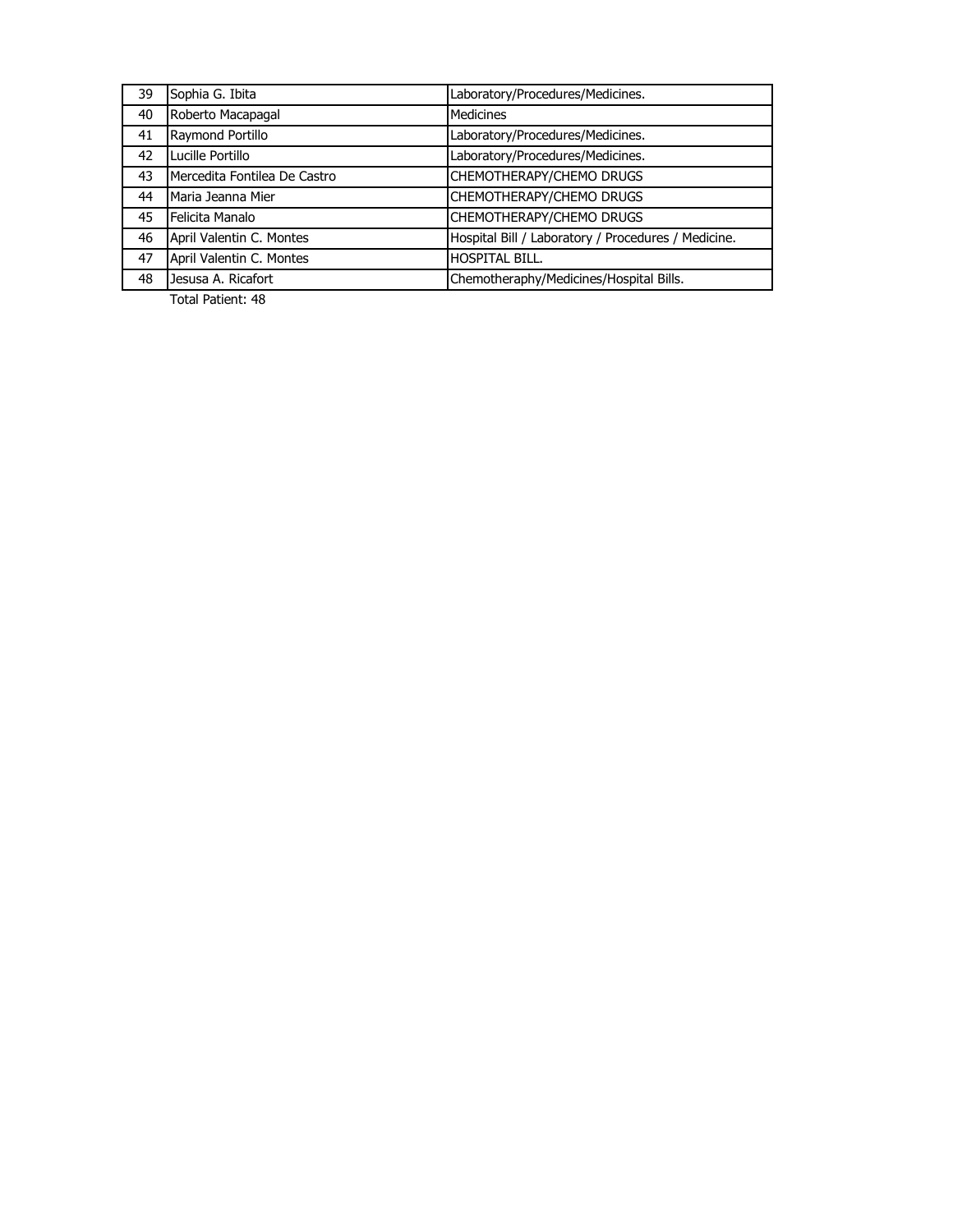

For the month of May year 2020 UP-PHILIPPINE GENERAL HOSPITAL

| No#            | <b>Name of Patient</b>                  | <b>Assistance</b>                                                      |
|----------------|-----------------------------------------|------------------------------------------------------------------------|
| 1              | Delfin C. See Jr.                       | HOSPITAL BILL.                                                         |
| 2              | Felicisimo Bayadog                      | Chemotherapy, Diagnostic Procedure & Chemo drugs                       |
| 3              | Zoraida Medel                           | CHEMOTHERAPY/CHEMO DRUGS                                               |
| 4              | Josie Discaya                           | Medicines                                                              |
| 5              | Maria Grace P. Esmenos                  | <b>Hospital Bills</b>                                                  |
| 6              | <b>Marilou Piamonte</b>                 | <b>Medicines</b>                                                       |
| $\overline{7}$ | Andrei John M. Gabuco                   | Laboratory/Procedures/Medicines.                                       |
| 8              | Julieta Silva                           | Hospital Bill / Laboratory / Procedures / Medicine.                    |
| 9              | Juliana P. Jaculba                      | Laboratory/Procedures/Medicines.                                       |
| 10             | April Valentin C. Montes                | HOSPITAL BILLS/PROCEDURES.                                             |
| 11             | Reynaldo M. Dizon                       | Chemotherapy/CT-Scan/Laboratory/Medicines.                             |
| 12             | Axel Kyle Beronque                      | <b>OPERATION</b>                                                       |
| 13             | Aurelia Sacayanan                       | <b>Hospital Bills</b>                                                  |
| 14             | Suzara Tayad                            | Medicines                                                              |
| 15             | Jocelyn P. Andren                       | CHEMOTHERAPY/CHEMO DRUGS                                               |
| 16             | Jo-mark Belarmino                       | <b>Hospital Bills</b>                                                  |
| 17             | Herbert Bacierto Asonto                 | Dietary Supplement                                                     |
|                |                                         | Medicines                                                              |
| 18             | Mercedita De Asis                       | Hospital bills.                                                        |
| 19             | Dolores Destura                         | CHEMOTHERAPY/CHEMODRUGS/MEDICINES.                                     |
| 20             | Jaymee C. Pilarta                       | Hospital bills.                                                        |
| 21             | Marizen Cruz                            | RADIO LODINE THERAPY                                                   |
| 22             | Deomedes Pepino                         | <b>DIAGNOSTIC</b><br>PROCEDURES/MEDICINES/CHEMOTHERAPY/LABORAT         |
|                |                                         | ORY/HOSPITAL BILLS.                                                    |
|                |                                         | <b>HOSPITAL</b><br>BILLS/SUPPLIES/LABORATORY/PROCEDURES/MEDICI         |
| 23             | Nathaniel Adrian Escaoo                 | NES.                                                                   |
|                |                                         | Dietary Supplement                                                     |
| 24             | Kian Lawrence R. Pera                   | Operation / Hospital Bill / Medicine / Laboratory                      |
|                |                                         | Procedure.                                                             |
| 25             | Carolina Ramos                          | Chemotherapy & Medicines<br>Medicines                                  |
| 26<br>27       | Prudencio Borsong                       |                                                                        |
|                | Lolita Kabigting<br>Maria Tiffany Angel | Laboratory/Procedures/Medicines.                                       |
| 28             |                                         | Laboratory & Diagnostic Procedure/Medicine.<br>Laboratory & Diagnostic |
| 29             | Remielyn Jhoy Casipi                    | Procedure/Medicine/Chemotherapy.                                       |
| 30             | Elizabeth Ronquillo                     | Hospital bills.                                                        |
| 31             | Elisa Rose Abia                         | Hospital Bills/Laboratory/Medicines/Operation.                         |
| 32             | Analie Inguito                          | Chemotherapy & Medicines                                               |
| 33             | Joanna L. Dychauco                      | Chemotherapy & Medicines                                               |
| 34             | Stephen Gian Lacsamana                  | <b>Hospital Bills</b>                                                  |
| 35             | Elizabeth Ronquillo                     | Laboratory/Procedures/Medicines.                                       |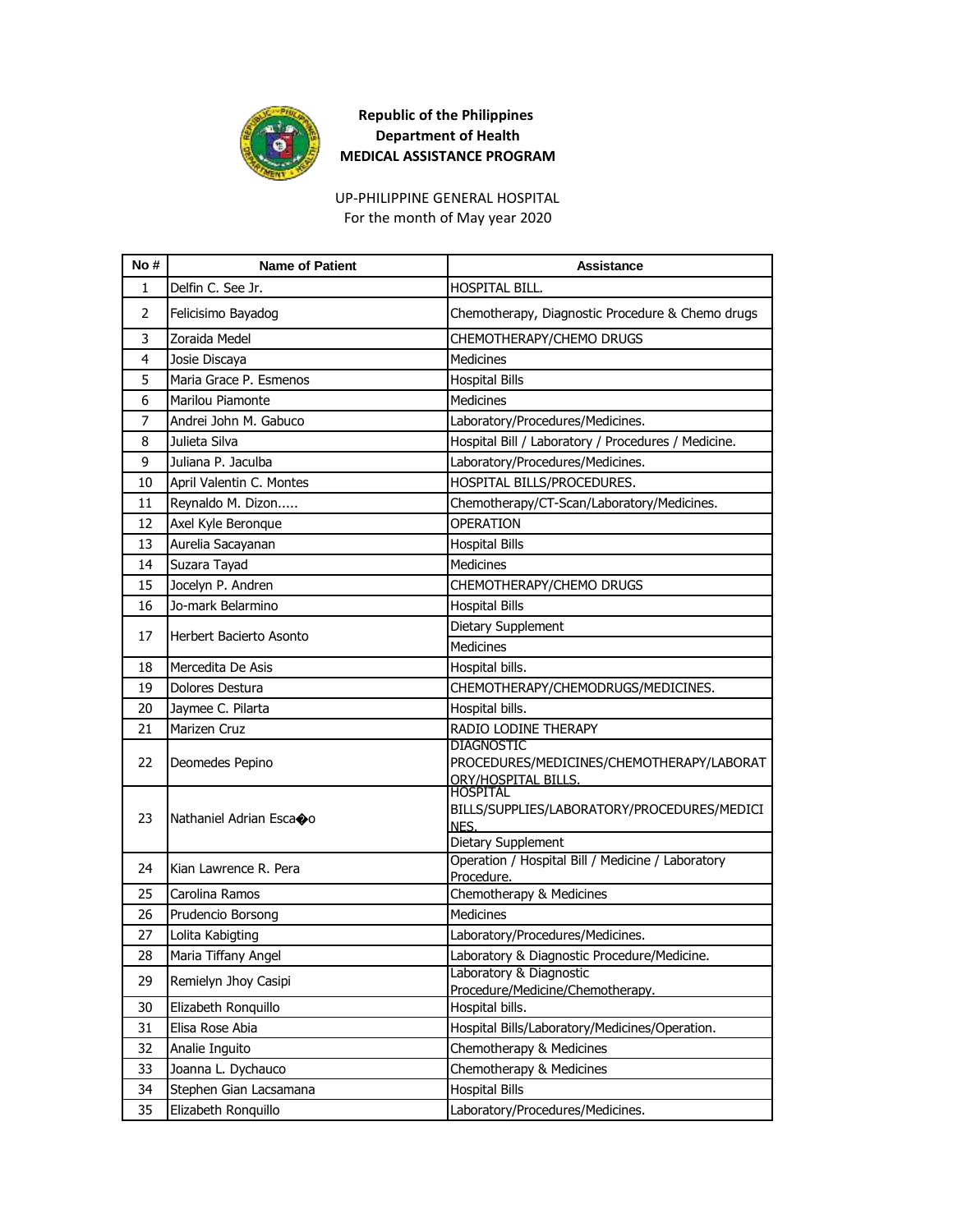| 36 | Jake S. Villar               | Hospital Bill / Laboratory / Procedures / Medicine.                       |
|----|------------------------------|---------------------------------------------------------------------------|
| 37 | Liza Cayas                   | Laboratory/Procedures/Medicines.                                          |
| 38 | Alex Caille Manalad          | Hospital bills / Medicines.                                               |
| 39 | Fulgencio Hidalgo Jr.        | Chemotherapy & Medicines                                                  |
| 40 | Ma. Jocelyn C. Tenorio       | Laboratory/Procedures/Medicines.                                          |
| 41 | Sheilla Marizze A. Facto     | Laboratory/Procedures/Medicines.                                          |
| 42 | Karl Jocson Vargas           | 1.) Diagnostic Procedures / Chemo / Hospital bills /<br>Lab / Medicines   |
| 43 | Gabrielle Simmone T. Olivera | 3. Chemotherapy / Hospital Bill / Laboratory /<br>Procedures / Medicines. |
| 44 | Skyler Mae Balsomo Espinosa  | Dialysis, Dialyzer, PD Solution, Procedures, Medicines<br>& Laboratory.   |
| 45 | Antonio Varon                | Dietary Supplement                                                        |
|    |                              | Hospital Bill / Laboratory / Procedures / Medicine.                       |
| 46 | Maria Ruby Delos Reyes       | Chemotherapy & Medicines                                                  |
| 47 | Josefina L. Bue              | 3. Chemotherapy / Hospital Bill / Laboratory /<br>Procedures / Medicines. |
| 48 | Vivian Bayaras               | 3. Chemotherapy / Hospital Bill / Laboratory /<br>Procedures / Medicines. |
| 49 | Eduardo Dasilao              | Chemotherapy & Medicines                                                  |
| 50 | Marites De Juan              | Laboratory/Procedures/Medicines.                                          |
| 51 | Elizabeth Ronquillo          | Procedures                                                                |
| 52 | Ronalie Cruz                 | Chemotherapy & Medicines                                                  |
| 53 | Elizabeth Ronquillo          | Procedures.                                                               |
| 54 | Felix Dandal                 | Laboratory/Procedures/Medicines.                                          |
| 55 | Jesusa A. Ricafort           | ERCP.                                                                     |
| 56 | Cresilda Millar              | Chemotherapy & Medicines                                                  |
| 57 | Elmer Damian                 | hospital bills/chemotherapy medicines/chemo drugs                         |
| 58 | John Louise Riban            | Hemodialysis/Medicine                                                     |
| 59 | Romeo Cruz,                  | 2decho/laboratory/hospital bill/medicines                                 |
| 60 | Lolita Ting.                 | Hospital Bill / Laboratory / Procedures / Medicine.                       |
| 61 | Melanie Ocampo               | CHEMODRUGS/CHEMOTHERAPY/MEDICINES                                         |
| 62 | Elizabeth Ronquillo          | Laboratory/Procedures/Medicines.                                          |
| 63 | Lydia Mendoza.,              | Chemotherapy & Medicines                                                  |
| 64 | Justin Carl Torres Baltes    | Chemotherapy / Hospital Bills / Medicines.                                |
| 65 | Rose A. Ang-oay              | hospital bills/chemotherapy medicines/chemo drugs                         |
|    |                              | Dietary Supplement                                                        |
| 66 | Glorina S. Austria           | <b>Hospital Bills</b>                                                     |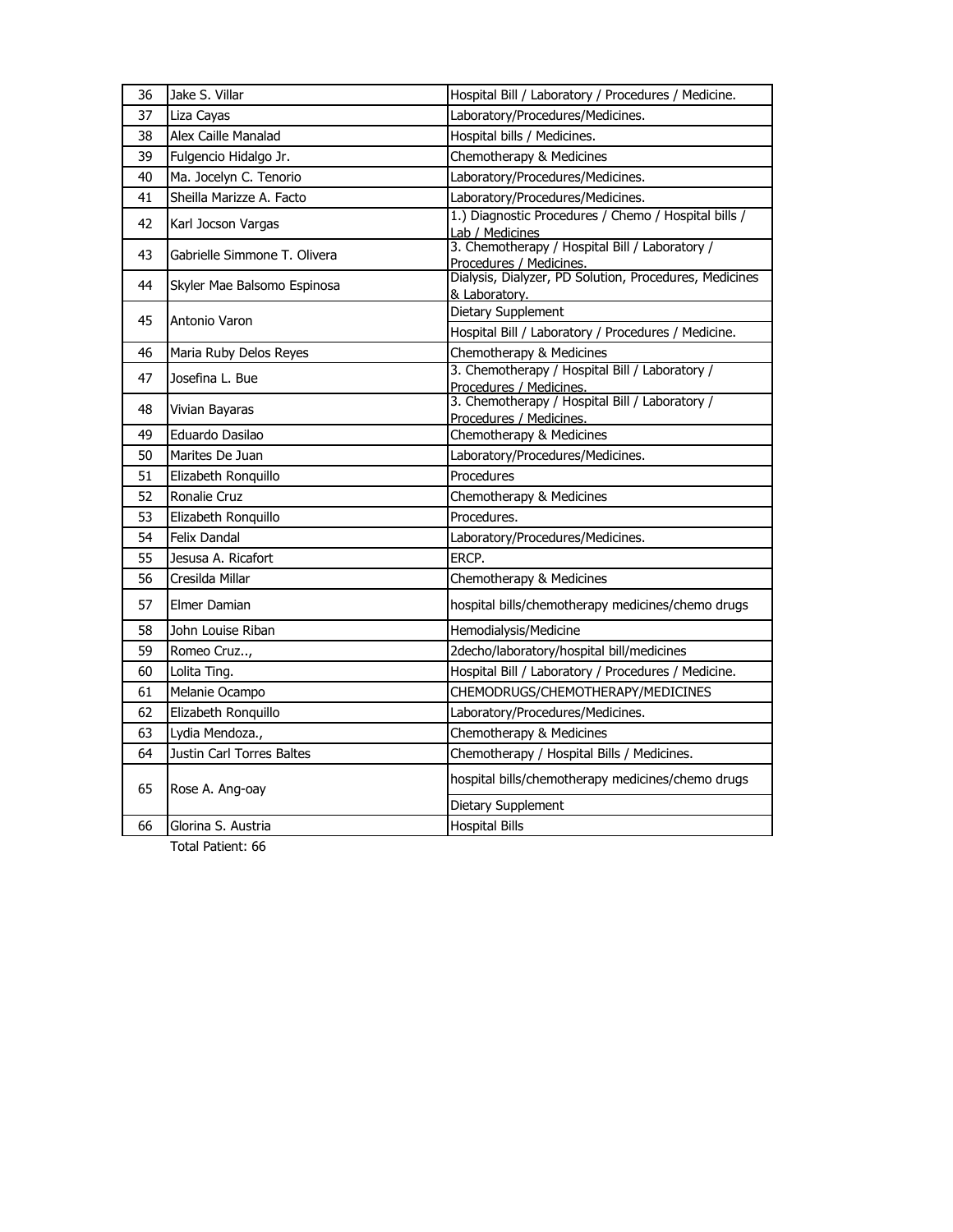

UP-PHILIPPINE GENERAL HOSPITAL For the month of June year 2020

| No# | <b>Name of Patient</b>       | Assistance                                                                    |
|-----|------------------------------|-------------------------------------------------------------------------------|
| 1   | Ernesto De Leon              | chemotherapy / Hospital bills / Medicines / Laboratory.                       |
| 2   | Jessa Baldueza               | Laboratory/Procedures/Medicines.                                              |
| 3   | Leonora Catigtig             | Laboratory/Procedures/Medicines.                                              |
|     | Antonio Varon                | Dietary Supplement                                                            |
| 4   |                              | Hospital Bill / Laboratory / Procedures / Medicine.                           |
| 5   | Belen Del Mundo              | Hospital bills / Medicines.                                                   |
| 6   | Joel B. Yutoc                | Biopsy/Medicines/Laboratory.                                                  |
| 7   | Joy Ramos                    | Chemotherapy & Medicines                                                      |
| 8   | Darwin Bajenting Penas       | Dialysis, Dialyzer, PD Solution, Procedures, Medicines<br>& Laboratory.       |
| 9   | Ronnie A. Royo               | Hospital Bill / Laboratory / Procedures / Medicine.                           |
| 10  | Jennifer Bron                | Hemodialysis/Medicine                                                         |
| 11  | Arsenia Morquecillo Sanchez. | CHEMOTHERAPY/CHEMODRUGS/MEDICINES.                                            |
| 12  | Corazon Cruz                 | Hospital bills.                                                               |
| 13  | Winnie C. Castro             | <b>Hospital Bills</b>                                                         |
| 14  | Shella Marizze A. Facto      | CHEMOTHERAPY, MEDICINES AND LABORATORY.                                       |
| 15  | Anastacia Fabia              | <b>Hospital Bills</b>                                                         |
| 16  | Corazon Cruz                 | Hospital bills.                                                               |
| 17  | Sheila Fernandez Montevirgen | Hospital bills.                                                               |
| 18  | Rosie L. Manzano             | Laboratory/Procedure.                                                         |
|     |                              | <b>Medicines</b>                                                              |
| 19  | Xyra Jane P. Odulio          | Medicines                                                                     |
| 20  | Jenifer P. Pelaez            | Hospital Bill / Laboratory / Procedures / Medicine.                           |
| 21  | Joy Ramos                    | 3. Chemotherapy / Hospital Bill / Laboratory /<br>Procedures / Medicines.     |
| 22  | Sarah Yanga Balagtas         | Laboratory/Procedures/Medicines.                                              |
| 23  | Ramon Torrijos Yturri        | Diagnostic & Lab. Procedures, Dialysis, Medicines &<br><b>Hospital Bills.</b> |
| 24  | Cenforusa Magsino            | Hospital Bill / Laboratory / Procedures / Medicine.                           |
| 25  | Normita B Cagampan           | Dialysis/Renvela/Medicine/Laboratory/Procedure                                |
| 26  | Cherryle S. Ferrer           | Dialysis / Medicine / Laboratory /Procedure                                   |
| 27  | Salvador T. Juban            | Hospital Bill / Laboratory / Procedures / Medicine.                           |
| 28  | Joy Ramos                    | Chemotherapy Medicines.                                                       |
| 29  | Emereta B. Ascura            | Chemotherapy & Medicines                                                      |
|     |                              | Dietary Supplement                                                            |
| 30  | Maria Jeanna Mier            | Diagnostic & Lab. Procedures, Dialysis, Medicines &<br>Hospital Bills.        |
| 31  | Michael John Afable          | Hospital Bill / Laboratory / Procedures / Medicine.                           |
| 32  | Jenelyn N. Harun             | Laboratory/Procedures/Medicines.                                              |
| 33  | Grace Hannah N. Bernal       | Laboratory/Procedures/Medicines.                                              |
| 34  | Joy Arcilla Oliva            | Laboratory/Procedures/Medicines.                                              |
| 35  | Allen Dave B. Andrino        | Laboratory/Procedures/Medicines.                                              |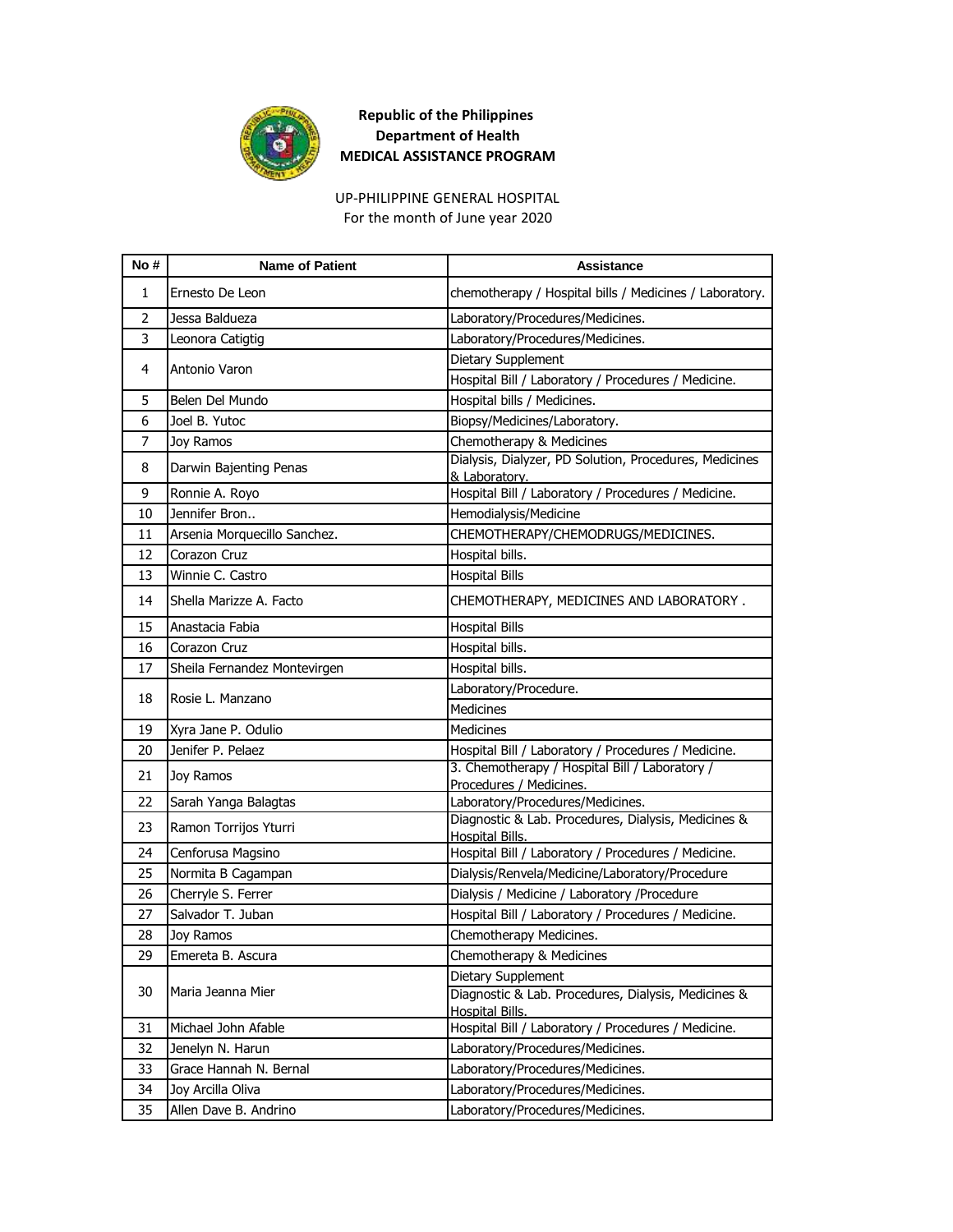| 36 | Jason Tecson Mijares           | Hosp Bill/Meds/Lab/procedure/Chemo/Radiation<br>Therapv.                |
|----|--------------------------------|-------------------------------------------------------------------------|
| 37 | Aaron Kenneth Red Basilla      | Laboratory/Procedures/Medicines.                                        |
| 38 | Ronalie Cruz                   | Chemotherapy & Medicines                                                |
| 39 | Emily A. Gonzales              | Laboratory/Procedures/Medicines.                                        |
| 40 | Charlotte Anjennieca Nuqui     | Laboratory/Procedures/Medicines.                                        |
| 41 | Lerma F. Rivera                | Laboratory/Procedures/Medicines.                                        |
| 42 | Francia Salazar                | Laboratory/Procedures/Medicines.                                        |
| 43 | Amelia Rausa Ungria            | Laboratory/Procedures/Medicines.                                        |
| 44 | Jason B. Javier                | Laboratory/Procedures/Medicines.                                        |
| 45 | Estrella A. Vergara,           | OPERATION/MEDICINES.                                                    |
| 46 | Maria Antonette T. De Jesus    | chemotherapy/laboratory/medicines.                                      |
| 47 | Ryan Christian E. Yohanon      | Dialysis, Dialyzer, PD Solution, Procedures, Medicines<br>& Laboratory. |
| 48 | Felicisimo G. Bacale Jr.       | Hearing Aid.                                                            |
| 49 | Aurelia S. Olfalto             | Dialysis, Dialyzer, PD Solution, Procedures, Medicines<br>& Laboratory. |
| 50 | Felicisimo G. Bacale Jr.       | Hearing Aid.                                                            |
| 51 | Roberto De Castro,             | Hospital Bill / Laboratory / Procedures / Medicine.                     |
| 52 | Dexter T. Balicoco             | CT-Scan / Hospital Bills / Laboratory / Medicines.                      |
| 53 | Celedonio Espiritu,            | Hospital bills.                                                         |
| 54 | Rodolfo Ampos Sanchez          | LABORATORY/BILL/MEDICINE/2DECHO/ULTRASOUND                              |
| 55 | Reynaldo S. Requero            | Dialysis, Dialyzer, PD Solution, Procedures, Medicines<br>& Laboratory. |
| 56 | Roberto J. Arguelles           | Angioplasty / Hospital Bills/ Medicines/ Lab. Procedures                |
| 57 | Luzviminda Galindon            | Laboratory/Procedures/Medicines.                                        |
|    |                                |                                                                         |
| 58 | Judy Rizo Rondilla             | Laboratory/Procedures/Medicines.                                        |
| 59 | Vergenia D. Cotingjo           | Laboratory/Procedures/Medicines.                                        |
| 60 | Lilibeta T. Falco              | Dialysis, Dialyzer, PD Solution, Procedures, Medicines<br>& Laboratory. |
| 61 | Reniel James T. Enriquez       | Laboratory/Procedures/Medicines.                                        |
| 62 | Uriel Jimenez                  | Dialysis, Dialyzer, PD Solution, Procedures, Medicines<br>& Laboratory. |
| 63 | Xyra Jane P. Odulio            | H.Bill/Diagnostic /Procedures/Laboratory/Medicines.                     |
| 64 | Marilyn M. Castor              | Dialysis, Dialyzer, PD Solution, Procedures, Medicines<br>& Laboratory. |
| 65 | Regina B. Urminita             | Dialysis, Dialyzer, PD Solution, Procedures, Medicines<br>& Laboratory. |
| 66 | Raymond S. Montemayores        | Hospital Bill / Laboratory / Procedures / Medicine.                     |
| 67 | Aurora S. Mallare              | Laboratory/Procedures/Medicines.                                        |
| 68 | Maria Victoria Franco Jamanila | Dialysis, Dialyzer, PD Solution, Procedures, Medicines<br>& Laboratory. |
| 69 | Emily A. Gonzales              | Medicines                                                               |
| 70 | Ma. Lourdes M. Dorica          | chemotherapy/laboratory/medicines.                                      |
| 71 | Emilda M. Rabago               | Laboratory/Procedures/Medicines.                                        |
| 72 | Julieta S. Arguelles           | Hospital Bill / Laboratory / Procedures / Medicine.                     |
| 73 | Aldrin P. Cruz,                | Hospital Bill / Laboratory / Procedures / Medicine.                     |
| 74 | Christian Francis L. Castillo  | Hospital Bill / Laboratory / Procedures / Medicine.                     |
| 75 | Madonna Adona De Guzman        | chemotherapy/laboratory/medicines.                                      |
| 76 | Lee A. Villocino               | Hospital Bill / Laboratory / Procedures / Medicine.                     |
| 77 | Analiza C. Esteban             | Hospital Bill / Laboratory / Procedures / Medicine.                     |
| 78 | Dominador S. Gajudo            | Chemotherapy & Medicines                                                |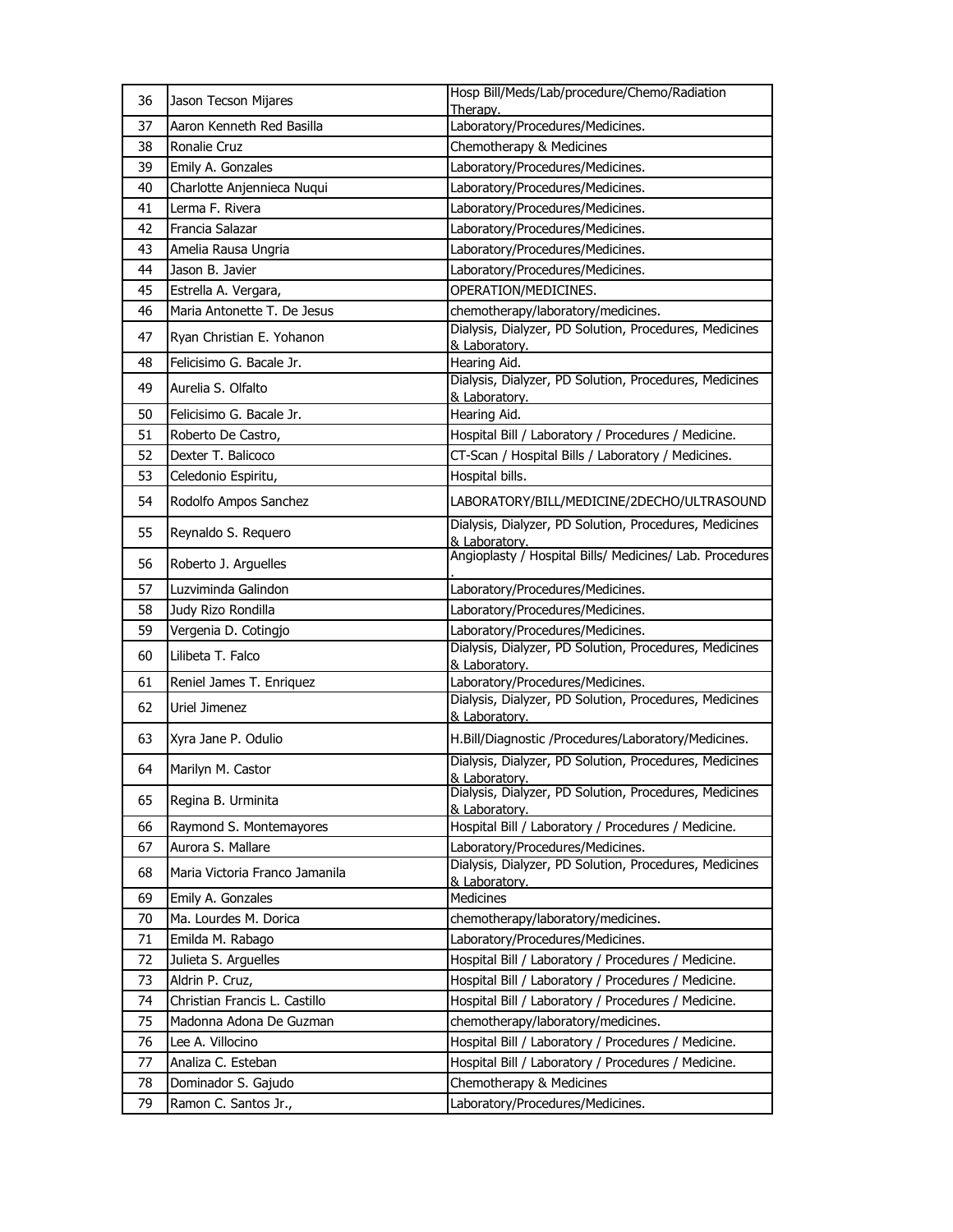| 80  | Cherrylene Tuscano          | Chemotherapy & Medicines                                                      |
|-----|-----------------------------|-------------------------------------------------------------------------------|
| 81  | Pedrita Ramos Castro        | Hospital Bill / Laboratory Procedures / Medicines                             |
| 82  | Ma Theresa Rivera           | Hospital Bill / Laboratory / Procedures / Medicine.                           |
| 83  | Veronica Francisco Abarquez | <b>Medicines</b>                                                              |
| 84  | Ronald E. Capote            | CHEMODRUGS/CHEMOTHERAPY/MEDICINES.                                            |
| 85  | Enrico Navarro              | Hospital bills.                                                               |
| 86  | Chasenaih Rica Boncodin     | Hospital Bill / Laboratory / Procedures / Medicine.                           |
| 87  | Angelina Z. Anonuevo        | Diagnostic procedures/Hospital bills/Medicines/Lab.<br>Procedures             |
| 88  | Hannalei Newberry Landicho  | Laboratory/Procedures/Medicines.                                              |
| 89  | Sophia G. Ibita             | Laboratory/Procedures/Medicines.                                              |
| 90  | Analyn Pascua               | <b>Medicines</b>                                                              |
| 91  | Yolanda M. Julio            | CHEMODRUGS/CHEMOTHERAPY/MEDICINES.                                            |
| 92  | Elnie A. Tacadao            | CHEMODRUGS/CHEMOTHERAPY/MEDICINES.                                            |
| 93  | Jessie Guevara              | Laboratory Procedures                                                         |
| 94  | Kristine De Guia            | Hospital bills / Medicines.                                                   |
| 95  | Noel Penaflorida            | Hospital Bill / Laboratory / Procedures / Medicine.                           |
| 96  | Jeneth Pineda-mercado       | Hospital Bill / Laboratory / Procedures / Medicine.                           |
| 97  | Sophia G. Ibita             | Laboratory/Procedures/Medicines.                                              |
| 98  | Rydel Finnick S. Maniego    | Hospital Bill / Laboratory / Procedures / Medicine.                           |
| 99  | Josie Marcelino             | <b>Medicines</b>                                                              |
| 100 | Sheila Facto                | Chemotheraphy/Hospital Bills/Medicines/Laboratory<br>Procedures.              |
| 101 | Thalia Mae Macasaddu        | Hospital Bill / Laboratory / Procedures / Medicine.                           |
| 102 | Emelia Macasaddu            | Hospital Bill / Laboratory / Procedures / Medicine.                           |
| 103 | Cristine Joy Macasaddu      | Hospital bills.                                                               |
| 104 | Enrico Navarro              | Hospital Bill / Laboratory / Procedures / Medicine.                           |
| 105 | Melinda Gallego Mercado     | Diagnostic & Lab. Procedures, Dialysis, Medicines &<br><b>Hospital Bills.</b> |
| 106 | Elizabeth R. Herboso        | CHEMOTHRAPY/MEDICINE/LABORATORY.                                              |
| 107 | Jeffrey S. Chico            | Chemotherapy & Medicines                                                      |
| 108 | Hannlei N. Landicho         | Dialysis, Dialyzer, PD Solution, Procedures, Medicines<br>& Laboratory.       |
| 109 | Roque Cortez Napoco         | ChemoDrugs/Chemotheraphy/Medicines                                            |
| 110 | Charmie Ann L. Gutierrez    | Surgery/Implant/Hospital Bill                                                 |
| 111 | Rebecca Ronquillo Lizardo   | Laboratory/Procedures/Medicines.                                              |
| 112 | Enrico Navarro              | Hospital Bill / Laboratory / Procedures / Medicine.                           |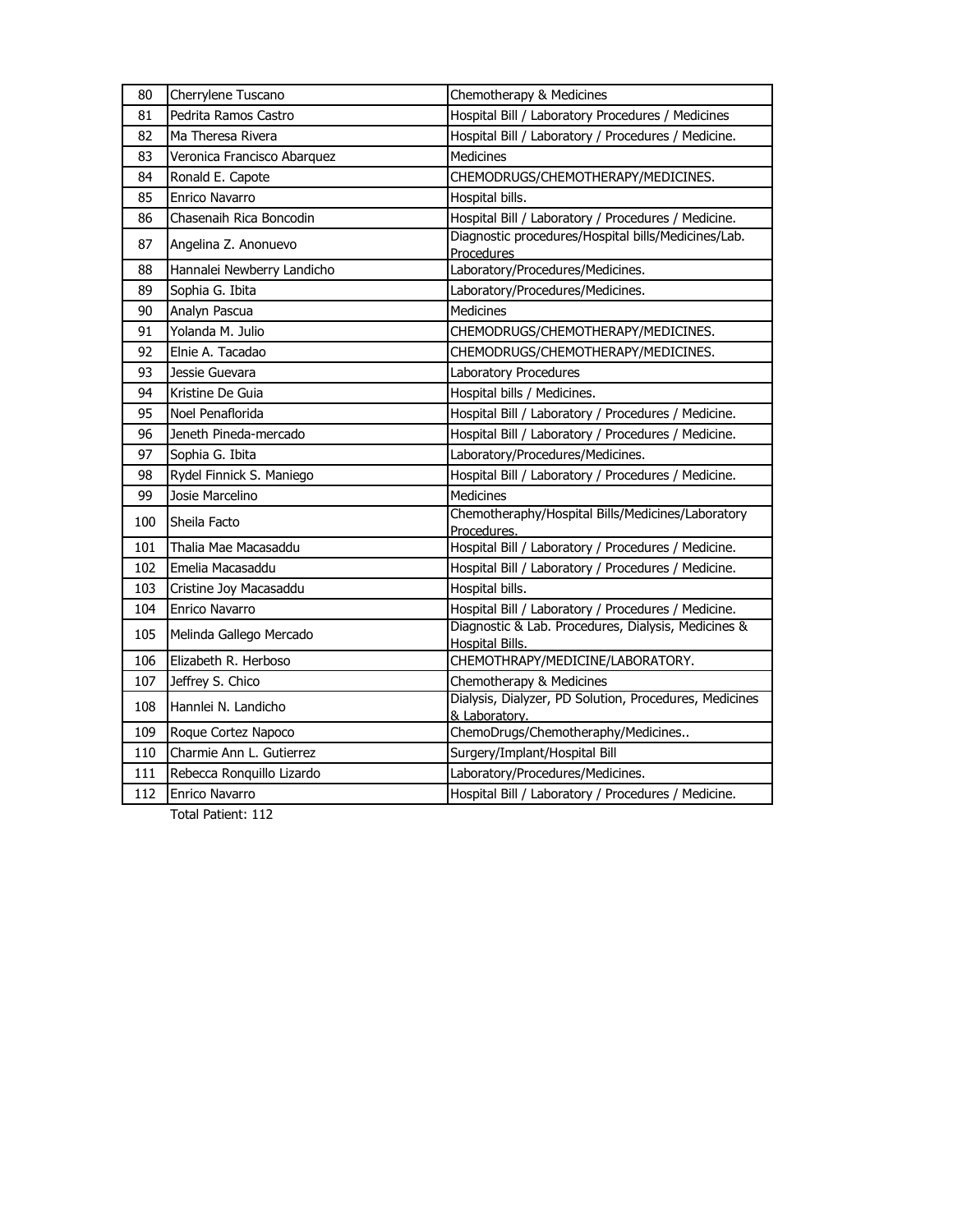

UP-PHILIPPINE GENERAL HOSPITAL For the month of July year 2020

| No#            | <b>Name of Patient</b>       | Assistance                                                              |
|----------------|------------------------------|-------------------------------------------------------------------------|
| 1              | Anibeth V. Abdon             | Laboratory/Procedures/Medicines.                                        |
| $\overline{2}$ | Daisy Selda Rodriguez        | Laboratory/Procedures/Medicines.                                        |
| 3              | Sheryl Dela Banda            | Chemotherapy & Medicines                                                |
| 4              | Leonardo T. Dela Cruz.,      | Laboratory/Procedures/Medicines.                                        |
| 5              | Jeneth Pineda-mercado        | Hospital Bill / Laboratory / Procedures / Medicine.                     |
| 6              | Carmelita D. Angeles,        | Laboratory/Procedures/Medicines.                                        |
| 7              | Thelma Dela Cruz             | Chemotherapy & Medicines                                                |
| 8              | Njecia Q. De Vera            | Hospital Bill / Laboratory / Procedures / Medicine.                     |
| 9              | Ronalyn Bataller,            | Dialysis, Dialyzer, PD Solution, Procedures, Medicines<br>& Laboratory. |
| 10             | Sam Emmanuel B. Mabalot      | Medicines/Peritoneal Dialysis                                           |
| 11             | Rina T. Duria                | Diagnostic & Lab. Procedures, Dialysis, Medicines &<br>Hospital Bills.  |
| 12             | Graciella V. Beduya          | Laboratory/Procedures/Medicines.                                        |
| 13             | Rina T. Duria                | Implant / Hospital Bill / Laboratory / Procedure /<br>Medicines.        |
| 14             | Romana P. Patawaran          | Laboratory/Procedures/Medicines.                                        |
| 15             | Rizalino Altar De Villa      | Laboratory/Procedures/Medicines.                                        |
| 16             | Prescilla D. Rodrigo         | Laboratory/Procedures/Medicines.                                        |
| 17             | Gerly M. Cahagnaan           | Laboratory/Procedures/Medicines.                                        |
| 18             | Lyn D. Bonifacio             | Dialysis, Dialyzer, PD Solution, Procedures, Medicines<br>& Laboratory. |
| 19             | Renato M. Bueza              | Laboratory/Procedures/Medicines.                                        |
| 20             | Yolanda G. Costan            | Laboratory/Procedures/Medicines.                                        |
| 21             | Rodolfo M. Mayo              | Laboratory/Procedures/Medicines.                                        |
| 22             | Teresita D. Delos Santos     | Laboratory/Procedures/Medicines.                                        |
| 23             | Nora H. Flor,.               | Hospital bills.                                                         |
| 24             | Arlene C. Lopez,             | Laboratory/Procedures.                                                  |
| 25             | Maria Jeanna Mier            | Laboratory/Procedures/Medicines.                                        |
| 26             | Maylen Del Carmen Sare       | CHEMOTHERAPY/ LABORATORY PROCEDURES/<br>MEDICINES/RADIATION.            |
| 27             | Ma. Luisa R. Razon           | Chemotherapy / Laboratory / Procedure / Medicine.                       |
| 28             | Charlotte Anjennieca Nuqui   | Laboratory/Procedures/Medicines.                                        |
| 29             | Ma. Mila Evangelista Ardales | Chemotherapy / Laboratory / Procedure / Medicine.                       |
| 30             | Anastacia Arayan             | Laboratory/Procedures/Medicines.                                        |
| 31             | Ma. Yenyen B. Arayan         | Laboratory/Procedures/Medicines.                                        |
| 32             | Ma. Annabelle N. Mabana      | Laboratory/Procedures/Medicines.                                        |
| 33             | Maria Cristina C. Dimaano    | Laboratory/Procedures/Medicines.                                        |
| 34             | Melchor Caparal              | Laboratory/Procedures/Medicines.                                        |
| 35             | Analyn A. Tenedero           | Laboratory/Procedures/Medicines.                                        |
| 36             | Jason T. Caraig              | Laboratory/Procedures                                                   |
| 37             | Julio Campita,               | Laboratory/Procedures/Medicines.                                        |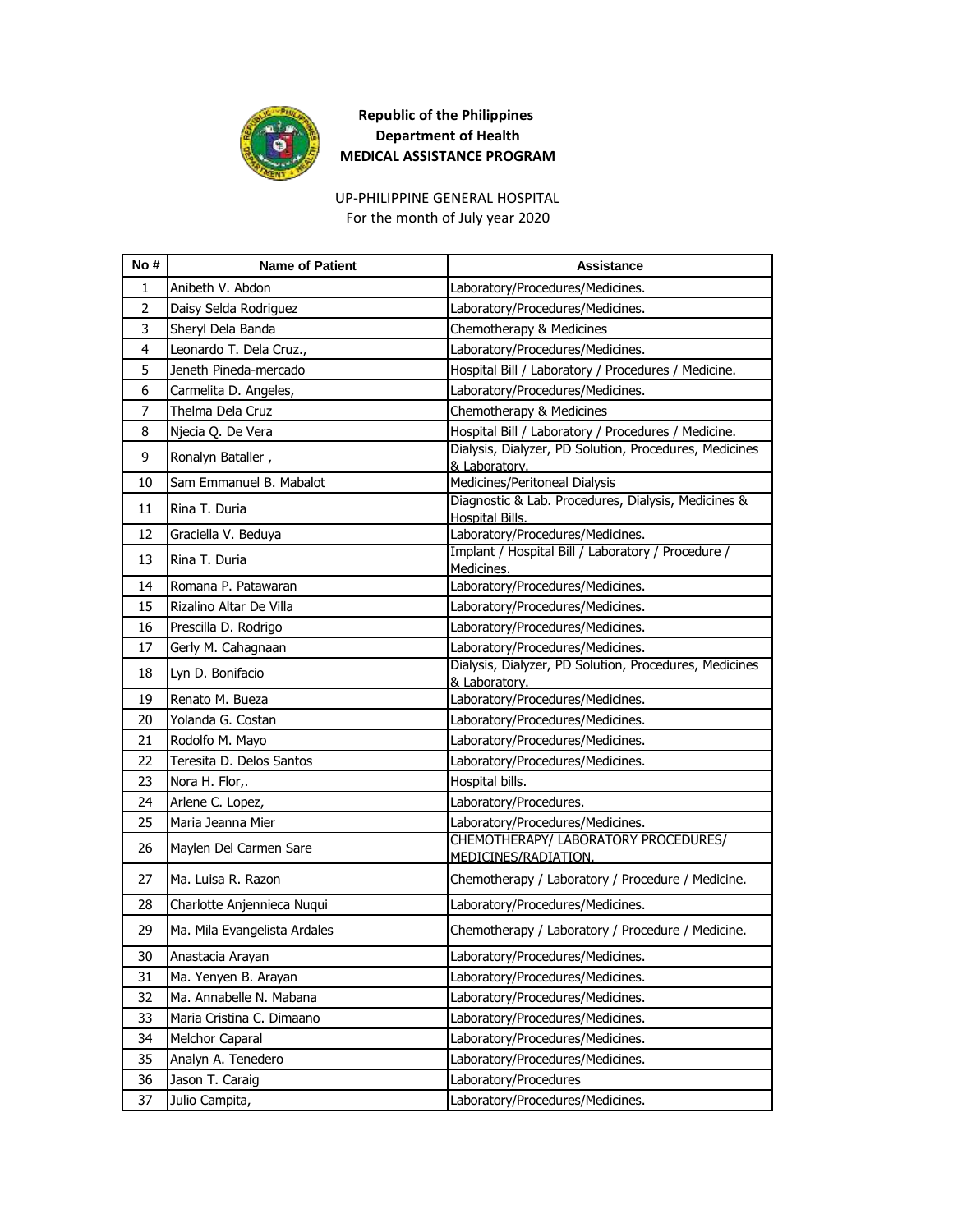| 38 | Lucia A. Gerpacio            | chemotherapy/laboratory/medicines/Procedure/                               |
|----|------------------------------|----------------------------------------------------------------------------|
| 39 | Antonio Varon                | Hospital Bill.<br>Hospital bills / Medicines.                              |
|    |                              | Diagnostic & Lab. Procedures, Dialysis, Medicines &                        |
| 40 | Zxohan Drake A. Masangkay    | Hospital Bills.                                                            |
| 41 | Joy Ramos                    | 3. Chemotherapy / Hospital Bill / Laboratory /<br>Procedures / Medicines.  |
| 42 | Amara Mavis R. Sancho        | Hospital Bill / Laboratory / Procedures / Medicine.                        |
| 43 | <b>Arturo Rivas Morales</b>  | Hospital bills / Medicines.                                                |
| 44 | Ronnie A. Royo               | Hospital Bill / Laboratory / Procedures / Medicine.                        |
| 45 | Matias Magpantay             | Hospital Bill / Laboratory / Procedures / Medicine.                        |
| 46 | Sheilla Marizze A. Facto     | Hospital Bill / Laboratory / Procedures / Medicine.                        |
| 47 | Analyn Y. Ocana              | Hospital Bill / Laboratory / Procedures / Medicine.                        |
| 48 | Elma Del Rosario             | 3. Chemotherapy / Hospital Bill / Laboratory /                             |
|    |                              | Procedures / Medicines.                                                    |
| 49 | Jeffrey S. Chico             | Chemotherapy & Medicines                                                   |
| 50 | Nursamsi Abdulla             | 2d Echo with Doppler / Stress Test                                         |
| 51 | Juliana P. Buslon            | Chemotherapy & Medicines<br>3. Chemotherapy / Hospital Bill / Laboratory / |
| 52 | Ramon M. Visda               | Procedures / Medicines.                                                    |
| 53 | Maria Jeanna Mier            | Laboratory/Procedures/Medicines.                                           |
| 54 | Ma. Kallie Gail J. Natividad | Hospital bills.                                                            |
| 55 | Sam Emmanuel B. Mabalot      | Peritonial Dialysis/Medicines/Supply/Lab. Procedures.                      |
| 56 | Joseph Burt Alcazar          | Medicines                                                                  |
| 57 | Jhoan I. Ilao                | Laboratory/Procedures/Medicines.                                           |
| 58 | Marcos A. Paulino            | Chemotherapy & Medicines                                                   |
| 59 | Roderic D. Moreno            | Medicines / Dialysis.                                                      |
|    |                              |                                                                            |
|    |                              | Operation / Hospital Bill / Medicine / Laboratory                          |
| 60 | Kinley Mico De Leon          | Procedure.                                                                 |
|    |                              | Dietary Supplement                                                         |
| 61 | Faith Marie G. Cristobal     | Chemotherapy/Medical Supplies/Hospitalization                              |
| 62 | Virginia Mercene             | /Laboratory/Medicines.<br>Laboratory/Procedures/Medicines.                 |
| 63 | Ryan Immanuel D. Franco      | Laboratory/Procedures/Medicines.                                           |
| 64 | Victoria Salinas Andaya      | Laboratory/Procedures/Medicines.                                           |
| 65 | Andrew T. Galupo             | Laboratory/Procedures/Medicines.                                           |
| 66 | Bebia Sta. Lucia             | Laboratory/Procedures/Medicines.                                           |
| 67 | Lilybeth D. Dumaguing        | Laboratory/Procedures/Medicines.                                           |
| 68 | Jonalyn Guisangue Zabala     | Laboratory/Procedures/Medicines.                                           |
| 69 | Rosalita B. Salas,           | Laboratory/Procedures/Medicines.                                           |
| 70 | Gomer A. Castillo            | Laboratory/Procedures/Medicines.                                           |
| 71 | Jack Jan E. De Guzman        | Laboratory/Procedures/Medicines.                                           |
| 72 | Flocerfida Dela Cruz         | Laboratory/Procedures/Medicines.                                           |
| 73 | Charles John R. Empeno       | Laboratory/Procedures/Medicines.                                           |
| 74 | Mariket G. Dumali            | Laboratory/Procedures/Medicines.                                           |
| 75 | Milva Balbuena Santos        | Laboratory/Procedures/Medicines.                                           |
| 76 | Sofia R. Carandang           | Laboratory/Procedures/Medicines.                                           |
| 77 | Cecilia A. Pagayon           | Laboratory/Procedures/Medicines.                                           |
| 78 | Jonet M. Cadenas             | Laboratory/Procedures/Medicines.                                           |
| 79 | Diosdado A. Rodiel           | Laboratory/Procedures/Medicines.                                           |
| 80 | Beilian Aryl P. Nicodemus    | Laboratory/Procedures/Medicines.                                           |
| 81 | Magno Liberty                | INJECTION/MEDICINES                                                        |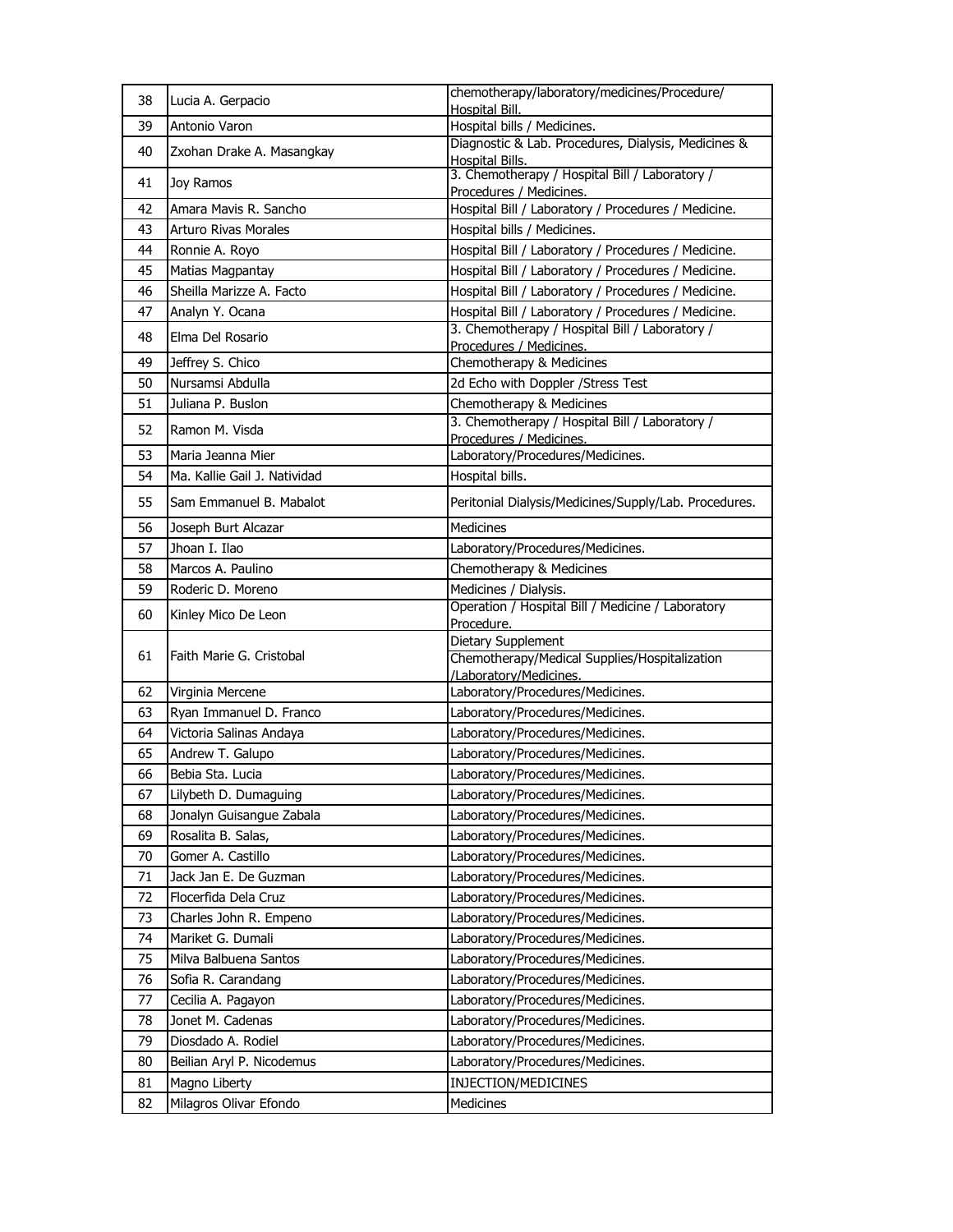| 83  | Reyneil Reyes                    | Laboratory/Procedures/Medicines.                                                        |
|-----|----------------------------------|-----------------------------------------------------------------------------------------|
| 84  | Manolo Tulio                     | Diagnostic & Lab. Procedures, Dialysis, Medicines &<br><b>Hospital Bills.</b>           |
| 85  | Gloria Bautista Dizon            | 3. Chemotherapy / Hospital Bill / Laboratory /<br>Procedures / Medicines.               |
| 86  | Ronald Divinagracia              | Hospital bills / Medicines.                                                             |
| 87  | Joselito Dela Pena Lucena        | Hospital Bill / Laboratory / Procedures / Medicine.                                     |
| 88  | Lorna Delfin Prestosa            | Laboratory/Procedures/Medicines.                                                        |
| 89  | Lorina Alido                     | Laboratory/Procedures/Medicines.                                                        |
| 90  | Magno Malinis                    | Bone Scan / Ct-Scan / Medicines Lab. Procedures.                                        |
| 91  | Elsie P. Ramirez,                | Laboratory/Procedures/Medicines.                                                        |
| 92  | Adelaida Fuentes,                | chemotherapy / Hospital bills / Medicines / Laboratory.                                 |
| 93  | Lilia Antion                     | Laboratory/Procedures/Medicines.                                                        |
| 94  | Renante T. Llavore               | Laboratory/Procedures/Medicines.                                                        |
| 95  | Juanita C. Calingacion           | Laboratory/Procedures/Medicines.                                                        |
| 96  | Merdita Cubian                   | Hospital Bill / Laboratory / Procedures / Medicine.                                     |
| 97  | Jonathan Aaron Angeles           | Hospital bills.                                                                         |
| 98  | Roan Andrei De Leon              | Chemotherapy / Laboratory / Procedure / Medicine.                                       |
| 99  | Nicomedes Austria,               | Hospital bills.                                                                         |
| 100 | Alab Coquia                      | Diagnostic Procedure/ Laboratory Procedures/                                            |
| 101 | Bonn Marley Chavez               | Medicines/ Hospital Bill.<br>Laboratory/Procedures/Medicines.                           |
| 102 | Ryko Caguiat Rubio               | Laboratory/Procedures/Medicines.                                                        |
|     |                                  | HOSPITAL BILL/ MEDICINES/ LABORATORIES/                                                 |
| 103 | Nabil M. Abbas                   | MEDICAL SUPPLIES/ DIAGNOSTIC PROCEDURES.                                                |
| 104 | Enrico Navarro                   | Diagnostic & Lab. Procedures, Dialysis, Medicines &<br>Hospital Bills.                  |
| 105 | Rina T. Duria                    | Diagnostic & Lab. Procedures, Dialysis, Medicines &<br><b>Hospital Bills.</b>           |
| 106 | Joy Ramos                        | Chemotherapy & Medicines                                                                |
| 107 | Cesar C. Ubaldo                  | Hospital Bill / Laboratory / Procedures / Medicine.                                     |
| 108 | Julieme Ella                     | Laboratory/Procedures/Medicines.                                                        |
| 109 | Geraldo Calabia                  | CHEMOTHERAPY MEDICINES/DIAGNOSTIC<br>PROCEDURES/HOSPITAL BILLS/LAB.PROCEDURES.          |
| 110 | Danilo Pangilinan                | Laboratory/Procedures/Medicines.                                                        |
| 111 | iay O. Ramos,                    | CHEMOTHERAPY MEDICINES/DIAGNOSTIC<br>PROCEDURES/LABORATORY/MEDICINES/HOSPITAL<br>BILLS. |
| 112 | Jayson Matthew Ramos             | Hospital Bill / Laboratory / Procedures / Medicine.                                     |
| 113 | Jayson Matthew Ramos             | Hospital Bill / Laboratory / Procedures / Medicine.                                     |
| 114 | Nicko P. Quinalayo               | Hospital Bill / Laboratory / Procedures / Medicine.                                     |
| 115 | Cesar C. Ubaldo                  | 3. Chemotherapy / Hospital Bill / Laboratory /<br>Procedures / Medicines.               |
| 116 | Jonathan Aaron Angeles           | Hospital Bill / Laboratory / Procedures / Medicine.                                     |
| 117 | Sophia G. Ibita                  | Laboratory/Procedures/Medicines.                                                        |
| 118 | Rosanna Saavedra                 | Hospital bills / Medicines.                                                             |
| 119 | Renato A. Toribio                | Laboratory/Procedures/Medicines.                                                        |
| 120 | Judith R. Morga                  | Chemotherapy & Medicines                                                                |
| 121 | Mercedita De Asis                | Hospital bills / Medicines.                                                             |
| 122 | Milagros Eslana                  | Diagnostic Procedure/ Laboratory Procedures/<br>Medicines/ Hospital Bill.               |
| 123 | Dan De Leon                      | Hospital Bill / Laboratory / Procedures / Medicine.                                     |
| 124 | Armi Barbara Montemayor Romarate | Diagnostic Procedure/ Laboratory Procedures/<br>Medicines/ Hospital Bill.               |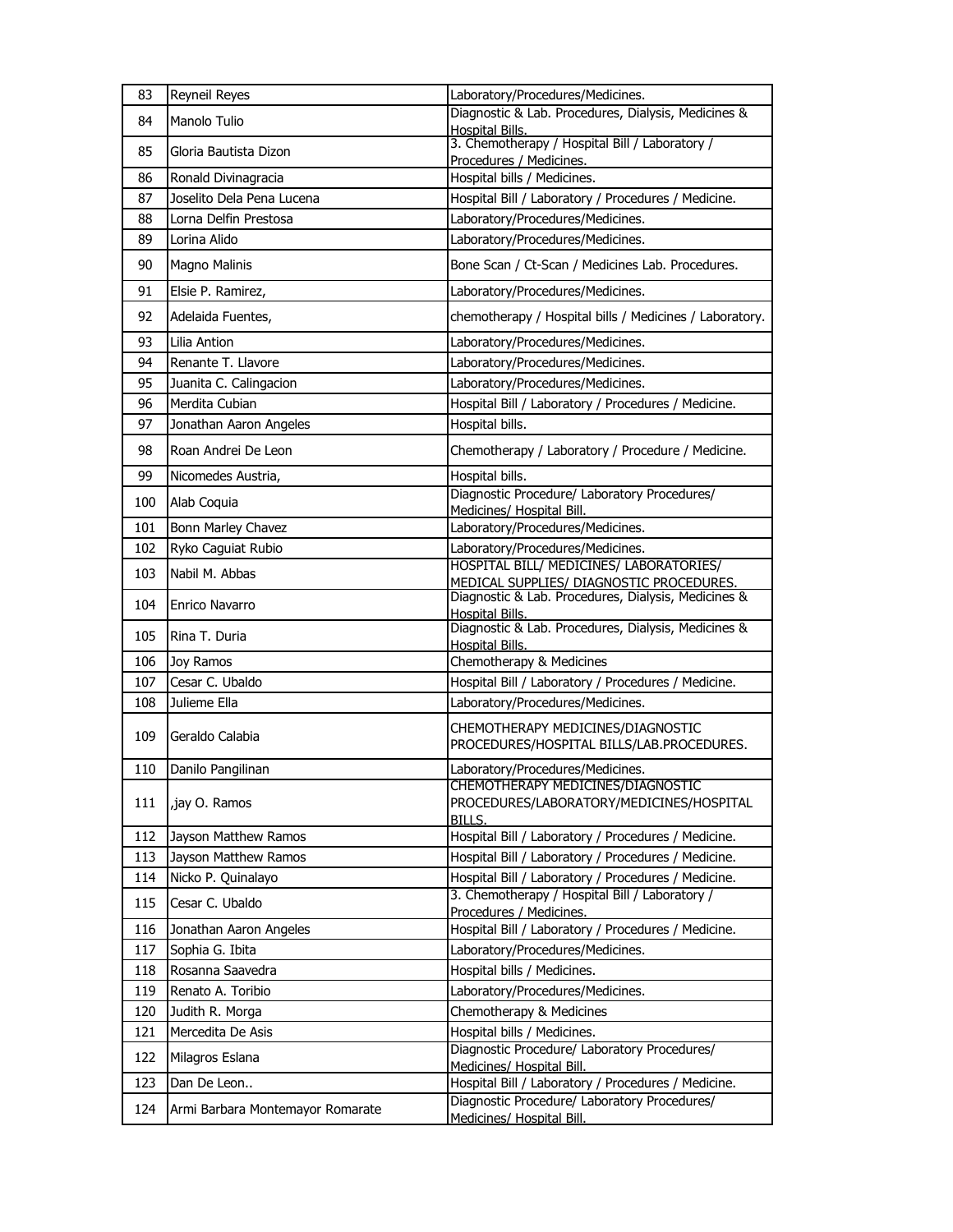| 125 | Geraldo Calabia                            | Chemotherapy & Medicines                                                           |
|-----|--------------------------------------------|------------------------------------------------------------------------------------|
| 126 | Joel B. Yutoc                              | ECG/X-RAY/LABORATORY PROCEDURES.                                                   |
| 127 | Eileen Mora                                | Hospital bills.                                                                    |
| 128 | Myrna Sencio Caretas                       | Laboratory/Procedures/Medicines.                                                   |
| 129 | Gloria A. Estigoy                          | Laboratory/Procedures/Medicines.                                                   |
| 130 | Alejandra M. Gaco                          | Laboratory/Procedures/Medicines.                                                   |
| 131 | Reyna Gicana                               | Laboratory/Procedures/Medicines.                                                   |
| 132 | Jocelyn D. Carisma                         | Laboratory/Procedures/Medicines.                                                   |
| 133 | Federico Vetinio Oliva                     | Laboratory/Procedures/Medicines.                                                   |
| 134 | Jayden Andrei P. Benitez                   | Hospital Bill / Laboratory / Procedures / Medicine.                                |
| 135 | Marilyn E. Companero                       | Laboratory/Procedures/Medicines.                                                   |
| 136 | Alfredo C. Alura                           | Laboratory/Procedures/Medicines.                                                   |
| 137 | Aniceta Obanil                             | Laboratory/Procedures/Medicines.                                                   |
| 138 |                                            | Dietary Supplement                                                                 |
|     | Jenny R. Cheng                             | UTZ / X-Ray / Laboratory / Medicines.                                              |
| 139 | Claire Vincent Galecio                     | Laboratory/Procedures/Medicines.                                                   |
| 140 | Norberto M. Malobago                       | Laboratory/Procedures/Medicines.                                                   |
| 141 | Nesil A. Rojas                             | Medical Supplies / Hospital Bill / Medicines / Laboratory                          |
| 142 | Arsenia Espana                             | Diagnostic Procedure<br>Chemotherapy / Hospital Bills / Medicines.                 |
| 143 |                                            |                                                                                    |
| 144 | Andres Santiago Jr.<br>Evangeline Lumasang | Laboratory/Procedures/Medicines.<br>Chemotherapy/Procedures.                       |
| 145 | Renato A. Toribio                          | Laboratory/Procedures/Medicines.                                                   |
| 146 | Vilma C. Bartolome                         | Laboratory/Procedures/Medicines.                                                   |
| 147 | Josefina B. Galut                          | Laboratory/Procedures/Medicines.                                                   |
| 148 | Nenita P. De Guzman                        | Laboratory/Procedures/Medicines.                                                   |
| 149 | Lorena Talyo Abalos                        | Laboratory/Procedures/Medicines.                                                   |
| 150 | Mienne M. Martinez                         | Hospital Bill / Laboratory / Procedures / Medicine.                                |
| 151 | Ma. Elena De Vera                          | Laboratory/Procedures/Medicines.                                                   |
| 152 | Edgardo M. Ador.                           | Laboratory/Procedures/Medicines.                                                   |
| 153 | Nimfa O. Amoroso                           | Laboratory/Procedures/Medicines.                                                   |
|     |                                            | 3. Chemotherapy / Hospital Bill / Laboratory /                                     |
| 154 | Ma. Lani Rosini Quiroz                     | Procedures / Medicines.                                                            |
| 155 | Gloria D. Taytayan                         | Laboratory/Procedures/Medicines.                                                   |
| 156 | Maria Elena Diwa                           | Hospital bills / Medicines.                                                        |
| 157 | Roberto J. Arguelles                       | Angioplasty / Hospital Bills/ Medicines/ Lab. Procedures                           |
| 158 | Christine Joy B. Calibo                    | Dialysis, Dialyzer, PD Solution, Procedures, Medicines<br>& Laboratory.            |
| 159 | Dinemark F. Villanueva                     | Dialysis, Dialyzer, PD Solution, Procedures, Medicines<br>& Laboratory.            |
| 160 | Nelda B. Hassan                            | Laboratory/Procedures/Medicines.                                                   |
| 161 | Shella Marie J. Limbawan                   | Laboratory/Procedures/Medicines.                                                   |
| 162 | Paula Raquel Regala Torres                 | PTMC PROCEDURE/ LABORATORY FEES/ HOSPITAL<br>BILLS.                                |
| 163 | Maria Elena Diwa                           | <b>Hospital Bills</b>                                                              |
| 164 | carmencita L. Lee                          | LABORATORY/DIAGNOSTIC PROCEDURE, MEDICINES,<br><b>HOSPITAL BILL, Chemotherapy.</b> |
| 165 | Zenaina M. Molina                          | Chemotherapy, Medicines, Laboratory                                                |
| 166 | Gael Cristopher Gomboc Menor               | Meds, Lab, Diagnostic Procedure, Hospital bill.                                    |
| 167 | Jeremy A. Reyes                            | Hospital Bill / Laboratory / Procedures / Medicine.                                |
| 168 | May Bautista,                              | Chemotherapy & Medicines                                                           |
| 169 | Kathlynne Anne A. Senen                    | For ECMO, Hemoperfusion, Mechanical                                                |
|     |                                            | Ventilation, medicines laboratory/PF Hospital bills.                               |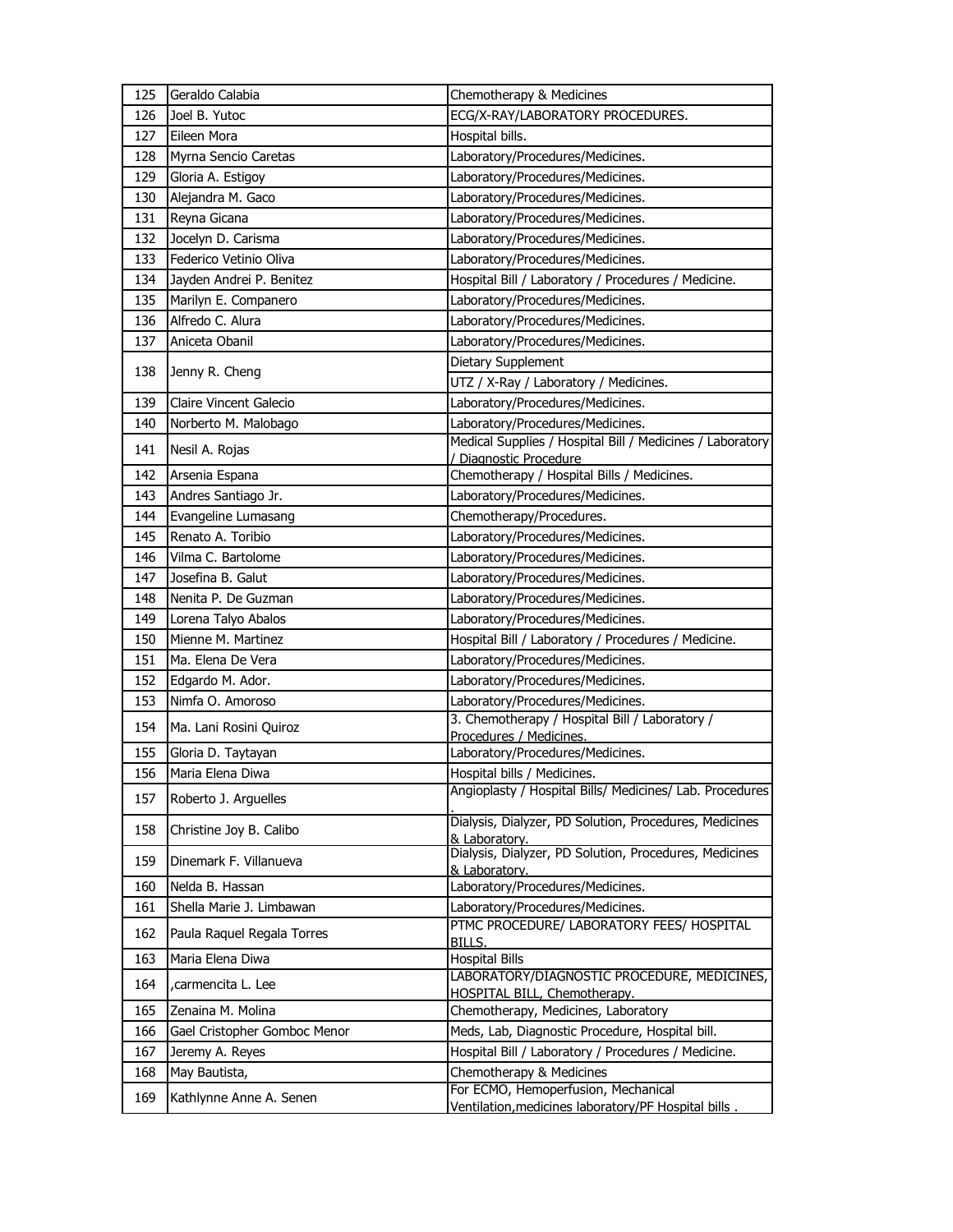| 170 | Kathlynne Anne Abat-senen   | Diagnostic Procedures/Hospital BILLS.                                                       |
|-----|-----------------------------|---------------------------------------------------------------------------------------------|
| 171 | Manuelito Villas Montilla   | Laboratory/Procedures/Medicines.                                                            |
| 172 | Kathlynne Anne A. Senen     | Operation/Laboratory Procedures/Medicines/Hospital<br>Bill.                                 |
| 173 | Melizza Joy Manong          | Laboratory/Procedures/Medicines.                                                            |
| 174 | Kathlynne Anne Abat-senen   | Hospital Bill / Laboratory / Procedures / Medicine.                                         |
| 175 | Shantalle Kate T. Tomas     | Operation / Hospital Bill / Medicine / Laboratory<br>Procedure.                             |
| 176 | Alexander Jaden C. Derafera | Hospital bills.                                                                             |
| 177 | Juliana Patricia Jaculba    | <b>Medicines</b>                                                                            |
| 178 | Jhoan I. Ilao               | Dialysis, Dialyzer, PD Solution, Procedures, Medicines<br>& Laboratory.                     |
| 179 | Cesar C. Ubaldo             | Hospital bills / Medicines.                                                                 |
| 180 | Kathlynne Anne A. Senen     | For ECMO, Hemoperfusion, Mechanical<br>Ventilation, medicines laboratory/PF Hospital bills. |
| 181 | Reynaldo Gutierrez Sayco    | <b>Medicines</b>                                                                            |
| 182 | Reno Bescaser               | Hospital bills / Medicines.                                                                 |
| 183 | Leonisa Bagalasca           | Implat / Hospital Bill/ Medicines / Laboratory /<br>Procedure.                              |
| 184 | Jose Calubayan Mamaril      | Hospital bills / Medicines.                                                                 |
| 185 | Analita Anit                | Hospital bills / Medicines.                                                                 |
| 186 | Lorna Ramos                 | 3. Chemotherapy / Hospital Bill / Laboratory /<br>Procedures / Medicines.                   |
| 187 | Flordeliza Salas            | BONE SCAN/2D ECHO/PROCEDURE.                                                                |
| 188 | Kathlynne Anne A. Senen     | Hospital Bill / Laboratory / Procedures / Medicine.                                         |
| 189 | Juliana P. Buslon           | <b>Medicines</b>                                                                            |
| 190 | Amara Mavis R. Sancho       | Hospital Bill / Laboratory / Procedures / Medicine.                                         |
| 191 | Maria Jeanna Mier           | LABORATORY/DIAGNOSTIC PROCEDURE, MEDICINES,<br><b>HOSPITAL BILL, Chemotherapy.</b>          |
| 192 | Michael A. Obasayan         | Hospital Bill / Laboratory / Procedures / Medicine.                                         |
| 193 | Shiela Marie San Juan       | <b>Medicines</b>                                                                            |
| 194 | Victor Ciria Cruz Monsod    | Chemotherapy & Medicines                                                                    |
| 195 | Herminia D. Guerrero        | Laboratory/Procedures/Medicines.                                                            |
| 196 | Mora Ereen                  | Hospital bills.                                                                             |
| 197 | Nemelyn Abad                | CHEMOTHERAPY/MEDICINES/OPERATION/HOSPITAL<br><b>BILLS/LAB.PROCEDURES.</b>                   |
| 198 | Ma. Cecilia S. Sauco        | Bonescan                                                                                    |
| 199 | Dexter A. Cabudil           | ABDOMINOPELVIC CT WITH TRIPLE AND TRIPHASIC<br>CONTRAST CT-SCAN OF CHEST WITH IVC.          |
| 200 | Kathlynne Anne A. Senen     | ECMO/HEMOPERFUSION/MECHANICAL VENTILATION                                                   |
| 201 | Kathlynne Anne A. Senen     | ECMO, HEMOPERFUSION, MECHANICAL VENTILATION                                                 |
| 202 | Kathlyn Anne Senen          | ECMO, HEMOPERFUSION, MECHANICAL VENTILATION                                                 |
| 203 | Ryko Caguiat Rubio          | Theraphy / Diagnostic / Procedure / Laboratories /<br>Medicines / Hospital Bill.            |
| 204 | Maria Fe Jumauay Leal       | Hospital Bill / Laboratory / Procedures / Medicine.                                         |
| 205 | Mark Lester Mondragon Bacay | Dialysis, Dialyzer, PD Solution, Procedures, Medicines<br>& Laboratory.                     |
| 206 | Alejo M. Santisima Jr       | Laboratory/Procedures/Medicines.                                                            |
| 207 | Concepcion Razon.           | Diagnostic Procedure/ Laboratory Procedures/<br>Medicines/ Hospital Bill.                   |
| 208 | Gemma Yambao                | Chemotherapy & Medicines                                                                    |
| 209 | Jeremy A. Reyes             | Hospital Bill / Laboratory / Procedures / Medicine.                                         |
| 210 | Mora Ereen                  | Hospital bills / Medicines.                                                                 |
| 211 | Antonia Abanador            | CT SCAN / CHEMOTHERAPY.                                                                     |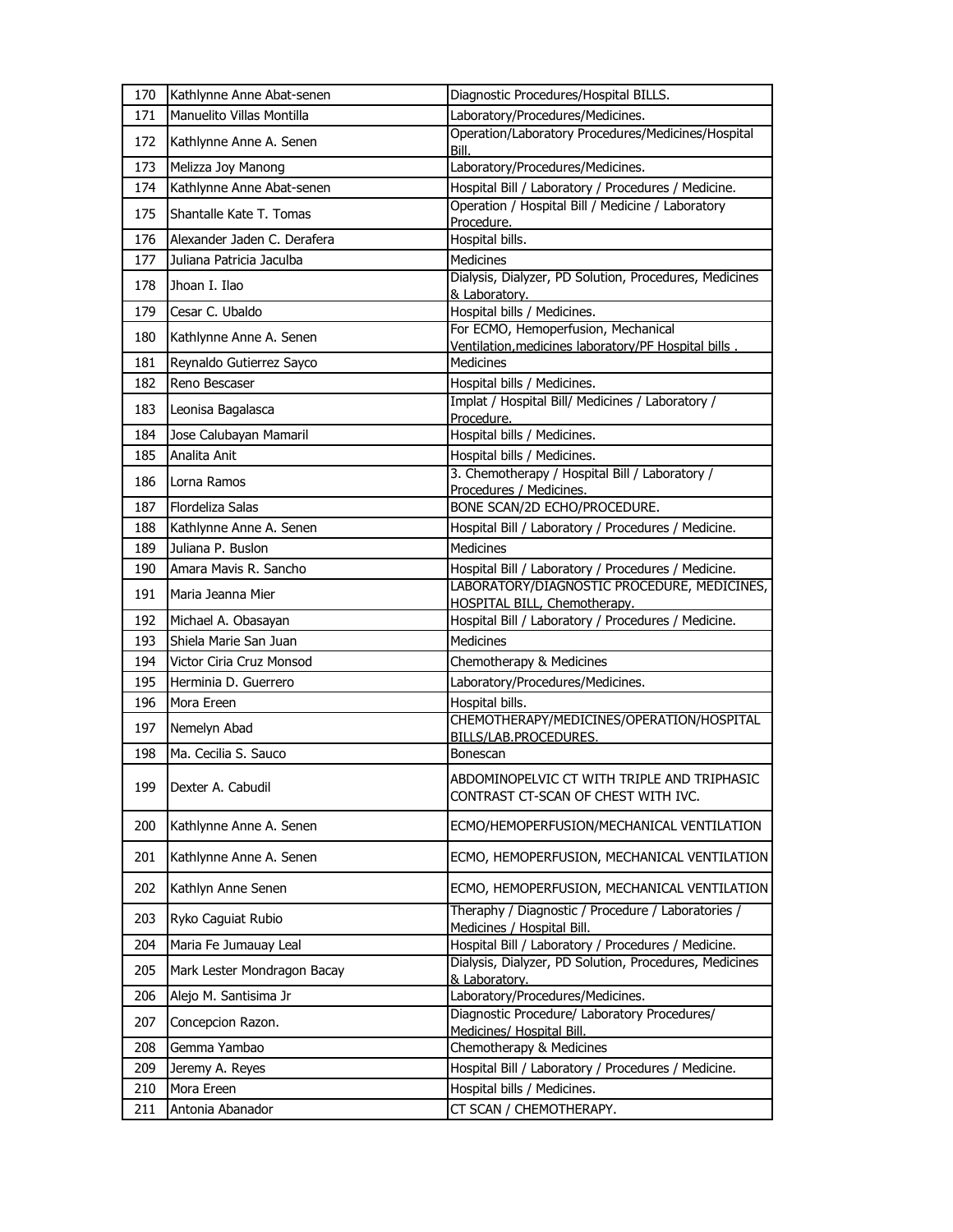|     | Kathlynne Anne A. Senen       | HOSPITAL BILLS/MEDICINES/DIAGNOSTIC                                       |
|-----|-------------------------------|---------------------------------------------------------------------------|
| 212 |                               | PROCEDURES/HEMOPERFUSION/MECHANICAL                                       |
|     |                               | <b>VENTILATION.</b>                                                       |
| 213 | Michelle Balan                | Hospital Bill / Laboratory / Procedures / Medicine.                       |
| 214 | Michelle Balan                | Hospital Bill / Laboratory / Procedures / Medicine.                       |
| 215 | Michelle Balan                | Hospital Bill / Laboratory / Procedures / Medicine.                       |
| 216 | Michelle Balan                | Hospital Bill / Laboratory / Procedures / Medicine.                       |
| 217 | Brenda Lumawag                | Chemotherapy & Medicines                                                  |
| 218 | Irenito Moldes Legaspi        | HEMODIALYSIS/MEDICINES/HOSPITAL<br>BILLS/LAB.PROCEDURES.                  |
| 219 | Bayani Santos                 | Diagnostic Procedure/ Laboratory Procedures/<br>Medicines/ Hospital Bill. |
| 220 | Kathlynne Anne Abat-senen     | Hospital Bill / Laboratory / Procedures / Medicine.                       |
| 221 | Joel Colandog Bile            | Hospital bills / Medicines.                                               |
| 222 | Jayson Matthew Ramos          | Laboratories/Diagnostic procedure (Ultra sound & X-                       |
|     |                               | ray), Medicines & Hospital Bill.                                          |
| 223 | Kevin Kelly Carpio            | Implant / Hospital Bill / Laboratory / Procedure /<br>Medicines.          |
| 224 | Jake Aaron Mendoza Sismundo   | <b>Medicines</b>                                                          |
| 225 | Jhoan I. Ilao                 | Medicines                                                                 |
| 226 | Juliana P. Jaculba            | Medicines                                                                 |
| 227 | Rina T. Duria                 | Implant / Hospital Bill / Laboratory / Procedure /<br>Medicines.          |
| 228 | Alab Jachym D. Coquia         | Hospital Bill / Laboratory / Procedures / Medicine.                       |
| 229 | Evangeline Cachero            | chemotherapy/laboratory/medicines.                                        |
| 230 | Lilibeth Gealogo Santos       | Chemotherapy & Medicines                                                  |
| 231 | Gemma I. Dilidili             | chemotherapy/laboratory/medicines.                                        |
| 232 | Sophia G. Ibita               | Laboratory/Procedures/Medicines.                                          |
|     |                               | Diagnostic Procedure/ Laboratory Procedures/                              |
| 233 | Kathlynne Anne Senen          | Medicines/ Hospital Bill.                                                 |
| 234 | Josefina R. Coronel           | <b>Medicines</b>                                                          |
| 235 | Jayson Matthew Ramos          | Operation / Hospital Bill / Medicine / Laboratory<br>Procedure.           |
| 236 | Maria Fe Jumauay Leal         | Chemotherapy & Medicines                                                  |
| 237 | Hannalei Newberry Landicho    | Dialysis, Dialyzer, PD Solution, Procedures, Medicines<br>& Laboratory.   |
|     |                               | Dietary Supplement                                                        |
| 238 | Xyra Jane P. Odulio           | Medicines                                                                 |
| 239 | Bleberlyn Velasco Lanto       | Hospital bills / Medicines.                                               |
| 240 | Karl Leviticus Linnaeus Alday | Hospital bills.                                                           |
| 241 | Camille C. Calderon,          | Laboratory/Procedures/Medicines.                                          |
| 242 | Gerardo M. Innis              | Laboratory/Procedures/Medicines.                                          |
| 243 | Asuncion V. Lozada            | Laboratory/Procedures/Medicines.                                          |
| 244 | Sherly R. Lacquin             | Laboratory/Procedures/Medicines.                                          |
| 245 | Natalio Abril                 | Laboratory/Procedures/Medicines.                                          |
| 246 | Margarita A. Marilag          | Laboratory/Procedures/Medicines.                                          |
| 247 | Luzviminda C. Lumhod          | Laboratory/Procedures/Medicines.                                          |
| 248 | Melanie A. Irarum             | Laboratory/Procedures/Medicines.                                          |
| 249 | Flordeliza Aunzo              | Medicines                                                                 |
| 250 | Precilla Castro Mendoza       | Laboratory/Procedures/Medicines.                                          |
| 251 | Ma. Jenny Love T. Perez       | Laboratory/Procedures/Medicines.                                          |
|     |                               | Dialysis, Dialyzer, PD Solution, Procedures, Medicines                    |
| 252 | Ronald F. Fuentes             | & Laboratory.                                                             |
| 253 | Helen Clavel Ballesteros      | Chemotherapy & Medicines                                                  |
| 254 | Manuel B. King Jr.            | Therapy / Medicines / Laboratory.                                         |
| 255 | Melchor A. Jorge              | Therapy / Medicines / Laboratory.                                         |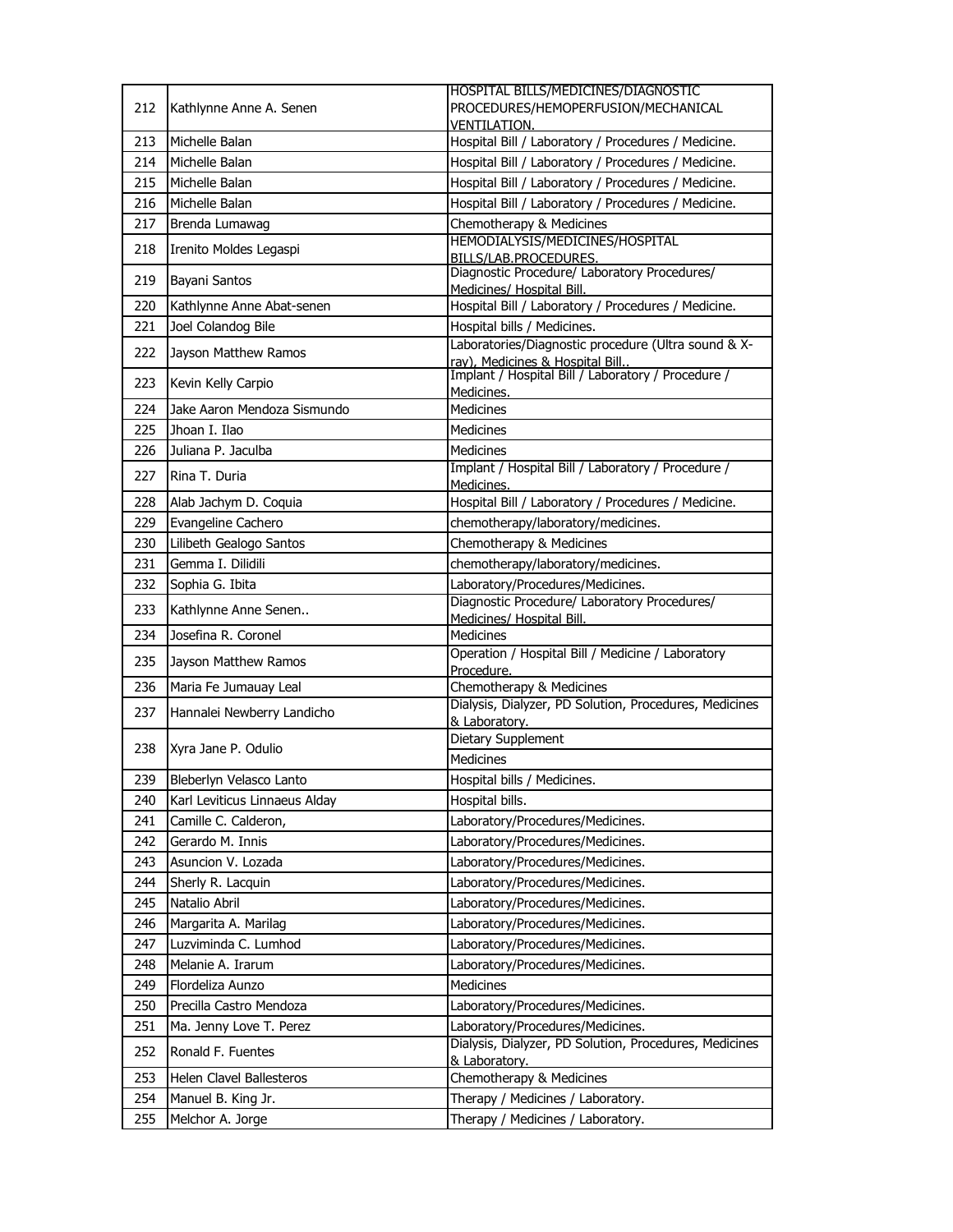| 256 | Sheryl C. Dela Banda         | Chemotherapy / Laboratory / Medicines / Hospital Bills.                            |
|-----|------------------------------|------------------------------------------------------------------------------------|
| 257 | Sophia Elysa A. Villapana    | Laboratory/Procedures/Medicines.                                                   |
| 258 | Jason N. Vinson              | Laboratory/Procedures/Medicines.                                                   |
| 259 | Aileen Chipongian            | Chemo Drugs/Chemotherapy/ Hospital Bills.                                          |
| 260 | Jesustinisa Gito             | Chemotherapy/Chemo Drugs/Medicines/Procedures.                                     |
| 261 | Maria Fe Jumauay Leal        | Chemotherapy/Chemo Drugs/Laboratory.                                               |
| 262 | Jeca Louise Felipe           | Laboratory/Procedures.                                                             |
|     |                              | Dietary Supplement                                                                 |
| 263 | Teresita S. Amigos           | Laboratory/Procedures/Medicines.                                                   |
| 264 | Layla A. Quasco              | Operation / Hospital Bill / Medicine / Laboratory<br>Procedure.                    |
| 265 | Elizalde Joaquin             | Laboratory/Procedures/Medicines.                                                   |
| 266 | Melinda O. Jarra             | Laboratory/Procedures/Medicines.                                                   |
| 267 | Edna T. Climacosa            | Laboratory/Procedures/Medicines.                                                   |
| 268 | Marie Karl A. Cascon         | Laboratory/Procedures/Medicines.                                                   |
| 269 | Carmen Diaz Narvaez          | Laboratory/Procedures/Medicines.                                                   |
| 270 | Generosa C. Resuello         | Laboratory/Procedures/Medicines.                                                   |
| 271 | Maria Ruby G. Delos Reyos    | Laboratory/Procedures/Medicines.                                                   |
| 272 | Maribel C. Jordan            | chemotherapy/laboratory/medicines.                                                 |
| 273 | Shaina C. Atole              | therapy/laboratory/medicine.                                                       |
| 274 | Elnie A. Tacadao             | chemotherapy / Hospital bills / Medicines / Laboratory.                            |
| 275 | Loida Vergara Furog          | Chemotherapy / Laboratory / Medicines / Hospital Bills.                            |
| 276 | Robert L. Enriquez           | Laboratory/Procedures/Medicines.                                                   |
| 277 | Mercedita Fontilea De Castro | Laboratory/Procedures/Medicines.                                                   |
| 278 | Analyn D. Agao,              | Laboratory/Procedures/Medicines.                                                   |
| 279 | Jose Marlon A. Marilag       | Laboratory/Procedures/Medicines.                                                   |
| 280 | Glenn S. Antonio             | Laboratory/Procedures/Medicines.                                                   |
| 281 | Kiara Yvon O. Nepomuceno     | Therapy / Laboratory / Medicines / Diagnostic<br>Procedures.                       |
| 282 | Renaliza Rosa Batica         | Laboratory/Procedures/Medicines.                                                   |
| 283 | Maria Theresa D. Ladja       | Laboratory/Procedures/Medicines.                                                   |
| 284 | Mari Peach M. Lim            | Chemotherapy & Medicines                                                           |
| 285 | Leonora H. Trinidad          | Dialysis, Dialyzer, PD Solution, Procedures, Medicines<br>& Laboratory.            |
| 286 | Jemson Magueda Cagampang     | Hospital Bill / Laboratory / Procedures / Medicine.                                |
| 287 | Sophia Llianne Jimenez       | Dietary Supplement<br>Medicines                                                    |
| 288 | Ana Maria Jarligo            | Laboratory/Procedures/Medicines.                                                   |
| 289 | Joy Ramos                    | <b>Medicines</b>                                                                   |
|     |                              | Diagnostic/Hospital                                                                |
| 290 | Lucia Lizares Yunque         | Bill/Laboratory/Medicines/Procedure.                                               |
| 291 | Aileen Chipongian            | Chemotherapy & Medicines                                                           |
| 292 | Herminia D. Guerrero         | Surgery / Hospital Bill.                                                           |
| 293 | Ma. Raguel Melgar            | medicines/Chemotherapy/Hospital Bill/Laboratory<br>Procedure/Diagnostic Procedure. |
| 294 | Layla A. Quasco              | Hospital Bill / Laboratory / Procedures / Medicine.                                |
| 295 | Kathlynne Anne Abat-senen    | Hospital Bill / Laboratory / Procedures / Medicine.                                |
| 296 | Gene G. Jalandoni            | Physical Therapy / Rehab & Medicines.                                              |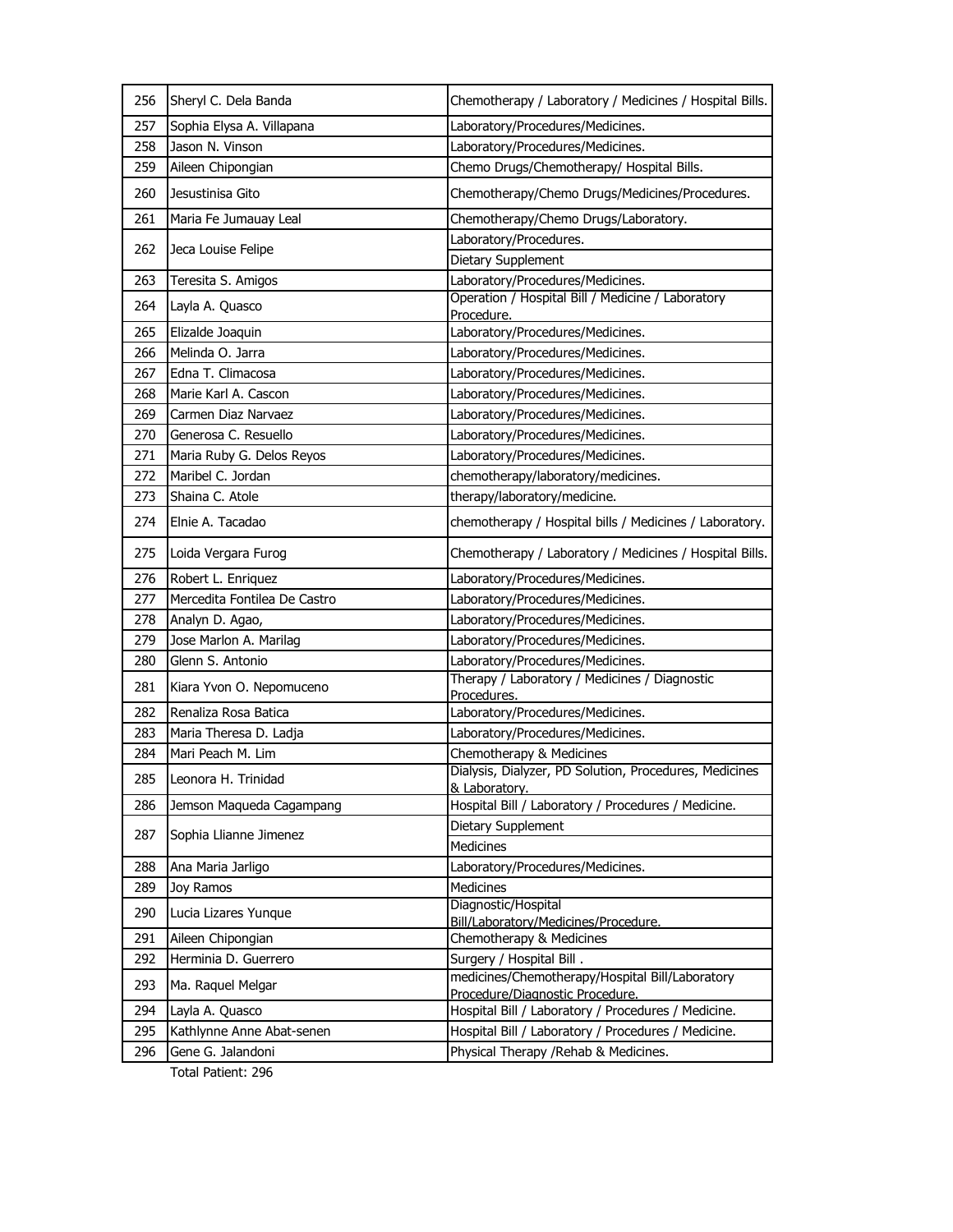

UP-PHILIPPINE GENERAL HOSPITAL For the month of August year 2020

| No#            | <b>Name of Patient</b>      | <b>Assistance</b>                                                                           |
|----------------|-----------------------------|---------------------------------------------------------------------------------------------|
| 1              | Princess Mary D. Jamin      | <b>Hospital Bills</b>                                                                       |
| $\overline{2}$ | Mary Rodelyn Alcera Igloria | Chemotherapy/ChemoMedicines/H.Bills.                                                        |
| 3              | Mari Peach M. Lim           | Chemotherapy/ChemoMedicines/H.Bills.                                                        |
| 4              | Zxohan Drake A. Masangkay   | Hospital Bill / Laboratory / Procedures / Medicine.                                         |
| 5              | <b>Elinor Amor</b>          | LAB.PROCEDURES/MEDICINES/RADIATION/HOSPITAL<br>BILLS.                                       |
| 6              | <b>Asuncion Alegre</b>      | <b>CHEST SCAN/CT</b><br>SCAN/MEDICINE/LABORATORY/PROCEDURE.                                 |
| 7              | Regina B. Salgado           | Laboratory/Procedures/Medicines.                                                            |
| 8              | Jane Karla G. Cecilio       | Laboratory/Procedures/Medicines.                                                            |
| 9              | Maria Theresa M. Agballog   | Laboratory/Procedures/Medicines.                                                            |
| 10             | Jehfren L. Calabdan         | Laboratory/Procedures/Medicines.                                                            |
| 11             | Marites C. Tinam-isan       | Laboratory/Procedures/Medicines.                                                            |
| 12             | Ferdinand C. Gatbonton      | Laboratory/Procedures/Medicines.                                                            |
| 13             | Merlina C. Sano             | Laboratory/Procedures/Medicines.                                                            |
| 14             | Franz Anthony D. Bibat      | Laboratory/Procedures/Medicines.                                                            |
| 15             | Maribel Soriano Sibor       | Laboratory/Procedures/Medicines.                                                            |
| 16             | Eldie Alfanta Jr.           | Chemotherapy & Medicines                                                                    |
| 17             | Joy Lee Recuerdo            | Hospital Bill / Laboratory / Procedures / Medicine.                                         |
| 18             | <b>Asuncion Alegre</b>      | <b>DIAGNOSTIC</b><br>PROCEDURES/LABORATORY/SUPPLIES/HOSPITAL<br><b>BILLS.</b>               |
| 19             | Salvacion Vicente Puod      | Hospital Bill / Laboratory / Procedures / Medicine.                                         |
| 20             | Kristine Taduran Laririt    | Hospital Bill/                                                                              |
|                |                             | Medicines/Laboratory/Procedure/hemodialysis.<br>LABORATORY/DIAGNOSTIC PROCEDURE, MEDICINES, |
| 21             | Rebecca Vergara             | HOSPITAL BILL, Chemotherapy.                                                                |
| 22             | Leilanie L. Bilog           | <b>Hospital Bill/</b><br>Medicines/Laboratory/Procedure/hemodialysis.                       |
| 23             | Joy M. Lee-recuerdo         | Hospital Bill / Laboratory Procedures / Medicines                                           |
| 24             | Juliet Alawigan Jose.       | Laboratory/Procedures/Medicines.                                                            |
| 25             | Edgardo D. Cuadra           | Laboratory/Procedures/Medicines.                                                            |
| 26             | Marviric I. Magat           | Laboratory/Procedures/Medicines.                                                            |
| 27             | Michael G. Arce,            | Laboratory/Procedures/Medicines.                                                            |
| 28             | Thelma Dela Cruz            | Laboratory/Procedures/Medicines.                                                            |
| 29             | Kristine D. Caico           | Laboratory/Procedures/Medicines.                                                            |
| 30             | Angelina Sorilla De Jesus   | Hospital Bill / Laboratory Procedures / Medicines                                           |
| 31             | Janelynette Laydia Cosipe   | Chemotherapy, Dietary, Laboratory and Medicines                                             |
| 32             | Irenito Moldes Legaspi      | Hospital Bill / Laboratory / Procedures / Medicine.                                         |
| 33             | Maribel Soriano Sibor       | Laboratory/Procedures/Medicines.                                                            |
| 34             | Mariz T. Prado              | Laboratory/Procedures/Medicines.                                                            |
| 35             | Mary Rose I. Marasigan      | Laboratory/Procedures/Medicines.                                                            |
| 36             | Almaira I. Marasigan        | Laboratory/Procedures/Medicines.                                                            |
| 37             | John Carlo D. Dela Cruz,.   | Laboratory/Procedures/Medicines.                                                            |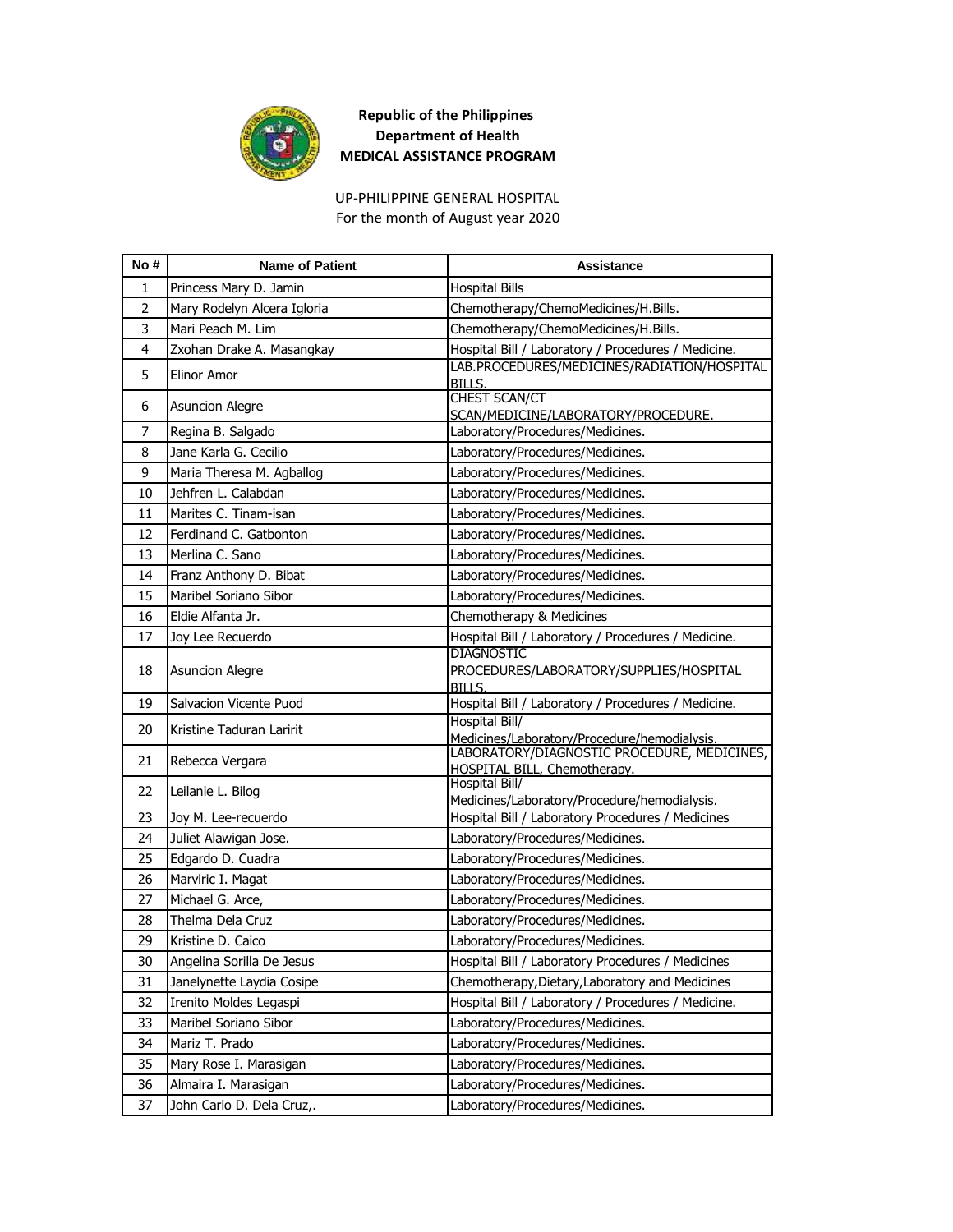| 38 | Nilo Dela Cruz Marquez,           | Laboratory/Procedures/Medicines.                                        |
|----|-----------------------------------|-------------------------------------------------------------------------|
| 39 | Mhanz Chleo Montallana Delmonte   | Laboratory/Procedures/Medicines.                                        |
| 40 | Cynthia B. Candelario             | Laboratory/Procedures/Medicines.                                        |
| 41 | Zaida Icasiano                    | Laboratory/Procedures/Medicines.                                        |
| 42 | Aida E. Estolonio                 | Laboratory/Procedures/Medicines.                                        |
| 43 | Marina San Roman Nacabuan         | Laboratory/Procedures/Medicines.                                        |
| 44 | Glorina S. Austria                | Laboratory/Procedures/Medicines.                                        |
| 45 | Joy M. Lee-recuerdo               | Hospital Bill / Laboratory Procedures / Medicines                       |
| 46 | Mercedita Fontilea De Castro      | <b>Medicines</b>                                                        |
| 47 | Joy M. Lee-recuerdo               | Hospital bills.                                                         |
| 48 | Christopher Leongson              | Chemotherapy & Medicines                                                |
| 49 | Gloria D. Taytayan                | Laboratory/Procedures/Medicines.                                        |
| 50 | Elvie Pelicano Ituralde           | Chemotherapy & Medicines                                                |
| 51 | Mari Peach M. Lim                 | Chemotherapy & Medicines                                                |
| 52 | Mary Joy Restrivera Manalaysay    | Laboratory/Procedures/Medicines.                                        |
| 53 | Veronica Francisco Abarquez       | Medicines                                                               |
| 54 | Haydee Vallega Majam              | Chemotheraphy.                                                          |
| 55 | Cecile Viador Jalac               | Chemotheraphy/Medicine.                                                 |
| 56 | Rina T. Duria                     | Hospital Bill / Laboratory / Procedures / Medicine.                     |
| 57 | Ma. Lani Rosini Quiroz            | CHEMOTHERAPY/HOSPITAL                                                   |
|    |                                   | BILL/LABORATORY/MEDICINES.<br>CHEMOTHERAPY/HOSPITAL                     |
| 58 | Renato A. Toribio                 | BILL/LABORATORY/MEDICINES.                                              |
| 59 | Rina T. Duria                     | Operation / Hospital Bill / Medicine / Laboratory                       |
|    |                                   | Procedure.<br>Operation / Hospital Bill / Medicine / Laboratory         |
| 60 | Rina T. Duria                     | Procedure.                                                              |
| 61 | Hannalei Newberry Landicho        | Dialysis, Dialyzer, PD Solution, Procedures, Medicines<br>& Laboratory. |
| 62 | Aileen Chipongian                 | Chemotherapy & Medicines                                                |
| 63 | Lilian L. Dela Rosa               | Bonescan                                                                |
| 64 | Clifford B. Fernandez             | Medicines                                                               |
| 65 | Dianne D. Magalona                | Operation / Hospital Bill / Medicine / Laboratory                       |
|    |                                   | Procedure.                                                              |
| 66 | Wilfredo B. Caranay               | Medicines                                                               |
| 67 | Joy M. Lee-recuerdo               | Hospital bills.<br>CHEMOTHERAPY/HOSPITAL                                |
| 68 | Brenda D. Luwamag                 | BILL/LABORATORY/MEDICINES.                                              |
| 69 | Shiela Marie Belen                | Hospital Bill / Laboratory / Procedures / Medicine.                     |
| 70 | Frances Reese Almeria             | Hospital Bill / Laboratory / Procedures / Medicine.                     |
| 71 | Cecile Viador Jalac               | Chemotherapy & Medicines                                                |
| 72 | <b>Ferdinand Vicente</b>          | Hospital Bill / Laboratory / Procedures / Medicine.                     |
|    |                                   | Laboratory/Procedures/Medicines.                                        |
| 73 | Sophia Lliane Jimenez             | Dietary Supplement                                                      |
| 74 | Jayson Matthew Ramos              | Operation / Hospital Bill / Medicine / Laboratory                       |
|    |                                   | Procedure.                                                              |
| 75 | Ana Maria Jarligo                 | Laboratory/PET Scan.                                                    |
| 76 | Allan Falgueza                    | Medicines/ Procedure/Surgery/Hospital Bill/Laboratory                   |
| 77 | Teresita Bernardino Ballarta      | PET-Scan / Laboratory / Medicines.                                      |
| 78 | Raymond Angelo Viterbo Sta. Maria | Medicines                                                               |
| 79 | Mary Joy Restrivera Manalaysay    | Laboratory/Procedures/Medicines.                                        |
| 80 | Veronica Francisco Abarquez       | Medicines                                                               |
| 81 | Haydee Vallega Majam              | Chemotherapy & Medicines                                                |
| 82 | Cecile Viador Jalac               | Chemotherapy & Medicines                                                |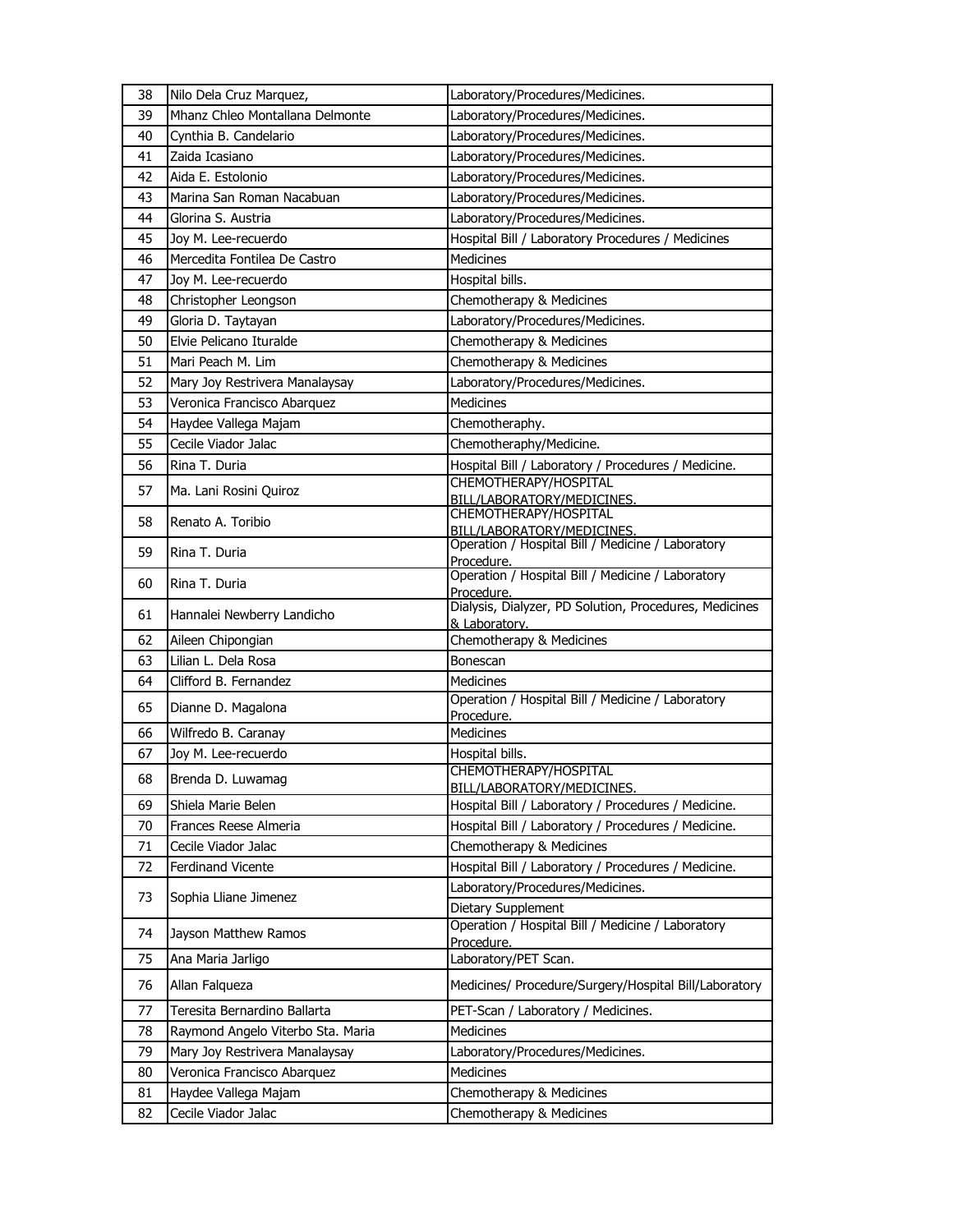| 83  | Ryko Caguiat Rubio               | Dietary Supplement                                                            |
|-----|----------------------------------|-------------------------------------------------------------------------------|
|     |                                  | <b>Medicines</b>                                                              |
| 84  | Maribel Barbin Salgado           | Chemo Drugs.                                                                  |
| 85  | Edgar Maraon                     | 3. Chemotherapy / Hospital Bill / Laboratory /<br>Procedures / Medicines.     |
| 86  | Edgar Maraon                     | 3. Chemotherapy / Hospital Bill / Laboratory /<br>Procedures / Medicines.     |
| 87  | Vonn Edward Jules R. Alemania    | Diagnostic & Lab. Procedures, Dialysis, Medicines &<br><b>Hospital Bills.</b> |
| 88  | Zxohan Drake A. Masangkay        | SURGERY/HOSPITAL BILLS/MEDICINES.                                             |
| 89  | Ma. Ana T. Riel                  | Chemotherapy & Medicines                                                      |
| 90  | Nelson Barnedo Rebate            | Laboratory/Procedures/Medicines.                                              |
| 91  | Salvacion Vicente Puod           | CHEMOTHERAPY, INSULIN SHOTS, ANTIBIOTIC, CT<br>SCAN, REGULAR BLOOD DONATIONS. |
| 92  | Ernesto Cascanio Silanga         | Hospital bills / Medicines.                                                   |
| 93  | Melissa F. Tabao                 | Hospital bills.                                                               |
| 94  | Catalina Santos Ligutan          | <b>Medicines</b>                                                              |
| 95  | Mercedita Fontilea De Castro     | Medicines                                                                     |
| 96  | Catherine Limlengco Carlon       | 3. Chemotherapy / Hospital Bill / Laboratory /<br>Procedures / Medicines.     |
| 97  | Vonn Edward Jules R. Alemania    | Hospital Bill / Laboratory / Procedures / Medicine.                           |
| 98  | Tazzana J. Nipas                 | Hospital Bill / Laboratory / Procedures / Medicine.                           |
| 99  | Efigenia Jenny Mayuga Manzanilla | 3. Chemotherapy / Hospital Bill / Laboratory /                                |
|     |                                  | Procedures / Medicines.                                                       |
| 100 | Joy Margat Recuerdo              | Hospital Bill / Laboratory / Procedures / Medicine.                           |
| 101 | Jocelyn Yabut Fabra              | 3. Chemotherapy / Hospital Bill / Laboratory /<br>Procedures / Medicines.     |
| 102 | <b>Arturo Rivas Morales</b>      | Hospital bills.                                                               |
| 103 | Joel B. Yutoc                    | ECG/X-RAY/LABORATORY PROCEDURES.                                              |
| 104 | Kristine Joy Orgesvik Balte      | Operation/Hospital Bills.                                                     |
| 105 | Jemson Maqueda Cagampang         | Hospital bills.                                                               |
| 106 | <b>Billie Princess C Tumala</b>  | Chemotherapy & Medicines                                                      |
| 107 | Rosemarie Apalla Golpo           | Chemotherapy & Medicines                                                      |
| 108 | Loida Vergara Furog              | Chemotherapy & Medicines                                                      |
| 109 | Ma. Ana T. Riel                  | Chemotherapy & Medicines                                                      |
| 110 | Josefina R. Coronel              | Chemotherapy & Medicines                                                      |
| 111 | Reynaldo Alfonso Baquial         | Diagnostic & Lab. Procedures, Dialysis, Medicines &<br>Hospital Bills.        |
| 112 | Haydee Vallega Majam             | Chemotherapy & Medicines                                                      |
| 113 | Brenda Lumawag                   | Chemotherapy & Medicines                                                      |
| 114 | Teresita Bernardino Ballarta     | PET CT SCAN/LAB.PROCEDURES/MEDICINES.                                         |
| 115 | Ma. Lourdes Taboada              | Hospital bills.                                                               |
| 116 | Joy M. Lee-recuerdo              | Hospital Bill / Laboratory / Procedures / Medicine.                           |
| 117 | Jemson Maqueda Cagampang         | Hospital bills.                                                               |
| 118 | Herminia D. Guerrero             | Hospital Bill / Laboratory / Procedures / Medicine.                           |
| 119 | Ma. Cristina C. Balingit         | Medicines                                                                     |
| 120 | Maria Caren Lauzon Sayson        | <b>Medicines</b>                                                              |
| 121 | Judith R. Morga                  | Chemotherapy & Medicines                                                      |
| 122 | Belen C. Delmundo                | Hospital bills / Medicines.                                                   |
| 123 | Jemson Maqueda Cagampang         | Hospital bills / Medicines.                                                   |
| 124 | Andrea Julie Oleja Gracia        | Hospital Bill / Laboratory / Procedures / Medicine.                           |
| 125 | Maria Caren Lauzon Sayson        | <b>Medicines</b>                                                              |
| 126 | Olivia Alexandra Costuna Magat   | 3. Chemotherapy / Hospital Bill / Laboratory /<br>Procedures / Medicines.     |
| 127 | Edgar Maraon                     | Hospital bills / Medicines.                                                   |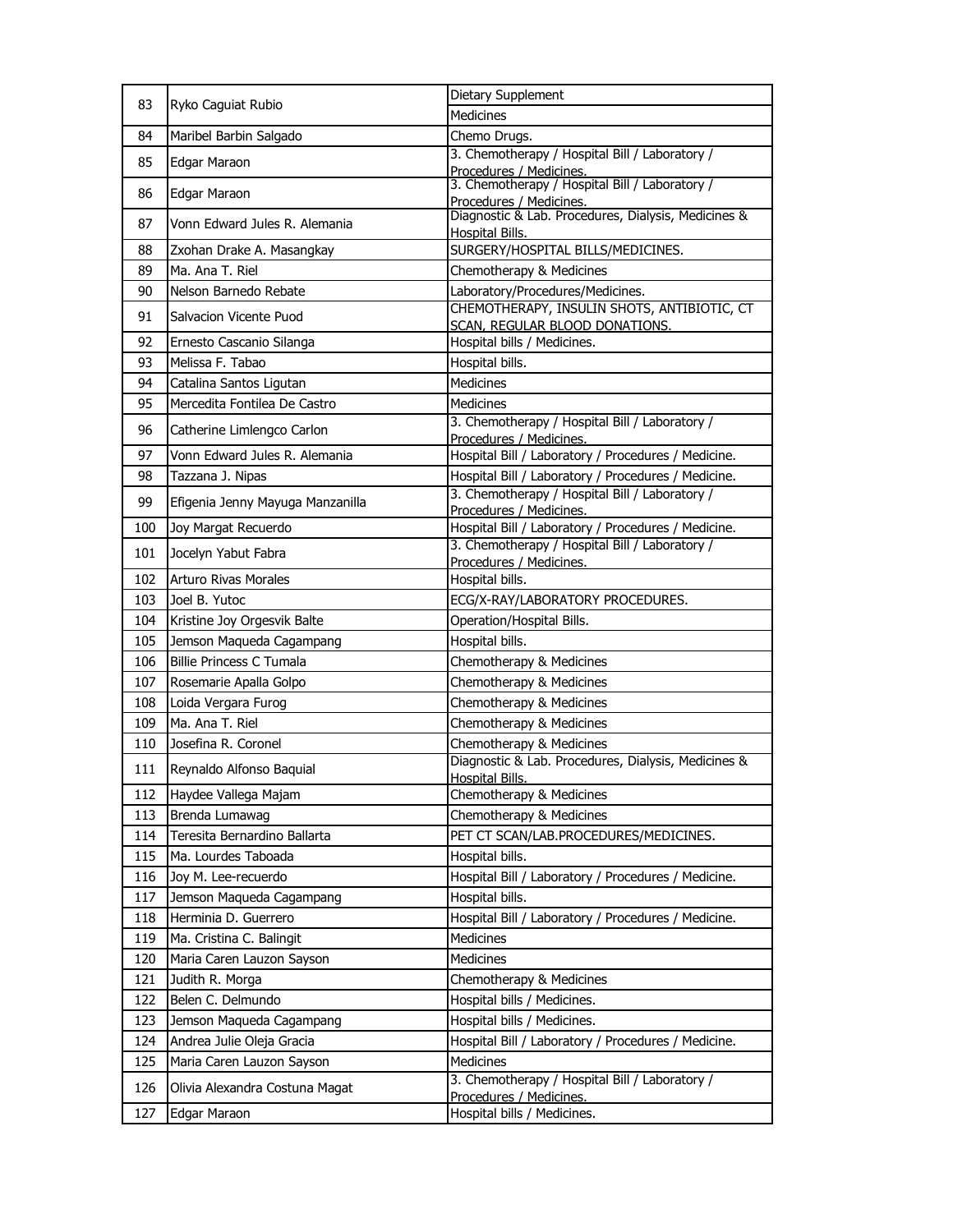| 128 | Renato A. Toribio                | Hospital bill, medicines, laboratories, diagnostic                            |
|-----|----------------------------------|-------------------------------------------------------------------------------|
| 129 | Joy Margate Lee-recuerdo         | procedures<br>Hospital bills.                                                 |
|     |                                  | 3. Chemotherapy / Hospital Bill / Laboratory /                                |
| 130 | Salvacion Vicente Puod           | Procedures / Medicines.                                                       |
| 131 | Haydee Vallega Majam             | Chemotherapy.                                                                 |
| 132 | Maria Fe Jumauay Leal            | Chemotherapy.                                                                 |
| 133 | Marivic Cancino Ruiz,            | Hospital Bill / Laboratory / Procedures / Medicine.                           |
| 134 | Salvacion Vicente Puod           | Hospital Bill / Laboratory / Procedures / Medicine.                           |
| 135 | Salvacion Vicente Puod           | CHEMOTEHRAPY & HOSPITAL BILL.                                                 |
| 136 | Jesus Cristobal Jr.              | Laboratory Procedures/Hospital Bills.                                         |
| 137 | Cheryl Felix Hasigan             | Hospital Bill / Laboratory / Procedures / Medicine.                           |
| 138 | Mark Philip Balibol Engo         | Hospital bills / Medicines.                                                   |
| 139 | Zxohan Drake A. Masangkay        | Surgery/Hospital Bill / Laboratory Procedure /<br>Medicine.                   |
| 140 | Zxohan Drake A. Masangkay        | 2. Dialysis/Dialyzer/Medicines/Laboratory/Hospital Bill.                      |
| 141 | Haydee Vallega Majam             | 3. Chemotherapy / Hospital Bill / Laboratory /<br>Procedures / Medicines.     |
| 142 | Joy Lee Recuerdo                 | <b>Hospital Bills</b>                                                         |
| 143 | Zxohan Drake A. Masangkay        | Hospital bills / Medicines.                                                   |
| 144 | Edgar Maraon                     | Hospital Bill / Laboratory / Procedures / Medicine.                           |
| 145 | Ma. Lani Rosini Quiroz           | Chemotherapy & Medicines                                                      |
| 146 | <b>William Innes</b>             | Hospital bills.                                                               |
| 147 | Reymanuel R. Geronimo            | Injection/Medicines.                                                          |
| 148 | Cesar C. Ubaldo                  | Hospital Bill / Laboratory / Procedures / Medicine.                           |
| 149 | Joy Margate Lee-recuerdo         | Hospital Bill / Laboratory / Procedures / Medicine.                           |
| 150 | Jayson Q. Gendrano               | Diagnostic & Lab. Procedures, Dialysis, Medicines &<br>Hospital Bills.        |
| 151 | Donald T. Fisher                 | DIAGNOSTICS/LABORATORY/PROCEDURE/HOSPITAL<br>BILL.                            |
| 152 | Donald T. Fisher                 | Diagnostic & Lab. Procedures, Dialysis, Medicines &<br>Hospital Bills.        |
| 153 | Cheryl C. Alceso                 | Hospital bills / Medicines.                                                   |
| 154 | Maria Fe Jumauay Leal            | Chemotherapy & Medicines                                                      |
| 155 | Clifford B. Fernandez            | Chemotherapy & Medicines                                                      |
| 156 | Nestor Ocampo Sr.                | Diagnostic & Lab. Procedures, Dialysis, Medicines &<br>Hospital Bills.        |
| 157 | Mari Peach M. Lim                | Diagnostic & Lab. Procedures, Dialysis, Medicines &<br><b>Hospital Bills.</b> |
| 158 | Manuel Ben-hur Silang Mangrobang | Diagnostic & Lab. Procedures, Dialysis, Medicines &<br>Hospital Bills.        |
| 159 | Jea Love Corpuz Felipe           | Medicines<br>Dietary Supplement                                               |
| 160 | Domingo Lactaotao Iglesia        | Dialysis/Chemotherapy Medicines Hospital Bill<br>Laboratory CT Scan           |
| 161 | Nicolle Ann V. Ochoa             | Bonescan / Laboratory / Medicines.                                            |
| 162 | Nicole Anne Ochoa                | Whole Body Bone Scan.                                                         |
| 163 | Maribel Barbin Salgado           | Chemotherapy & Medicines                                                      |
| 164 | King Trevor John Pelicano        | Hospital Bill / Laboratory / Procedures / Medicine.                           |
| 165 | <b>Asuncion Alegre</b>           | Hospital Bill / Laboratory / Procedures / Medicine.                           |
| 166 | Elma Pillejera Pasion,           | Hospital bills.                                                               |
| 167 | Annabelle B. Subingsubing        | 3. Chemotherapy / Hospital Bill / Laboratory /                                |
|     |                                  | Procedures / Medicines.                                                       |
| 168 | Ma. Lani Quiroz                  | Chemotherapy & Medicines                                                      |
| 169 | Prince Evert Manabat Araza       | Laboratory/Procedures/Medicines.                                              |
| 170 | Adelaida P. Fuentes,             | Medicines                                                                     |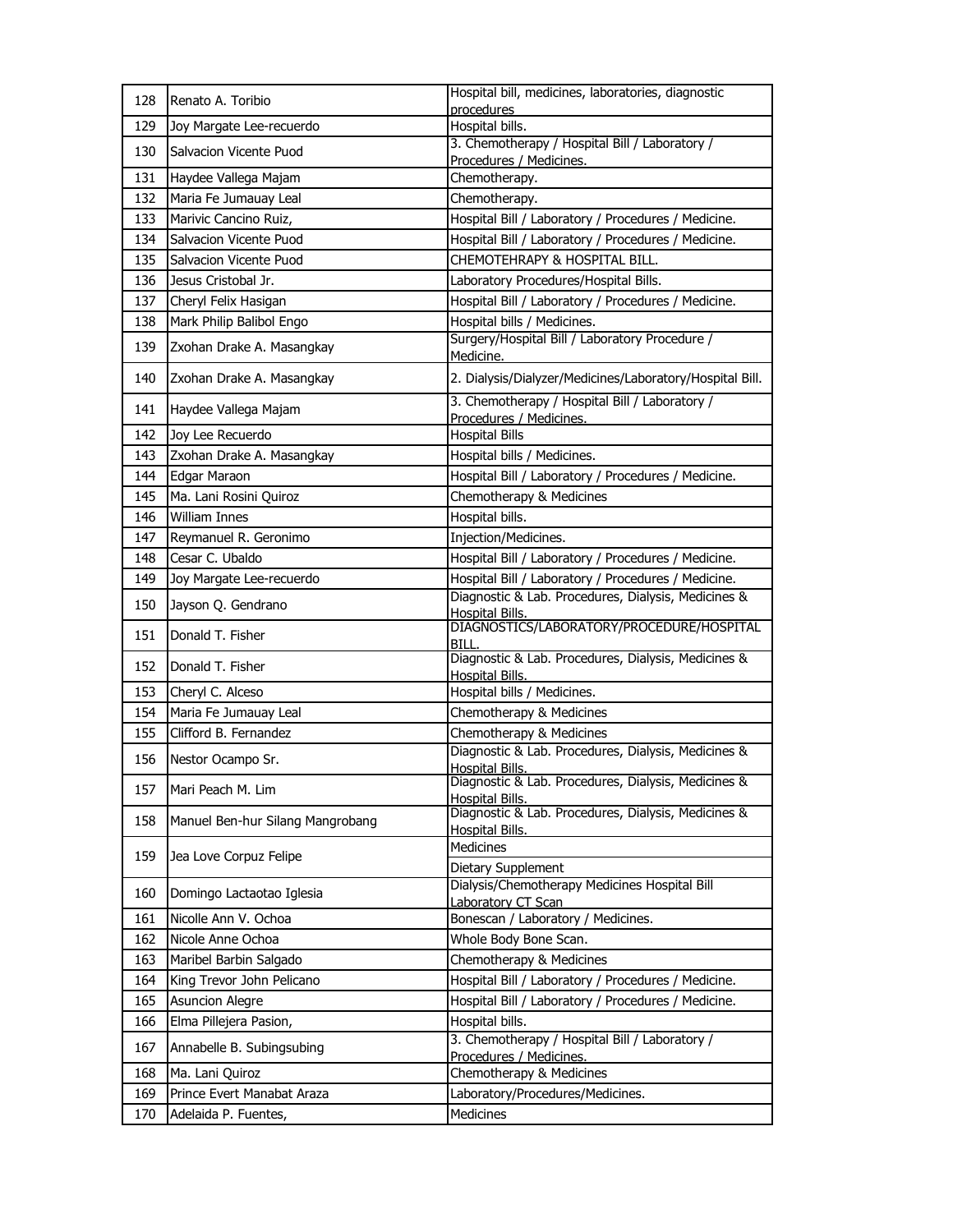|     | Leonardo C. Gonzales.,           | Medicines / Dialysis.  |
|-----|----------------------------------|------------------------|
|     | 172 Armstrong Villacorte Tagalog | <b>Hospital bills.</b> |
| 173 | <b>IEmerita Baldivia Ascura</b>  | Chemotherapy.          |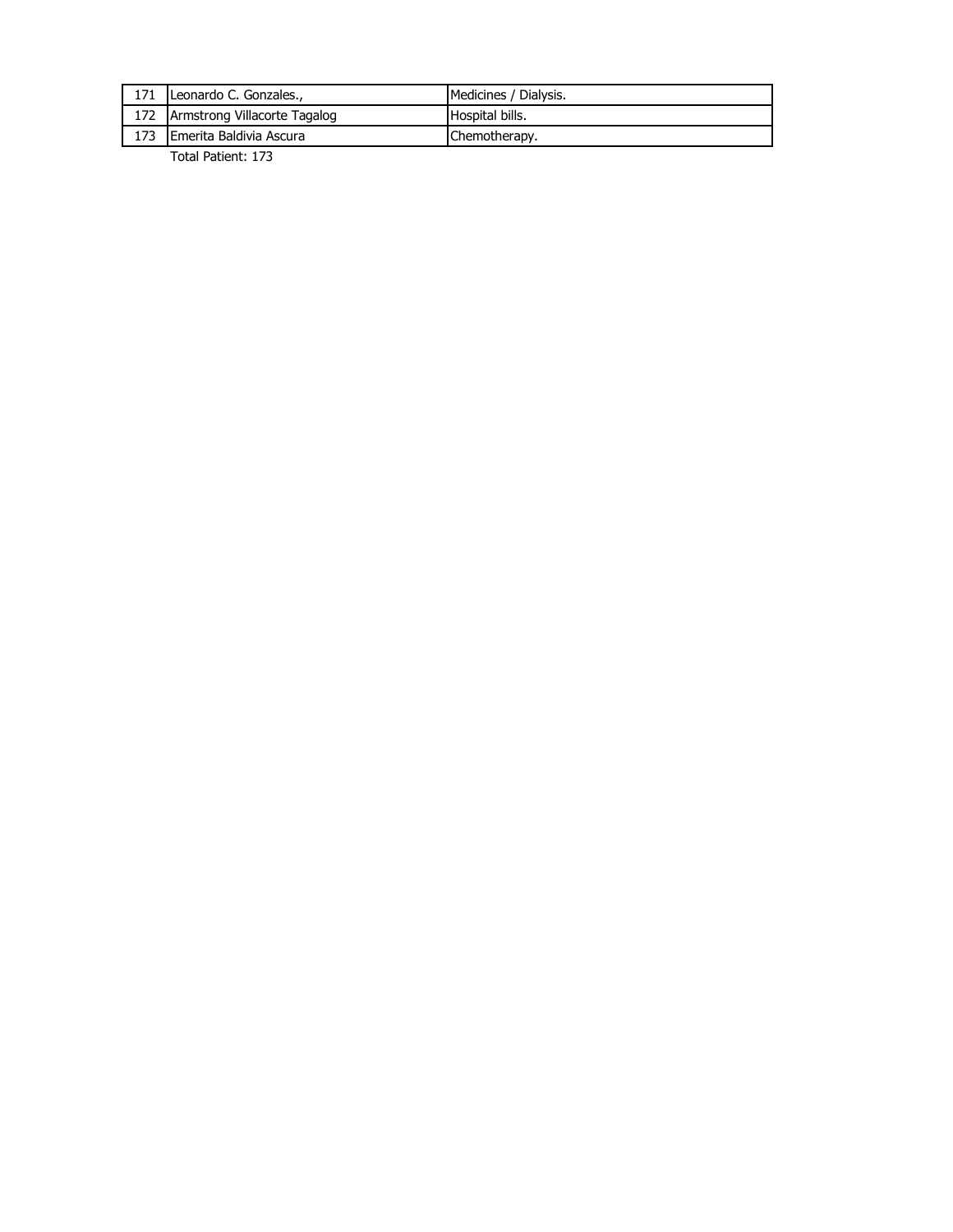

UP-PHILIPPINE GENERAL HOSPITAL For the month of September year 2020

| No#            | <b>Name of Patient</b>         | <b>Assistance</b>                                                            |
|----------------|--------------------------------|------------------------------------------------------------------------------|
| 1              | Dexter A. Cabudil              | Chemotherapy & Medicines                                                     |
| $\overline{2}$ | Armstrong Villacorte Tagalog   | Hospital bills.                                                              |
| 3              | Maria Ruby Delos Reyes         | Chemotherapy & Medicines                                                     |
|                |                                | Dietary Supplement                                                           |
| 4              | Sophia G. Ibita                | Diagnostic procedures/Medicines                                              |
| 5              | Hoi Vo T. Bermillo             | Diagnostic & Lab. Procedures, Dialysis, Medicines &                          |
|                |                                | <b>Hospital Bills.</b>                                                       |
| 6              | Ma. Sienna Dela Cruz Ismael    | Dietary Supplement<br>Dialysis, Dialyzer, PD Solution, Procedures, Medicines |
|                |                                | & Laboratory.                                                                |
| 7              | Victor Ciria Cruz Monsod       | Hospital Bill / Laboratory / Procedures / Medicine.                          |
| 8              | Lotis Ordanel                  | 3. Chemotherapy / Hospital Bill / Laboratory /                               |
| 9              | Gemma Lustan Escalante         | Procedures / Medicines.<br><b>Medicines</b>                                  |
| 10             |                                |                                                                              |
|                | Jewel Penaflorida Caparas      | Hospital bills / Medicines.<br><b>Medical Procedures</b>                     |
| 11             | Purita Lampera De Guzman       |                                                                              |
| 12             | Meriam Pasquin                 | RADITION, CHEMOTHERAPHY.<br>Hospital bills.                                  |
| 13             | Edilyn Villanueva Gabino       | Chemotherapy.                                                                |
| 14             | Kyle Domingo B. Sison          | Hospital bills.                                                              |
| 15             | Liam Hans A. Garo              | Procedures.                                                                  |
| 16             | Edilyn Villanueva Gabino       | Chemotherapy.                                                                |
| 17             | Jemson Maqueda Cagampang       | Chemotherapy & Medicines                                                     |
| 18             | Amy Dasolbo Corral             | Laboratory/Procedures/Medicines.                                             |
| 19             | Aurelio Borillo                | Laboratory/Procedures/Medicines.                                             |
| 20             | Edgardo B. Basas               | Hospital bills.                                                              |
| 21             | Evangelyn G. Nery              | Chemo Drugs/Chemotherapy/ Hospital Bills.                                    |
| 22             | Jionicio F. Taggueg            | Chemo Drugs/Chemotherapy/ Hospital Bills.                                    |
| 23             | Aileen Manalo Molina           | Chemo Drugs/Chemotherapy/ Hospital Bills.                                    |
|                |                                | <b>EMBOLIZATION WITH COILING</b>                                             |
| 24             | Dhebbina Talastas Samonte      | PROCEDURE/LABORATORY/HOSPITAL                                                |
|                |                                | <b>BILL/MEDICINE.</b>                                                        |
| 25             | Ma. Katrina Carrasco           | Hospital bills.                                                              |
| 26             | Jayson Matthew Ramos           | OPERATION/HOSPITAL BILLS                                                     |
| 27             | Mari Peach M. Lim              | Chemotherapy/Medicine/Laboratory Procedure.                                  |
| 28             | Elsa Mendoza Robregado         | Chemotherapy/Medicine/Laboratory Procedure.                                  |
| 29             | Ramon V. Garcia                | HOSPITAL BILL/LABORATORY/PROCEDURES.                                         |
| 30             | Edilyn Villanueva Gabino       | <b>Medicines</b>                                                             |
| 31             | Haydee Vallega Majam           | Chemotherapy/Medicines/Laboratory.                                           |
| 32             | Claudia Delos Reyes Serdanilla | Medicines                                                                    |
| 33             | Cecilia Prieto Fernandez.      | Medicines                                                                    |
| 34             | Rommel Avancena Castillo.      | <b>Hospital Bills</b>                                                        |
| 35             | Josefina R. Coronel            | Medicines                                                                    |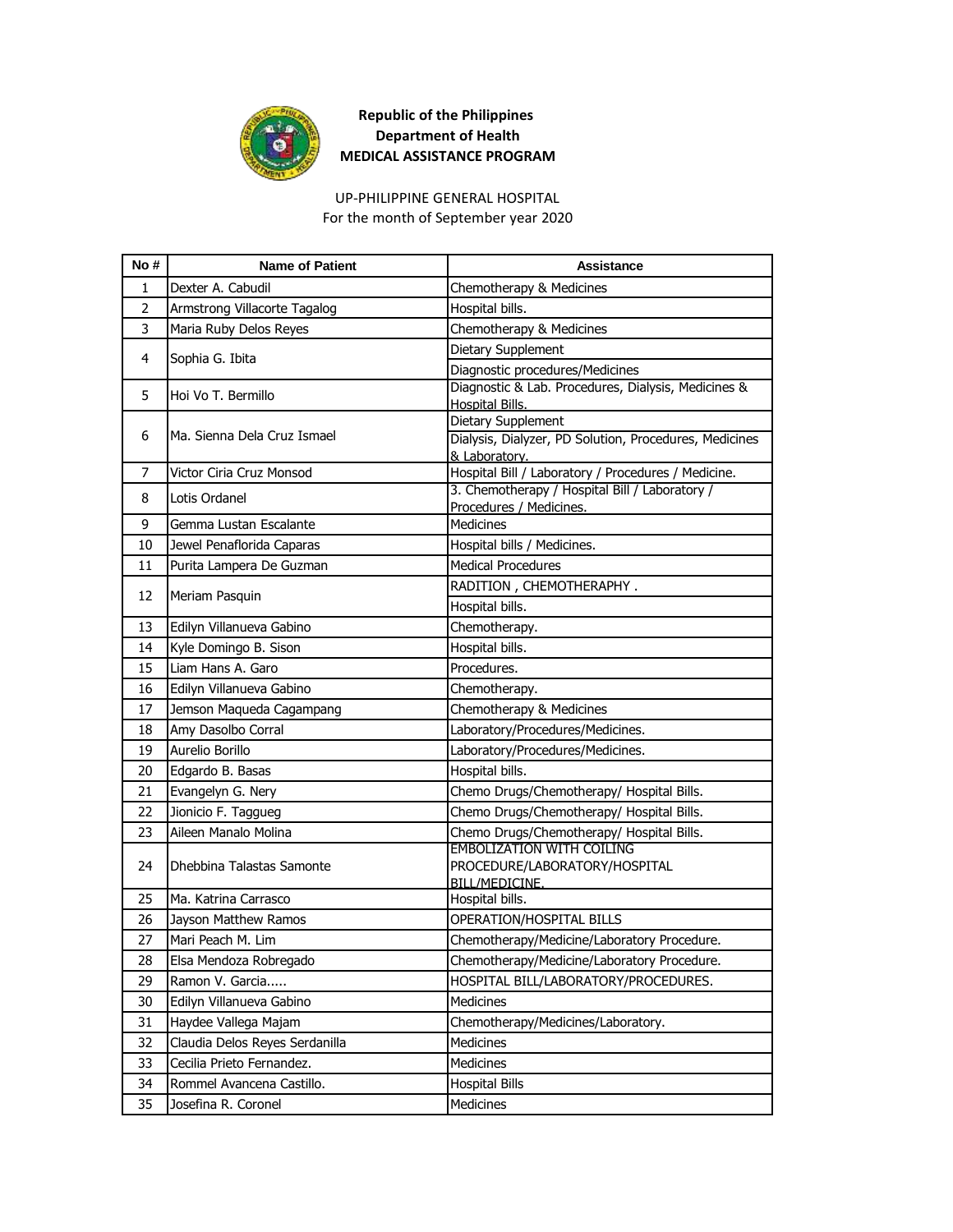| 36 | Anna Marie B. Aguilar          | Chemotherapy.                                                   |
|----|--------------------------------|-----------------------------------------------------------------|
| 37 | Diane May Tolentino Paywan     | Hospital Bill/Laboratory/Procedure.                             |
| 38 | Analiza Martinez               | CHEMOTEHRAPY & HOSPITAL BILL.                                   |
| 39 | Narciso T. Merto               | Hospital Bill / Laboratory / Procedures / Medicine.             |
| 40 | Linda C. Ricarte               | Hospital Bills / Medicines                                      |
| 41 | Althea Piolinn De Jesus Subala | Hospital Bill / Laboratory / Procedures / Medicine.             |
| 42 | Deborah Santos                 | chemotherapy/laboratory/medicines.                              |
| 43 | Nicanora M. Dela Cruz,         | Hospital Bill / Laboratory / Procedures / Medicine.             |
| 44 | Librado F. Domingo             | <b>Medicines</b>                                                |
| 45 | Salvacion Vicente Puod         | Hospital Bill / Laboratory / Procedures / Medicine.             |
| 46 | Jimmy Alejandro Artucilla      | Operation / Hospital Bill / Medicine / Laboratory<br>Procedure. |
| 47 | Serafin Conwi Coronado         | Chest & Abdominopelvic CT Scan with Triple Contrast             |
| 48 | Clifford B. Fernandez          | Chemotherapy & Medicines                                        |
| 49 | Paul Michael Roa Virata        | Hospital Bill / Laboratory / Procedures / Medicine.             |
| 50 | Mike Arnel Boiser Delos Santos | Laboratory Procedures                                           |
|    |                                | <b>Medicines</b>                                                |
| 51 | Melissa F. Tabao               | <b>Medicines</b>                                                |
| 52 | Salvacion Vicente Puod         | Hospital bills.                                                 |
| 53 | Elizabeth Cayabyab Seraye      | <b>Medicines</b>                                                |
| 54 | Romeo Trinidad                 | Laboratory/Procedures/Medicines.                                |
| 55 | Cecilia Prieto Fernandez.      | Hospital bills.                                                 |
| 56 | Gena Marie Castro              | Hospital bills.                                                 |
| 57 | Dianne May T. Paywan           | Hospital bills.                                                 |
| 58 | Celia Ambulo Mojica            | Chermotheraphy/Medicines/Laboratory/Hospital Bill.              |
| 59 | Gen O. Delfino                 | Hospital Bill / Laboratory / Procedures / Medicine.             |
| 60 | Althea Piolinn De Jesus Subala | chemo/lab/medicine/hospital bill                                |
| 61 | Armstrong Villacorte Tagalog   | Hospital bills.                                                 |
| 62 | Emilia Arandia                 | Hospital bills.                                                 |
| 63 | Rosalie Acebedo Pugot          | Chemotherapy & Medicines                                        |
| 64 | Ladybird Yngson Quiachon       | Medicines                                                       |
|    |                                | Laboratory / Procedures.                                        |
| 65 | Willy Balbalosa Bermas         | <b>Medicines</b>                                                |
|    |                                | Laboratory / Procedures.                                        |
| 66 | Reynaldo Gutierrez Sayco       | Medicines                                                       |
|    |                                | Laboratory / Procedures.                                        |
| 67 | Arsenio E. Bacus               | <b>Medicines</b>                                                |
|    |                                | Dietary Supplement                                              |
|    |                                | Laboratory / Procedures.                                        |
| 68 | Rain Amber Campomanes Allamado | <b>Medicines</b>                                                |
|    |                                | Medical Supplies.                                               |
| 69 | Raniell June Manangan Gonzaga  | <b>Hospital Bills</b>                                           |
|    |                                | Renal Scan.                                                     |
| 70 | Jhon Keiven Roda Alvaro        | Laboratory / Procedures.                                        |
|    |                                | <b>Medicines</b>                                                |
| 71 | Jannedie Estuya Casuncad       | Treatment.                                                      |
| 72 | Aurora Serafin Pascua          | Medicines                                                       |
| 73 | Ranie A. Mongas                | Physical Therapy                                                |
|    |                                | 2D ECHO.                                                        |
| 74 | Antonio Rufo Buensuceso        | Laboratory Procedures                                           |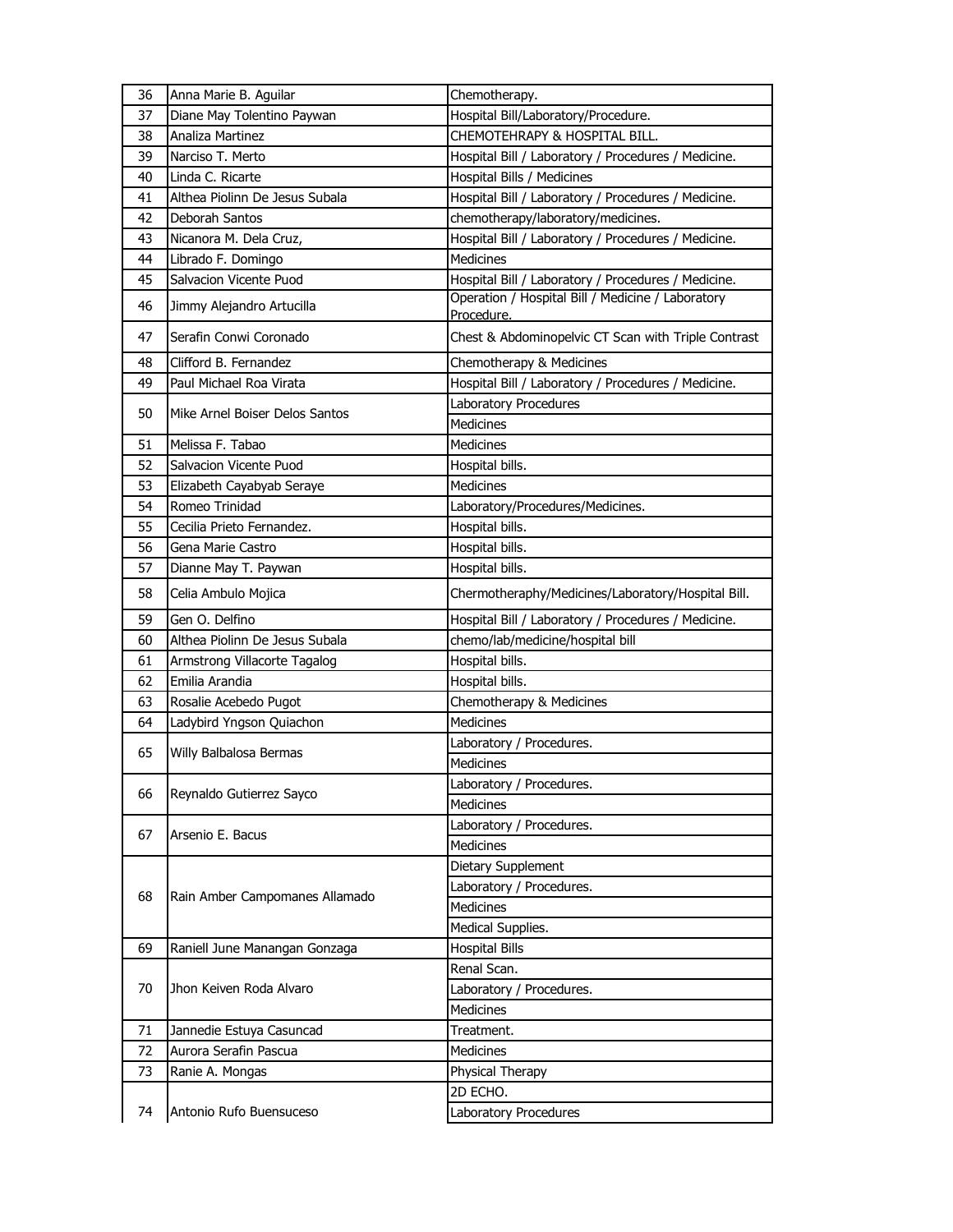|     |                                | Medicines                                                                 |
|-----|--------------------------------|---------------------------------------------------------------------------|
| 75  | Aileen Frayre                  | <b>Medicines</b>                                                          |
| 76  | Salvacion M. Pantaleon         | <b>Medicines</b>                                                          |
| 77  | Liam Hans A. Garo              | Hospital bills.                                                           |
| 78  | Rommel Avancena Castillo.      | <b>Hospital Bills</b>                                                     |
| 79  | Gina Gacias Casaje             | Lumbo Sacral - MRI.                                                       |
| 80  | Gena Marie Castro              | <b>Hospital Bills</b>                                                     |
| 81  | Gen O. Delfino                 | Hospital Bill / Laboratory / Procedures / Medicine.                       |
| 82  | Salvacion Vicente Puod         | Hospital bills.                                                           |
| 83  | Losendo B. Garbo               | Hospital bills.                                                           |
| 84  | Fernando P. Basilio.           | Laboratory / Procedures.                                                  |
|     |                                | <b>Medicines</b>                                                          |
| 85  | Erlinda T. Oligan              | CT-SCAN.                                                                  |
|     |                                | Medicines                                                                 |
| 86  | Rachel Tumana Magbanua         | Hospital Bill / Laboratory / Procedures / Medicine.                       |
| 87  | Gen O. Delfino                 | Hospital Bill / Laboratory / Procedures / Medicine.                       |
| 88  | Elvie Pelicano Ituralde        | CHEMODRUGS/MEDICINES/HOSPITAL BILLS.                                      |
| 89  | Elsa Mendoza Robregado         | CHEMODRUGS/MEDICINES/HOSPITAL BILLS.                                      |
| 90  | Nenita Deo Dela Cruz           | Hospital Bill / Laboratory / Procedures / Medicine.                       |
| 91  | Prince Evert Manabat Araza     | Laboratory/Procedures/Medicines.                                          |
| 92  | Carmelita Dino Del Rosario.,   | Hospital Bill / Laboratory / Procedures / Medicine.                       |
| 93  | Maila Castillo Advincula       | Hospital Bill / Laboratory / Procedures / Medicine.                       |
| 94  | Armstong Villcorte Tagalog     | Hospital Bill / Laboratory / Procedures / Medicine.                       |
| 95  | Jeonathan B. Labrador          | Hospital Bill / Laboratory / Procedures / Medicine.                       |
| 96  | Annabelle B. Subingsubing      | CHEMOTHERAPY/RADIATION/LABORATORY/MEDICIN<br>ES.                          |
| 97  | Ma. Lani Rosini Quiroz         | Chemotherapy & Medicines                                                  |
| 98  | Maria Eloisa V. Hilario        | Hospital bills.                                                           |
| 99  | Prince Evert Manabat Araza     | Laboratory/Procedures/Medicines.                                          |
| 100 | Cristine Lagarto Liad          | Medicines                                                                 |
| 101 | Rosalinda A. Manila            | Medicines                                                                 |
| 102 | Rocsan Espinosa Vidad          | Medicines                                                                 |
| 103 | Yolanda D. Malandog            | <b>Medicines</b>                                                          |
| 104 | Manolito Barron Roxas          | Medicines                                                                 |
| 105 | Marion Vladimir Miciano,       | Laboratory / Procedures.                                                  |
| 106 | Marilou Abina Gacis            | Medicines                                                                 |
| 107 | Livie Edward M. Bello          | Medicines                                                                 |
| 108 | Eden Masilungan Natividad      | CT scan / Chemotherapy / Medicines / Laboratory.                          |
| 109 | Melanie Marie Delfin           | Laboratory/Procedures/Medicines.                                          |
| 110 | Rizza Puno Donato              | <b>Medicines</b>                                                          |
| 111 | Maria Fe Jumauay Leal          | Chemotherapy & Medicines                                                  |
| 112 | Mike Arnel Boiser Delos Santos | Laboratory / Procedures.                                                  |
|     |                                | <b>Medicines</b>                                                          |
| 113 | Clifford B. Fernandez          | 3. Chemotherapy / Hospital Bill / Laboratory /<br>Procedures / Medicines. |
| 114 | Rosalie Acebedo Pugot          | Chemotherapy.                                                             |
| 115 | Riza P. Gaddi                  | CHEMOTHRAPY/MEDICINE/LABORATORY.                                          |
| 116 | Evelyn D. Leduna               | Chemotherapy & Medicines                                                  |
| 117 | Rodolfo Sabino Lubrin          | Hospital bills / Medicines.                                               |
| 118 | Ronald Soriano Miranda Jr.     | Laboratory/Procedures/Medicines.                                          |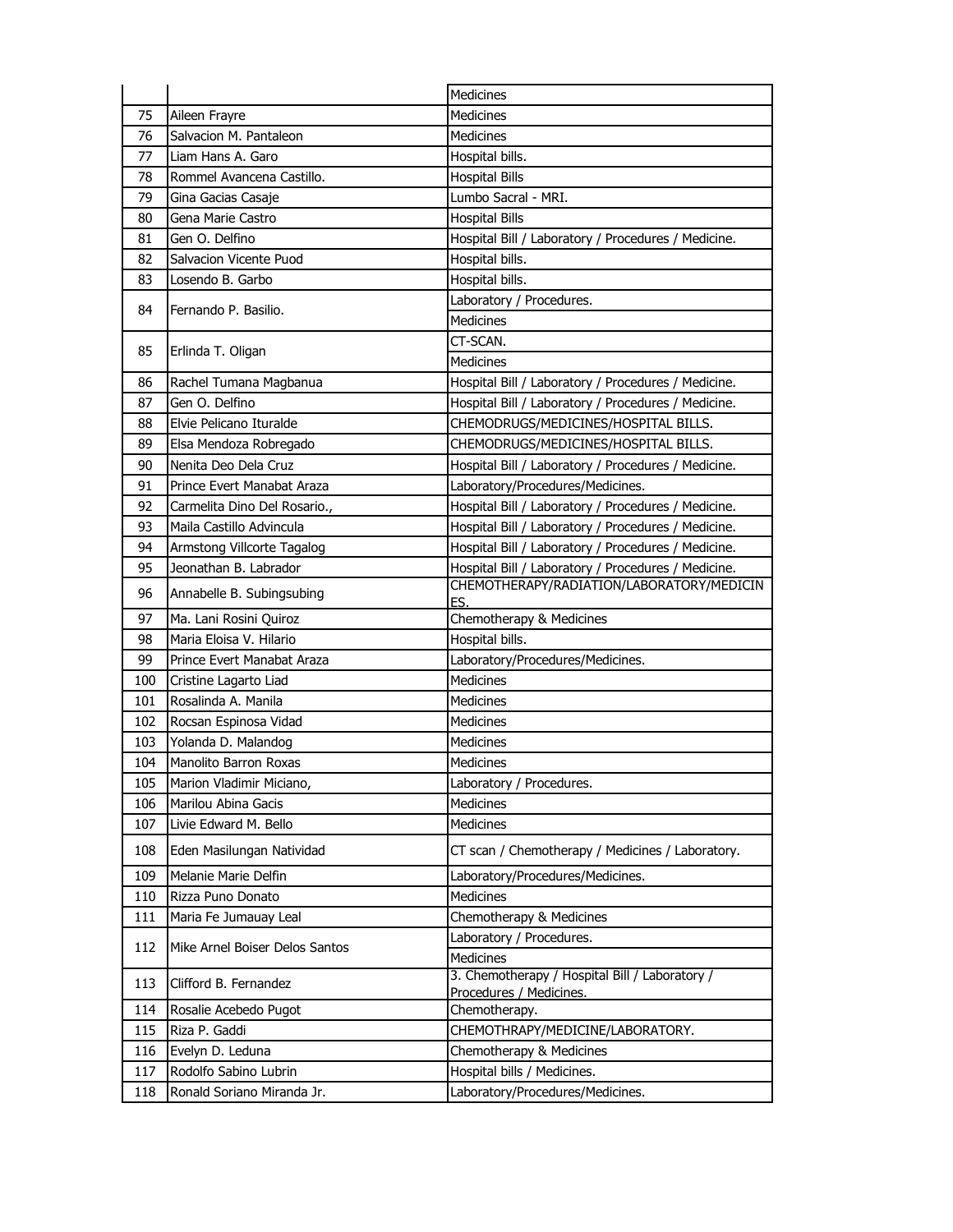| 119        | Jeonathan B. Labrador                  | Implant/operation/laboratory procedures/hospital bill.                          |
|------------|----------------------------------------|---------------------------------------------------------------------------------|
|            |                                        |                                                                                 |
| 120        | Rosemarie Dino                         | Hospital bills / Medicines.                                                     |
| 121        | Elmer F. Damian<br>Ramil Nacua Medallo | Hospital Bill / Laboratory / Procedures / Medicine.<br>Chemotherapy & Medicines |
| 122<br>123 | Lucia Almanzor Rodelas                 | Hospital bills.                                                                 |
|            |                                        |                                                                                 |
| 124        | Estela Pingol                          | CHEMOTHERAPY MEDICINES/RADIATION THERAPY.                                       |
| 125        | Jemson Maqueda Cagampang               | 2. Dialysis/Dialyzer/Medicines/Laboratory/Hospital Bill.                        |
| 126        | Richard Curato Benitez.                | Hospital bills.                                                                 |
| 127        | Reynaldo Sabariaga                     | Laboratory/Procedures/Medicines.                                                |
| 128        | Rodrigo Calica Somera                  | Laboratory/Procedures/Medicines.                                                |
| 129        | Josef Ross Febrada                     | Laboratory / Procedures.                                                        |
|            |                                        | <b>Medicines</b>                                                                |
| 130        | Aida Gayoso Cruzado                    | <b>Medicines</b>                                                                |
| 131        | Zxohan Drake Mangkay                   | Hospital bills / Medicines.                                                     |
| 132        | Jea Love Corpuz Felipe                 | LAB/DIAGNOSTIC PROCEDURES/MEDICINE/HOSPITAL<br><b>BILLS</b>                     |
|            |                                        | Dietary Supplement                                                              |
|            |                                        | LAB/DIAGNOSTIC PROCEDURES/MEDICINE/HOSPITAL                                     |
| 133        | Jeca Louise Corpuz Felipe              | <b>BILLS</b>                                                                    |
|            |                                        | Dietary Supplement                                                              |
|            |                                        | Dialysis, Dialyzer, PD Solution, Procedures, Medicines<br>& Laboratory.         |
| 134        | Mercecdita Fontilea De Castro          | Dietary Supplement                                                              |
| 135        | Gladys Velacio Espada                  | Brachy Theraphy.                                                                |
| 136        | Angelo Carrasco                        | HOSPITAL BILL/CHEMOTHERAPY/PROCEDURE                                            |
| 137        | Leticia Olfato Batingal                | 3. Chemotherapy / Hospital Bill / Laboratory /                                  |
|            |                                        | Procedures / Medicines.                                                         |
| 138        | Alfredo Mendoza Garcia Jr              | Laboratory Procedures/Hospital Bills.                                           |
| 139        | Colita Victoria Matutina               | MRI/Laboratory Procedures.                                                      |
| 140        | Armstrong Villacorte Tagalog           | Hospital Bill / Laboratory / Procedures / Medicine.                             |
| 141        | Lynie Valdez Reyes                     | Hospital bills / Medicines.                                                     |
| 142        | Florita Usman                          | Hospital bills.                                                                 |
| 143        | Kyle Domingo B. Sison                  | Hospital Bill / Laboratory / Procedures / Medicine.                             |
| 144        | Nancy Del Carmen                       | Medicines                                                                       |
| 145        | Carmincita S. Constantino              | Laboratory / Procedures.                                                        |
| 146        | Hellenor D. Donato Jr.                 | Medicines<br>Hospital Bill / Laboratory / Procedures / Medicine.                |
|            |                                        | Laboratory / Procedures.                                                        |
| 147        | Nenita Deo Dela Cruz                   | Medicines                                                                       |
| 148        | Joy Dagum Ramos                        | Chemotherapy & Medicines                                                        |
| 149        | Daniel Lobiano Canete                  | Hospital bills / Medicines.                                                     |
| 150        | Monica Z. Edora                        | Chemotherapy & Medicines                                                        |
| 151        | John Christian Ebuenga Bongcay         | <b>Hospital Bills</b>                                                           |
| 152        | Elisse Kylie G. Briones                | <b>Hospital Bills</b>                                                           |
| 153        | Lilian Curitana Maza                   | СT<br>SCAN/LABORATORY/PROCEDURES/MEDICINES/HB.                                  |
|            |                                        | Operation.                                                                      |
| 154        | Vedasto Timotheo Marmol                | Hospital bills.                                                                 |
|            |                                        | Diagnostic Procedure.                                                           |
| 155        | Elvira Montalla                        | Laboratory / Procedures.                                                        |
|            |                                        | Dialysis.                                                                       |
| 156        | lahn Louice Feninosa Rihan             |                                                                                 |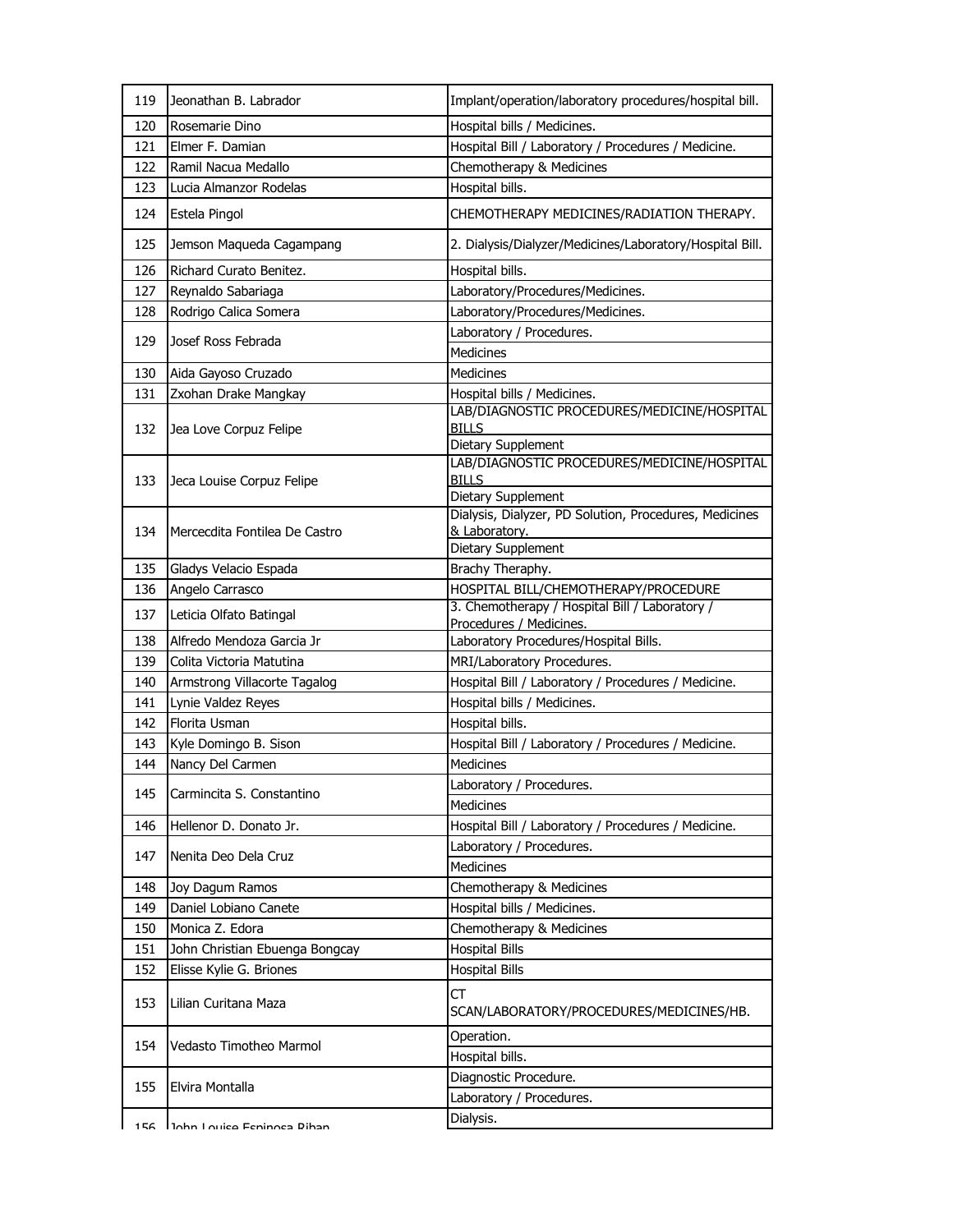|     | The International community of the | Laboratory / Procedures.                                               |
|-----|------------------------------------|------------------------------------------------------------------------|
| 157 | Marilou T. Reyes                   | chemotheraphy/ Chest and Neck CT Scan with IVC/                        |
| 158 | Rosalie Acebedo Pugot              | Biopsy Breast Cancer / Hospital Bill.<br>Chemotherapy & Medicines      |
| 159 | Elmer F. Damian                    | Hospital bills / Medicines.                                            |
| 160 | Jacob Libunao Javier               | Hospital bills.                                                        |
| 161 | Jimmy Alejandro Artucilla          | OPERATION/HOSPITAL BILL/PROCEDURES.                                    |
| 162 | Glenn S. Antonio                   | <b>Medicines</b>                                                       |
| 163 | Philline Porsche Titong Eriful     | MRI - Cranial w/ Contrast and CT Temporal w/<br>Contrast.              |
| 164 | Liam Hans A. Garo                  | Hospital Bill / Laboratory / Procedures / Medicine.                    |
| 165 | Karl Leviticus Linnaeus Alday      | Laboratory/Procedures/Medicines.                                       |
| 166 | Ma. Carmen Villanueva Sy           | Hospital bills.                                                        |
| 167 | Kyle Domingo B. Sison              | Hospital Bill / Laboratory / Procedures / Medicine.                    |
| 168 | Jeany Lumagbas                     | DIAGNOSTIC PROCEDURES/CHEMOTHERAPY<br>MEDICINES/LABORATORY PROCEDURES. |
| 169 | August Kaky Tuazon                 | <b>Medicines</b>                                                       |
| 170 | Prince Reyes Rizare                | <b>Medicines</b>                                                       |
| 171 | Aurelia Fernandez Sacayanan        | <b>Medicines</b>                                                       |
| 172 | Baby Girl Ruado                    | Angiogram/Hospital Bill.                                               |
| 173 | Eduardo G. Estrecho                | CT Scan.                                                               |
| 174 | Daniel Lobiano Canete              | Hospital Bill / Laboratory / Procedures / Medicine.                    |
| 175 | Daniel Lobiano Canete              | Hospital bills / Medicines.                                            |
| 176 | Tristan Nathaniel C. Zapata        | Dietary Supplement                                                     |
|     |                                    | Medicines                                                              |
| 177 | Rina T. Duria                      | Hospital bills.                                                        |
| 178 | Rina T. Duria                      | Hospital bills.                                                        |
|     |                                    | LABORATORY.                                                            |
| 179 | Elyne Padilla Rico                 | Procedures.                                                            |
|     |                                    | <b>Medicines</b>                                                       |
| 180 | Hernando V. Cruz                   | Laboratory / Procedures.                                               |
|     |                                    | <b>Medicines</b>                                                       |
| 181 | Jesus Payumo Baldelomar            | Chemotherapy & Medicines                                               |
| 182 | Renato Magana Asis,                | Hospital bills.                                                        |
| 183 | Hoi Vo T. Bermillo                 | <b>Hospital Bills</b>                                                  |
|     |                                    | <b>Medicines</b>                                                       |
| 184 | Jacob L. Javier                    | Hospital Bill / Laboratory / Procedures / Medicine.                    |
|     |                                    |                                                                        |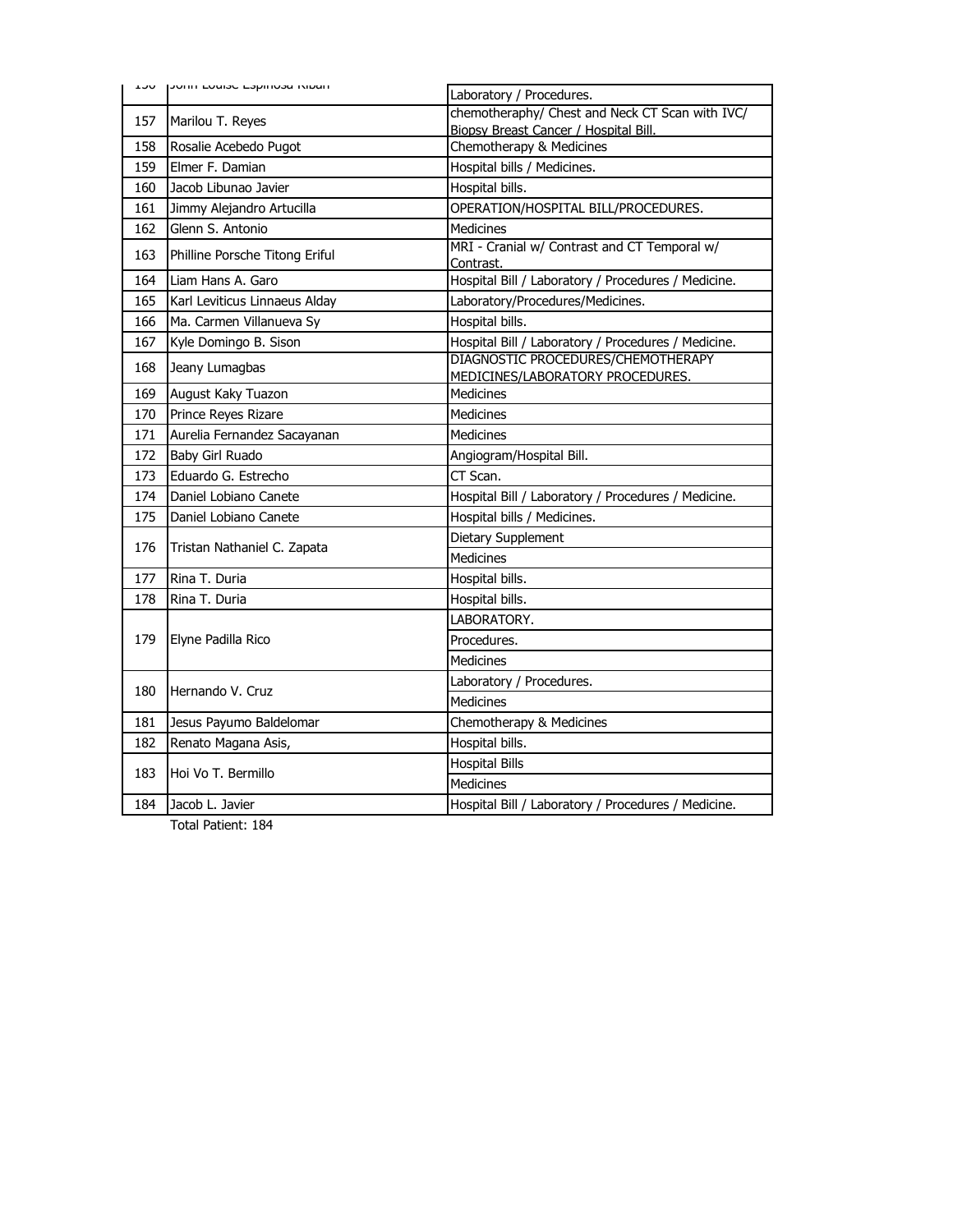

UP-PHILIPPINE GENERAL HOSPITAL For the month of October year 2020

| No #           | <b>Name of Patient</b>         | <b>Assistance</b>                                                         |
|----------------|--------------------------------|---------------------------------------------------------------------------|
| $\mathbf{1}$   | Rosalie Acebedo Pugot          | Chemotherapy & Medicines                                                  |
| $\overline{2}$ | Florita Usman                  | Hospital bills.                                                           |
| 3              | Calendaria Salon Caleja        | <b>Medicines</b>                                                          |
| 4              | Bayani Garcia Delos Santos     | Hospital Bill / Laboratory / Procedures / Medicine.                       |
| 5              | Pempe Del Monte Jaradal        | Dialysis, Dialyzer, PD Solution, Procedures, Medicines<br>& Laboratory.   |
| 6              | Flordeliza Dionisio Gamboa     | Hospital Bill / Laboratory / Procedures / Medicine.                       |
| 7              | Hoi Vo Thi Bermillo            | Hospital Bill / Laboratory / Procedures / Medicine.                       |
| 8              | Elvira Demano Corpuz           | Hospital bills.                                                           |
| 9              | Michelle B. Beltran            | Diagnostic & Lab. Procedures, Dialysis, Medicines &<br>Hospital Bills.    |
| 10             | Jacob L. Javier                | Hospital Bill / Laboratory / Procedures / Medicine.                       |
| 11             | Maria Marita Abeleda De Lara   | <b>Medicines</b>                                                          |
| 12             | Roderick A. Mugas              | <b>Medicines</b>                                                          |
| 13             | Judy Ann Oganioa Lebrilla      | Diagnostic Procedures / ERCP / Endoscopy w/ Xray.                         |
| 14             | Mary Ann Monzon Sampot         | 3. Chemotherapy / Hospital Bill / Laboratory /<br>Procedures / Medicines. |
| 15             | Thelma Martirez De Lara        | <b>Medicines</b>                                                          |
|                | Florita Usman                  | Hospital bills.                                                           |
| 16             |                                | Machine.                                                                  |
|                |                                | LABORATORY.                                                               |
|                |                                | <b>Medicines</b>                                                          |
| 17             | Juan Camposano Hermida         | Chemotherapy & Medicines                                                  |
| 18             | Rogelio Panganiban Dela Cruz   | Hospital bills.                                                           |
| 19             | Clara Quitco Dela Cruz         | Hospital bills.                                                           |
| 20             | Lorena E. Tornea               | CT Scan.                                                                  |
| 21             | Edgardo B. Basas               | Hospital bills.                                                           |
| 22             | Jemson Maqueda Cagampang       | Laboratory/Procedures/Medicines.                                          |
| 23             | Marcos Cabiles Alconvidas      | OPERATION/HOSPITAL BILLS                                                  |
| 24             | Antonio Tarnate Loquinario Iii | <b>Medicines</b>                                                          |
|                |                                | Laboratory Procedures                                                     |
| 25             | Jacob L. Javier                | Hospital bills.                                                           |
| 26             | Carlos Celestino Sr.           | Hospital bills.                                                           |
| 27             | Annabelle Rebenito Ruado       | Hospital bills / Medicines.                                               |
| 28             | April G. Formento              | Medicines                                                                 |
| 29             | Brenda Lumawag                 | Cehmotherapy, Medicines, Procedures.                                      |
| 30             | Nita Delos Santos              | Cehmotherapy, Medicines, Procedures.                                      |
| 31             | Rosalie Acebedo Pugot          | Cehmotherapy, Medicines, Procedures.                                      |
| 32             | Flordeliza Dionisio Gamboa     | Hospital bills / Medicines.                                               |
| 33             | Christopher Leongson           | Chemotherapy & Medicines                                                  |
| 34             | Celia Mercado Ambita           | 3. Chemotherapy / Hospital Bill / Laboratory /<br>Procedures / Medicines. |
| 35             | Henrietta Velasquez Austria    | Hospital bills.                                                           |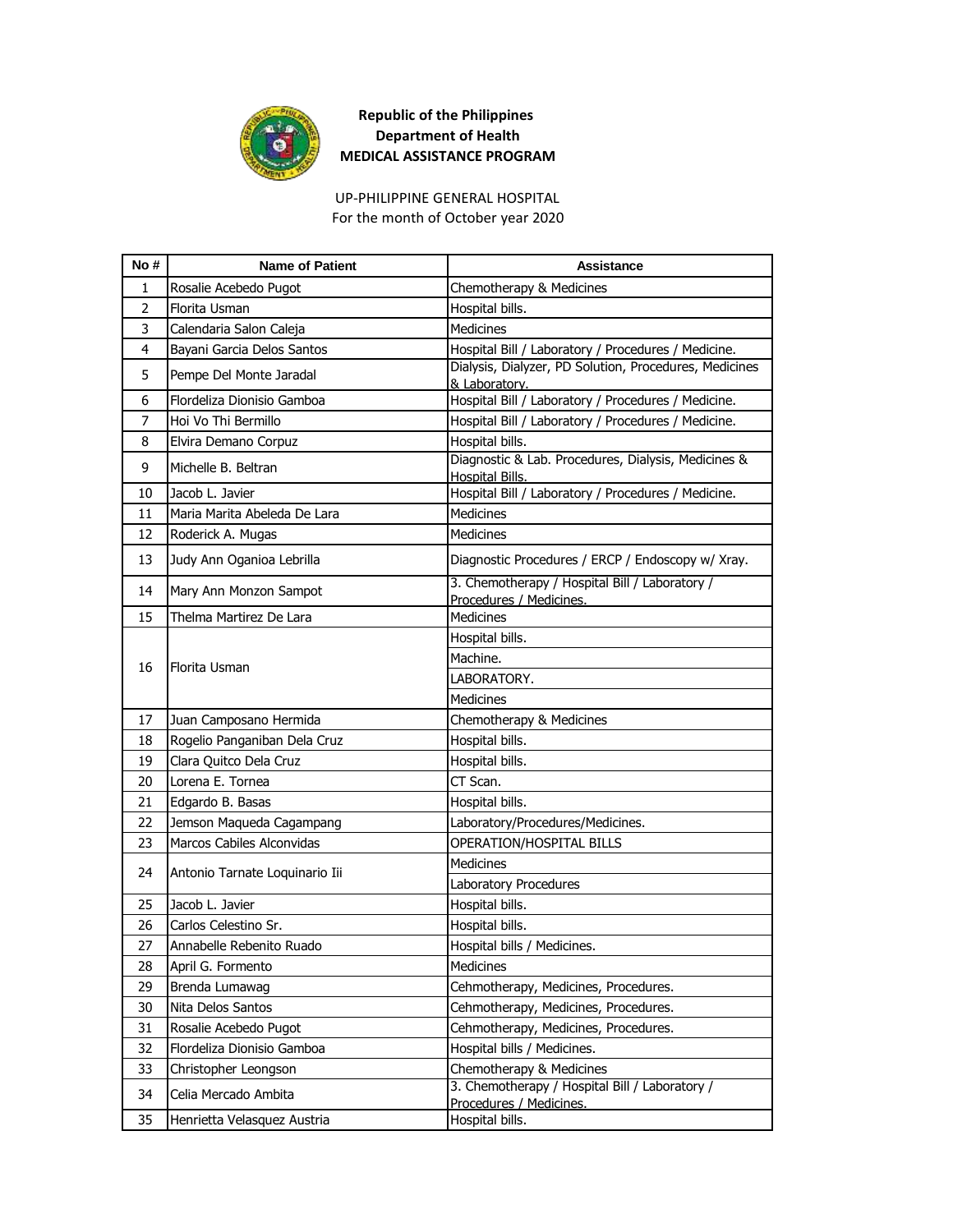| 36 | Jea Love Corpuz Felipe         | Diagnostic & Lab. Procedures, Dialysis, Medicines &<br><b>Hospital Bills.</b> |
|----|--------------------------------|-------------------------------------------------------------------------------|
| 37 |                                | Diagnostic & Lab. Procedures, Dialysis, Medicines &<br><b>Hospital Bills.</b> |
|    | Jeca Louise Corpuz Felipe      | Dietary Supplement                                                            |
|    |                                | Diagnostic & Lab. Procedures, Dialysis, Medicines &<br>Hospital Bills.        |
| 38 | Mercecdita Fontilea De Castro  | Dietary Supplement                                                            |
| 39 | Allan P. Maceda                | <b>Medicines</b>                                                              |
| 40 | Dexter A. Cabudil              | Laboratory/Procedures/Medicines.                                              |
| 41 | Armstrong Villacorte Tagalog   | Hospital Bill / Laboratory / Procedures / Medicine.                           |
| 42 | Izza Q. San Mateo              | <b>Medicines</b>                                                              |
| 43 | Dexter A. Cabudil              | Ct Scan/Laboratories.                                                         |
| 44 | Angel Omugtong Jr.             | <b>Medicines</b>                                                              |
| 45 | Jessie Guevara                 | Chemotherapy & Medicines                                                      |
| 46 | Sheryl Ann Pacio Campos        | Hospital bills.                                                               |
| 47 | Rosemarie Apalla Golpo         | ChemoDrugs/Chemotheraphy/Medicines                                            |
| 48 | Ma. Carmen Villanueva Sy       | Hospital bills / Medicines.                                                   |
| 49 | Claudia Delos Reyes Sernadilla | <b>Medicines</b>                                                              |
|    | Flordeliza Dionisio Gamboa     | GASTROSOPY / COLONOSCOPY / HOSPITAL BILLS /                                   |
| 50 |                                | LABORATORY.                                                                   |
| 51 | Zxohan Drake A. Masangkay      | <b>Hospital Bills</b>                                                         |
| 52 | Deserie Inopia                 | Medicines                                                                     |
| 53 | Jennifer A. Alojado            | <b>Medicines</b>                                                              |
| 54 | Rodora Mata Garcia             | Radiotherapy / Chemotherapy / Hospital Bills.                                 |
| 55 | Mateo Gabriel Andres Cuartero  | CHEMOTHERAPHY / RADIATION TREATMENT /<br>MEDICINES.                           |
| 56 | Armstrong Villacorte Tagalog   | Hospital bills.                                                               |
| 57 | Eden Masilungan Natividad      | Chemotherapy & Medicines                                                      |
| 58 | Haydee Vallega Majam           | Chemotherapy & Medicines                                                      |
| 59 | Josefina R. Coronel            | <b>Medicines</b>                                                              |
| 60 | Ma. Ana T. Riel                | Medicines                                                                     |
| 61 | Flordeliza Dionisio Gamboa     | Medicines.                                                                    |
|    |                                | Hospital bills.                                                               |
| 62 | Roselle B. Montealegre         | Medicines.                                                                    |
| 63 | Lorena Marcelo                 | Chemotherapy Medicines/Procedures.                                            |
| 64 | Amelia O. Magbitang            | Chemotherapy & Medicines                                                      |
|    |                                | Chemotherapy.                                                                 |
| 65 | Andrew A. Fernandez            | MRI/CT-SCAN/HOSPITAL BILL.                                                    |
|    |                                | Laboratory / Procedures.                                                      |
| 66 | Maria Ruby Delos Reyes         | Chemotherapy & Medicines                                                      |
| 67 | Jenny Cuadro                   | Chemotherapy & Medicines                                                      |
| 68 | Flordeliza Dionisio Gamboa     | Hospital Bill / Laboratory / Procedures / Medicine.                           |
| 69 | Jacob L. Javier                | Hospital Bill / Laboratory / Procedures / Medicine.                           |
| 70 | Rosalie Acebedo Pugot          | Chemotherapy & Medicines                                                      |
| 71 | Daniel Lobiano Canete          | 2. Dialysis/Dialyzer/Medicines/Laboratory/Hospital Bill.                      |
| 72 | Maria Cristina Roque           | Hospital bills / Medicines.                                                   |
| 73 | Flordeliza Dionisio Gamboa     | Hospital bills / Medicines.                                                   |
| 74 | Ailyn Gastales Demata          | <b>Medicines</b>                                                              |
| 75 | <b>William Innes</b>           | OPERATION/HOSPITAL BILLS                                                      |
| 76 | Cristita T. Salvacion          | Medicines                                                                     |
| 77 | Ma. Carmen Villanueva Sy       | Hospital bills.                                                               |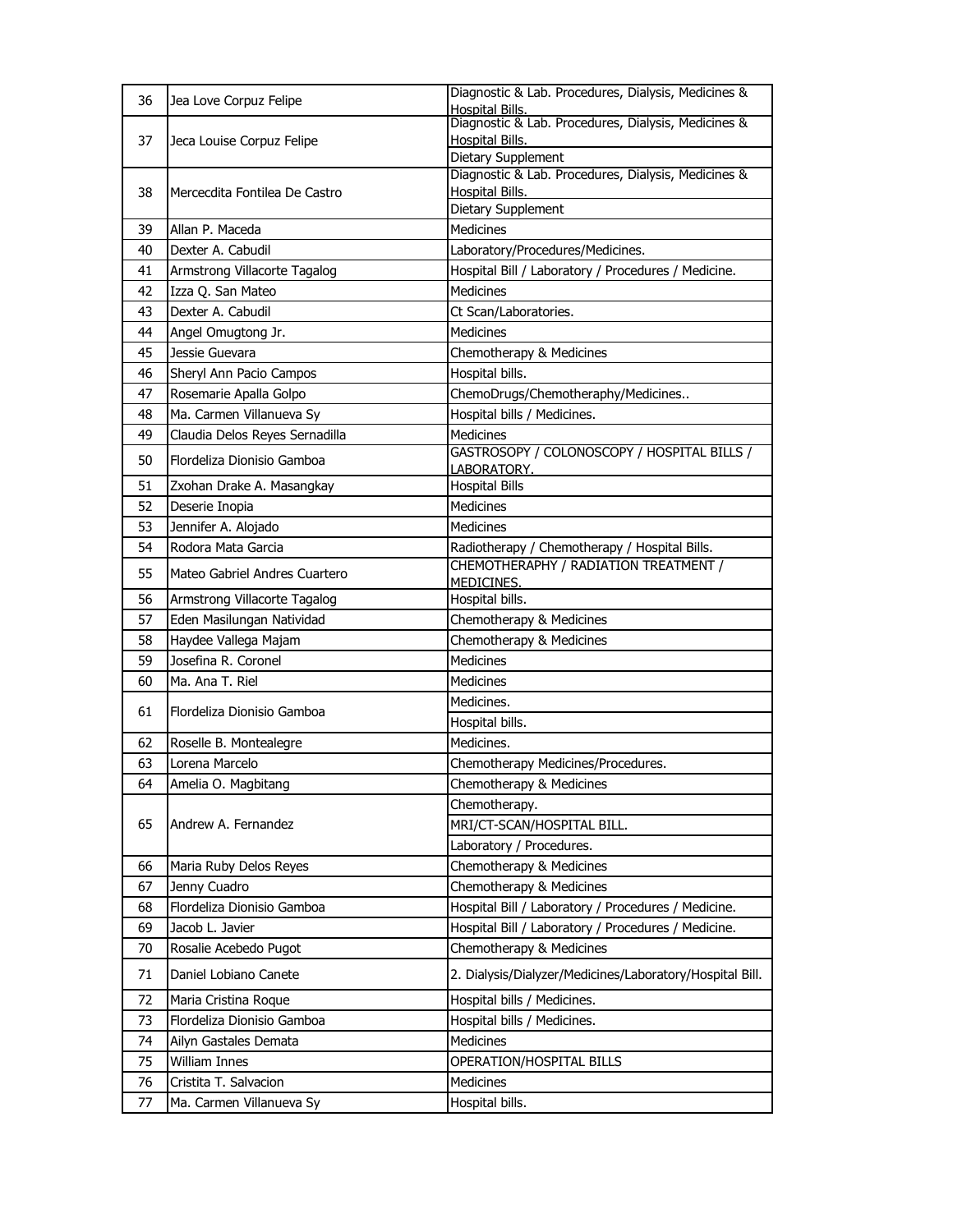| 78  | Ma. Carmen Villanueva Sy         | Hospital bills.                                                              |
|-----|----------------------------------|------------------------------------------------------------------------------|
| 79  | Josie Mantua Marcelino           | Chemotherapy & Medicines                                                     |
|     |                                  | <b>Medicines</b>                                                             |
| 80  | Isidro Acuritay Tamboong Jr.     | REHAB THERAPY.                                                               |
| 81  | Geraldine Mallabo                | BCR ABL BY QRT PCR INCLUDING READERS FEE.                                    |
|     |                                  | Dialysis.                                                                    |
| 82  | Jez Reamson Abuel                | <b>Medicines</b>                                                             |
| 83  | Roselle B. Montealegre           | <b>Medicines</b>                                                             |
|     |                                  | Pet Scan / MRCP / MRI / Endoscopic Ultrasound.                               |
| 84  | Andrew A. Fernandez              | Laboratory Procedures                                                        |
|     |                                  | Chemotherapy                                                                 |
| 85  | Arnold Jeff Tungcap Rivera       | Hospital bills / Medicines.                                                  |
| 86  | Maria Fe Jumauay Leal            | CHEMOTHRAPY/MEDICINE/LABORATORY.                                             |
| 87  | King Joshua Lozana Hartz         | Hospital bills.                                                              |
| 88  | Ely Dimaano Coliat               | <b>Hospital Bills</b>                                                        |
| 89  | Camille Ledesma Santos           | Implant.                                                                     |
|     |                                  | Radiotherapy, Chemotherapy, Lab. Procedure, Hospital                         |
| 90  | April Heberle Benavidez          | bills.                                                                       |
| 91  | Reinerio Olivan Regaspi          | 2. Dialysis/Dialyzer/Medicines/Laboratory/Hospital Bill.                     |
| 92  | Haydee Vallega Majam             | CHEMOTHRAPY/MEDICINE/LABORATORY.                                             |
| 93  | Maria Cristina Roque             | Hospital Bill / Laboratory / Procedures / Medicine.                          |
| 94  | Estelita Delos Santos Simpelo    | Chemotherapy & Medicines                                                     |
| 95  | Gabriel Sebastian Paz De Leon    | MRI-Head with Contrast, Hospital Bill, Medicines,<br>Laboratory & Procedures |
| 96  | Teresita Jocelyn Binondo Amoroso | Hospital Bill / Laboratory / Procedures / Medicine.                          |
| 97  | Juan Johanne Jintalan            | Chemotherapy & Medicines                                                     |
| 98  | Rogelio Panganiban Dela Cruz     | Hospital Bill / Laboratory / Procedures / Medicine.                          |
| 99  | Clara Quitco Dela Cruz           | Hospital Bill / Laboratory / Procedures / Medicine.                          |
| 100 | Mark Nel Vergara                 | BIOPSY / CHEMOTHERAPY / OPERATION.                                           |
| 101 | Janice Brianna Saveke            | Diagnostic & Lab. Procedures, Dialysis, Medicines &                          |
|     |                                  | Hospital Bills.                                                              |
| 102 | Minerva Reyna Adelino            | Oxygen                                                                       |
| 103 | James Matthew Tatad Romeo        | Hospital Bill / Laboratory / Procedures / Medicine.                          |
| 104 | Hoi Vo T. Bermillo               | Hospital Bill / Laboratory / Procedures / Medicine.                          |
| 105 | Elmer F. Damian                  | Hospital Bill / Laboratory / Procedures / Medicine.                          |
| 106 | Liam Hans A. Garo                | Hospital Bill / Laboratory / Procedures / Medicine.                          |
| 107 | Daniel Lobiano Canete            | Hospital Bill / Laboratory / Procedures / Medicine.                          |
| 108 | Rosalie Acebedo Pugot            | Chemotherapy & Medicines                                                     |
| 109 | Juliana P. Buslon                | Hospital Bill / Laboratory / Procedures / Medicine.                          |
| 110 | Maria Cristina Roque             | Hospital bills / Medicines.                                                  |
| 111 | Flordelizadad D. Gamboa          | Hospital Bill / Laboratory / Procedures / Medicine.                          |
| 112 | Ladybird Yngson Quiachon         | Chemotherapy & Medicines                                                     |
| 113 | Sonny Boy Odon                   | Hospital Bill / Laboratory / Procedures / Medicine.                          |
| 114 | Francisco A. Bariuad             | QRT PCR for BCR-Abl.                                                         |
| 115 | Jose Albert C. Tenado            | Hospital bills.                                                              |
| 116 | Romeo K. Malabanan               | Hospital Bill / Laboratory / Procedures / Medicine.                          |
| 117 | Dexter A. Cabudil                | Chemotherapy & Medicines                                                     |
| 118 | Joana Liza B. Galabo             | Medicines                                                                    |
| 119 | Adelaida Censon Eduarte          | Medicines                                                                    |
| 120 | Vivian Abapo Ahid                | Hospital Bill / Laboratory / Procedures / Medicine.                          |
| 121 | Ma. Carmen Villanueva Sy         | Hospital bills / Medicines.                                                  |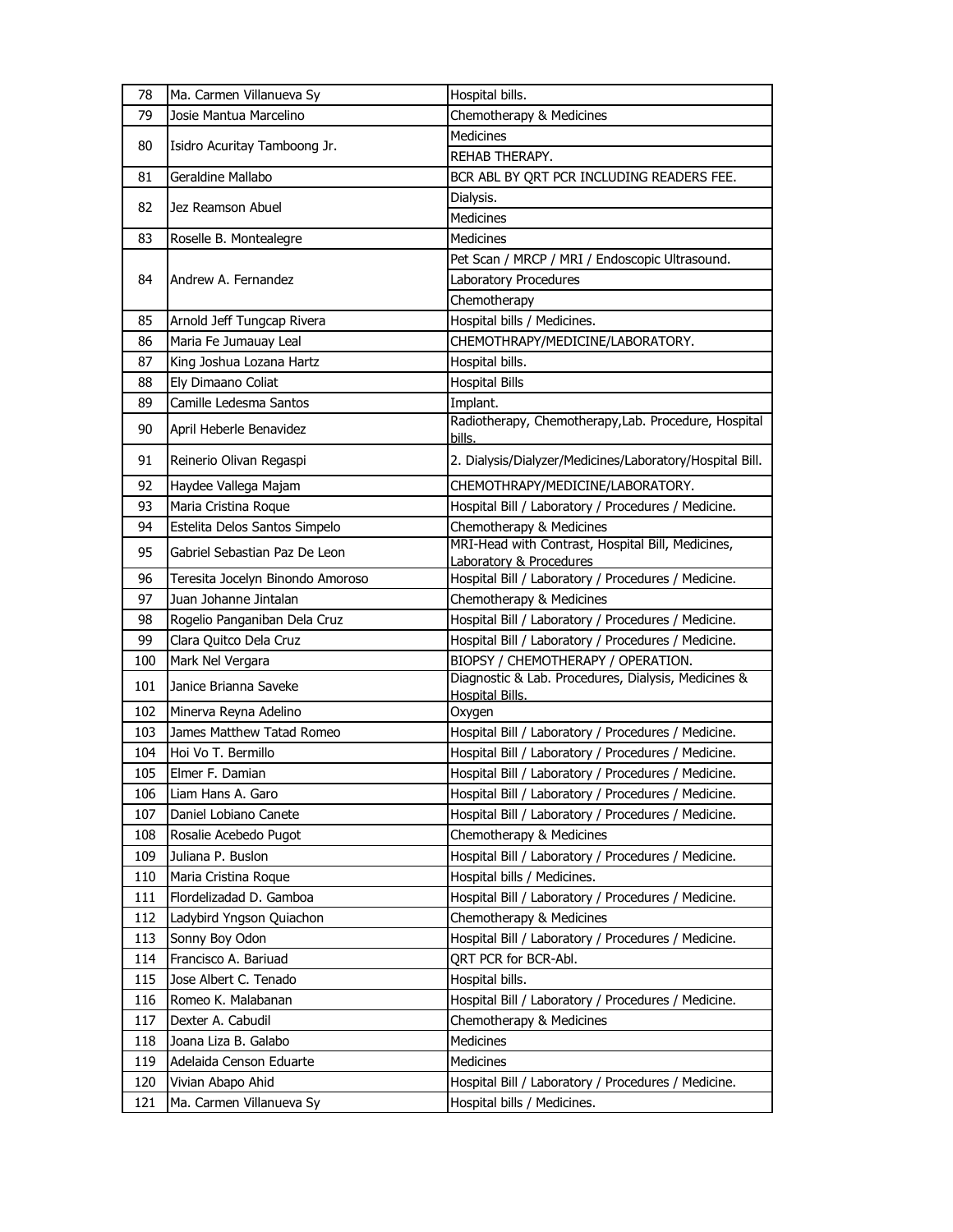| 122 | Marnelli Bron Abelida         | Hospital Bill / Medicines / Laboratory / Diagnostic                                              |
|-----|-------------------------------|--------------------------------------------------------------------------------------------------|
|     |                               | Procedure                                                                                        |
|     |                               | Dietary Supplement                                                                               |
| 123 | Ayaan Nathalie Reyes Binauhan | SURGERY/HOSPITAL BILLS.                                                                          |
| 124 | Romeo K. Malabanan            | Hospital bills.                                                                                  |
| 125 | Minerva Reyna Adelino         | Diagnostic & Lab. Procedures, Dialysis, Medicines &<br>Hospital Bills.                           |
| 126 | Jacqueline B. Boniel          | Diagnostic & Lab. Procedures, Dialysis, Medicines &<br><b>Hospital Bills.</b>                    |
| 127 | Frannie Mabute Centinaje      | Treatment (Embolization with Coiling).                                                           |
|     |                               | Radiotherapy                                                                                     |
| 128 | Shara Carpio Tuazon           | Laboratory / Procedures.                                                                         |
| 129 | Romeo K. Malabanan            | Hospital bills.                                                                                  |
| 130 | Nonita Moreno Anonuevo        | <b>Medicines</b>                                                                                 |
| 131 | Suzara Tayao                  | Medicines                                                                                        |
| 132 | Jewel Penaflorida Caparas     | 3. Chemotherapy / Hospital Bill / Laboratory /<br>Procedures / Medicines.                        |
| 133 | Nyco Ultra Tabuldan           | Hospital bills.                                                                                  |
| 134 | Seth Anndria Malinao Laman    | BMA FLOW CYTOMETRY (BASIC LEUKEMIA PANEL)                                                        |
| 135 | Alexander Notario Nebrida     | Laboratory/Procedures/Medicines.                                                                 |
| 136 | Bert G. Villaganas            | <b>Medicines</b>                                                                                 |
| 137 | Serapin Serrano Marquez Jr.   | Medicines                                                                                        |
| 138 | Sarah Joy De Asis             | Hospital bills / Medicines.                                                                      |
| 139 | Jacob L. Javier               | Diagnostic & Lab. Procedures, Dialysis, Medicines &                                              |
| 140 | Mercedita Fontilea De Castro  | <b>Hospital Bills.</b><br>Diagnostic & Lab. Procedures, Dialysis, Medicines &<br>Hospital Bills. |
| 141 | Paz O. Osip                   | Diagnostic & Lab. Procedures, Dialysis, Medicines &                                              |
| 142 | Ryan Ted Naing Martillano     | <b>Hospital Bills.</b><br>Hospital bills / Medicines.                                            |
| 143 | James Matthew Romeo           | Laboratory/Procedures/Medicines.                                                                 |
| 144 | Jacob Libunao Javier          | Hospital bills.                                                                                  |
| 145 | Sheryl Lyn Caidilla Canete    | .Chemotherapy/Laboratory/Procedures/Medicies.                                                    |
| 146 | Jose Alberto Cacnio Tanedo    | Hospital bills.                                                                                  |
| 147 | Wilfredo Cruz Abad,           | Endoscopy.                                                                                       |
| 148 | Maria Magdalena Ruiz          | Medicines.                                                                                       |
| 149 | Joseph Doble Olegario         | <b>Hospital Bills</b>                                                                            |
| 150 | Oseas Martinez Evangelista    | Hospital bills.                                                                                  |
| 151 | Josie Mantua Marcelino        | Medicines                                                                                        |
| 152 | Josie Mantua Marcelino        | Medicines                                                                                        |
| 153 | Dytna Techon Talaro           | chemotherapy, hospital bills and medicines                                                       |
| 154 | Jeffrey Trilles Teope         | Neck CT Scan                                                                                     |
| 155 | Federico S. Pulido            | Hospital bills / Medicines.                                                                      |
| 156 | April Heberle Benavidez       | Chemotherapy & Medicines                                                                         |
| 157 | Rylee Mendoza Manzano         | Operation/Hospital Bills.                                                                        |
| 158 | Linda Corpuz Candelaria       | Chemotherapy & Medicines                                                                         |
| 159 | Clifford B. Fernandez         | Medicines                                                                                        |
| 160 | Jocelyn Yancha Urquico        | <b>Medicines</b>                                                                                 |
| 161 | Adolfo Morada                 | Operation/ Hospital bill/ Laboratory/ Medicines                                                  |
|     |                               | Chemotherapy.                                                                                    |
| 162 | Elyne P. Closa                | Medicines                                                                                        |
| 163 | Ma. Leonarda L. Alegre        | Medicines                                                                                        |
| 164 | Romeo K. Malabanan            | Hospital bills.                                                                                  |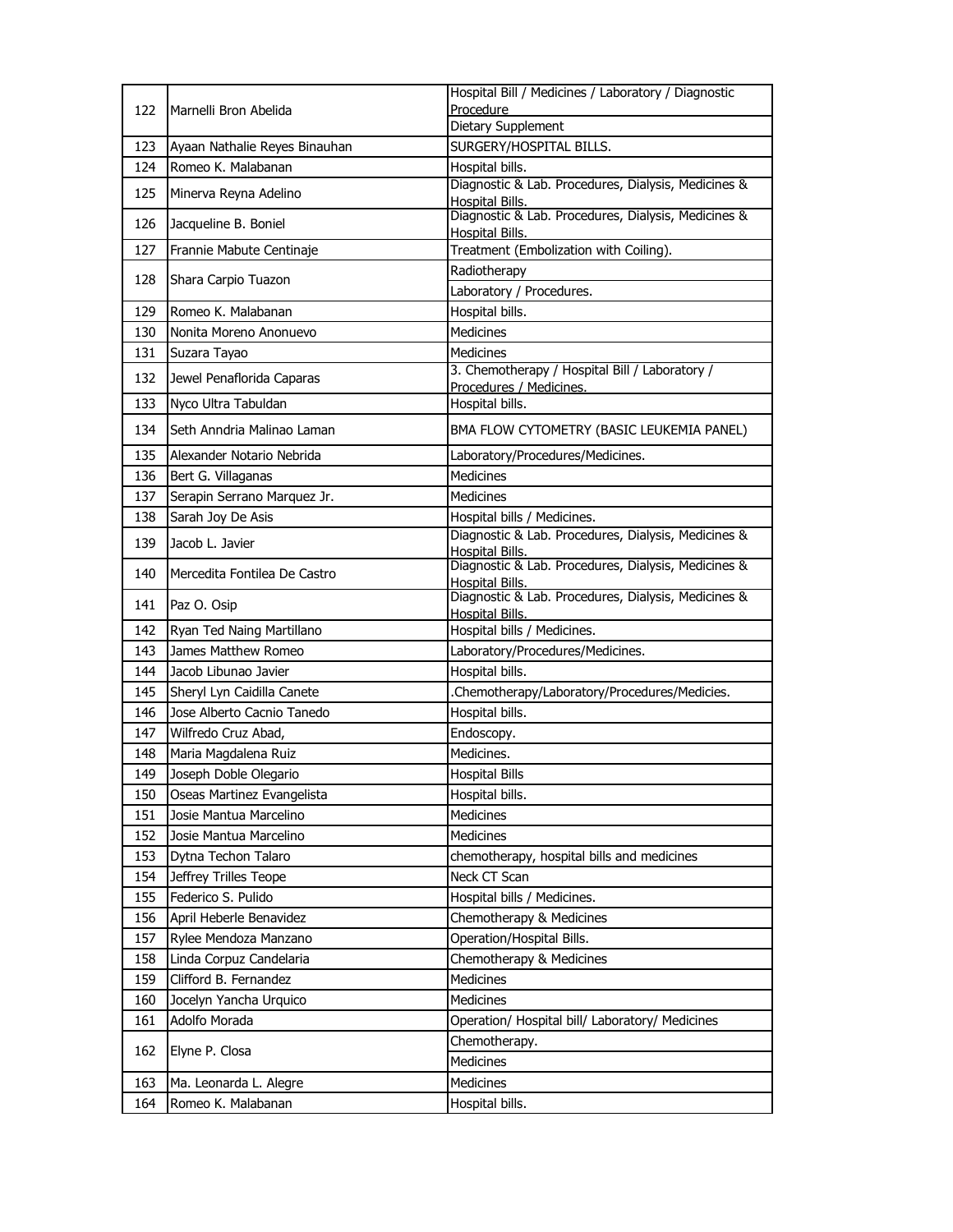| 165 | Aja Josea Cagara Adsuara         | Laboratory/Procedures/Medicines.                                         |
|-----|----------------------------------|--------------------------------------------------------------------------|
| 166 | Jewel Penaflorida Caparas        | Hospital bills.                                                          |
| 167 | Emelda R. Breis                  | <b>Medicines</b>                                                         |
| 168 | Dave Albert Mancera              | Hospital Bill / Laboratory / Procedures / Medicine.                      |
| 169 | Elyne Padilla Closa              | <b>Medicines</b>                                                         |
| 170 | Minerva Reyna Adelino            | Hospital bills / Medicines.                                              |
| 171 | Jacqueline B. Boniel             | Hospital Bill / Laboratory / Procedures / Medicine.                      |
| 172 | Salvacion Vicente Puod           | Hospital Bill / Laboratory / Procedures / Medicine.                      |
| 173 | Laarni Cassandra C. Reyes        | Hospital Bill / Laboratory / Procedures / Medicine.                      |
|     |                                  | Dietary Supplement                                                       |
| 174 | Mike Wesley Oliver               | OPERATION/HOSPITAL BILLS                                                 |
| 175 | Jacqueline B. Boniel             | Hospital Bill / Laboratory / Procedures / Medicine.                      |
| 176 | Ebarisa Acepcion                 | Chemotherapy & Medicines                                                 |
| 177 | Lynie Valdez Reyes               | Hospital Bill / Laboratory / Procedures / Medicine.                      |
| 178 | Rodnar Villanueva Huyo-a         | DIALYSIS/HOSPITAL BILL/MEDICINE.                                         |
| 179 | Mylene Villaester Hular          | Ct scan/Laboratory Procedures.                                           |
| 180 | Raquel Abainza Lopez             | Hospital Bill / Laboratory / Procedures / Medicine.                      |
| 181 | Emelda R. Breis                  | Chemotherapy & Medicines                                                 |
| 182 | Nemelyn Abad                     | HOSPITAL BILL / LABORATORY / MEDICINES /                                 |
|     |                                  | OPERATION/ CHEMOTHERAPHY.<br>HOSPITAL BILL / LABORATORY / MEDICINES /    |
| 183 | Imelda Bumagat                   | OPERATION/ CHEMOTHERAPHY.<br>MEDICINES/OPERATION/LAB.PROCEDURES/HOSPITAL |
| 184 | Edgar Torrecampo Raytos          |                                                                          |
| 185 | Renato Magana Asis               | BILLS/PROCEDURES.<br>Hospital bills.                                     |
| 186 | Veronica Banina Villamar         | Hospital Bill / Laboratory / Procedures / Medicine.                      |
| 187 | Josefina V. Mazo                 | <b>Bonescan</b>                                                          |
| 188 | Elma Del Rosario                 | Chemotherapy & Medicines                                                 |
| 189 | Elizabeth Ronquillo              | <b>Medicines</b>                                                         |
| 190 | Felicidad Pinto Rodriguez.       | Hospital bills.                                                          |
| 191 | Romeo K. Malabanan               | Hospital bills.                                                          |
| 192 | Cesar Dulay Lim                  | INJECTION/MEDICINES                                                      |
| 193 | Romeo C Bantaotao                | Bone Scan.                                                               |
| 194 | Perfecto Camarines Gianan Jr.    | <b>Medicines</b>                                                         |
| 195 | Jay-sen C. Guimbuayan            | SPINAL MRI.                                                              |
| 196 | Josie Mantua Marcelino           | CHEMOTHERAPY/CHEMODRUGS/MEDICINES.                                       |
| 197 | Ladybird Yngson Quiachon         | Hospital Bill / Laboratory / Procedures / Medicine.                      |
| 198 | Alex Pe $\bigcirc$ aredondo Laad | Diagnostic Procedure/ Laboratory Procedures/                             |
|     |                                  | Medicines/ Hospital Bill.                                                |
| 199 | Renato Magana Asis               | Hospital bills.                                                          |
| 200 | Dominador Reyes Munoz            | Laboratory / Procedures.                                                 |
| 201 | Cesar Sape Pablo                 | Medicines                                                                |
| 202 | Arden Piller Capiz               | Chemotherapy & Medicines                                                 |
| 203 | Nestor A. Nuyda                  | Hospital Bill / Laboratory / Procedures / Medicine.                      |
| 204 | Gerardo D. Dapar Jr.             | SERUM FREE LIGHT CHAIN STUDY                                             |
| 205 | Maruzca Geriza Gutierrez Cruz    | GS/CS                                                                    |
| 206 | April Heberle Benavidez          | Chemotherapy/Radiation Therapy                                           |
| 207 | Marites Reyes                    | MRI Procedure/Central Suppleis/Meds.                                     |
| 208 | Benmar Pacia                     | Operation/Hospital Bills.                                                |
| 209 | Romeo K. Malabanan               | Hospital bills.                                                          |
| 210 | Sherlyn Dumagpi                  | Hospital bills/Diagnostic procedures/Dialysis/Medicines.                 |
| 211 | Rachel Timana Magbanua           | Laboratory/Procedures/Medicines.                                         |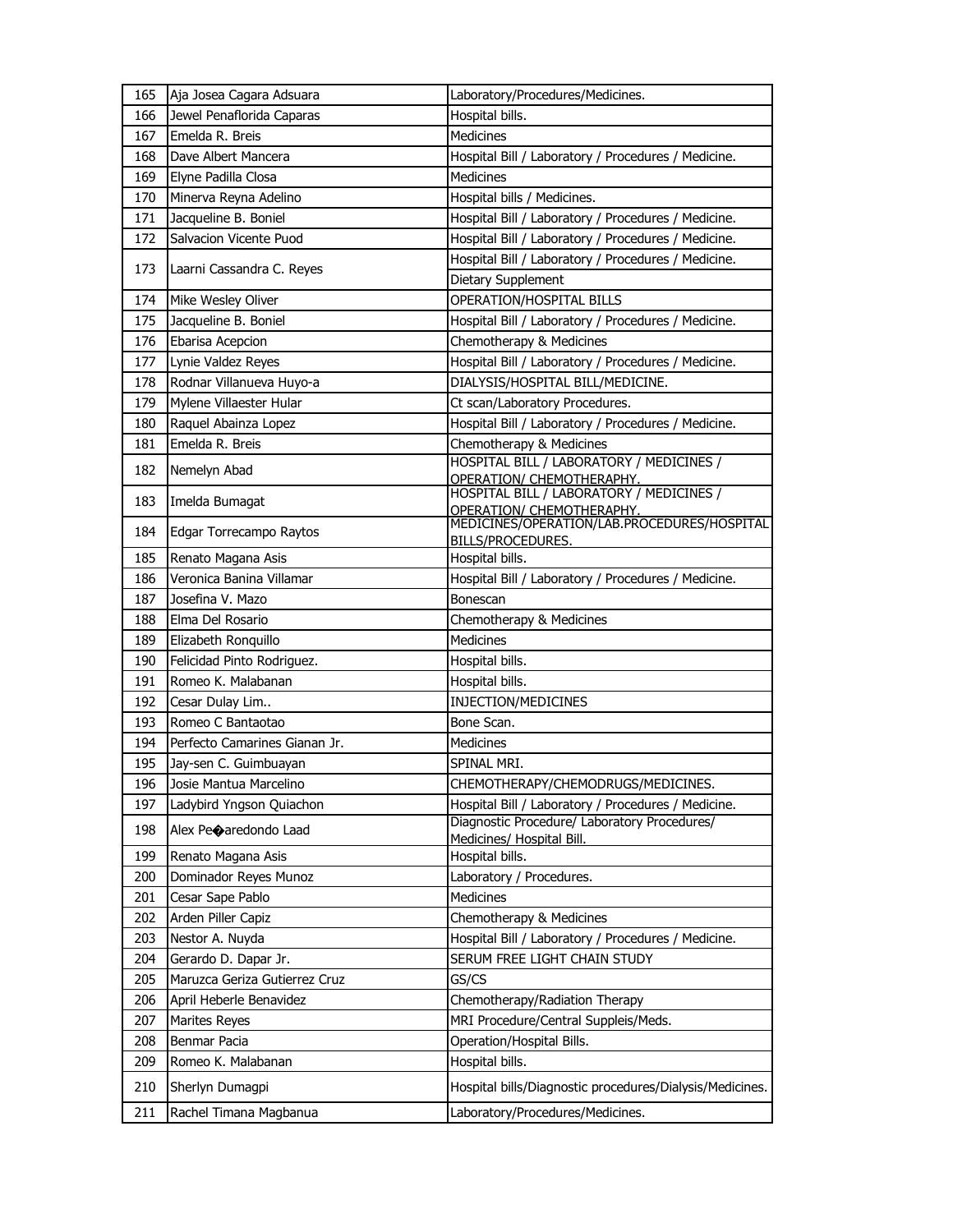| 212 | Brenda Lumawag                | <b>Medicines</b>                                                          |
|-----|-------------------------------|---------------------------------------------------------------------------|
| 213 | Josie Mantua Marcelino        | <b>Medicines</b>                                                          |
| 214 | Romeo K. Malabanan            | Hospital bills.                                                           |
| 215 | Clifford B. Fernandez         | Hospital Bill / Laboratory / Procedures / Medicine.                       |
| 216 | Delfin Barimbad Villareyes    | <b>Medicines</b>                                                          |
| 217 | Hazel Bumarlong Llapitan      | chemotherapy/hospitalbill/laboratoryprocedure/medicin                     |
| 218 | Eloisa M. Santos              | 3. Chemotherapy / Hospital Bill / Laboratory /<br>Procedures / Medicines. |
| 219 | Salvacion Vicente Puod        | Hospital Bill / Dialysis                                                  |
| 220 | Francis Guevara Veranga       | Hospital bills.                                                           |
| 221 | Emilio Reso Alastre           | Hospital bills.                                                           |
| 222 | Joy Omandam                   | Hospital bills / Medicines.                                               |
| 223 | Jellie Ann Simporios Reyes    | <b>Medicines</b>                                                          |
| 224 | Rylee Mendoza Manzano         | <b>BRACE SUPPLIES</b>                                                     |
| 225 | Nadine Riley Dinalagan Dacuno | <b>Medicines</b>                                                          |
| 226 | Shirley Francisco Indaya      | <b>Medicines</b>                                                          |
| 227 | Jellie Ann Simporios Reyes    | <b>Medicines</b>                                                          |
| 228 | Ma. Ana T. Riel               | Chemotherapy & Medicines                                                  |
| 229 | August Kaky G. Tuazon         | Hospital bills.                                                           |
| 230 | Rolando Gonzales Babas        | <b>Medicines</b>                                                          |
| 231 | Gemma T. Josol                | <b>Medicines</b>                                                          |
| 232 | Julius G. Castillo            | OPERATION/HOSPITAL<br>BILLS/MEDICINES/LAB.PROCEDURES/PROCEDURES.          |
| 233 | Myra Jacqueline Fernando      | BONE SCAN/LABORATORY/PROCEDURE/MEDICINES                                  |
| 234 | Marilyn I. Lopez.             | Laboratory/Procedures/Medicines.                                          |
| 235 | Lourdes Paganpan              | Hospital bills.                                                           |
| 236 | Joy Omandam                   | Hospital bills.                                                           |
| 237 | Emma Pinedes Porras           | Endoscopy                                                                 |
| 238 | Salvador Moraleda             | Chemotherapy & Medicines                                                  |
| 239 | Alfredo D. Hedaria            | Hospital Bill / Laboratory / Procedures / Medicine.                       |
| 240 | Polyanna S. Maranan           | Radiation/Medicines/Laboratory/Hospital bill.                             |
| 241 | Lucrecia Mabini Abaincia      | Diagnostic Procedures/Hospital<br>bills/Medicines/Laboratory/Procedures.  |
| 242 | Mark David C Dela Cruz        | Hospital Bill / Laboratory / Procedures / Medicine                        |
| 243 | August Kaky G. Tuazon         | Chemotherapy & Medicines                                                  |
| 244 | Nemia Leones Duterte          | Colonoscopy/Laboratory Procedure/Diagnostic<br>Procedure.                 |
| 245 | Ernie Emmanuelle C. Hetrosa   | Operation/Hospital Bills.                                                 |
| 246 | Alex Peoaredondo Laad         | Diagnostic Procedure/ Laboratory Procedures/<br>Medicines/ Hospital Bill. |
| 247 | Dolores Ivy Pesigan           | Hospital Bill / Laboratory / Procedures / Medicine.                       |
| 248 | Josephine V. Dogaojo          | Medicines                                                                 |
| 249 | August Kaky G. Tuazon         | Hospital Bill / Laboratory / Procedures / Medicine.                       |
| 250 | John Alessandro Pamaran Lopez | Laboratory / Procedures.                                                  |
| 251 | Jose Albert C. Tenado         | Hospital bills.                                                           |
| 252 | Carolina Quion Dela Cruz      | Laboratory/Procedures/Medicines.                                          |
| 253 | Michael Najera Majait         | Endoscopy                                                                 |
| 254 | Angel Joyce Reguiere          | Medicines                                                                 |
| 255 | Wilfredo M. San Jose          | .2D Echo w/ Doppler / Laboratory / Medicines.                             |
| 256 | Valentino Gaylon Magbutay     | Hospital Bill / Laboratory / Procedures / Medicine.                       |
| 257 | Marline Curitana Meneses      | Hospital bills.                                                           |